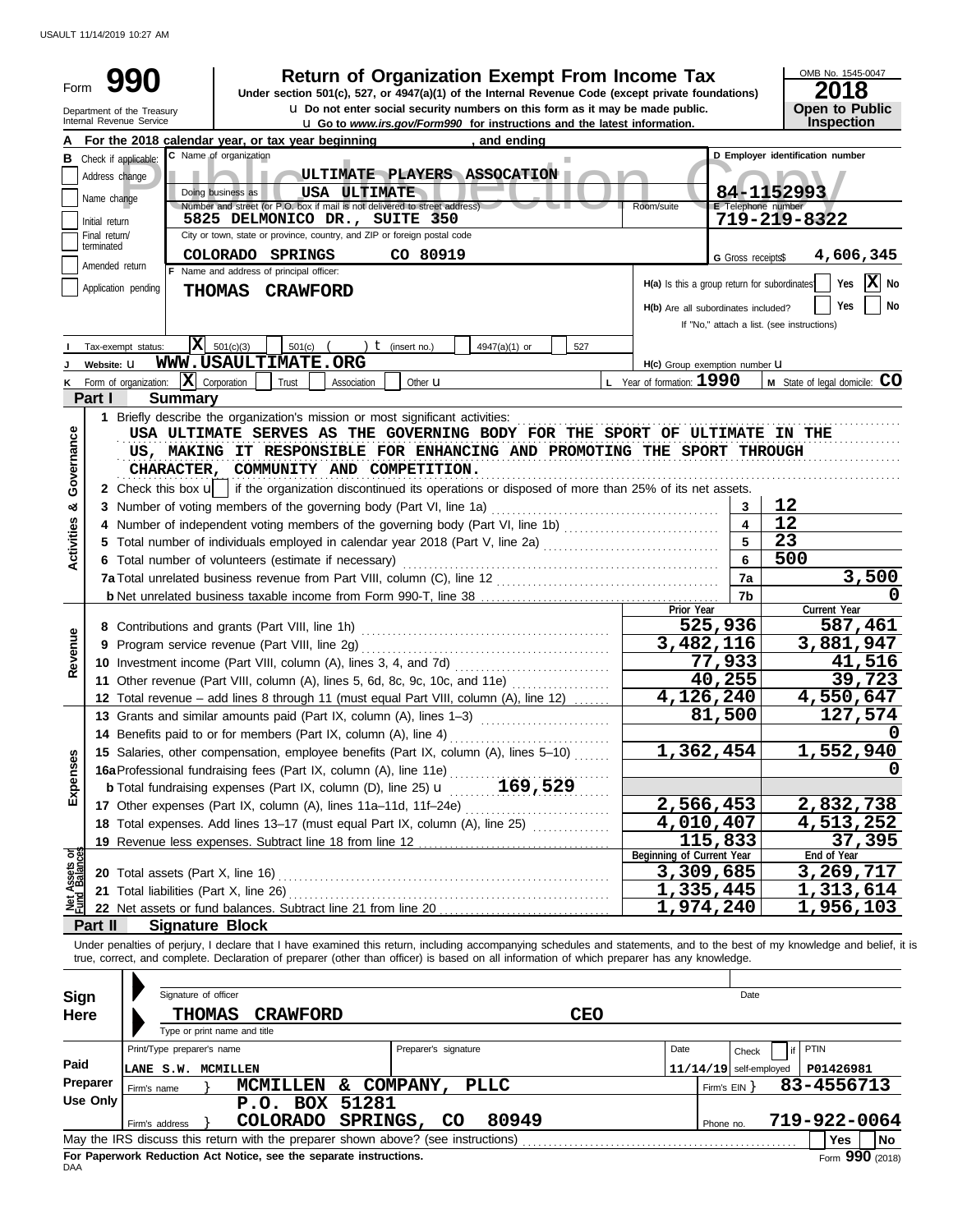|                                                            |                                  | Form 990 (2018) ULTIMATE PLAYERS ASSOCATION                                                        |                                                                        | 84-1152993                                                                                                                                                                                                                                                                                                        |                                       | Page 2                |
|------------------------------------------------------------|----------------------------------|----------------------------------------------------------------------------------------------------|------------------------------------------------------------------------|-------------------------------------------------------------------------------------------------------------------------------------------------------------------------------------------------------------------------------------------------------------------------------------------------------------------|---------------------------------------|-----------------------|
| Part III                                                   |                                  | <b>Statement of Program Service Accomplishments</b>                                                |                                                                        | Check if Schedule O contains a response or note to any line in this Part III                                                                                                                                                                                                                                      |                                       | 図                     |
| 1 Briefly describe the organization's mission:             |                                  |                                                                                                    |                                                                        |                                                                                                                                                                                                                                                                                                                   |                                       |                       |
|                                                            |                                  | CHARACTER, COMMUNITY AND COMPETITION.                                                              |                                                                        | USA ULTIMATE SERVES AS THE GOVERNING BODY FOR THE SPORT OF<br>US, MAKING IT RESPONSIBLE FOR ENHANCING AND PROMOTING THE SPORT THROUGH                                                                                                                                                                             | <b>ULTIMATE</b>                       | IN THE                |
| prior Form 990 or 990-EZ?                                  |                                  |                                                                                                    |                                                                        | 2 Did the organization undertake any significant program services during the year which were not listed on the                                                                                                                                                                                                    |                                       | Yes $\overline{X}$ No |
|                                                            |                                  | If "Yes," describe these new services on Schedule O.                                               |                                                                        |                                                                                                                                                                                                                                                                                                                   |                                       |                       |
|                                                            |                                  | Did the organization cease conducting, or make significant changes in how it conducts, any program |                                                                        |                                                                                                                                                                                                                                                                                                                   |                                       |                       |
| services?                                                  |                                  |                                                                                                    |                                                                        |                                                                                                                                                                                                                                                                                                                   |                                       | Yes $X$ No            |
|                                                            |                                  | If "Yes," describe these changes on Schedule O.                                                    |                                                                        |                                                                                                                                                                                                                                                                                                                   |                                       |                       |
|                                                            |                                  |                                                                                                    |                                                                        | Describe the organization's program service accomplishments for each of its three largest program services, as measured by                                                                                                                                                                                        |                                       |                       |
|                                                            |                                  | the total expenses, and revenue, if any, for each program service reported.                        |                                                                        | expenses. Section 501(c)(3) and 501(c)(4) organizations are required to report the amount of grants and allocations to others,                                                                                                                                                                                    |                                       |                       |
| <b>SUPPORT</b>                                             |                                  | FOR HUNDREDS OF EVENTS ALL OVER<br>AND THE VALUES OF SPIRIT OF<br>AND UNDERREPRESENTED GROUPS.     |                                                                        | TO OVER 60,000 MEMBERS AND MEMBER ORGANIZATIONS AND SANCTIONING<br>THE US. SPREAD THE JOY OF ULTIMATE<br>THE GAME TO ALL KIDS. COLLABORATE WITH LOCAL<br>COMMUNITIES THROUGH PROGRAMS SUCH AS THE GIRLS' ULTIMATE MOVEMENT, PLAY IT<br>FORWARD AND LEARN TO PLAY TO REACH GIRLS AND YOUTH, ESPECIALLY UNDERSERVED |                                       |                       |
|                                                            |                                  |                                                                                                    |                                                                        |                                                                                                                                                                                                                                                                                                                   |                                       |                       |
| 4b (Code:<br>NATIONAL, REGIONAL,<br>AGE GROUPS.            |                                  | ) (Expenses $$1,551,359$ including grants of \$<br>COMPETITION & ATHLETE PROGRAMS                  |                                                                        | - DEVELOP PROGRAMS AND TOOLS TO FOSTER<br>GROWTH AND KNOWLEDGE AT ALL LEVELS. RUN THE HIGHEST QUALITY EVENTS AT THE<br>SECTIONAL, STATE AND LOCAL LEVEL FOR ALL DIVISIONS AND                                                                                                                                     | ) (Revenue \$                         | $916,747$ )           |
|                                                            |                                  |                                                                                                    |                                                                        |                                                                                                                                                                                                                                                                                                                   |                                       |                       |
|                                                            |                                  |                                                                                                    |                                                                        |                                                                                                                                                                                                                                                                                                                   |                                       |                       |
|                                                            |                                  |                                                                                                    |                                                                        |                                                                                                                                                                                                                                                                                                                   |                                       |                       |
|                                                            |                                  |                                                                                                    |                                                                        |                                                                                                                                                                                                                                                                                                                   |                                       |                       |
| 4c (Code:<br>EDUCATION -<br>TOURNAMENT DIRECTORS           | ) (Expenses \$<br><b>DEVELOP</b> | AT ALL                                                                                             | 130,569 including grants of\$<br>AND RUN PROGRAMS TO<br><b>LEVELS.</b> | CERTIFY COACHES,                                                                                                                                                                                                                                                                                                  | ) (Revenue \$<br><b>OBSERVERS AND</b> | 23,814                |
|                                                            |                                  |                                                                                                    |                                                                        |                                                                                                                                                                                                                                                                                                                   |                                       |                       |
|                                                            |                                  |                                                                                                    |                                                                        |                                                                                                                                                                                                                                                                                                                   |                                       |                       |
|                                                            |                                  |                                                                                                    |                                                                        |                                                                                                                                                                                                                                                                                                                   |                                       |                       |
|                                                            |                                  |                                                                                                    |                                                                        |                                                                                                                                                                                                                                                                                                                   |                                       |                       |
|                                                            |                                  |                                                                                                    |                                                                        |                                                                                                                                                                                                                                                                                                                   |                                       |                       |
|                                                            |                                  |                                                                                                    |                                                                        |                                                                                                                                                                                                                                                                                                                   |                                       |                       |
|                                                            |                                  |                                                                                                    |                                                                        |                                                                                                                                                                                                                                                                                                                   |                                       |                       |
|                                                            |                                  |                                                                                                    |                                                                        |                                                                                                                                                                                                                                                                                                                   |                                       |                       |
|                                                            |                                  |                                                                                                    |                                                                        |                                                                                                                                                                                                                                                                                                                   |                                       |                       |
|                                                            |                                  | 4d Other program services (Describe in Schedule O.)                                                |                                                                        |                                                                                                                                                                                                                                                                                                                   |                                       |                       |
| (Expenses \$<br>4e Total program service expenses <b>u</b> |                                  | 517, 945 including grants of\$<br>3,956,016                                                        |                                                                        | (Revenue \$                                                                                                                                                                                                                                                                                                       | 241,808                               |                       |
|                                                            |                                  |                                                                                                    |                                                                        |                                                                                                                                                                                                                                                                                                                   |                                       |                       |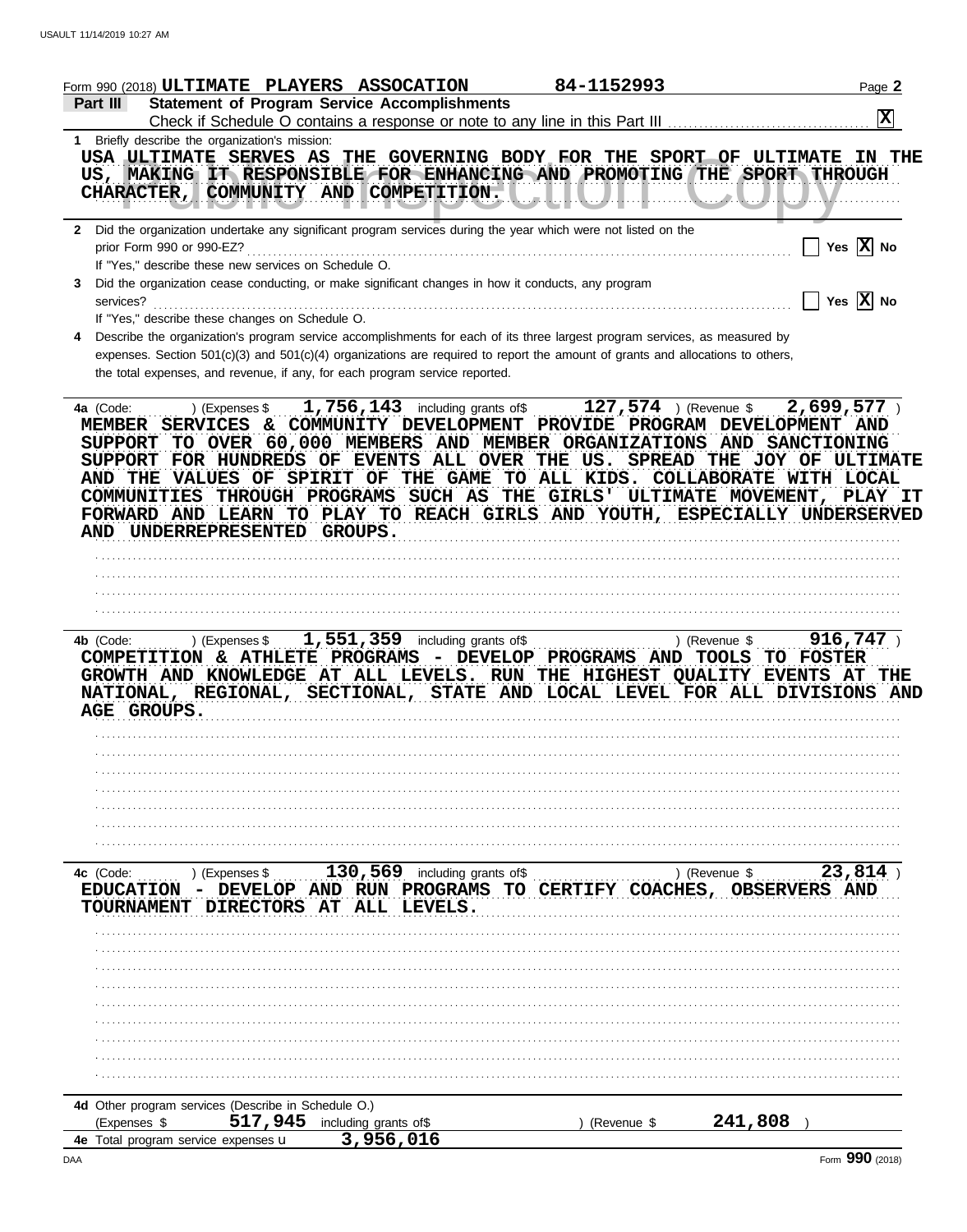|     | 84-1152993<br>Form 990 (2018) ULTIMATE PLAYERS ASSOCATION                                                                                                                                                                              |                 |             | Page 3   |
|-----|----------------------------------------------------------------------------------------------------------------------------------------------------------------------------------------------------------------------------------------|-----------------|-------------|----------|
|     | Part IV<br><b>Checklist of Required Schedules</b>                                                                                                                                                                                      |                 |             |          |
|     |                                                                                                                                                                                                                                        |                 | Yes   No    |          |
| 1   | Is the organization described in section $501(c)(3)$ or $4947(a)(1)$ (other than a private foundation)? If "Yes,"                                                                                                                      |                 |             |          |
|     | complete Schedule A                                                                                                                                                                                                                    | 1               | $\mathbf X$ |          |
| 2   | Is the organization required to complete Schedule B, Schedule of Contributors (see instructions)?                                                                                                                                      | $\sqrt{2}$      | X           |          |
| 3   | Did the organization engage in direct or indirect political campaign activities on behalf of or in opposition to                                                                                                                       |                 |             |          |
|     | candidates for public office? If "Yes," complete Schedule C, Part I                                                                                                                                                                    | 3               |             | X        |
| 4   | Section 501(c)(3) organizations. Did the organization engage in lobbying activities, or have a section 501(h)                                                                                                                          |                 |             |          |
|     | election in effect during the tax year? If "Yes," complete Schedule C, Part II                                                                                                                                                         | 4               |             | X        |
| 5   | Is the organization a section $501(c)(4)$ , $501(c)(5)$ , or $501(c)(6)$ organization that receives membership dues,<br>assessments, or similar amounts as defined in Revenue Procedure 98-19? If "Yes," complete Schedule C, Part III | 5               |             | X        |
| 6   | Did the organization maintain any donor advised funds or any similar funds or accounts for which donors                                                                                                                                |                 |             |          |
|     | have the right to provide advice on the distribution or investment of amounts in such funds or accounts? If                                                                                                                            |                 |             |          |
|     | "Yes," complete Schedule D, Part I                                                                                                                                                                                                     | 6               |             | X        |
| 7   | Did the organization receive or hold a conservation easement, including easements to preserve open space,                                                                                                                              |                 |             |          |
|     | the environment, historic land areas, or historic structures? If "Yes," complete Schedule D, Part II                                                                                                                                   | 7               |             | X        |
| 8   | Did the organization maintain collections of works of art, historical treasures, or other similar assets? If "Yes,"                                                                                                                    |                 |             |          |
|     | complete Schedule D, Part III                                                                                                                                                                                                          | 8               |             | X        |
| 9   | Did the organization report an amount in Part X, line 21, for escrow or custodial account liability, serve as a                                                                                                                        |                 |             |          |
|     | custodian for amounts not listed in Part X; or provide credit counseling, debt management, credit repair, or                                                                                                                           |                 |             |          |
|     | debt negotiation services? If "Yes," complete Schedule D, Part IV                                                                                                                                                                      | 9               |             | X        |
| 10  | Did the organization, directly or through a related organization, hold assets in temporarily restricted                                                                                                                                |                 |             |          |
|     | endowments, permanent endowments, or quasi-endowments? If "Yes," complete Schedule D, Part V                                                                                                                                           | 10              |             | X        |
| 11  | If the organization's answer to any of the following questions is "Yes," then complete Schedule D, Parts VI,                                                                                                                           |                 |             |          |
|     | VII, VIII, IX, or X as applicable.                                                                                                                                                                                                     |                 |             |          |
| а   | Did the organization report an amount for land, buildings, and equipment in Part X, line 10? If "Yes,"                                                                                                                                 |                 |             |          |
|     | complete Schedule D, Part VI                                                                                                                                                                                                           | 11a             | X           |          |
|     | Did the organization report an amount for investments—other securities in Part X, line 12 that is 5% or more                                                                                                                           | 11 <sub>b</sub> |             | X        |
| c   | of its total assets reported in Part X, line 16? If "Yes," complete Schedule D, Part VII<br>Did the organization report an amount for investments—program related in Part X, line 13 that is 5% or more                                |                 |             |          |
|     | of its total assets reported in Part X, line 16? If "Yes," complete Schedule D, Part VIII                                                                                                                                              | 11c             |             | X        |
| d   | Did the organization report an amount for other assets in Part X, line 15 that is 5% or more of its total assets                                                                                                                       |                 |             |          |
|     | reported in Part X, line 16? If "Yes," complete Schedule D, Part IX                                                                                                                                                                    | 11d             |             | <u>x</u> |
|     | Did the organization report an amount for other liabilities in Part X, line 25? If "Yes," complete Schedule D, Part X                                                                                                                  | 11e             |             | X        |
| f   | Did the organization's separate or consolidated financial statements for the tax year include a footnote that addresses                                                                                                                |                 |             |          |
|     | the organization's liability for uncertain tax positions under FIN 48 (ASC 740)? If "Yes," complete Schedule D, Part X                                                                                                                 | 11f             | X           |          |
|     | 12a Did the organization obtain separate, independent audited financial statements for the tax year? If "Yes," complete                                                                                                                |                 |             |          |
|     |                                                                                                                                                                                                                                        | 12a             |             | X        |
| b   | Was the organization included in consolidated, independent audited financial statements for the tax year? If                                                                                                                           |                 |             |          |
|     | "Yes," and if the organization answered "No" to line 12a, then completing Schedule D, Parts XI and XII is optional                                                                                                                     | 12 <sub>b</sub> | X           |          |
| 13  |                                                                                                                                                                                                                                        | 13              |             | X        |
| 14a | Did the organization maintain an office, employees, or agents outside of the United States?                                                                                                                                            | 14a             |             | X        |
| b   | Did the organization have aggregate revenues or expenses of more than \$10,000 from grantmaking,                                                                                                                                       |                 |             |          |
|     | fundraising, business, investment, and program service activities outside the United States, or aggregate                                                                                                                              |                 |             |          |
|     | foreign investments valued at \$100,000 or more? If "Yes," complete Schedule F, Parts I and IV                                                                                                                                         | 14 <sub>b</sub> | X           |          |
| 15  | Did the organization report on Part IX, column (A), line 3, more than \$5,000 of grants or other assistance to or                                                                                                                      | 15              |             | X        |
| 16  | for any foreign organization? If "Yes," complete Schedule F, Parts II and IV<br>Did the organization report on Part IX, column (A), line 3, more than \$5,000 of aggregate grants or other                                             |                 |             |          |
|     |                                                                                                                                                                                                                                        | 16              |             | X        |
| 17  | Did the organization report a total of more than \$15,000 of expenses for professional fundraising services on                                                                                                                         |                 |             |          |
|     |                                                                                                                                                                                                                                        | 17              |             | X.       |
| 18  | Did the organization report more than \$15,000 total of fundraising event gross income and contributions on                                                                                                                            |                 |             |          |
|     | Part VIII, lines 1c and 8a? If "Yes," complete Schedule G, Part II                                                                                                                                                                     | 18              |             | X        |
| 19  | Did the organization report more than \$15,000 of gross income from gaming activities on Part VIII, line 9a?                                                                                                                           |                 |             |          |
|     |                                                                                                                                                                                                                                        | 19              |             | X        |
| 20a |                                                                                                                                                                                                                                        | <b>20a</b>      |             | X        |
| b   |                                                                                                                                                                                                                                        | 20b             |             |          |
| 21  | Did the organization report more than \$5,000 of grants or other assistance to any domestic organization or                                                                                                                            |                 |             |          |
|     |                                                                                                                                                                                                                                        | 21              | X           |          |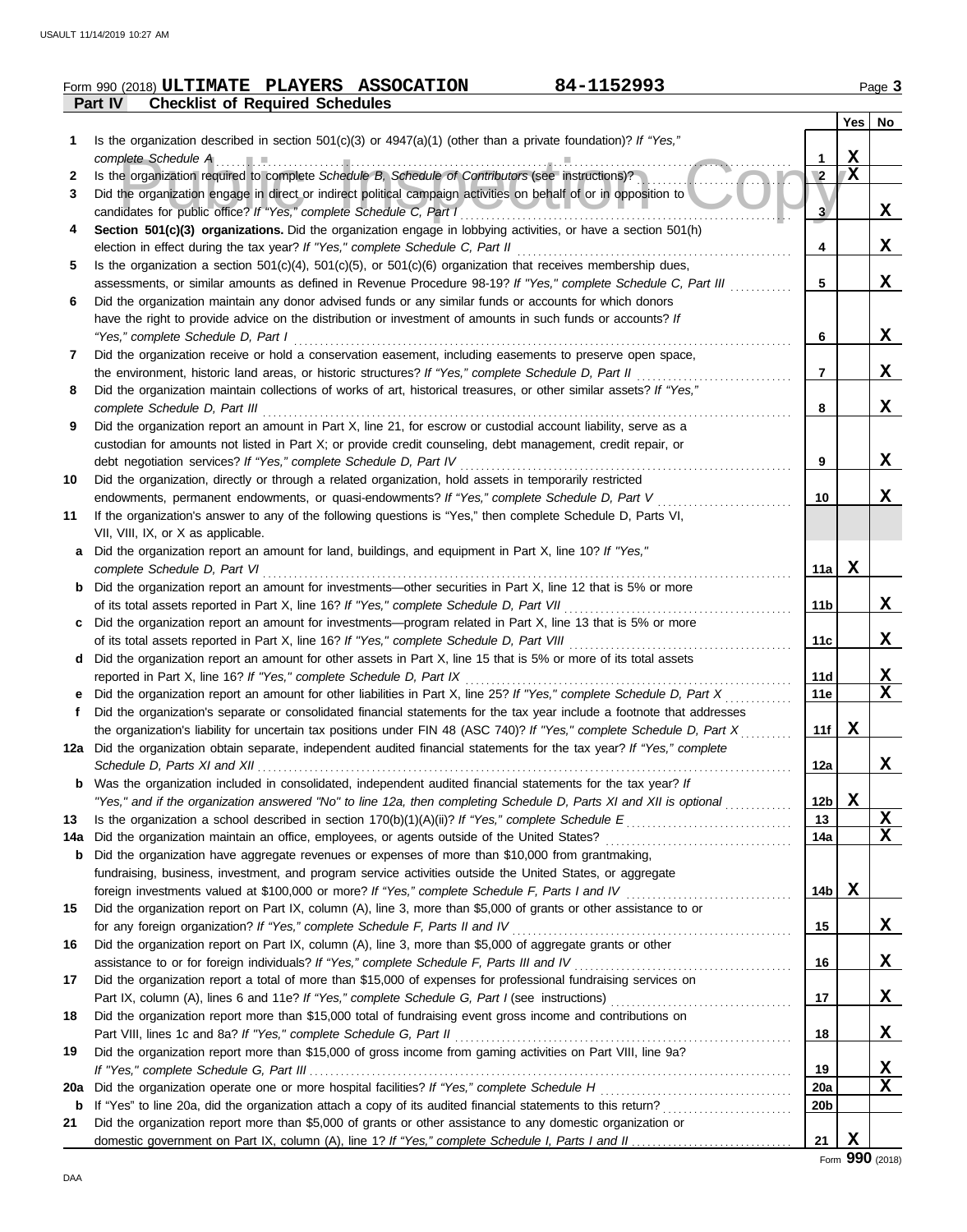|     | 84-1152993<br>Form 990 (2018) ULTIMATE PLAYERS ASSOCATION                                                                                                                                                         |                 |             | Page 4        |
|-----|-------------------------------------------------------------------------------------------------------------------------------------------------------------------------------------------------------------------|-----------------|-------------|---------------|
|     | Part IV<br><b>Checklist of Required Schedules (continued)</b>                                                                                                                                                     |                 |             |               |
|     |                                                                                                                                                                                                                   |                 | Yes         | No            |
| 22  | Did the organization report more than \$5,000 of grants or other assistance to or for domestic individuals on                                                                                                     |                 |             |               |
|     | Part IX, column (A), line 2? If "Yes," complete Schedule I, Parts I and III                                                                                                                                       | 22              |             | $\mathbf x$   |
| 23  | Did the organization answer "Yes" to Part VII, Section A, line 3, 4, or 5 about compensation of the                                                                                                               |                 |             |               |
|     | organization's current and former officers, directors, trustees, key employees, and highest compensated                                                                                                           |                 |             |               |
|     | employees? If "Yes," complete Schedule J                                                                                                                                                                          | 23 <sub>2</sub> | $\mathbf x$ |               |
|     | 24a Did the organization have a tax-exempt bond issue with an outstanding principal amount of more than                                                                                                           |                 |             |               |
|     | \$100,000 as of the last day of the year, that was issued after December 31, 2002? If "Yes," answer lines 24b<br>through 24d and complete Schedule K. If "No," go to line 25a                                     | 24a             |             | X             |
| b   | Did the organization invest any proceeds of tax-exempt bonds beyond a temporary period exception?                                                                                                                 | 24b             |             |               |
| С   | Did the organization maintain an escrow account other than a refunding escrow at any time during the year                                                                                                         |                 |             |               |
|     | to defease any tax-exempt bonds?                                                                                                                                                                                  | 24c             |             |               |
| d   | Did the organization act as an "on behalf of" issuer for bonds outstanding at any time during the year?                                                                                                           | 24d             |             |               |
|     | 25a Section 501(c)(3), 501(c)(4), and 501(c)(29) organizations. Did the organization engage in an excess benefit                                                                                                  |                 |             |               |
|     | transaction with a disqualified person during the year? If "Yes," complete Schedule L, Part I                                                                                                                     | 25a             |             | X             |
| b   | Is the organization aware that it engaged in an excess benefit transaction with a disqualified person in a prior                                                                                                  |                 |             |               |
|     | year, and that the transaction has not been reported on any of the organization's prior Forms 990 or 990-EZ?                                                                                                      |                 |             |               |
|     | If "Yes," complete Schedule L, Part I                                                                                                                                                                             | 25b             |             | X             |
| 26  | Did the organization report any amount on Part X, line 5, 6, or 22 for receivables from or payables to any                                                                                                        |                 |             |               |
|     | current or former officers, directors, trustees, key employees, highest compensated employees, or                                                                                                                 |                 |             |               |
|     | disqualified persons? If "Yes," complete Schedule L, Part II                                                                                                                                                      | 26              |             | X             |
| 27  | Did the organization provide a grant or other assistance to an officer, director, trustee, key employee,                                                                                                          |                 |             |               |
|     | substantial contributor or employee thereof, a grant selection committee member, or to a 35% controlled                                                                                                           |                 |             |               |
|     | entity or family member of any of these persons? If "Yes," complete Schedule L, Part III                                                                                                                          | 27              |             | X             |
| 28  | Was the organization a party to a business transaction with one of the following parties (see Schedule L,                                                                                                         |                 |             |               |
|     | Part IV instructions for applicable filing thresholds, conditions, and exceptions):                                                                                                                               |                 |             |               |
| а   | A current or former officer, director, trustee, or key employee? If "Yes," complete Schedule L, Part IV<br>A family member of a current or former officer, director, trustee, or key employee? If "Yes," complete | 28a             |             | X             |
| b   | Schedule L, Part IV                                                                                                                                                                                               | 28b             |             | X             |
| c   | An entity of which a current or former officer, director, trustee, or key employee (or a family member thereof)                                                                                                   |                 |             |               |
|     | was an officer, director, trustee, or direct or indirect owner? If "Yes," complete Schedule L, Part IV                                                                                                            | 28c             |             | X             |
| 29  | Did the organization receive more than \$25,000 in non-cash contributions? If "Yes," complete Schedule M                                                                                                          | 29              | $\mathbf x$ |               |
| 30  | Did the organization receive contributions of art, historical treasures, or other similar assets, or qualified                                                                                                    |                 |             |               |
|     | conservation contributions? If "Yes," complete Schedule M                                                                                                                                                         | 30              |             | X             |
| 31  | Did the organization liquidate, terminate, or dissolve and cease operations? If "Yes," complete Schedule N, Part I                                                                                                | 31              |             | X             |
| 32  | Did the organization sell, exchange, dispose of, or transfer more than 25% of its net assets? If "Yes,"                                                                                                           |                 |             |               |
|     | complete Schedule N, Part II                                                                                                                                                                                      | 32              |             | X             |
| 33  | Did the organization own 100% of an entity disregarded as separate from the organization under Regulations                                                                                                        |                 |             |               |
|     | sections 301.7701-2 and 301.7701-3? If "Yes," complete Schedule R, Part I                                                                                                                                         | 33              |             | X             |
| 34  | Was the organization related to any tax-exempt or taxable entity? If "Yes," complete Schedule R, Part II, III,                                                                                                    |                 |             |               |
|     | or IV, and Part V, line 1                                                                                                                                                                                         | 34              | X           |               |
| 35a | Did the organization have a controlled entity within the meaning of section 512(b)(13)?                                                                                                                           | 35a             | X           |               |
| b   | If "Yes" to line 35a, did the organization receive any payment from or engage in any transaction with a                                                                                                           |                 |             |               |
|     | controlled entity within the meaning of section 512(b)(13)? If "Yes," complete Schedule R, Part V, line 2                                                                                                         | 35 <sub>b</sub> | X           |               |
| 36  | Section 501(c)(3) organizations. Did the organization make any transfers to an exempt non-charitable                                                                                                              |                 |             |               |
|     | related organization? If "Yes," complete Schedule R, Part V, line 2                                                                                                                                               | 36              |             | X             |
| 37  | Did the organization conduct more than 5% of its activities through an entity that is not a related organization                                                                                                  |                 |             |               |
|     | and that is treated as a partnership for federal income tax purposes? If "Yes," complete Schedule R, Part VI                                                                                                      | 37              |             | X             |
| 38  | Did the organization complete Schedule O and provide explanations in Schedule O for Part VI, lines 11b and                                                                                                        |                 | $\mathbf x$ |               |
|     | 19? Note. All Form 990 filers are required to complete Schedule O.<br><b>Statements Regarding Other IRS Filings and Tax Compliance</b><br>Part V                                                                  | 38              |             |               |
|     | Check if Schedule O contains a response or note to any line in this Part V                                                                                                                                        |                 |             |               |
|     |                                                                                                                                                                                                                   |                 |             | $Yes \mid No$ |
| 1a  | 52<br>Enter the number reported in Box 3 of Form 1096. Enter -0- if not applicable<br>1a                                                                                                                          |                 |             |               |
| b   | $\mathbf 0$<br>1 <sub>b</sub><br>Enter the number of Forms W-2G included in line 1a. Enter -0- if not applicable                                                                                                  |                 |             |               |
| c   | Did the organization comply with backup withholding rules for reportable payments to vendors and                                                                                                                  |                 |             |               |
|     |                                                                                                                                                                                                                   | 1c              | X           |               |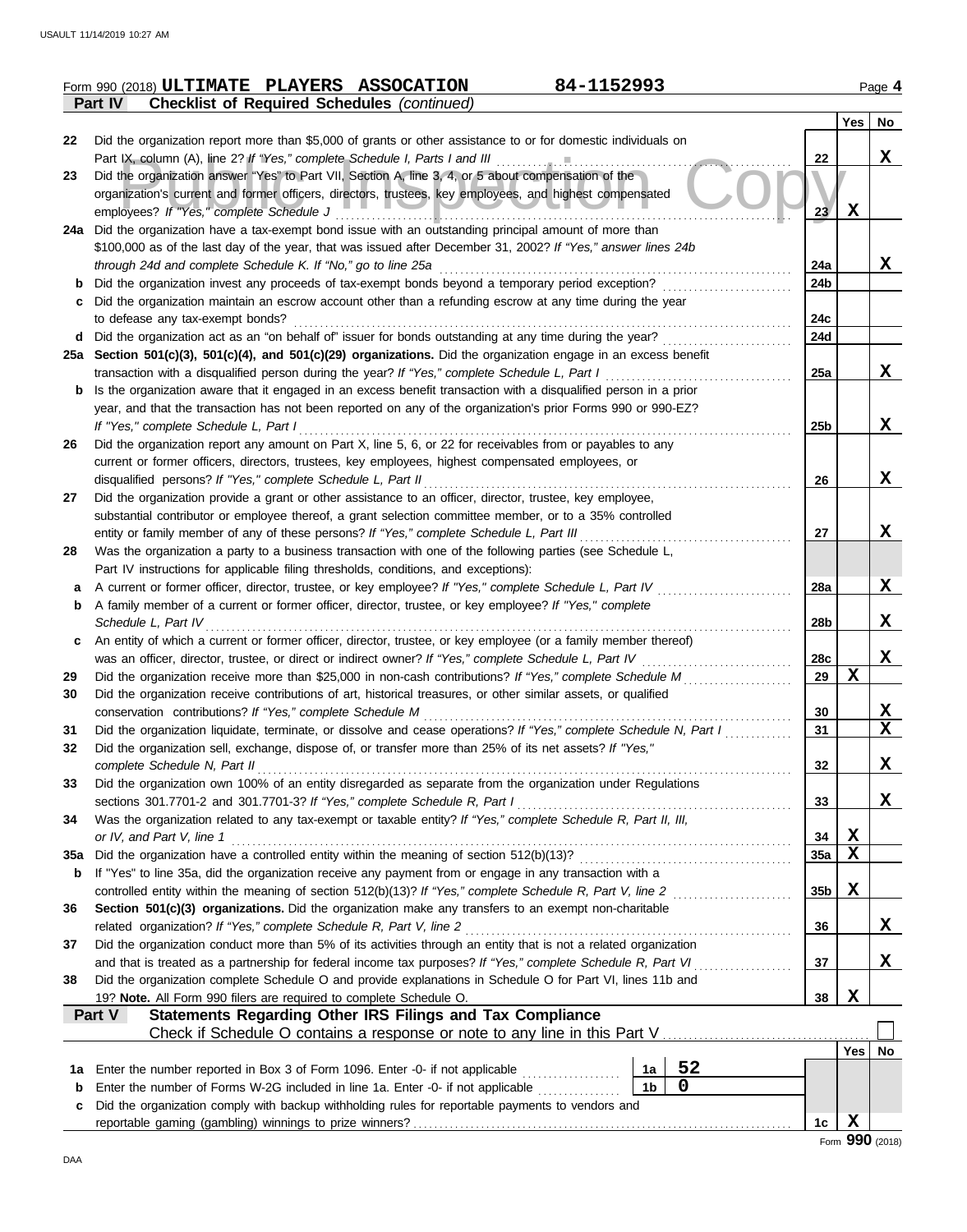|     | 84-1152993<br>Form 990 (2018) ULTIMATE PLAYERS ASSOCATION                                                                          |                |             | Page 5      |
|-----|------------------------------------------------------------------------------------------------------------------------------------|----------------|-------------|-------------|
|     | Statements Regarding Other IRS Filings and Tax Compliance (continued)<br>Part V                                                    |                |             |             |
|     |                                                                                                                                    |                |             | Yes   No    |
|     | 2a Enter the number of employees reported on Form W-3, Transmittal of Wage and Tax                                                 |                |             |             |
|     | 23<br>Statements, filed for the calendar year ending with or within the year covered by this return<br>2a                          |                |             |             |
| b   | If at least one is reported on line 2a, did the organization file all required federal employment tax returns?                     | 2 <sub>b</sub> | 7X          |             |
|     | Note. If the sum of lines 1a and 2a is greater than 250, you may be required to e-file (see instructions)                          |                |             |             |
| За  | Did the organization have unrelated business gross income of \$1,000 or more during the year?                                      | 3a             | $\mathbf x$ |             |
| b   | If "Yes," has it filed a Form 990-T for this year? If "No" to line 3b, provide an explanation in Schedule O                        | 3 <sub>b</sub> | $\mathbf X$ |             |
| 4a  | At any time during the calendar year, did the organization have an interest in, or a signature or other authority over,            |                |             |             |
|     | a financial account in a foreign country (such as a bank account, securities account, or other financial account)?                 | 4a             |             | X           |
| b   | If "Yes," enter the name of the foreign country: <b>u</b>                                                                          |                |             |             |
|     | See instructions for filing requirements for FinCEN Form 114, Report of Foreign Bank and Financial Accounts (FBAR).                |                |             |             |
| 5а  | Was the organization a party to a prohibited tax shelter transaction at any time during the tax year?                              | 5a             |             | X           |
| b   | Did any taxable party notify the organization that it was or is a party to a prohibited tax shelter transaction?                   | 5 <sub>b</sub> |             | $\mathbf x$ |
| c   | If "Yes" to line 5a or 5b, did the organization file Form 8886-T?                                                                  | 5c             |             |             |
| 6a  | Does the organization have annual gross receipts that are normally greater than \$100,000, and did the                             |                |             |             |
|     | organization solicit any contributions that were not tax deductible as charitable contributions?                                   | 6a             |             | X           |
| b   | If "Yes," did the organization include with every solicitation an express statement that such contributions or                     |                |             |             |
|     | gifts were not tax deductible?                                                                                                     | 6b             |             |             |
| 7   | Organizations that may receive deductible contributions under section 170(c).                                                      |                |             |             |
| а   | Did the organization receive a payment in excess of \$75 made partly as a contribution and partly for goods                        |                |             |             |
|     | and services provided to the payor?                                                                                                | 7a             | X           |             |
| b   |                                                                                                                                    | 7b             | X           |             |
| c   | Did the organization sell, exchange, or otherwise dispose of tangible personal property for which it was                           |                |             |             |
|     | required to file Form 8282?                                                                                                        | 7c             |             | X           |
| d   | 7d<br>If "Yes," indicate the number of Forms 8282 filed during the year                                                            |                |             |             |
| е   | Did the organization receive any funds, directly or indirectly, to pay premiums on a personal benefit contract?                    | 7e             |             | X           |
| f   | Did the organization, during the year, pay premiums, directly or indirectly, on a personal benefit contract?                       | 7f             |             | $\mathbf x$ |
| g   | If the organization received a contribution of qualified intellectual property, did the organization file Form 8899 as required?   | 7g             |             |             |
| h   | If the organization received a contribution of cars, boats, airplanes, or other vehicles, did the organization file a Form 1098-C? | 7h             |             |             |
| 8   | Sponsoring organizations maintaining donor advised funds. Did a donor advised fund maintained by the                               |                |             |             |
|     | sponsoring organization have excess business holdings at any time during the year?                                                 | 8              |             |             |
| 9   | Sponsoring organizations maintaining donor advised funds.                                                                          |                |             |             |
| а   | Did the sponsoring organization make any taxable distributions under section 4966?                                                 | 9a             |             |             |
| b   | Did the sponsoring organization make a distribution to a donor, donor advisor, or related person?                                  | 9b             |             |             |
| 10  | Section 501(c)(7) organizations. Enter:                                                                                            |                |             |             |
|     | 10a                                                                                                                                |                |             |             |
| b   | Gross receipts, included on Form 990, Part VIII, line 12, for public use of club facilities<br>10b                                 |                |             |             |
| 11  | Section 501(c)(12) organizations. Enter:                                                                                           |                |             |             |
| a   | 11a<br>Gross income from members or shareholders                                                                                   |                |             |             |
| b   | Gross income from other sources (Do not net amounts due or paid to other sources                                                   |                |             |             |
|     | against amounts due or received from them.)<br>11 <sub>b</sub>                                                                     |                |             |             |
| 12a | Section 4947(a)(1) non-exempt charitable trusts. Is the organization filing Form 990 in lieu of Form 1041?                         | 12a            |             |             |
| b   | If "Yes," enter the amount of tax-exempt interest received or accrued during the year<br>12 <sub>b</sub>                           |                |             |             |
| 13  | Section 501(c)(29) qualified nonprofit health insurance issuers.                                                                   |                |             |             |
| a   | Is the organization licensed to issue qualified health plans in more than one state?                                               | 13а            |             |             |
|     | Note. See the instructions for additional information the organization must report on Schedule O.                                  |                |             |             |
| b   | Enter the amount of reserves the organization is required to maintain by the states in which                                       |                |             |             |
|     | 13 <sub>b</sub>                                                                                                                    |                |             |             |
| c   | 13 <sub>c</sub><br>Enter the amount of reserves on hand                                                                            |                |             |             |
| 14a | Did the organization receive any payments for indoor tanning services during the tax year?                                         | 14a            |             | X           |
| b   |                                                                                                                                    | 14b            |             |             |
| 15  | Is the organization subject to the section 4960 tax on payment(s) of more than \$1,000,000 in remuneration or                      |                |             |             |
|     | excess parachute payment(s) during the year?                                                                                       | 15             |             | X           |
|     | If "Yes," see instructions and file Form 4720, Schedule N.                                                                         |                |             |             |
| 16  | Is the organization an educational institution subject to the section 4968 excise tax on net investment income?                    | 16             |             | X           |
|     | If "Yes," complete Form 4720, Schedule O.                                                                                          |                |             |             |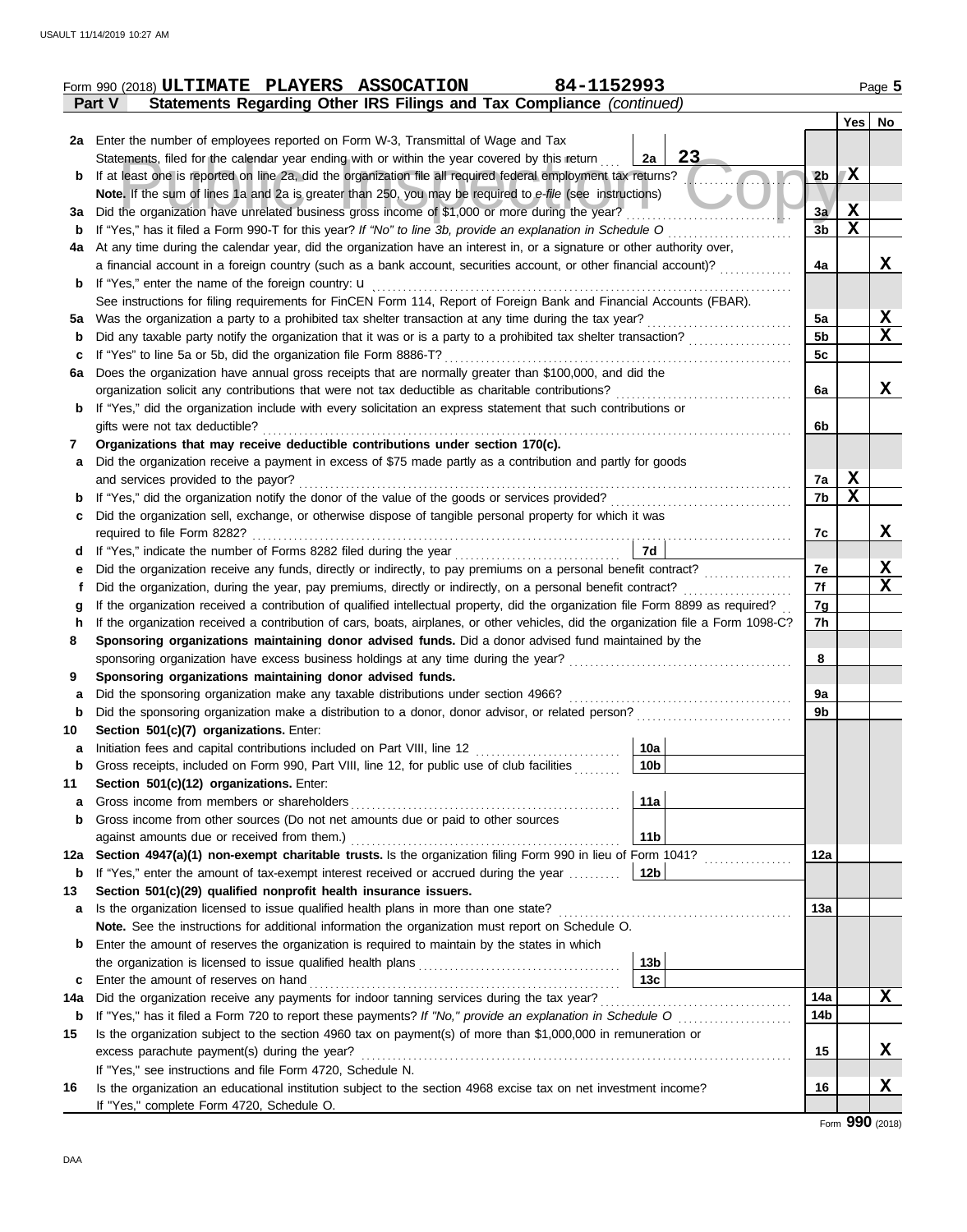|               | 84-1152993<br>Form 990 (2018) ULTIMATE PLAYERS ASSOCATION                                                                           |                 |              | Page 6                                                   |
|---------------|-------------------------------------------------------------------------------------------------------------------------------------|-----------------|--------------|----------------------------------------------------------|
| Part VI       | Governance, Management, and Disclosure For each "Yes" response to lines 2 through 7b below, and for a "No"                          |                 |              |                                                          |
|               | response to line 8a, 8b, or 10b below, describe the circumstances, processes, or changes in Schedule O. See instructions.           |                 |              |                                                          |
|               |                                                                                                                                     |                 |              | X                                                        |
|               | Section A. Governing Body and Management                                                                                            |                 |              |                                                          |
|               |                                                                                                                                     |                 | Yes          | No.                                                      |
|               | $\sqrt{12}$<br>1a Enter the number of voting members of the governing body at the end of the tax year<br>1a                         |                 |              |                                                          |
|               | If there are material differences in voting rights among members of the governing body, or                                          |                 |              |                                                          |
|               | if the governing body delegated broad authority to an executive committee or similar                                                |                 |              |                                                          |
|               | committee, explain in Schedule O.                                                                                                   |                 |              |                                                          |
|               | 12<br>Enter the number of voting members included in line 1a, above, who are independent<br>1b                                      |                 |              |                                                          |
|               | Did any officer, director, trustee, or key employee have a family relationship or a business relationship with                      |                 |              | X                                                        |
|               | any other officer, director, trustee, or key employee?                                                                              | 2               |              |                                                          |
|               | Did the organization delegate control over management duties customarily performed by or under the direct                           |                 |              |                                                          |
|               | supervision of officers, directors, or trustees, or key employees to a management company or other person?                          | 3               |              |                                                          |
|               | Did the organization make any significant changes to its governing documents since the prior Form 990 was filed?                    | 4               |              | $rac{\mathbf{X}}{\mathbf{X}}$<br>$\overline{\mathbf{x}}$ |
|               | Did the organization become aware during the year of a significant diversion of the organization's assets?                          | $5\phantom{1}$  |              |                                                          |
|               | Did the organization have members or stockholders?                                                                                  | 6               | $\mathbf X$  |                                                          |
| 7a            | Did the organization have members, stockholders, or other persons who had the power to elect or appoint                             |                 |              |                                                          |
|               | one or more members of the governing body?                                                                                          | 7a              | X            |                                                          |
| b             | Are any governance decisions of the organization reserved to (or subject to approval by) members,                                   |                 |              |                                                          |
|               | stockholders, or persons other than the governing body?                                                                             | 7b              |              |                                                          |
|               | Did the organization contemporaneously document the meetings held or written actions undertaken during the year by the following:   |                 |              |                                                          |
| a             | The governing body?                                                                                                                 | 8а              | X            |                                                          |
| b             | Each committee with authority to act on behalf of the governing body?                                                               | 8b              | $\mathbf X$  |                                                          |
|               | Is there any officer, director, trustee, or key employee listed in Part VII, Section A, who cannot be reached at                    |                 |              |                                                          |
|               |                                                                                                                                     | 9               |              | X                                                        |
|               | Section B. Policies (This Section B requests information about policies not required by the Internal Revenue Code.                  |                 |              |                                                          |
|               |                                                                                                                                     |                 | Yes          | No                                                       |
|               | 10a Did the organization have local chapters, branches, or affiliates?                                                              | 10a             | X            |                                                          |
| b             | If "Yes," did the organization have written policies and procedures governing the activities of such chapters,                      |                 |              |                                                          |
|               | affiliates, and branches to ensure their operations are consistent with the organization's exempt purposes?                         | 10 <sub>b</sub> | $\mathbf{x}$ |                                                          |
|               | 11a Has the organization provided a complete copy of this Form 990 to all members of its governing body before filing the form?     | 11a             | X            |                                                          |
| b             | Describe in Schedule O the process, if any, used by the organization to review this Form 990.                                       |                 |              |                                                          |
| 12a           | Did the organization have a written conflict of interest policy? If "No," go to line 13                                             | 12a             | X            |                                                          |
| b             | Were officers, directors, or trustees, and key employees required to disclose annually interests that could give rise to conflicts? | 12 <sub>b</sub> | X            |                                                          |
| c             | Did the organization regularly and consistently monitor and enforce compliance with the policy? If "Yes,"                           |                 |              |                                                          |
|               | describe in Schedule O how this was done                                                                                            | 12c             | Χ            |                                                          |
|               | Did the organization have a written whistleblower policy?                                                                           | 13              | X            |                                                          |
|               | Did the organization have a written document retention and destruction policy?                                                      | 14              | X            |                                                          |
|               | Did the process for determining compensation of the following persons include a review and approval by                              |                 |              |                                                          |
|               | independent persons, comparability data, and contemporaneous substantiation of the deliberation and decision?                       |                 |              |                                                          |
|               |                                                                                                                                     | 15a             | X            |                                                          |
|               |                                                                                                                                     | 15 <sub>b</sub> |              |                                                          |
|               |                                                                                                                                     |                 |              |                                                          |
|               | Other officers or key employees of the organization                                                                                 |                 |              |                                                          |
|               | If "Yes" to line 15a or 15b, describe the process in Schedule O (see instructions).                                                 |                 |              |                                                          |
| a<br>b<br>16а | Did the organization invest in, contribute assets to, or participate in a joint venture or similar arrangement                      |                 |              | X                                                        |
|               | with a taxable entity during the year?                                                                                              | 16a             |              |                                                          |
| b             | If "Yes," did the organization follow a written policy or procedure requiring the organization to evaluate its                      |                 |              |                                                          |
|               | participation in joint venture arrangements under applicable federal tax law, and take steps to safeguard the                       | 16 <sub>b</sub> |              |                                                          |

(3)s only) available for public inspection. Indicate how you made these available. Check all that apply.

Own website  $\boxed{\mathbf{X}}$  Another's website  $\boxed{\mathbf{X}}$  Upon request  $\boxed{\phantom{\cdot}}$  Other *(explain in Schedule O)* 

**19** Describe in Schedule O whether (and if so, how) the organization made its governing documents, conflict of interest policy, and financial statements available to the public during the tax year.

**20** State the name, address, and telephone number of the person who possesses the organization's books and records  $\bf u$ 

**THE ORGANIZATION 5825 DELMONICO DR. SUITE 350**

## **COLORADO SPRINGS CO 80919 719-219-8322**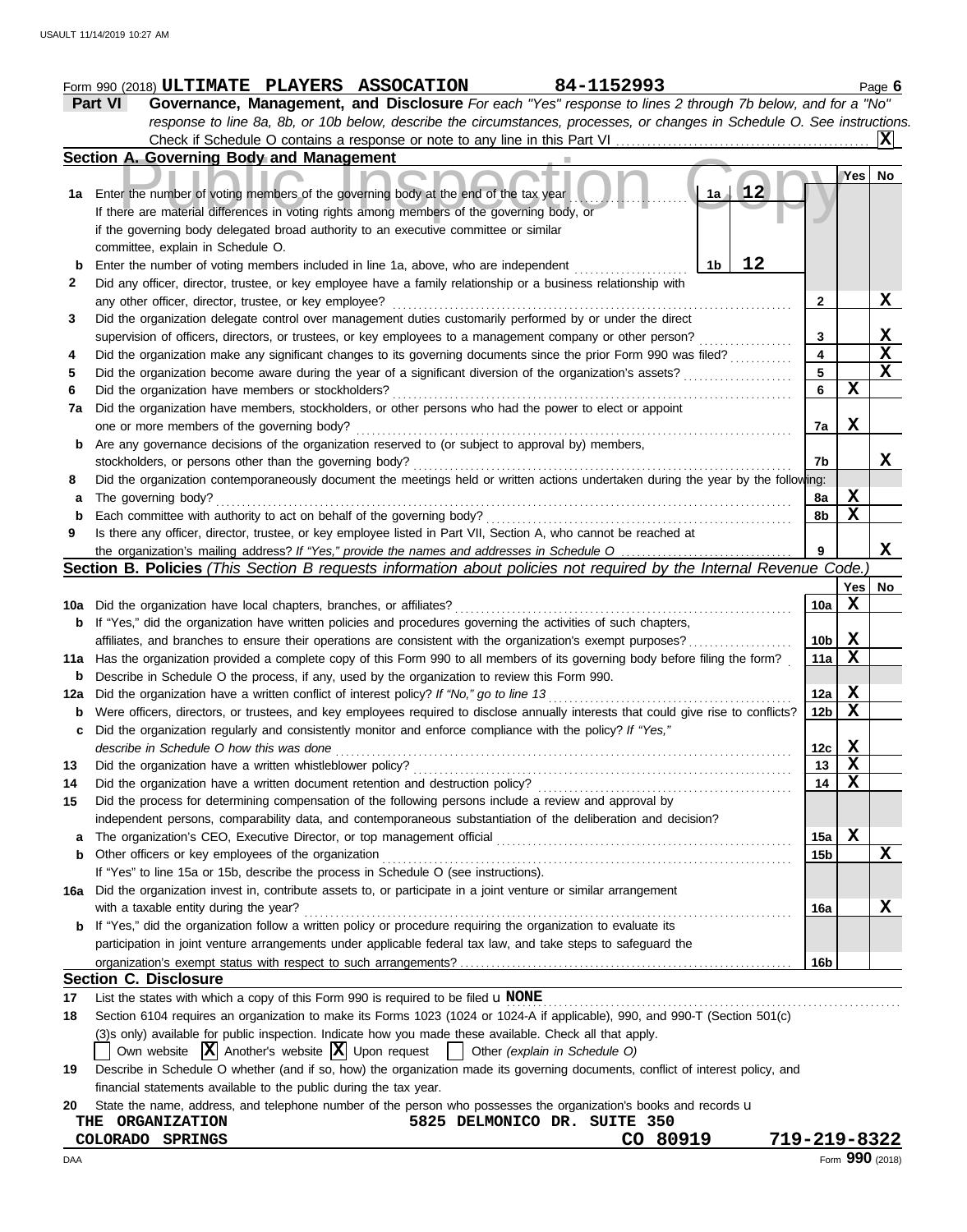# **Form 990 (2018) ULTIMATE PLAYERS ASSOCATION 84-1152993** Page 7

**Part VII Compensation of Officers, Directors, Trustees, Key Employees, Highest Compensated Employees, and Independent Contractors**  $\Box$ 

| Check if Schedule O contains a response or note to any line in this Part VII                                                                                                                                                                                                                                      |  |  |  |  |  |  |  |  |
|-------------------------------------------------------------------------------------------------------------------------------------------------------------------------------------------------------------------------------------------------------------------------------------------------------------------|--|--|--|--|--|--|--|--|
| Officers, Directors, Trustees, Key Employees, and Highest Compensated Employees<br>Section A.                                                                                                                                                                                                                     |  |  |  |  |  |  |  |  |
| 1a Complete this table for all persons required to be listed. Report compensation for the calendar year ending with or within the<br>organization's tax year.                                                                                                                                                     |  |  |  |  |  |  |  |  |
| • List all of the organization's current officers, directors, trustees (whether individuals or organizations), regardless of amount of<br>compensation. Enter -0- in columns $(D)$ , $(E)$ , and $(F)$ if no compensation was paid.                                                                               |  |  |  |  |  |  |  |  |
| • List all of the organization's <b>current</b> key employees, if any. See instructions for definition of "key employee."                                                                                                                                                                                         |  |  |  |  |  |  |  |  |
| • List the organization's five <b>current</b> highest compensated employees (other than an officer, director, trustee, or key employee)<br>who received reportable compensation (Box 5 of Form W-2 and/or Box 7 of Form 1099-MISC) of more than \$100,000 from the<br>organization and any related organizations. |  |  |  |  |  |  |  |  |
| • List all of the organization's former officers, key employees, and highest compensated employees who received more than<br>\$100,000 of reportable compensation from the organization and any related organizations.                                                                                            |  |  |  |  |  |  |  |  |

List all of the organization's **former directors or trustees** that received, in the capacity as a former director or trustee of the • List all of the organization's **former directors or trustees** that received, in the capacity as a former director organization, more than \$10,000 of reportable compensation from the organization and any related organizat

List persons in the following order: individual trustees or directors; institutional trustees; officers; key employees; highest compensated employees; and former such persons.

Check this box if neither the organization nor any related organization compensated any current officer, director, or trustee.

| (A)<br>Name and Title               | (B)<br>Average<br>hours per<br>week<br>(list any<br>hours for |                                   |                         | (C)<br>Position |                 | (do not check more than one<br>box, unless person is both an<br>officer and a director/trustee) |        | (D)<br>Reportable<br>compensation<br>from<br>the<br>organization | (E)<br>Reportable<br>compensation from<br>related<br>organizations<br>(W-2/1099-MISC) | (F)<br>Estimated<br>amount of<br>other<br>compensation<br>from the |
|-------------------------------------|---------------------------------------------------------------|-----------------------------------|-------------------------|-----------------|-----------------|-------------------------------------------------------------------------------------------------|--------|------------------------------------------------------------------|---------------------------------------------------------------------------------------|--------------------------------------------------------------------|
|                                     | related<br>organizations<br>below dotted<br>line)             | Individual trustee<br>or director | nstitutional<br>trustee | Officer         | Key<br>employee | Highest compensated<br>employee                                                                 | Former | (W-2/1099-MISC)                                                  |                                                                                       | organization<br>and related<br>organizations                       |
| (1) DEANNA BALL                     |                                                               |                                   |                         |                 |                 |                                                                                                 |        |                                                                  |                                                                                       |                                                                    |
| <b>PRESIDENT</b>                    | 5.00<br>0.00                                                  | $\mathbf x$                       |                         | $\mathbf x$     |                 |                                                                                                 |        | 0                                                                | 0                                                                                     | $\mathbf 0$                                                        |
| (2) HENRY THORNE                    |                                                               |                                   |                         |                 |                 |                                                                                                 |        |                                                                  |                                                                                       |                                                                    |
|                                     | 5.00                                                          |                                   |                         |                 |                 |                                                                                                 |        |                                                                  |                                                                                       |                                                                    |
| VICE PRESIDENT                      | 0.00                                                          | X                                 |                         | $\mathbf x$     |                 |                                                                                                 |        | 0                                                                | 0                                                                                     | $\pmb{0}$                                                          |
| (3) HEATHER ANN BRAUER              |                                                               |                                   |                         |                 |                 |                                                                                                 |        |                                                                  |                                                                                       |                                                                    |
| <b>SECRETARY</b>                    | 5.00<br>0.00                                                  | $\mathbf X$                       |                         | $\mathbf x$     |                 |                                                                                                 |        | 0                                                                | 0                                                                                     | $\mathbf 0$                                                        |
| (4) ROBYN FENNIG                    |                                                               |                                   |                         |                 |                 |                                                                                                 |        |                                                                  |                                                                                       |                                                                    |
|                                     | 5.00                                                          |                                   |                         |                 |                 |                                                                                                 |        |                                                                  |                                                                                       |                                                                    |
| TREASURER                           | 0.00                                                          | $\mathbf x$                       |                         | $\mathbf x$     |                 |                                                                                                 |        | 0                                                                | 0                                                                                     | $\mathbf 0$                                                        |
| (5) JOSH SEAMON                     |                                                               |                                   |                         |                 |                 |                                                                                                 |        |                                                                  |                                                                                       |                                                                    |
|                                     | 5.00                                                          |                                   |                         |                 |                 |                                                                                                 |        |                                                                  |                                                                                       |                                                                    |
| <b>DIRECTOR</b><br>(6) TYLER KINLEY | 0.00                                                          | $\mathbf x$                       |                         |                 |                 |                                                                                                 |        | 0                                                                | 0                                                                                     | $\mathbf 0$                                                        |
|                                     | 5.00                                                          |                                   |                         |                 |                 |                                                                                                 |        |                                                                  |                                                                                       |                                                                    |
| <b>DIRECTOR</b>                     | 0.00                                                          | $\mathbf X$                       |                         |                 |                 |                                                                                                 |        | 0                                                                | 0                                                                                     | $\mathbf 0$                                                        |
| (7) LISA BLISS                      |                                                               |                                   |                         |                 |                 |                                                                                                 |        |                                                                  |                                                                                       |                                                                    |
|                                     | 5.00                                                          |                                   |                         |                 |                 |                                                                                                 |        |                                                                  |                                                                                       |                                                                    |
| <b>DIRECTOR</b>                     | 0.00                                                          | $\mathbf x$                       |                         |                 |                 |                                                                                                 |        | 0                                                                | 0                                                                                     | $\mathbf 0$                                                        |
| (8) HARVEY EDWARDS                  |                                                               |                                   |                         |                 |                 |                                                                                                 |        |                                                                  |                                                                                       |                                                                    |
|                                     | 5.00                                                          |                                   |                         |                 |                 |                                                                                                 |        |                                                                  |                                                                                       |                                                                    |
| <b>DIRECTOR</b>                     | 0.00                                                          | $\mathbf X$                       |                         |                 |                 |                                                                                                 |        | 0                                                                | $\mathbf 0$                                                                           | $\mathbf 0$                                                        |
| (9) VAL BELMONTE                    |                                                               |                                   |                         |                 |                 |                                                                                                 |        |                                                                  |                                                                                       |                                                                    |
|                                     | 5.00                                                          |                                   |                         |                 |                 |                                                                                                 |        |                                                                  |                                                                                       |                                                                    |
| <b>DIRECTOR</b>                     | 0.00                                                          | $\mathbf x$                       |                         |                 |                 |                                                                                                 |        | 0                                                                | $\mathbf 0$                                                                           | $\mathbf 0$                                                        |
| (10) STEVE MOONEY                   | 5.00                                                          |                                   |                         |                 |                 |                                                                                                 |        |                                                                  |                                                                                       |                                                                    |
| <b>DIRECTOR</b>                     | 0.00                                                          | $\mathbf x$                       |                         |                 |                 |                                                                                                 |        | 0                                                                | 0                                                                                     | $\mathbf 0$                                                        |
| <b>BARZDUKAS</b><br>(11) AUDRIUS    |                                                               |                                   |                         |                 |                 |                                                                                                 |        |                                                                  |                                                                                       |                                                                    |
|                                     | 5.00                                                          |                                   |                         |                 |                 |                                                                                                 |        |                                                                  |                                                                                       |                                                                    |
| <b>DIRECTOR</b>                     | 0.00                                                          | $\mathbf x$                       |                         |                 |                 |                                                                                                 |        | 0                                                                | 0                                                                                     |                                                                    |
| DAA                                 |                                                               |                                   |                         |                 |                 |                                                                                                 |        |                                                                  |                                                                                       | Form 990 (2018)                                                    |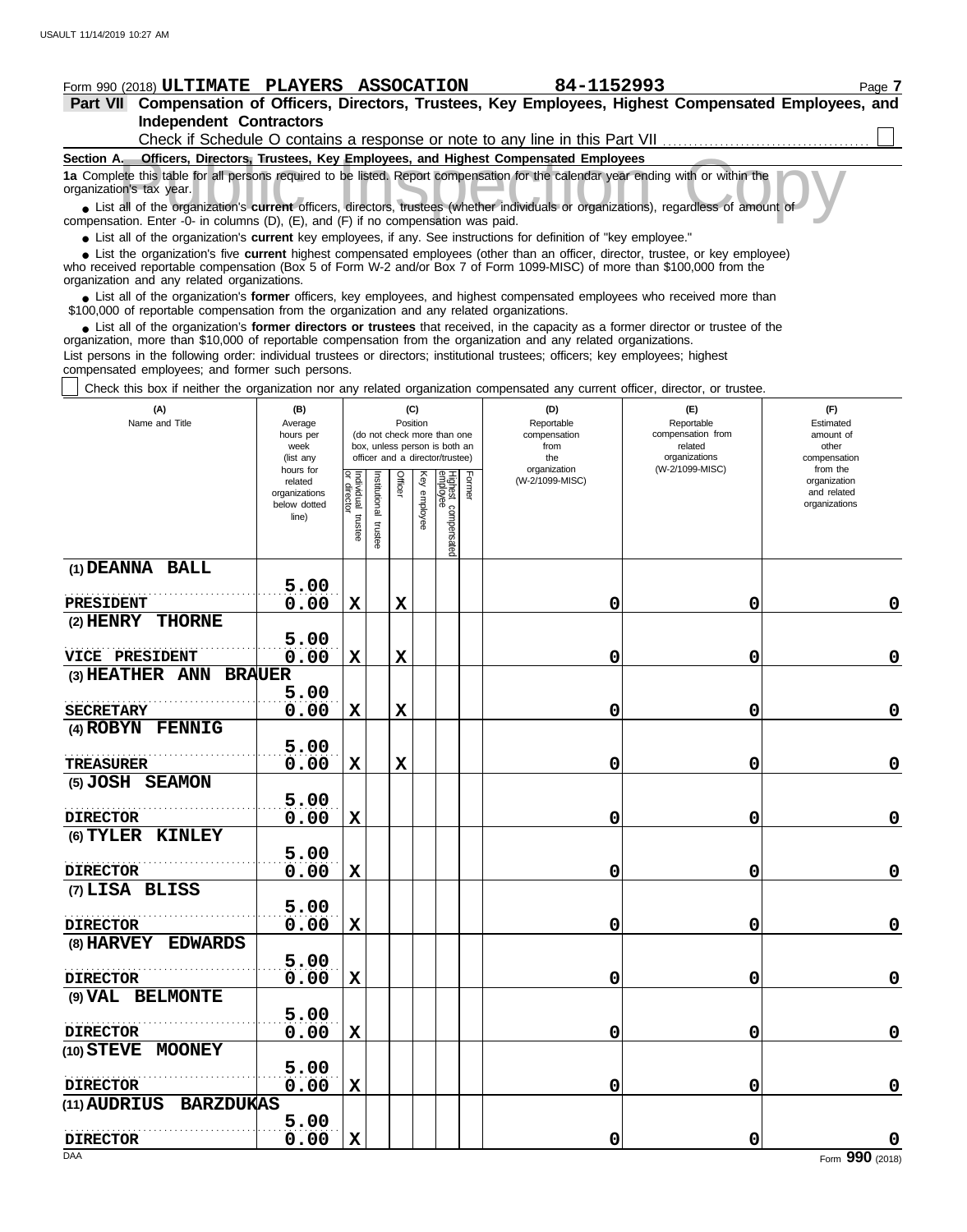|              | Form 990 (2018) ULTIMATE                                                                                                                                                                                                                               | PLAYERS ASSOCATION                                             |                                   |                       |         |                 |                                                                                                 |        | 84-1152993                                                                                             |                                                                    |   |                                                          | Page 8 |
|--------------|--------------------------------------------------------------------------------------------------------------------------------------------------------------------------------------------------------------------------------------------------------|----------------------------------------------------------------|-----------------------------------|-----------------------|---------|-----------------|-------------------------------------------------------------------------------------------------|--------|--------------------------------------------------------------------------------------------------------|--------------------------------------------------------------------|---|----------------------------------------------------------|--------|
|              | Part VII                                                                                                                                                                                                                                               |                                                                |                                   |                       |         |                 |                                                                                                 |        | Section A. Officers, Directors, Trustees, Key Employees, and Highest Compensated Employees (continued) |                                                                    |   |                                                          |        |
|              | (A)<br>Name and title                                                                                                                                                                                                                                  | (B)<br>Average<br>hours per<br>week<br>(list any               |                                   |                       |         | (C)<br>Position | (do not check more than one<br>box, unless person is both an<br>officer and a director/trustee) |        | (D)<br>Reportable<br>compensation<br>from<br>the                                                       | (F)<br>Reportable<br>compensation from<br>related<br>organizations |   | (F)<br>Estimated<br>amount of<br>other<br>compensation   |        |
|              | Pub                                                                                                                                                                                                                                                    | hours for<br>related<br>organizations<br>below dotted<br>line) | Individual trustee<br>or director | Institutional trustee | Officer | Key employee    | Highest compensate<br>employee                                                                  | Former | organization<br>(W-2/1099-MISC)                                                                        | (W-2/1099-MISC)                                                    |   | from the<br>organization<br>and related<br>organizations |        |
| (12)         | DAVE KLINK                                                                                                                                                                                                                                             |                                                                |                                   |                       |         |                 |                                                                                                 |        |                                                                                                        |                                                                    |   |                                                          |        |
|              | <b>DIRECTOR</b>                                                                                                                                                                                                                                        | 5.00<br>0.00                                                   | $\mathbf x$                       |                       |         |                 |                                                                                                 |        |                                                                                                        |                                                                    |   |                                                          |        |
| (13)         | <b>THOMAS</b><br><b>CRAWFORD</b>                                                                                                                                                                                                                       |                                                                |                                   |                       |         |                 |                                                                                                 |        | 0                                                                                                      | 0                                                                  |   |                                                          | 0      |
|              |                                                                                                                                                                                                                                                        | 40.00                                                          |                                   |                       |         |                 |                                                                                                 |        |                                                                                                        |                                                                    |   |                                                          |        |
| <b>CEO</b>   |                                                                                                                                                                                                                                                        | 0.00                                                           | $\mathbf x$                       |                       | X       |                 |                                                                                                 |        | 232,005                                                                                                | 0                                                                  |   |                                                          | 6,961  |
| (14)         | <b>WILL DEAVER</b><br>MANAGING DIRECTOR                                                                                                                                                                                                                | 40.00<br>0.00                                                  |                                   |                       |         |                 | $\mathbf x$                                                                                     |        | 110,000                                                                                                | $\mathbf 0$                                                        |   | 17,868                                                   |        |
|              |                                                                                                                                                                                                                                                        |                                                                |                                   |                       |         |                 |                                                                                                 |        |                                                                                                        |                                                                    |   |                                                          |        |
|              |                                                                                                                                                                                                                                                        |                                                                |                                   |                       |         |                 |                                                                                                 |        |                                                                                                        |                                                                    |   |                                                          |        |
|              |                                                                                                                                                                                                                                                        |                                                                |                                   |                       |         |                 |                                                                                                 |        |                                                                                                        |                                                                    |   |                                                          |        |
|              |                                                                                                                                                                                                                                                        |                                                                |                                   |                       |         |                 |                                                                                                 |        |                                                                                                        |                                                                    |   |                                                          |        |
|              |                                                                                                                                                                                                                                                        |                                                                |                                   |                       |         |                 |                                                                                                 |        |                                                                                                        |                                                                    |   |                                                          |        |
|              |                                                                                                                                                                                                                                                        |                                                                |                                   |                       |         |                 |                                                                                                 | u      | 342,005                                                                                                |                                                                    |   | 24,829                                                   |        |
|              | c Total from continuation sheets to Part VII, Section A                                                                                                                                                                                                |                                                                |                                   |                       |         |                 |                                                                                                 | u      | 342,005                                                                                                |                                                                    |   | 24,829                                                   |        |
| $\mathbf{2}$ | Total number of individuals (including but not limited to those listed above) who received more than \$100,000 of                                                                                                                                      |                                                                |                                   |                       |         |                 |                                                                                                 |        |                                                                                                        |                                                                    |   |                                                          |        |
|              | reportable compensation from the organization $u2$                                                                                                                                                                                                     |                                                                |                                   |                       |         |                 |                                                                                                 |        |                                                                                                        |                                                                    |   |                                                          |        |
| 3            | Did the organization list any former officer, director, or trustee, key employee, or highest compensated                                                                                                                                               |                                                                |                                   |                       |         |                 |                                                                                                 |        |                                                                                                        |                                                                    |   | Yes                                                      | No     |
|              |                                                                                                                                                                                                                                                        |                                                                |                                   |                       |         |                 |                                                                                                 |        |                                                                                                        |                                                                    | 3 |                                                          | X      |
| 4            | For any individual listed on line 1a, is the sum of reportable compensation and other compensation from the<br>organization and related organizations greater than \$150,000? If "Yes," complete Schedule J for such                                   |                                                                |                                   |                       |         |                 |                                                                                                 |        |                                                                                                        |                                                                    |   |                                                          |        |
|              |                                                                                                                                                                                                                                                        |                                                                |                                   |                       |         |                 |                                                                                                 |        |                                                                                                        |                                                                    | 4 | X                                                        |        |
| 5            | Did any person listed on line 1a receive or accrue compensation from any unrelated organization or individual                                                                                                                                          |                                                                |                                   |                       |         |                 |                                                                                                 |        |                                                                                                        |                                                                    | 5 |                                                          | X      |
|              | Section B. Independent Contractors                                                                                                                                                                                                                     |                                                                |                                   |                       |         |                 |                                                                                                 |        |                                                                                                        |                                                                    |   |                                                          |        |
| 1            | Complete this table for your five highest compensated independent contractors that received more than \$100,000 of<br>compensation from the organization. Report compensation for the calendar year ending with or within the organization's tax year. |                                                                |                                   |                       |         |                 |                                                                                                 |        |                                                                                                        |                                                                    |   |                                                          |        |
|              |                                                                                                                                                                                                                                                        | (A)<br>Name and business address                               |                                   |                       |         |                 |                                                                                                 |        |                                                                                                        | (B)<br>Description of services                                     |   | (C)<br>Compensation                                      |        |
|              |                                                                                                                                                                                                                                                        |                                                                |                                   |                       |         |                 |                                                                                                 |        |                                                                                                        |                                                                    |   |                                                          |        |
|              |                                                                                                                                                                                                                                                        |                                                                |                                   |                       |         |                 |                                                                                                 |        |                                                                                                        |                                                                    |   |                                                          |        |
|              |                                                                                                                                                                                                                                                        |                                                                |                                   |                       |         |                 |                                                                                                 |        |                                                                                                        |                                                                    |   |                                                          |        |
|              |                                                                                                                                                                                                                                                        |                                                                |                                   |                       |         |                 |                                                                                                 |        |                                                                                                        |                                                                    |   |                                                          |        |
|              |                                                                                                                                                                                                                                                        |                                                                |                                   |                       |         |                 |                                                                                                 |        |                                                                                                        |                                                                    |   |                                                          |        |
|              |                                                                                                                                                                                                                                                        |                                                                |                                   |                       |         |                 |                                                                                                 |        |                                                                                                        |                                                                    |   |                                                          |        |
|              |                                                                                                                                                                                                                                                        |                                                                |                                   |                       |         |                 |                                                                                                 |        |                                                                                                        |                                                                    |   |                                                          |        |
|              |                                                                                                                                                                                                                                                        |                                                                |                                   |                       |         |                 |                                                                                                 |        |                                                                                                        |                                                                    |   |                                                          |        |
| $\mathbf{2}$ | Total number of independent contractors (including but not limited to those listed above) who                                                                                                                                                          |                                                                |                                   |                       |         |                 |                                                                                                 |        |                                                                                                        |                                                                    |   |                                                          |        |

DAA Form **990** (2018) **0**

received more than \$100,000 of compensation from the organization u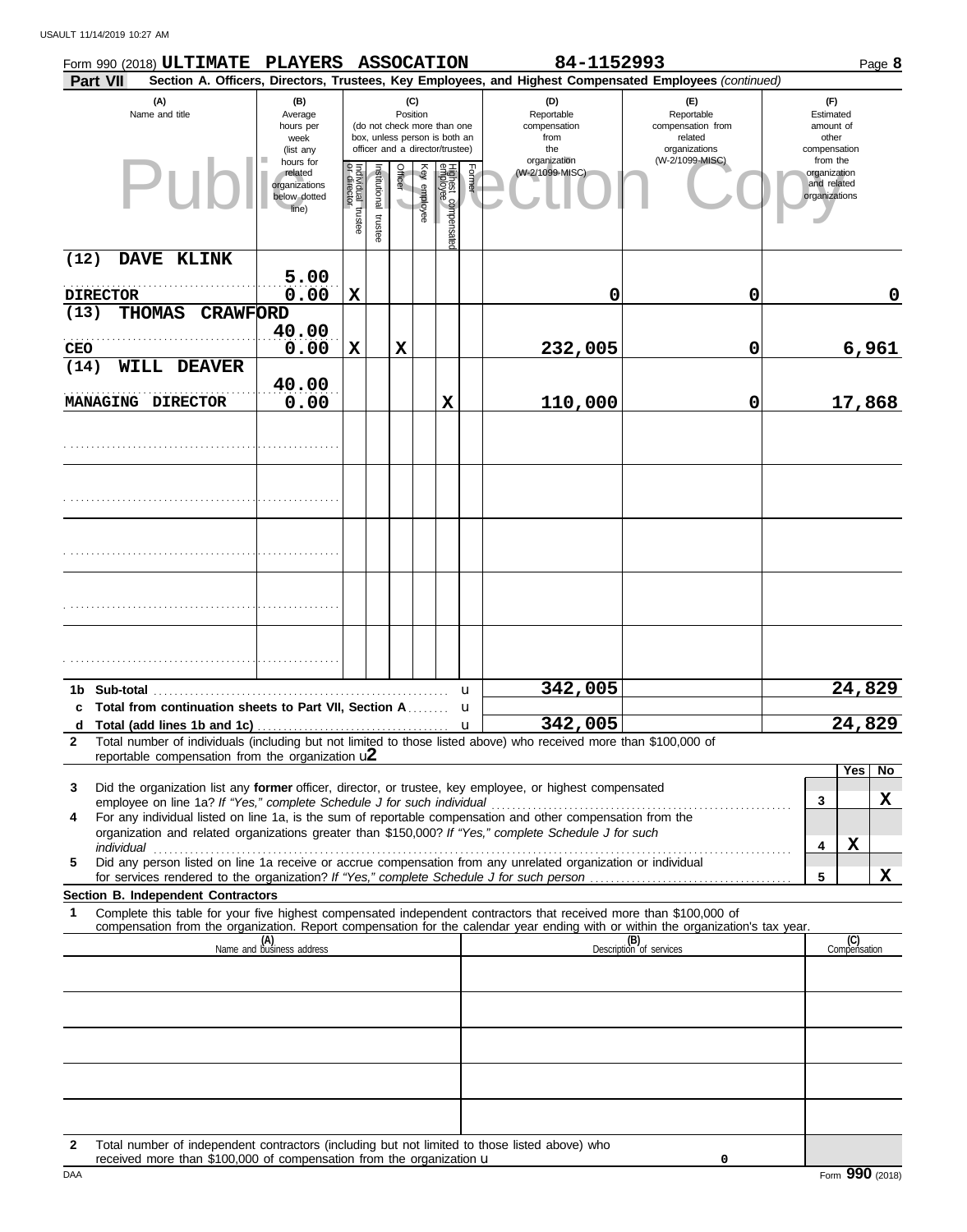|                                              |                  | Form 990 (2018) ULTIMATE PLAYERS ASSOCATION                                     |                           |                      | 84-1152993         |                     | Page 9                              |
|----------------------------------------------|------------------|---------------------------------------------------------------------------------|---------------------------|----------------------|--------------------|---------------------|-------------------------------------|
|                                              | <b>Part VIII</b> | <b>Statement of Revenue</b>                                                     |                           |                      |                    |                     |                                     |
|                                              |                  | Check if Schedule O contains a response or note to any line in this Part VIII   |                           |                      |                    |                     |                                     |
|                                              |                  |                                                                                 |                           | (A)<br>Total revenue | (B)<br>Related or  | (C)<br>Unrelated    | (D)<br>Revenue                      |
|                                              |                  |                                                                                 |                           |                      | exempt<br>function | business<br>revenue | excluded from tax<br>under sections |
|                                              |                  |                                                                                 |                           |                      | revenue            |                     | 512-514                             |
|                                              |                  | 1a Federated campaigns<br>1a<br><b>b</b> Membership dues<br>1 <sub>b</sub>      |                           |                      |                    |                     |                                     |
| Service Revenue Contributions, Gifts, Grants |                  | c Fundraising events<br>1c                                                      |                           |                      |                    |                     |                                     |
|                                              |                  | d Related organizations<br>1 <sub>d</sub>                                       | 36,226                    |                      |                    |                     |                                     |
|                                              |                  | <b>e</b> Government grants (contributions)<br>1e                                |                           |                      |                    |                     |                                     |
|                                              |                  | f All other contributions, gifts, grants,                                       |                           |                      |                    |                     |                                     |
|                                              |                  | and similar amounts not included above<br>1f                                    | 551,235                   |                      |                    |                     |                                     |
|                                              |                  | g Noncash contributions included in lines 1a-1f: \$                             | 246,881                   |                      |                    |                     |                                     |
|                                              |                  |                                                                                 |                           | 587,461              |                    |                     |                                     |
|                                              |                  |                                                                                 | Busn. Code                |                      |                    |                     |                                     |
|                                              | 2a               | MEMBERSHIP DUES                                                                 | 711300                    | 2,605,798            | 2,605,798          |                     |                                     |
|                                              | b                | COMPETITION & ATHLETE                                                           | 711300                    | 916,748              | 916,748            |                     |                                     |
|                                              | С                | NATIONAL TEAMS                                                                  | 711300                    | 241,808              | 241,808            |                     |                                     |
|                                              | d                | SANCTIONING                                                                     | 711300                    | 93,778               | 93,778             |                     |                                     |
|                                              | е                | <b>EDUCATION</b><br>.                                                           | 711300                    | 23,815               | 23,815             |                     |                                     |
| Program                                      |                  | f All other program service revenue                                             |                           | 3,881,947            |                    |                     |                                     |
|                                              |                  |                                                                                 | $\mathbf{u}$              |                      |                    |                     |                                     |
|                                              | 3                | Investment income (including dividends, interest,<br>and other similar amounts) | u                         | 20,380               |                    |                     | 20,380                              |
|                                              | 4                | Income from investment of tax-exempt bond proceeds                              |                           |                      |                    |                     |                                     |
|                                              | 5                |                                                                                 | u                         | 6,109                |                    |                     | 6,109                               |
|                                              |                  | (i) Real                                                                        | (ii) Personal             |                      |                    |                     |                                     |
|                                              |                  | 6a Gross rents                                                                  |                           |                      |                    |                     |                                     |
|                                              |                  | <b>b</b> Less: rental exps.                                                     |                           |                      |                    |                     |                                     |
|                                              |                  | C Rental inc. or (loss)                                                         |                           |                      |                    |                     |                                     |
|                                              |                  |                                                                                 | u                         |                      |                    |                     |                                     |
|                                              |                  | <b>7a</b> Gross amount from<br>(i) Securities<br>sales of assets                | (ii) Other                |                      |                    |                     |                                     |
|                                              |                  | 21,136<br>other than inventor                                                   |                           |                      |                    |                     |                                     |
|                                              |                  | <b>b</b> Less: cost or other                                                    |                           |                      |                    |                     |                                     |
|                                              |                  | basis & sales exps                                                              |                           |                      |                    |                     |                                     |
|                                              |                  | 21,136<br>c Gain or (loss)                                                      |                           |                      |                    |                     |                                     |
|                                              |                  | 8a Gross income from fundraising events                                         |                           | 21,136               |                    |                     | 21,136                              |
|                                              |                  | (not including \$                                                               |                           |                      |                    |                     |                                     |
|                                              |                  | .<br>of contributions reported on line 1c).                                     |                           |                      |                    |                     |                                     |
| Other Revenue                                |                  | See Part IV, line 18 $\ldots$<br>a                                              |                           |                      |                    |                     |                                     |
|                                              |                  | $\mathbf b$<br><b>b</b> Less: direct expenses                                   |                           |                      |                    |                     |                                     |
|                                              |                  | c Net income or (loss) from fundraising events  u                               |                           |                      |                    |                     |                                     |
|                                              |                  | 9a Gross income from gaming activities.                                         |                           |                      |                    |                     |                                     |
|                                              |                  | See Part IV, line $19$<br>a                                                     |                           |                      |                    |                     |                                     |
|                                              |                  | b<br><b>b</b> Less: direct expenses                                             |                           |                      |                    |                     |                                     |
|                                              |                  | c Net income or (loss) from gaming activities                                   | u                         |                      |                    |                     |                                     |
|                                              |                  | 10a Gross sales of inventory, less                                              |                           |                      |                    |                     |                                     |
|                                              |                  | returns and allowances<br>al                                                    | 65,162                    |                      |                    |                     |                                     |
|                                              |                  | <b>b</b> Less: cost of goods sold<br>b                                          | 55,698                    |                      |                    |                     |                                     |
|                                              |                  | c Net income or (loss) from sales of inventory<br>Miscellaneous Revenue         | $\mathbf u$<br>Busn. Code | 9,464                | 9,464              |                     |                                     |
|                                              |                  | 11a OTHER INCOME                                                                | 900099                    | 19,650               | 19,650             |                     |                                     |
|                                              | b                | .<br><b>ADVERTISING</b>                                                         | 541800                    | 3,500                |                    | 3,500               |                                     |
|                                              | c                | LICENSING                                                                       | 900099                    | 1,000                | 1,000              |                     |                                     |
|                                              |                  | d All other revenue                                                             |                           |                      |                    |                     |                                     |
|                                              |                  |                                                                                 | u                         | 24,150               |                    |                     |                                     |
|                                              |                  | 12 Total revenue. See instructions.                                             | $\mathbf u$               | 4,550,647            | 3,912,061          | 3,500               | 47,625                              |

Form **990** (2018)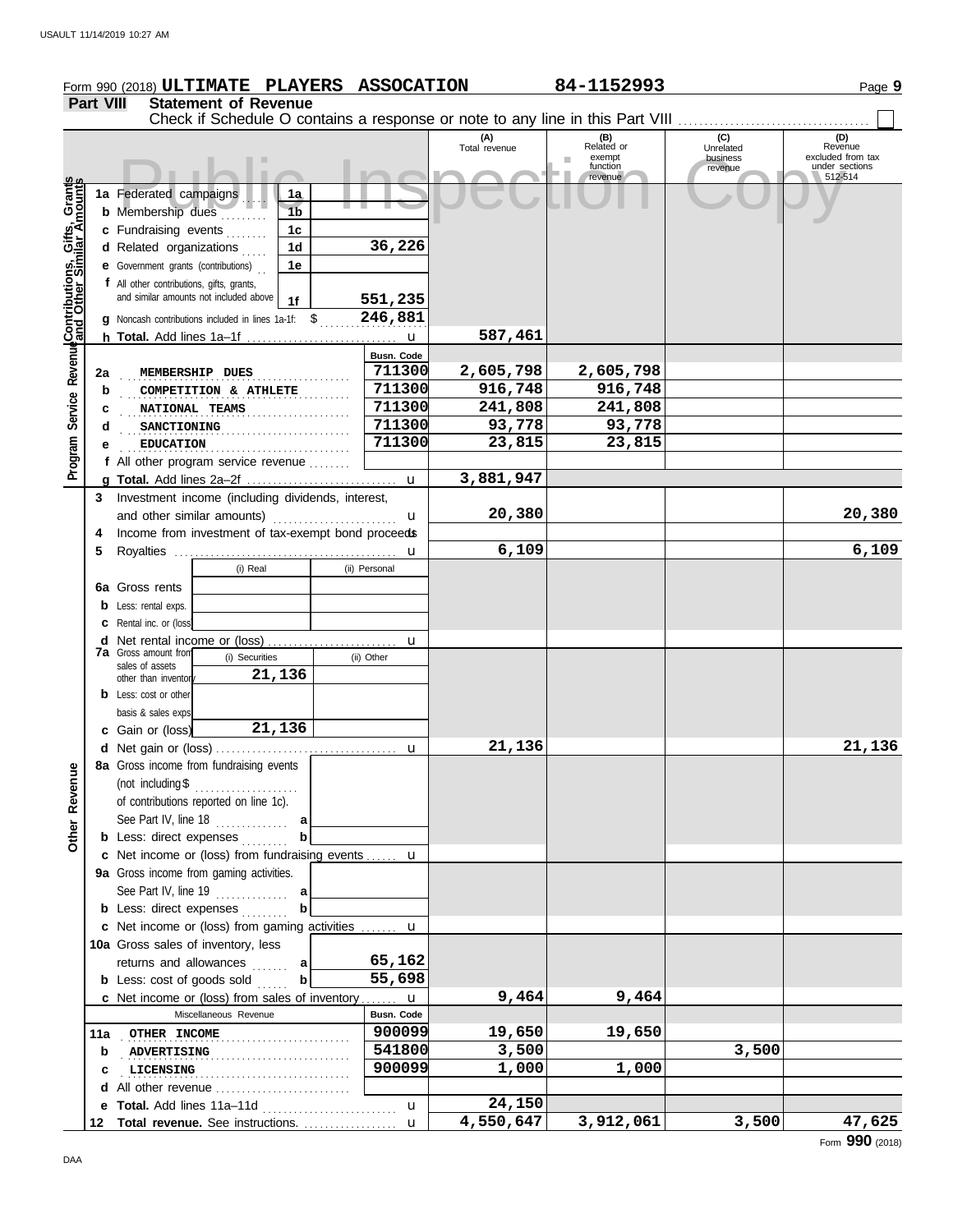## **Form 990 (2018) ULTIMATE PLAYERS ASSOCATION 84-1152993** Page 10

**Part IX Statement of Functional Expenses**

Collate amounts reported on lines 6b, Total expenses<br>
Program service Management and Copyright Service Expenses<br>
and other assistance to domestic organizations<br>
Sand other assistance to domestic organizations<br>
Sand other a *Section 501(c)(3) and 501(c)(4) organizations must complete all columns. All other organizations must complete column (A). Do not include amounts reported on lines 6b, 7b, 8b, 9b, and 10b of Part VIII.* **1 2 3 4 5 6** Compensation not included above, to disqualified **7 8 9 10 11 a** Management .............................. **b** Legal **c** Accounting . . . . . . . . . . . . . . . . . . . . . . . . . . . . . . . . **d e f g 12** Advertising and promotion ............... **13** Office expenses **.......................**... **14 15 16 17** Travel . . . . . . . . . . . . . . . . . . . . . . . . . . . . . . . . . . . . . . **18 19 20 21 22** Depreciation, depletion, and amortization . **23** Insurance . . . . . . . . . . . . . . . . . . . . . . . . . . . . . . . . . . **24** Other expenses. Itemize expenses not covered **a** . . . . . . . . . . . . . . . . . . . . . . . . . . . . . . . . . . . . . . . . . . . . . **MARKETING 413,901 413,901 b c d e** All other expenses . . . . . . . . . . . . . . . . . . . . . . . . **25 Total functional expenses.** Add lines 1 through 24e . . . **26** Grants and other assistance to domestic organizations and domestic governments. See Part IV, line 21 . . . . . . . . Grants and other assistance to domestic individuals. See Part IV, line 22 Grants and other assistance to foreign organizations, foreign governments, and foreign individuals. See Part IV, lines 15 and 16 Benefits paid to or for members . . . . . . . . . . Compensation of current officers, directors, trustees, and key employees .............. persons (as defined under section 4958(f)(1)) and persons described in section 4958(c)(3)(B) . . . . . Other salaries and wages Pension plan accruals and contributions (include section 401(k) and 403(b) employer contributions) Other employee benefits . . . . . . . . . . . . . . . . . . Payroll taxes . . . . . . . . . . . . . . . . . . . . . . . . . . . . . . Fees for services (non-employees): . . . . . . . . . . . . . . . . . . . . . . . . . . . . . . . . . . . . . . Lobbying . . . . . . . . . . . . . . . . . . . . . . . . . . . . . . . . . . . Professional fundraising services. See Part IV, line 17 Investment management fees Other. (If line 11g amount exceeds 10% of line 25, column Information technology . . . . . . . . . . . . . . . . . . . . Royalties . . . . . . . . . . . . . . . . . . . . . . . . . . . . . . . . . . Occupancy . . . . . . . . . . . . . . . . . . . . . . . . . . . . . . . . Payments of travel or entertainment expenses for any federal, state, or local public officials Conferences, conventions, and meetings . Interest . . . . . . . . . . . . . . . . . . . . . . . . . . . . . . . . . . . . Payments to affiliates ...................... above (List miscellaneous expenses in line 24e. If line 24e amount exceeds 10% of line 25, column (A) amount, list line 24e expenses on Schedule O.) fundraising solicitation. Check here  $\mathbf{u}$  | if organization reported in column (B) joint costs from a combined educational campaign and **(A) (B) (C) (D)** Total expenses Program service Management and expenses (B) (C)<br>
Program service Management and expenses general expenses Fundraising expenses . . . . . . . . . . . . . . . . . . . . . . . . . . . . . . . . . . . . . . . . . . . . . **VALUE IN KIND 197,366 175,160 22,206** . . . . . . . . . . . . . . . . . . . . . . . . . . . . . . . . . . . . . . . . . . . . . . . . . . . . . . . . . . . . . . . . . . . . . . . . . . . . . . . . . . . . . . . . . . **FACILITY RENTAL 157,511 156,772 176 563** Check if Schedule O contains a response or note to any line in this Part IX **Joint costs.** Complete this line only if the (A) amount, list line 11g expenses on Schedule O.) . . . . . . **X 127,574 127,574 236,791 119,213 65,954 51,624 1,093,322 890,828 154,845 47,649 123,460 94,079 20,821 8,560 99,367 75,720 16,758 6,889 13,020 9,921 2,196 903 9,200 7,010 1,552 638 295,954 275,527 19,574 853 23,100 22,600 500 205,340 196,139 6,951 2,250 26,040 19,843 4,392 1,805 75,156 57,270 12,675 5,211 441,943 422,501 15,227 4,215 9,472 5,848 3,497 127 102,315 77,966 17,255 7,094 152,437 116,160 25,708 10,569 FOOD 186,703 175,427 7,050 4,226 523,280 516,557 12,576 -5,853 4,513,252 3,956,016 387,707 169,529**

following SOP 98-2 (ASC 958-720)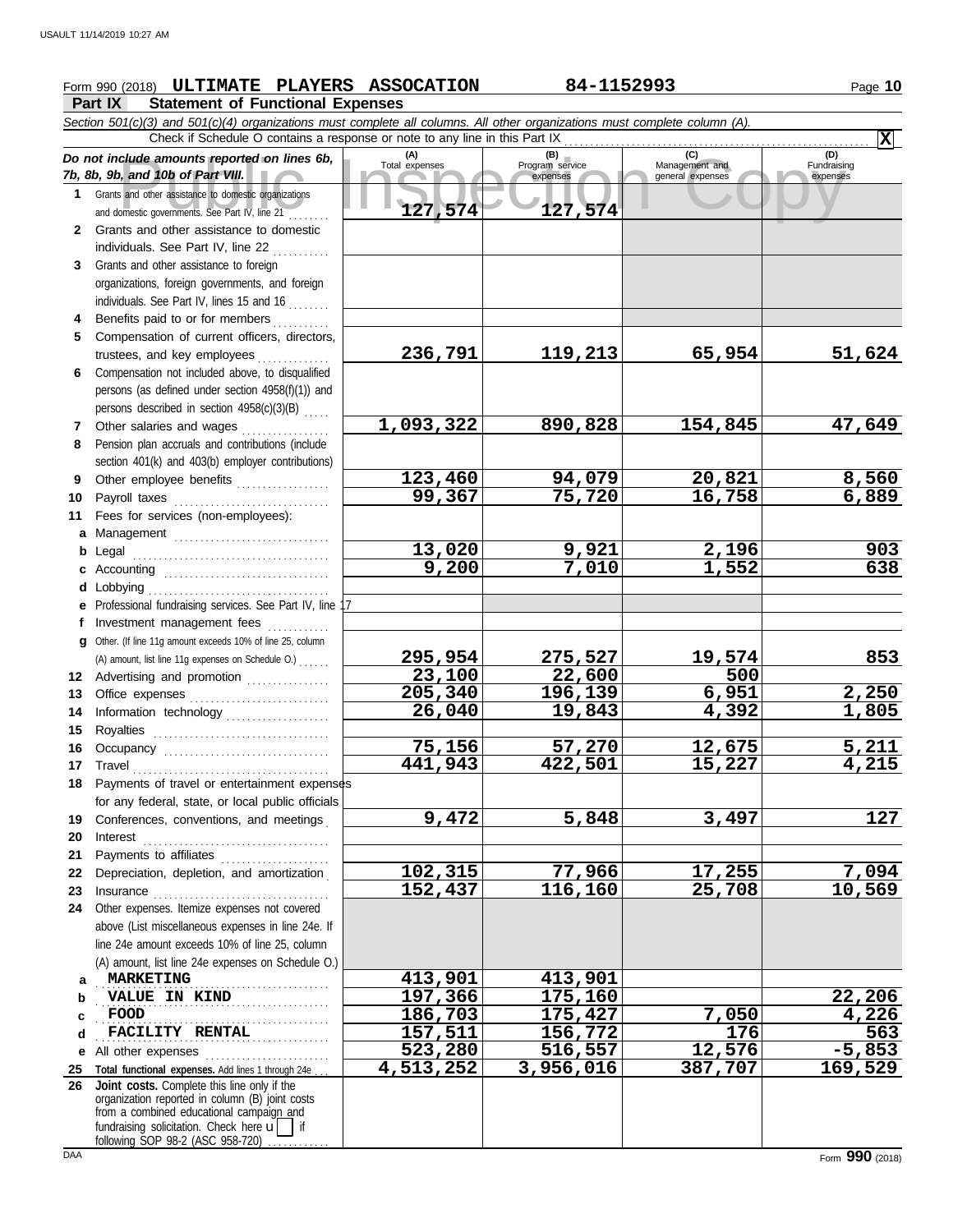## **Form 990 (2018) ULTIMATE PLAYERS ASSOCATION** 84-1152993 Page 11

|                  | Part X   | <b>Balance Sheet</b>                                                                                 |                                                                                                         |                                                   |                          |                |                         |  |  |  |  |  |  |
|------------------|----------|------------------------------------------------------------------------------------------------------|---------------------------------------------------------------------------------------------------------|---------------------------------------------------|--------------------------|----------------|-------------------------|--|--|--|--|--|--|
|                  |          | Check if Schedule O contains a response or note to any line in this Part X                           |                                                                                                         |                                                   |                          |                |                         |  |  |  |  |  |  |
|                  |          |                                                                                                      |                                                                                                         |                                                   | (A)                      |                | (B)                     |  |  |  |  |  |  |
|                  |          |                                                                                                      |                                                                                                         |                                                   | Beginning of year        |                | End of year             |  |  |  |  |  |  |
|                  | 1        | Cash—non-interest bearing                                                                            |                                                                                                         |                                                   | $\sim 267,009$           | $\sqrt{1}$     | 132,278                 |  |  |  |  |  |  |
|                  | 2        |                                                                                                      |                                                                                                         |                                                   | 1,647,234                | $\mathbf{2}$   | 1,830,736               |  |  |  |  |  |  |
|                  | 3        |                                                                                                      |                                                                                                         |                                                   |                          | $\overline{3}$ |                         |  |  |  |  |  |  |
|                  | 4        | Accounts receivable, net                                                                             |                                                                                                         |                                                   | 24,342                   | 4              | 147,834                 |  |  |  |  |  |  |
|                  | 5        | Loans and other receivables from current and former officers, directors,                             |                                                                                                         |                                                   |                          |                |                         |  |  |  |  |  |  |
|                  |          | trustees, key employees, and highest compensated employees.                                          |                                                                                                         |                                                   |                          |                |                         |  |  |  |  |  |  |
|                  |          | Complete Part II of Schedule L                                                                       |                                                                                                         | 5                                                 |                          |                |                         |  |  |  |  |  |  |
|                  | 6        | Loans and other receivables from other disqualified persons (as defined under section                |                                                                                                         |                                                   |                          |                |                         |  |  |  |  |  |  |
|                  |          | $4958(f)(1)$ ), persons described in section $4958(c)(3)(B)$ , and contributing employers and        |                                                                                                         |                                                   |                          |                |                         |  |  |  |  |  |  |
|                  |          | sponsoring organizations of section 501(c)(9) voluntary employees' beneficiary                       |                                                                                                         |                                                   |                          |                |                         |  |  |  |  |  |  |
|                  |          | organizations (see instructions). Complete Part II of Schedule L                                     |                                                                                                         | <u> 1990 - Johann Stoff, Amerikaansk kanton (</u> |                          | 6              |                         |  |  |  |  |  |  |
| Assets           | 7        |                                                                                                      |                                                                                                         | $\overline{7}$                                    |                          |                |                         |  |  |  |  |  |  |
|                  | 8        | Inventories for sale or use                                                                          |                                                                                                         |                                                   | 23,325                   | 8              | $\frac{21,732}{37,947}$ |  |  |  |  |  |  |
|                  | 9        |                                                                                                      |                                                                                                         |                                                   | 180,241                  | 9              |                         |  |  |  |  |  |  |
|                  |          | 10a Land, buildings, and equipment: cost or                                                          |                                                                                                         |                                                   |                          |                |                         |  |  |  |  |  |  |
|                  |          | other basis. Complete Part VI of Schedule D  10a                                                     |                                                                                                         | <u>605,922</u><br>391,002                         |                          |                |                         |  |  |  |  |  |  |
|                  |          | <b>b</b> Less: accumulated depreciation<br>.                                                         | 10 <sub>b</sub>                                                                                         |                                                   | $255,750$ 10c<br>903,484 |                | 214,920<br>875,970      |  |  |  |  |  |  |
|                  | 11       | Investments-publicly traded securities                                                               | 11<br>12                                                                                                |                                                   |                          |                |                         |  |  |  |  |  |  |
|                  | 12<br>13 |                                                                                                      | Investments-other securities. See Part IV, line 11<br>Investments-program-related. See Part IV, line 11 |                                                   |                          |                |                         |  |  |  |  |  |  |
|                  | 14       | Intangible assets                                                                                    |                                                                                                         |                                                   | 1,300                    | 13<br>14       | 1,300                   |  |  |  |  |  |  |
|                  | 15       | Other assets. See Part IV, line 11                                                                   |                                                                                                         |                                                   | 7,000                    | 15             | 7,000                   |  |  |  |  |  |  |
|                  | 16       | <b>Total assets.</b> Add lines 1 through 15 (must equal line 34)                                     |                                                                                                         |                                                   | $\overline{3,309,685}$   | 16             | 3,269,717               |  |  |  |  |  |  |
|                  | 17       |                                                                                                      |                                                                                                         |                                                   | 503,853                  | 17             | 569,036                 |  |  |  |  |  |  |
|                  | 18       | Grants payable                                                                                       |                                                                                                         | 18                                                |                          |                |                         |  |  |  |  |  |  |
|                  | 19       | Deferred revenue                                                                                     | 816,364                                                                                                 | 19                                                | 744,578                  |                |                         |  |  |  |  |  |  |
|                  | 20       | Tax-exempt bond liabilities                                                                          |                                                                                                         | 20                                                |                          |                |                         |  |  |  |  |  |  |
|                  | 21       | Escrow or custodial account liability. Complete Part IV of Schedule D                                |                                                                                                         |                                                   |                          | 21             |                         |  |  |  |  |  |  |
|                  | 22       | Loans and other payables to current and former officers, directors,                                  |                                                                                                         |                                                   |                          |                |                         |  |  |  |  |  |  |
| Liabilities      |          | trustees, key employees, highest compensated employees, and                                          |                                                                                                         |                                                   |                          |                |                         |  |  |  |  |  |  |
|                  |          | disqualified persons. Complete Part II of Schedule L                                                 |                                                                                                         |                                                   |                          | 22             |                         |  |  |  |  |  |  |
|                  | 23       | Secured mortgages and notes payable to unrelated third parties                                       |                                                                                                         |                                                   |                          | 23             |                         |  |  |  |  |  |  |
|                  | 24       | Unsecured notes and loans payable to unrelated third parties                                         |                                                                                                         |                                                   |                          | 24             |                         |  |  |  |  |  |  |
|                  |          | Other liabilities (including federal income tax, payables to related third                           |                                                                                                         |                                                   |                          |                |                         |  |  |  |  |  |  |
|                  |          | parties, and other liabilities not included on lines 17-24). Complete Part X                         |                                                                                                         |                                                   |                          |                |                         |  |  |  |  |  |  |
|                  |          | of Schedule D                                                                                        |                                                                                                         |                                                   | 15,228<br>1,335,445      | 25<br>26       | 1,313,614               |  |  |  |  |  |  |
|                  | 26       | Organizations that follow SFAS 117 (ASC 958), check here $\mathbf{u}[\overline{X}]$ and              |                                                                                                         |                                                   |                          |                |                         |  |  |  |  |  |  |
|                  |          | complete lines 27 through 29, and lines 33 and 34.                                                   |                                                                                                         |                                                   |                          |                |                         |  |  |  |  |  |  |
|                  | 27       | Unrestricted net assets                                                                              |                                                                                                         |                                                   | 1,974,240                | 27             | 1,956,103               |  |  |  |  |  |  |
|                  | 28       | Temporarily restricted net assets                                                                    |                                                                                                         |                                                   |                          | 28             |                         |  |  |  |  |  |  |
|                  | 29       | Permanently restricted net assets                                                                    |                                                                                                         |                                                   |                          | 29             |                         |  |  |  |  |  |  |
| or Fund Balances |          | Organizations that do not follow SFAS 117 (ASC 958), check here u                                    |                                                                                                         | and                                               |                          |                |                         |  |  |  |  |  |  |
|                  |          | complete lines 30 through 34.                                                                        |                                                                                                         |                                                   |                          |                |                         |  |  |  |  |  |  |
| Assets           | 30       | Capital stock or trust principal, or current funds                                                   |                                                                                                         |                                                   |                          | 30             |                         |  |  |  |  |  |  |
|                  | 31       | Paid-in or capital surplus, or land, building, or equipment fund [[[[[[[[[[[[[[[[[[[[[[[[[[[[[[[[[[[ |                                                                                                         |                                                   |                          | 31             |                         |  |  |  |  |  |  |
| <b>Net</b>       | 32       | Retained earnings, endowment, accumulated income, or other funds                                     |                                                                                                         |                                                   |                          | 32             |                         |  |  |  |  |  |  |
|                  | 33       | Total net assets or fund balances                                                                    |                                                                                                         |                                                   | 1,974,240                | 33             | <u>1,956,103</u>        |  |  |  |  |  |  |
|                  | 34       |                                                                                                      |                                                                                                         |                                                   | <u>3,309,685</u>         | 34             | 3,269,717               |  |  |  |  |  |  |

Form **990** (2018)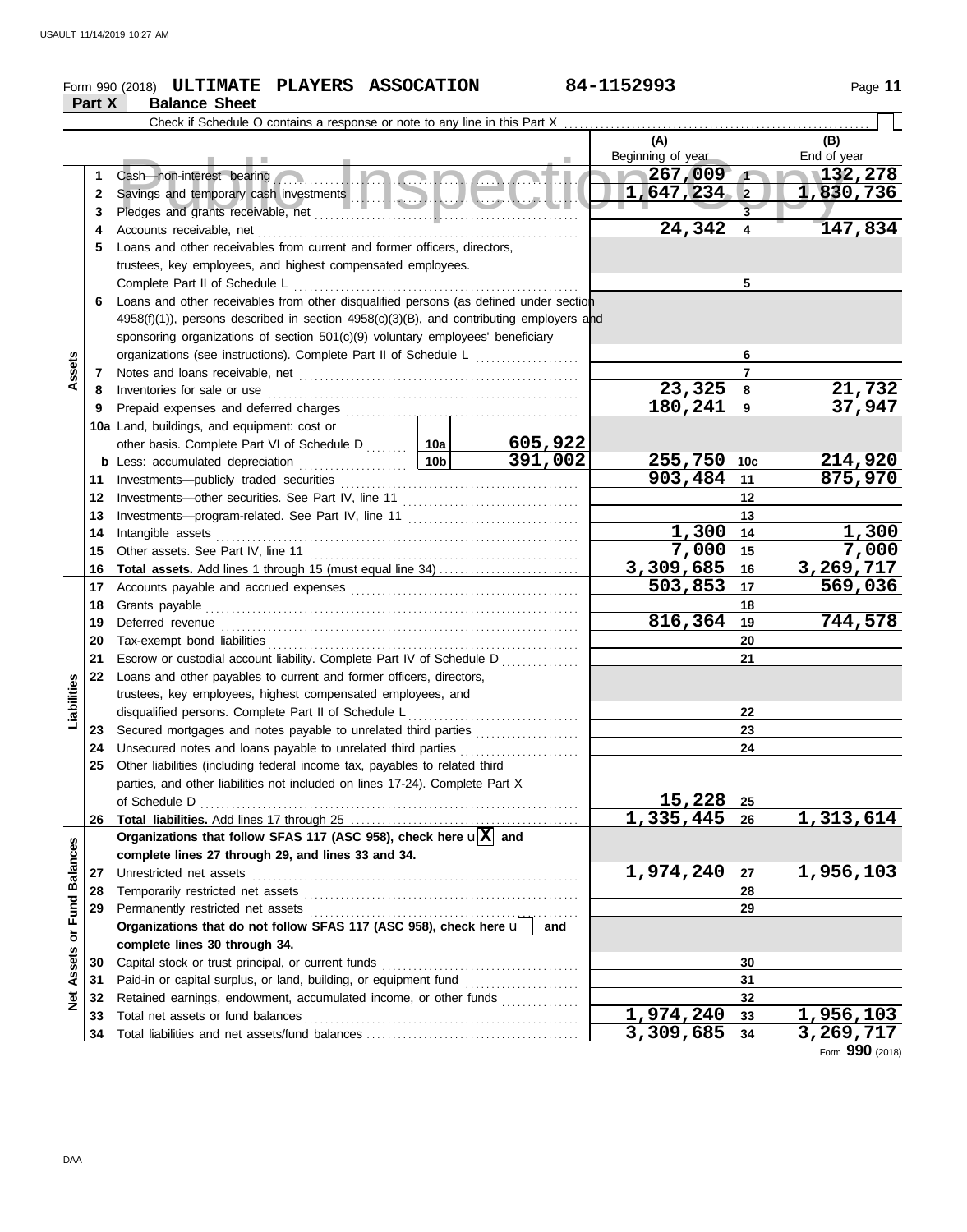| <b>Reconciliation of Net Assets</b><br>Part XI<br>4,550,647<br>$\mathbf{1}$<br>1<br>4,513,252<br>$\overline{2}$<br>2<br>37,395<br>Revenue less expenses. Subtract line 2 from line 1<br>3 <sup>2</sup><br>3<br>1,974,240<br>Net assets or fund balances at beginning of year (must equal Part X, line 33, column (A))<br>$\overline{4}$<br>4<br>$-55,532$<br>5<br>6<br>6<br>$\overline{7}$<br>Investment expenses<br>7<br>8<br>8<br>Prior period adjustments [11, 12] and the contract of the contract of the contract of the contract of the contract of the contract of the contract of the contract of the contract of the contract of the contract of the cont<br>9<br>9<br>10<br>Net assets or fund balances at end of year. Combine lines 3 through 9 (must equal Part X, line<br><u>1,956,103</u><br>33, column (B))<br>10<br><b>Financial Statements and Reporting</b><br>Part XII<br>Yes<br>$ \mathbf{X} $ Accrual<br>Accounting method used to prepare the Form 990:     Cash<br>Other<br>1.<br>If the organization changed its method of accounting from a prior year or checked "Other," explain in<br>Schedule O.<br>2a Were the organization's financial statements compiled or reviewed by an independent accountant?<br>2a<br>If "Yes," check a box below to indicate whether the financial statements for the year were compiled or<br>reviewed on a separate basis, consolidated basis, or both:<br>Both consolidated and separate basis<br>Separate basis<br>Consolidated basis<br>$\sim$ 1 $\sim$ 1<br>х<br><b>b</b> Were the organization's financial statements audited by an independent accountant?<br>2 <sub>b</sub><br>If "Yes," check a box below to indicate whether the financial statements for the year were audited on a<br>separate basis, consolidated basis, or both:<br>Separate basis $ \mathbf{X} $ Consolidated basis<br>  Both consolidated and separate basis<br>c If "Yes" to line 2a or 2b, does the organization have a committee that assumes responsibility for oversight<br>X<br>of the audit, review, or compilation of its financial statements and selection of an independent accountant?<br>2c<br>If the organization changed either its oversight process or selection process during the tax year, explain in<br>Schedule O.<br>3a As a result of a federal award, was the organization required to undergo an audit or audits as set forth in<br>the Single Audit Act and OMB Circular A-133?<br>3a<br><b>b</b> If "Yes," did the organization undergo the required audit or audits? If the organization did not undergo the | 84-1152993<br>Form 990 (2018) ULTIMATE PLAYERS ASSOCATION                                                |                | Page 12 |
|-------------------------------------------------------------------------------------------------------------------------------------------------------------------------------------------------------------------------------------------------------------------------------------------------------------------------------------------------------------------------------------------------------------------------------------------------------------------------------------------------------------------------------------------------------------------------------------------------------------------------------------------------------------------------------------------------------------------------------------------------------------------------------------------------------------------------------------------------------------------------------------------------------------------------------------------------------------------------------------------------------------------------------------------------------------------------------------------------------------------------------------------------------------------------------------------------------------------------------------------------------------------------------------------------------------------------------------------------------------------------------------------------------------------------------------------------------------------------------------------------------------------------------------------------------------------------------------------------------------------------------------------------------------------------------------------------------------------------------------------------------------------------------------------------------------------------------------------------------------------------------------------------------------------------------------------------------------------------------------------------------------------------------------------------------------------------------------------------------------------------------------------------------------------------------------------------------------------------------------------------------------------------------------------------------------------------------------------------------------------------------------------------------------------------------------------------------------------------------------------------------------------------------------------------------------------------------------|----------------------------------------------------------------------------------------------------------|----------------|---------|
|                                                                                                                                                                                                                                                                                                                                                                                                                                                                                                                                                                                                                                                                                                                                                                                                                                                                                                                                                                                                                                                                                                                                                                                                                                                                                                                                                                                                                                                                                                                                                                                                                                                                                                                                                                                                                                                                                                                                                                                                                                                                                                                                                                                                                                                                                                                                                                                                                                                                                                                                                                                     |                                                                                                          |                |         |
|                                                                                                                                                                                                                                                                                                                                                                                                                                                                                                                                                                                                                                                                                                                                                                                                                                                                                                                                                                                                                                                                                                                                                                                                                                                                                                                                                                                                                                                                                                                                                                                                                                                                                                                                                                                                                                                                                                                                                                                                                                                                                                                                                                                                                                                                                                                                                                                                                                                                                                                                                                                     |                                                                                                          |                |         |
|                                                                                                                                                                                                                                                                                                                                                                                                                                                                                                                                                                                                                                                                                                                                                                                                                                                                                                                                                                                                                                                                                                                                                                                                                                                                                                                                                                                                                                                                                                                                                                                                                                                                                                                                                                                                                                                                                                                                                                                                                                                                                                                                                                                                                                                                                                                                                                                                                                                                                                                                                                                     |                                                                                                          |                |         |
|                                                                                                                                                                                                                                                                                                                                                                                                                                                                                                                                                                                                                                                                                                                                                                                                                                                                                                                                                                                                                                                                                                                                                                                                                                                                                                                                                                                                                                                                                                                                                                                                                                                                                                                                                                                                                                                                                                                                                                                                                                                                                                                                                                                                                                                                                                                                                                                                                                                                                                                                                                                     |                                                                                                          |                |         |
|                                                                                                                                                                                                                                                                                                                                                                                                                                                                                                                                                                                                                                                                                                                                                                                                                                                                                                                                                                                                                                                                                                                                                                                                                                                                                                                                                                                                                                                                                                                                                                                                                                                                                                                                                                                                                                                                                                                                                                                                                                                                                                                                                                                                                                                                                                                                                                                                                                                                                                                                                                                     |                                                                                                          |                |         |
|                                                                                                                                                                                                                                                                                                                                                                                                                                                                                                                                                                                                                                                                                                                                                                                                                                                                                                                                                                                                                                                                                                                                                                                                                                                                                                                                                                                                                                                                                                                                                                                                                                                                                                                                                                                                                                                                                                                                                                                                                                                                                                                                                                                                                                                                                                                                                                                                                                                                                                                                                                                     |                                                                                                          |                |         |
|                                                                                                                                                                                                                                                                                                                                                                                                                                                                                                                                                                                                                                                                                                                                                                                                                                                                                                                                                                                                                                                                                                                                                                                                                                                                                                                                                                                                                                                                                                                                                                                                                                                                                                                                                                                                                                                                                                                                                                                                                                                                                                                                                                                                                                                                                                                                                                                                                                                                                                                                                                                     |                                                                                                          |                |         |
|                                                                                                                                                                                                                                                                                                                                                                                                                                                                                                                                                                                                                                                                                                                                                                                                                                                                                                                                                                                                                                                                                                                                                                                                                                                                                                                                                                                                                                                                                                                                                                                                                                                                                                                                                                                                                                                                                                                                                                                                                                                                                                                                                                                                                                                                                                                                                                                                                                                                                                                                                                                     |                                                                                                          |                |         |
|                                                                                                                                                                                                                                                                                                                                                                                                                                                                                                                                                                                                                                                                                                                                                                                                                                                                                                                                                                                                                                                                                                                                                                                                                                                                                                                                                                                                                                                                                                                                                                                                                                                                                                                                                                                                                                                                                                                                                                                                                                                                                                                                                                                                                                                                                                                                                                                                                                                                                                                                                                                     |                                                                                                          |                |         |
|                                                                                                                                                                                                                                                                                                                                                                                                                                                                                                                                                                                                                                                                                                                                                                                                                                                                                                                                                                                                                                                                                                                                                                                                                                                                                                                                                                                                                                                                                                                                                                                                                                                                                                                                                                                                                                                                                                                                                                                                                                                                                                                                                                                                                                                                                                                                                                                                                                                                                                                                                                                     |                                                                                                          |                |         |
|                                                                                                                                                                                                                                                                                                                                                                                                                                                                                                                                                                                                                                                                                                                                                                                                                                                                                                                                                                                                                                                                                                                                                                                                                                                                                                                                                                                                                                                                                                                                                                                                                                                                                                                                                                                                                                                                                                                                                                                                                                                                                                                                                                                                                                                                                                                                                                                                                                                                                                                                                                                     |                                                                                                          |                |         |
|                                                                                                                                                                                                                                                                                                                                                                                                                                                                                                                                                                                                                                                                                                                                                                                                                                                                                                                                                                                                                                                                                                                                                                                                                                                                                                                                                                                                                                                                                                                                                                                                                                                                                                                                                                                                                                                                                                                                                                                                                                                                                                                                                                                                                                                                                                                                                                                                                                                                                                                                                                                     |                                                                                                          |                |         |
|                                                                                                                                                                                                                                                                                                                                                                                                                                                                                                                                                                                                                                                                                                                                                                                                                                                                                                                                                                                                                                                                                                                                                                                                                                                                                                                                                                                                                                                                                                                                                                                                                                                                                                                                                                                                                                                                                                                                                                                                                                                                                                                                                                                                                                                                                                                                                                                                                                                                                                                                                                                     |                                                                                                          |                |         |
|                                                                                                                                                                                                                                                                                                                                                                                                                                                                                                                                                                                                                                                                                                                                                                                                                                                                                                                                                                                                                                                                                                                                                                                                                                                                                                                                                                                                                                                                                                                                                                                                                                                                                                                                                                                                                                                                                                                                                                                                                                                                                                                                                                                                                                                                                                                                                                                                                                                                                                                                                                                     |                                                                                                          |                |         |
|                                                                                                                                                                                                                                                                                                                                                                                                                                                                                                                                                                                                                                                                                                                                                                                                                                                                                                                                                                                                                                                                                                                                                                                                                                                                                                                                                                                                                                                                                                                                                                                                                                                                                                                                                                                                                                                                                                                                                                                                                                                                                                                                                                                                                                                                                                                                                                                                                                                                                                                                                                                     |                                                                                                          |                |         |
|                                                                                                                                                                                                                                                                                                                                                                                                                                                                                                                                                                                                                                                                                                                                                                                                                                                                                                                                                                                                                                                                                                                                                                                                                                                                                                                                                                                                                                                                                                                                                                                                                                                                                                                                                                                                                                                                                                                                                                                                                                                                                                                                                                                                                                                                                                                                                                                                                                                                                                                                                                                     |                                                                                                          |                | No      |
|                                                                                                                                                                                                                                                                                                                                                                                                                                                                                                                                                                                                                                                                                                                                                                                                                                                                                                                                                                                                                                                                                                                                                                                                                                                                                                                                                                                                                                                                                                                                                                                                                                                                                                                                                                                                                                                                                                                                                                                                                                                                                                                                                                                                                                                                                                                                                                                                                                                                                                                                                                                     |                                                                                                          |                |         |
|                                                                                                                                                                                                                                                                                                                                                                                                                                                                                                                                                                                                                                                                                                                                                                                                                                                                                                                                                                                                                                                                                                                                                                                                                                                                                                                                                                                                                                                                                                                                                                                                                                                                                                                                                                                                                                                                                                                                                                                                                                                                                                                                                                                                                                                                                                                                                                                                                                                                                                                                                                                     |                                                                                                          |                |         |
|                                                                                                                                                                                                                                                                                                                                                                                                                                                                                                                                                                                                                                                                                                                                                                                                                                                                                                                                                                                                                                                                                                                                                                                                                                                                                                                                                                                                                                                                                                                                                                                                                                                                                                                                                                                                                                                                                                                                                                                                                                                                                                                                                                                                                                                                                                                                                                                                                                                                                                                                                                                     |                                                                                                          |                |         |
|                                                                                                                                                                                                                                                                                                                                                                                                                                                                                                                                                                                                                                                                                                                                                                                                                                                                                                                                                                                                                                                                                                                                                                                                                                                                                                                                                                                                                                                                                                                                                                                                                                                                                                                                                                                                                                                                                                                                                                                                                                                                                                                                                                                                                                                                                                                                                                                                                                                                                                                                                                                     |                                                                                                          |                | x       |
|                                                                                                                                                                                                                                                                                                                                                                                                                                                                                                                                                                                                                                                                                                                                                                                                                                                                                                                                                                                                                                                                                                                                                                                                                                                                                                                                                                                                                                                                                                                                                                                                                                                                                                                                                                                                                                                                                                                                                                                                                                                                                                                                                                                                                                                                                                                                                                                                                                                                                                                                                                                     |                                                                                                          |                |         |
|                                                                                                                                                                                                                                                                                                                                                                                                                                                                                                                                                                                                                                                                                                                                                                                                                                                                                                                                                                                                                                                                                                                                                                                                                                                                                                                                                                                                                                                                                                                                                                                                                                                                                                                                                                                                                                                                                                                                                                                                                                                                                                                                                                                                                                                                                                                                                                                                                                                                                                                                                                                     |                                                                                                          |                |         |
|                                                                                                                                                                                                                                                                                                                                                                                                                                                                                                                                                                                                                                                                                                                                                                                                                                                                                                                                                                                                                                                                                                                                                                                                                                                                                                                                                                                                                                                                                                                                                                                                                                                                                                                                                                                                                                                                                                                                                                                                                                                                                                                                                                                                                                                                                                                                                                                                                                                                                                                                                                                     |                                                                                                          |                |         |
|                                                                                                                                                                                                                                                                                                                                                                                                                                                                                                                                                                                                                                                                                                                                                                                                                                                                                                                                                                                                                                                                                                                                                                                                                                                                                                                                                                                                                                                                                                                                                                                                                                                                                                                                                                                                                                                                                                                                                                                                                                                                                                                                                                                                                                                                                                                                                                                                                                                                                                                                                                                     |                                                                                                          |                |         |
|                                                                                                                                                                                                                                                                                                                                                                                                                                                                                                                                                                                                                                                                                                                                                                                                                                                                                                                                                                                                                                                                                                                                                                                                                                                                                                                                                                                                                                                                                                                                                                                                                                                                                                                                                                                                                                                                                                                                                                                                                                                                                                                                                                                                                                                                                                                                                                                                                                                                                                                                                                                     |                                                                                                          |                |         |
|                                                                                                                                                                                                                                                                                                                                                                                                                                                                                                                                                                                                                                                                                                                                                                                                                                                                                                                                                                                                                                                                                                                                                                                                                                                                                                                                                                                                                                                                                                                                                                                                                                                                                                                                                                                                                                                                                                                                                                                                                                                                                                                                                                                                                                                                                                                                                                                                                                                                                                                                                                                     |                                                                                                          |                |         |
|                                                                                                                                                                                                                                                                                                                                                                                                                                                                                                                                                                                                                                                                                                                                                                                                                                                                                                                                                                                                                                                                                                                                                                                                                                                                                                                                                                                                                                                                                                                                                                                                                                                                                                                                                                                                                                                                                                                                                                                                                                                                                                                                                                                                                                                                                                                                                                                                                                                                                                                                                                                     |                                                                                                          |                |         |
|                                                                                                                                                                                                                                                                                                                                                                                                                                                                                                                                                                                                                                                                                                                                                                                                                                                                                                                                                                                                                                                                                                                                                                                                                                                                                                                                                                                                                                                                                                                                                                                                                                                                                                                                                                                                                                                                                                                                                                                                                                                                                                                                                                                                                                                                                                                                                                                                                                                                                                                                                                                     |                                                                                                          |                |         |
|                                                                                                                                                                                                                                                                                                                                                                                                                                                                                                                                                                                                                                                                                                                                                                                                                                                                                                                                                                                                                                                                                                                                                                                                                                                                                                                                                                                                                                                                                                                                                                                                                                                                                                                                                                                                                                                                                                                                                                                                                                                                                                                                                                                                                                                                                                                                                                                                                                                                                                                                                                                     |                                                                                                          |                |         |
|                                                                                                                                                                                                                                                                                                                                                                                                                                                                                                                                                                                                                                                                                                                                                                                                                                                                                                                                                                                                                                                                                                                                                                                                                                                                                                                                                                                                                                                                                                                                                                                                                                                                                                                                                                                                                                                                                                                                                                                                                                                                                                                                                                                                                                                                                                                                                                                                                                                                                                                                                                                     |                                                                                                          |                |         |
|                                                                                                                                                                                                                                                                                                                                                                                                                                                                                                                                                                                                                                                                                                                                                                                                                                                                                                                                                                                                                                                                                                                                                                                                                                                                                                                                                                                                                                                                                                                                                                                                                                                                                                                                                                                                                                                                                                                                                                                                                                                                                                                                                                                                                                                                                                                                                                                                                                                                                                                                                                                     |                                                                                                          |                |         |
|                                                                                                                                                                                                                                                                                                                                                                                                                                                                                                                                                                                                                                                                                                                                                                                                                                                                                                                                                                                                                                                                                                                                                                                                                                                                                                                                                                                                                                                                                                                                                                                                                                                                                                                                                                                                                                                                                                                                                                                                                                                                                                                                                                                                                                                                                                                                                                                                                                                                                                                                                                                     |                                                                                                          |                |         |
|                                                                                                                                                                                                                                                                                                                                                                                                                                                                                                                                                                                                                                                                                                                                                                                                                                                                                                                                                                                                                                                                                                                                                                                                                                                                                                                                                                                                                                                                                                                                                                                                                                                                                                                                                                                                                                                                                                                                                                                                                                                                                                                                                                                                                                                                                                                                                                                                                                                                                                                                                                                     |                                                                                                          |                | x       |
|                                                                                                                                                                                                                                                                                                                                                                                                                                                                                                                                                                                                                                                                                                                                                                                                                                                                                                                                                                                                                                                                                                                                                                                                                                                                                                                                                                                                                                                                                                                                                                                                                                                                                                                                                                                                                                                                                                                                                                                                                                                                                                                                                                                                                                                                                                                                                                                                                                                                                                                                                                                     |                                                                                                          |                |         |
|                                                                                                                                                                                                                                                                                                                                                                                                                                                                                                                                                                                                                                                                                                                                                                                                                                                                                                                                                                                                                                                                                                                                                                                                                                                                                                                                                                                                                                                                                                                                                                                                                                                                                                                                                                                                                                                                                                                                                                                                                                                                                                                                                                                                                                                                                                                                                                                                                                                                                                                                                                                     | required audit or audits, explain why in Schedule O and describe any steps taken to undergo such audits. | 3 <sub>b</sub> |         |

Form **990** (2018)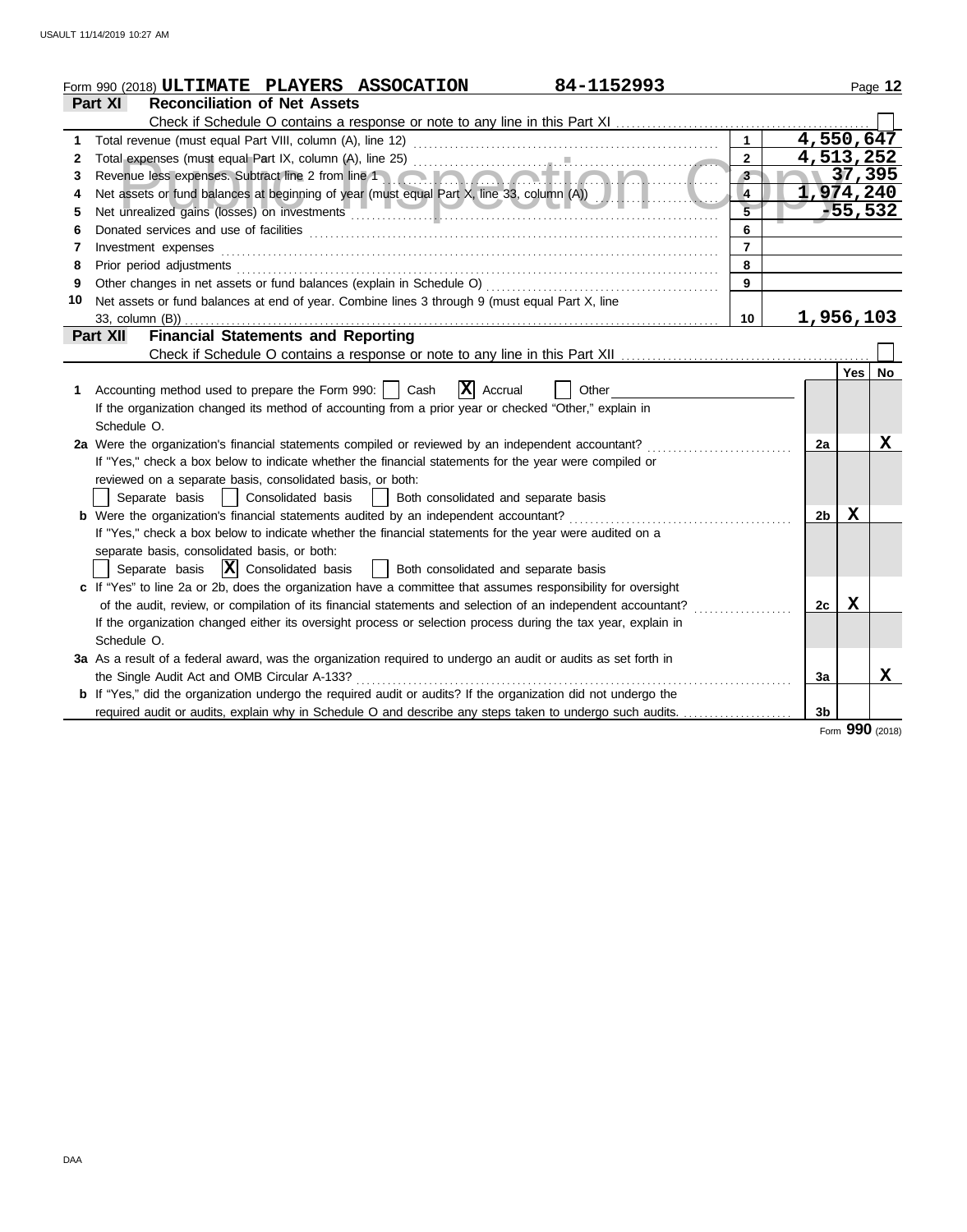| <b>SCHEDULE A</b>                     |                                                            | <b>Public Charity Status and Public Support</b>                                                                                                                                                                                                                 |                                                      |                                        | OMB No. 1545-0047                    |  |  |
|---------------------------------------|------------------------------------------------------------|-----------------------------------------------------------------------------------------------------------------------------------------------------------------------------------------------------------------------------------------------------------------|------------------------------------------------------|----------------------------------------|--------------------------------------|--|--|
| (Form 990 or 990-EZ)                  |                                                            | Complete if the organization is a section $501(c)(3)$ organization or a section $4947(a)(1)$ nonexempt charitable trust.                                                                                                                                        | 8                                                    |                                        |                                      |  |  |
| Department of the Treasury            |                                                            | u Attach to Form 990 or Form 990-EZ.                                                                                                                                                                                                                            |                                                      |                                        |                                      |  |  |
| Internal Revenue Service              |                                                            | <b>u</b> Go to <i>www.irs.gov/Form990</i> for instructions and the latest information.                                                                                                                                                                          |                                                      |                                        | Open to Public<br>Inspection         |  |  |
| Name of the organization              |                                                            | ULTIMATE PLAYERS ASSOCATION                                                                                                                                                                                                                                     |                                                      | 84-1152993                             | Employer identification number       |  |  |
| Part I                                |                                                            | Reason for Public Charity Status (All organizations must complete this part.) See instructions.                                                                                                                                                                 |                                                      |                                        |                                      |  |  |
|                                       |                                                            | The organization is not a private foundation because it is: (For lines 1 through 12, check only one box.)                                                                                                                                                       |                                                      |                                        |                                      |  |  |
| 1<br>2                                |                                                            | A church, convention of churches, or association of churches described in section 170(b)(1)(A)(i).<br>A school described in section 170(b)(1)(A)(ii). (Attach Schedule E (Form 990 or 990-EZ).)                                                                 |                                                      |                                        |                                      |  |  |
| 3                                     |                                                            | A hospital or a cooperative hospital service organization described in section 170(b)(1)(A)(iii).                                                                                                                                                               |                                                      |                                        |                                      |  |  |
| 4                                     |                                                            | A medical research organization operated in conjunction with a hospital described in section 170(b)(1)(A)(iii). Enter the hospital's name,                                                                                                                      |                                                      |                                        |                                      |  |  |
| city, and state:                      |                                                            |                                                                                                                                                                                                                                                                 |                                                      |                                        |                                      |  |  |
| 5                                     | section 170(b)(1)(A)(iv). (Complete Part II.)              | An organization operated for the benefit of a college or university owned or operated by a governmental unit described in                                                                                                                                       |                                                      |                                        |                                      |  |  |
| 6                                     |                                                            | A federal, state, or local government or governmental unit described in section 170(b)(1)(A)(v).                                                                                                                                                                |                                                      |                                        |                                      |  |  |
| 7                                     | described in section 170(b)(1)(A)(vi). (Complete Part II.) | An organization that normally receives a substantial part of its support from a governmental unit or from the general public                                                                                                                                    |                                                      |                                        |                                      |  |  |
| 8                                     |                                                            | A community trust described in section 170(b)(1)(A)(vi). (Complete Part II.)                                                                                                                                                                                    |                                                      |                                        |                                      |  |  |
| 9                                     |                                                            | An agricultural research organization described in section 170(b)(1)(A)(ix) operated in conjunction with a land-grant college<br>or university or a non-land-grant college of agriculture (see instructions). Enter the name, city, and state of the college or |                                                      |                                        |                                      |  |  |
| university:<br>$ {\bf X} $<br>10      |                                                            | An organization that normally receives: (1) more than 33 1/3% of its support from contributions, membership fees, and gross                                                                                                                                     |                                                      |                                        |                                      |  |  |
|                                       |                                                            | receipts from activities related to its exempt functions—subject to certain exceptions, and (2) no more than 33 1/3% of its                                                                                                                                     |                                                      |                                        |                                      |  |  |
|                                       |                                                            | support from gross investment income and unrelated business taxable income (less section 511 tax) from businesses<br>acquired by the organization after June 30, 1975. See section 509(a)(2). (Complete Part III.)                                              |                                                      |                                        |                                      |  |  |
| 11                                    |                                                            | An organization organized and operated exclusively to test for public safety. See section 509(a)(4).                                                                                                                                                            |                                                      |                                        |                                      |  |  |
| 12                                    |                                                            | An organization organized and operated exclusively for the benefit of, to perform the functions of, or to carry out the purposes                                                                                                                                |                                                      |                                        |                                      |  |  |
|                                       |                                                            | of one or more publicly supported organizations described in section 509(a)(1) or section 509(a)(2). See section 509(a)(3).<br>Check the box in lines 12a through 12d that describes the type of supporting organization and complete lines 12e, 12f, and 12g.  |                                                      |                                        |                                      |  |  |
| a                                     |                                                            | Type I. A supporting organization operated, supervised, or controlled by its supported organization(s), typically by giving                                                                                                                                     |                                                      |                                        |                                      |  |  |
|                                       |                                                            | the supported organization(s) the power to regularly appoint or elect a majority of the directors or trustees of the<br>supporting organization. You must complete Part IV, Sections A and B.                                                                   |                                                      |                                        |                                      |  |  |
| b                                     |                                                            | Type II. A supporting organization supervised or controlled in connection with its supported organization(s), by having                                                                                                                                         |                                                      |                                        |                                      |  |  |
|                                       |                                                            | control or management of the supporting organization vested in the same persons that control or manage the supported                                                                                                                                            |                                                      |                                        |                                      |  |  |
| c                                     |                                                            | organization(s). You must complete Part IV, Sections A and C.<br>Type III functionally integrated. A supporting organization operated in connection with, and functionally integrated with,                                                                     |                                                      |                                        |                                      |  |  |
| d                                     |                                                            | its supported organization(s) (see instructions). You must complete Part IV, Sections A, D, and E.<br>Type III non-functionally integrated. A supporting organization operated in connection with its supported organization(s)                                 |                                                      |                                        |                                      |  |  |
|                                       |                                                            | that is not functionally integrated. The organization generally must satisfy a distribution requirement and an attentiveness                                                                                                                                    |                                                      |                                        |                                      |  |  |
|                                       |                                                            | requirement (see instructions). You must complete Part IV, Sections A and D, and Part V.                                                                                                                                                                        |                                                      |                                        |                                      |  |  |
| e                                     |                                                            | Check this box if the organization received a written determination from the IRS that it is a Type I, Type II, Type III<br>functionally integrated, or Type III non-functionally integrated supporting organization.                                            |                                                      |                                        |                                      |  |  |
| Ť.                                    | Enter the number of supported organizations                |                                                                                                                                                                                                                                                                 |                                                      |                                        |                                      |  |  |
| g                                     |                                                            | Provide the following information about the supported organization(s).                                                                                                                                                                                          |                                                      |                                        |                                      |  |  |
| (i) Name of supported<br>organization | (ii) EIN                                                   | (iii) Type of organization<br>(described on lines 1-10                                                                                                                                                                                                          | (iv) Is the organization<br>listed in your governing | (v) Amount of monetary<br>support (see | (vi) Amount of<br>other support (see |  |  |
|                                       |                                                            | above (see instructions))                                                                                                                                                                                                                                       | document?<br>Yes<br>No                               | instructions)                          | instructions)                        |  |  |
| (A)                                   |                                                            |                                                                                                                                                                                                                                                                 |                                                      |                                        |                                      |  |  |
| (B)                                   |                                                            |                                                                                                                                                                                                                                                                 |                                                      |                                        |                                      |  |  |
|                                       |                                                            |                                                                                                                                                                                                                                                                 |                                                      |                                        |                                      |  |  |
| (C)                                   |                                                            |                                                                                                                                                                                                                                                                 |                                                      |                                        |                                      |  |  |
| (D)                                   |                                                            |                                                                                                                                                                                                                                                                 |                                                      |                                        |                                      |  |  |
| (E)                                   |                                                            |                                                                                                                                                                                                                                                                 |                                                      |                                        |                                      |  |  |
|                                       |                                                            |                                                                                                                                                                                                                                                                 |                                                      |                                        |                                      |  |  |
| Total                                 |                                                            | For Paperwork Reduction Act Notice, see the Instructions for Form 990 or 990-EZ.                                                                                                                                                                                |                                                      |                                        | Schedule A (Form 990 or 990-EZ) 2018 |  |  |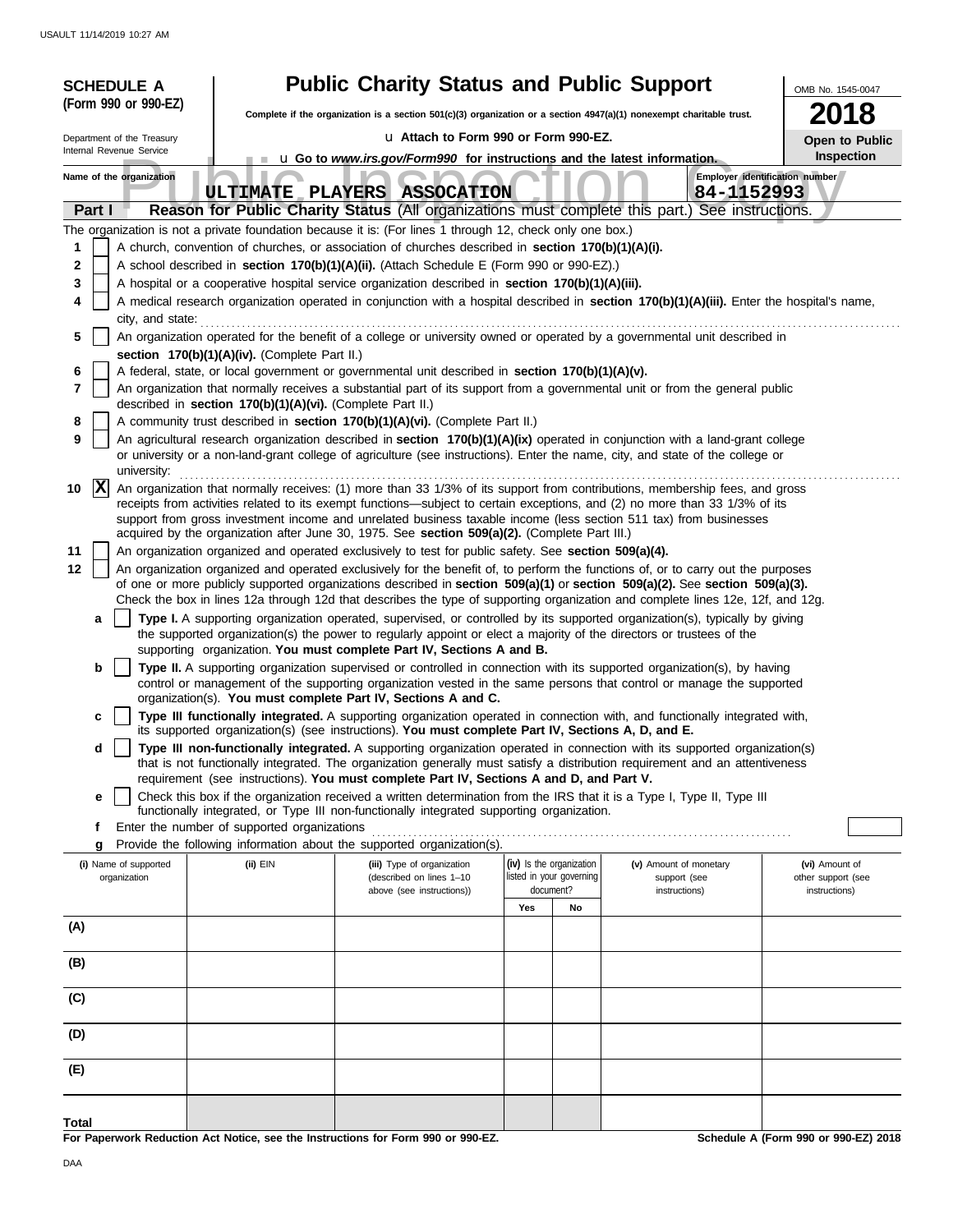|              | Schedule A (Form 990 or 990-EZ) 2018                                                                                                                                                                                   |          | ULTIMATE PLAYERS ASSOCATION |            |                         | 84-1152993 | Page 2    |
|--------------|------------------------------------------------------------------------------------------------------------------------------------------------------------------------------------------------------------------------|----------|-----------------------------|------------|-------------------------|------------|-----------|
|              | Support Schedule for Organizations Described in Sections 170(b)(1)(A)(iv) and 170(b)(1)(A)(vi)<br>Part II                                                                                                              |          |                             |            |                         |            |           |
|              | (Complete only if you checked the box on line 5, 7, or 8 of Part I or if the organization failed to qualify under                                                                                                      |          |                             |            |                         |            |           |
|              | Part III. If the organization fails to qualify under the tests listed below, please complete Part III.)                                                                                                                |          |                             |            |                         |            |           |
|              | Section A. Public Support                                                                                                                                                                                              |          |                             |            |                         |            |           |
|              | Calendar year (or fiscal year beginning in) u                                                                                                                                                                          | (a) 2014 | (b) 2015                    | $(c)$ 2016 | $\blacksquare$ (d) 2017 | (e) $2018$ | (f) Total |
| 1            | Gifts, grants, contributions, and<br>membership fees received. (Do not<br>include any "unusual grants.")                                                                                                               |          |                             |            |                         |            |           |
| $\mathbf{2}$ | Tax revenues levied for the<br>organization's benefit and either paid<br>to or expended on its behalf                                                                                                                  |          |                             |            |                         |            |           |
| 3            | The value of services or facilities<br>furnished by a governmental unit to the<br>organization without charge                                                                                                          |          |                             |            |                         |            |           |
| 4            | Total. Add lines 1 through 3                                                                                                                                                                                           |          |                             |            |                         |            |           |
| 5            | The portion of total contributions by<br>each person (other than a<br>governmental unit or publicly<br>supported organization) included on<br>line 1 that exceeds 2% of the amount<br>shown on line 11, column (f)     |          |                             |            |                         |            |           |
| 6            | Public support. Subtract line 5 from line 4                                                                                                                                                                            |          |                             |            |                         |            |           |
|              | <b>Section B. Total Support</b>                                                                                                                                                                                        |          |                             |            |                         |            |           |
|              | Calendar year (or fiscal year beginning in) <b>u</b>                                                                                                                                                                   | (a) 2014 | (b) 2015                    | $(c)$ 2016 | $(d)$ 2017              | (e) $2018$ | (f) Total |
| 7<br>8       | Amounts from line 4<br>Gross income from interest, dividends,<br>payments received on securities loans,<br>rents, royalties, and income from<br>similar sources                                                        |          |                             |            |                         |            |           |
| 9            | Net income from unrelated business<br>activities, whether or not the business<br>is regularly carried on                                                                                                               |          |                             |            |                         |            |           |
| 10           | Other income. Do not include gain or<br>loss from the sale of capital assets<br>(Explain in Part VI.)                                                                                                                  |          |                             |            |                         |            |           |
| 11           | Total support. Add lines 7 through 10                                                                                                                                                                                  |          |                             |            |                         |            |           |
| 12           | Gross receipts from related activities, etc. (see instructions)                                                                                                                                                        |          |                             |            |                         | 12         |           |
| 13           | First five years. If the Form 990 is for the organization's first, second, third, fourth, or fifth tax year as a section 501(c)(3)                                                                                     |          |                             |            |                         |            |           |
|              | organization, check this box and stop here                                                                                                                                                                             |          |                             |            |                         |            |           |
|              | Section C. Computation of Public Support Percentage                                                                                                                                                                    |          |                             |            |                         |            |           |
| 14           |                                                                                                                                                                                                                        |          |                             |            |                         | 14         | %         |
| 15           | Public support percentage from 2017 Schedule A, Part II, line 14<br>33 1/3% support test-2018. If the organization did not check the box on line 13, and line 14 is 33 1/3% or more, check this                        |          |                             |            |                         | 15         | $\%$      |
| 16a          | box and stop here. The organization qualifies as a publicly supported organization                                                                                                                                     |          |                             |            |                         |            |           |
| b            |                                                                                                                                                                                                                        |          |                             |            |                         |            |           |
|              | 33 1/3% support test-2017. If the organization did not check a box on line 13 or 16a, and line 15 is 33 1/3% or more, check<br>this box and stop here. The organization qualifies as a publicly supported organization |          |                             |            |                         |            |           |
|              | 17a 10%-facts-and-circumstances test-2018. If the organization did not check a box on line 13, 16a, or 16b, and line 14 is                                                                                             |          |                             |            |                         |            |           |
|              | 10% or more, and if the organization meets the "facts-and-circumstances" test, check this box and stop here. Explain in                                                                                                |          |                             |            |                         |            |           |
|              | Part VI how the organization meets the "facts-and-circumstances" test. The organization qualifies as a publicly supported                                                                                              |          |                             |            |                         |            |           |
|              | organization                                                                                                                                                                                                           |          |                             |            |                         |            |           |
| b            | 10%-facts-and-circumstances test-2017. If the organization did not check a box on line 13, 16a, 16b, or 17a, and line                                                                                                  |          |                             |            |                         |            |           |
|              | 15 is 10% or more, and if the organization meets the "facts-and-circumstances" test, check this box and stop here.                                                                                                     |          |                             |            |                         |            |           |
|              | Explain in Part VI how the organization meets the "facts-and-circumstances" test. The organization qualifies as a publicly                                                                                             |          |                             |            |                         |            |           |
|              | supported organization                                                                                                                                                                                                 |          |                             |            |                         |            |           |
| 18           | Private foundation. If the organization did not check a box on line 13, 16a, 16b, 17a, or 17b, check this box and see                                                                                                  |          |                             |            |                         |            |           |
|              |                                                                                                                                                                                                                        |          |                             |            |                         |            |           |

**Schedule A (Form 990 or 990-EZ) 2018**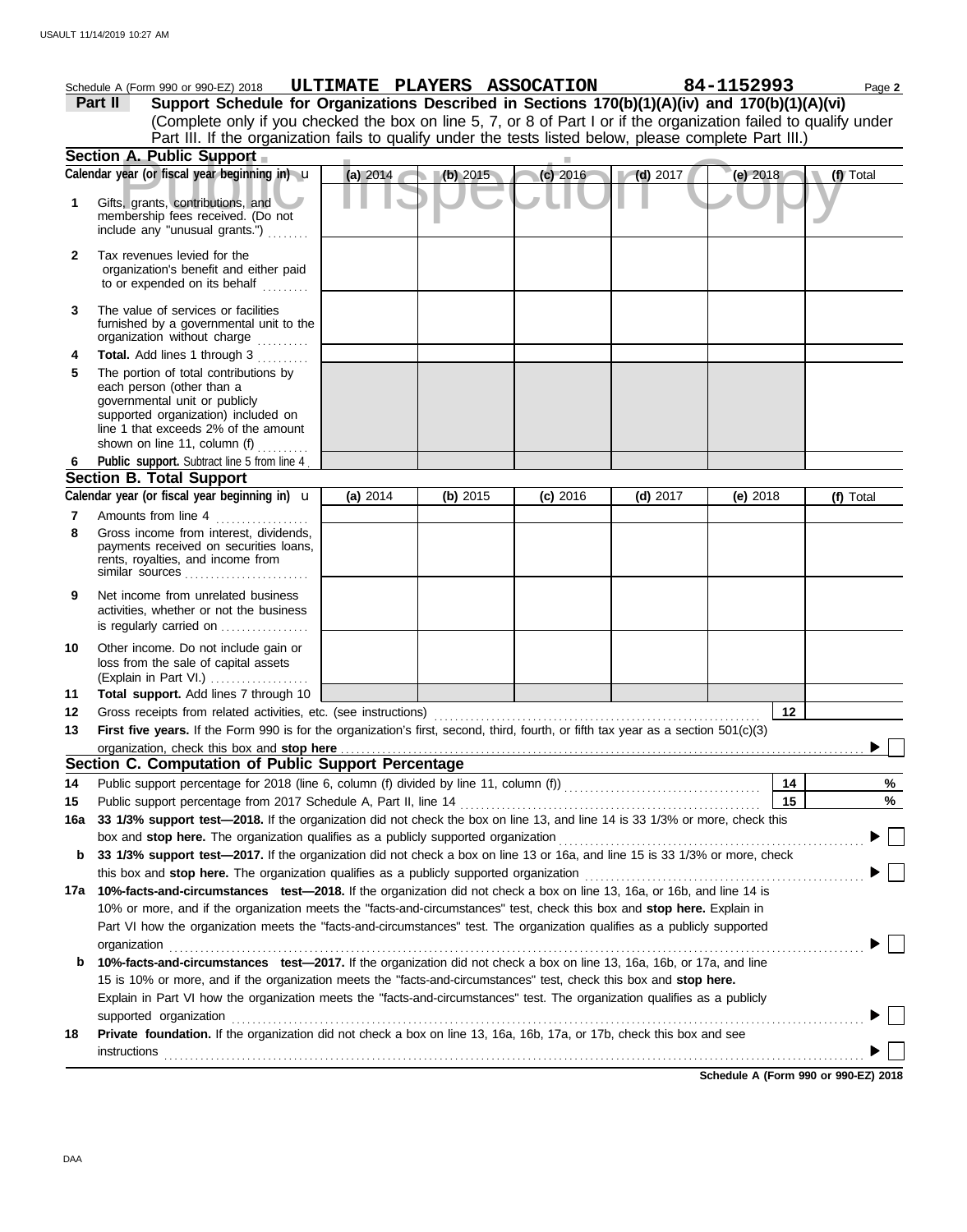|              |                                                                                                                                                                                                                                                                | ULTIMATE PLAYERS ASSOCATION |            |            |                         |            |            |
|--------------|----------------------------------------------------------------------------------------------------------------------------------------------------------------------------------------------------------------------------------------------------------------|-----------------------------|------------|------------|-------------------------|------------|------------|
|              | Schedule A (Form 990 or 990-EZ) 2018<br>Support Schedule for Organizations Described in Section 509(a)(2)<br>Part III                                                                                                                                          |                             |            |            |                         | 84-1152993 | Page 3     |
|              | (Complete only if you checked the box on line 10 of Part I or if the organization failed to qualify under Part II.<br>If the organization fails to qualify under the tests listed below, please complete Part II.)                                             |                             |            |            |                         |            |            |
|              | Section A. Public Support                                                                                                                                                                                                                                      |                             |            |            |                         |            |            |
|              | Calendar year (or fiscal year beginning in) u                                                                                                                                                                                                                  | (a) 2014                    | (b) 2015   | (c) 2016   | $\blacksquare$ (d) 2017 | (e) 2018   | (f) Total  |
| 1            | Gifts, grants, contributions, and membership<br>fees received. (Do not include any "unusual grants.")                                                                                                                                                          | 2,160,485                   | 2,403,365  | 461,736    | 525,936                 | 587,461    | 6,138,983  |
| $\mathbf{2}$ | Gross receipts from admissions, merchandise<br>sold or services performed, or facilities<br>furnished in any activity that is related to the<br>organization's fax-exempt purpose                                                                              | 904,119                     | 1,241,501  | 3,477,345  | 3,510,640               | 3,967,759  | 13,101,364 |
| 3            | Gross receipts from activities that are not an<br>unrelated trade or business under section 513                                                                                                                                                                |                             |            |            |                         |            |            |
| 4            | Tax revenues levied for the<br>organization's benefit and either paid<br>to or expended on its behalf                                                                                                                                                          |                             |            |            |                         |            |            |
| 5            | The value of services or facilities<br>furnished by a governmental unit to the<br>organization without charge                                                                                                                                                  |                             |            |            |                         |            |            |
| 6            | Total. Add lines 1 through 5                                                                                                                                                                                                                                   | 3,064,604                   | 3,644,866  | 3,939,081  | 4,036,576               | 4,555,220  | 19,240,347 |
|              | <b>7a</b> Amounts included on lines 1, 2, and 3<br>received from disqualified persons                                                                                                                                                                          |                             |            | 10,200     |                         |            | 10,200     |
| b            | Amounts included on lines 2 and 3<br>received from other than disqualified<br>persons that exceed the greater of \$5,000<br>or 1% of the amount on line 13 for the year                                                                                        |                             |            |            |                         |            |            |
|              | c Add lines 7a and 7b $\ldots$                                                                                                                                                                                                                                 |                             |            | 10,200     |                         |            | 10,200     |
| 8            | Public support. (Subtract line 7c from                                                                                                                                                                                                                         |                             |            |            |                         |            |            |
|              | line $6.$ )                                                                                                                                                                                                                                                    |                             |            |            |                         |            | 19,230,147 |
|              | <b>Section B. Total Support</b>                                                                                                                                                                                                                                |                             |            |            |                         |            |            |
|              | Calendar year (or fiscal year beginning in) <b>u</b>                                                                                                                                                                                                           | (a) 2014                    | (b) $2015$ | $(c)$ 2016 | $(d)$ 2017              | (e) $2018$ | (f) Total  |
| 9            | Amounts from line 6                                                                                                                                                                                                                                            | 3,064,604                   | 3,644,866  | 3,939,081  | 4,036,576               | 4,555,220  | 19,240,347 |
|              | <b>10a</b> Gross income from interest, dividends,<br>payments received on securities loans, rents,<br>royalties, and income from similar sources.                                                                                                              | 18,380                      | 49,561     | 13,693     | 24,875                  | 26,489     | 132,998    |
| b            | Unrelated business taxable income (less<br>section 511 taxes) from businesses<br>acquired after June 30, 1975                                                                                                                                                  |                             |            |            |                         |            |            |
| c            | Add lines 10a and 10b                                                                                                                                                                                                                                          | 18,380                      | 49,561     | 13,693     | 24,875                  | 26,489     | 132,998    |
| 11           | Net income from unrelated business<br>activities not included in line 10b, whether<br>or not the business is regularly carried on                                                                                                                              |                             |            |            |                         |            |            |
| 12           | Other income. Do not include gain or<br>loss from the sale of capital assets<br>(Explain in Part VI.)<br><u> 1999 - Johann Stoff, martin Stoff, martin Stoff, martin Stoff, martin Stoff, martin Stoff, martin Stoff, marti</u>                                |                             |            |            |                         |            |            |
| 13           | Total support. (Add lines 9, 10c, 11,                                                                                                                                                                                                                          |                             |            |            |                         |            |            |
|              | and 12.)                                                                                                                                                                                                                                                       | 3,082,984                   | 3,694,427  | 3,952,774  | 4,061,451               | 4,581,709  | 19,373,345 |
| 14           | First five years. If the Form 990 is for the organization's first, second, third, fourth, or fifth tax year as a section 501(c)(3)<br>organization, check this box and stop here <b>constant and all and all and all and all and all and all and all and a</b> |                             |            |            |                         |            |            |
|              | Section C. Computation of Public Support Percentage                                                                                                                                                                                                            |                             |            |            |                         |            |            |
| 15           |                                                                                                                                                                                                                                                                |                             |            |            |                         | 15         | 99.26%     |
| 16           |                                                                                                                                                                                                                                                                |                             |            |            |                         | 16         | 99.27%     |
|              | Section D. Computation of Investment Income Percentage                                                                                                                                                                                                         |                             |            |            |                         |            |            |
| 17           |                                                                                                                                                                                                                                                                |                             |            |            |                         | 17         | 1 %        |
| 18           |                                                                                                                                                                                                                                                                |                             |            |            |                         | 18         | $1\%$      |

17 is not more than 33 1/3%, check this box and **stop here.** The organization qualifies as a publicly supported organization . . . . . . . . . . . . . . . **19a 33 1/3% support tests—2018.** If the organization did not check the box on line 14, and line 15 is more than 33 1/3%, and line **X**

**b 33 1/3% support tests—2017.** If the organization did not check a box on line 14 or line 19a, and line 16 is more than 33 1/3%, and line 18 is not more than 33 1/3%, check this box and **stop here.** The organization qualifies as a publicly supported organization . . . . . . . . . . ▶ ▶

**20 Private foundation.** If the organization did not check a box on line 14, 19a, or 19b, check this box and see instructions . . . . . . . . . . . . . . . . . . .

**Schedule A (Form 990 or 990-EZ) 2018**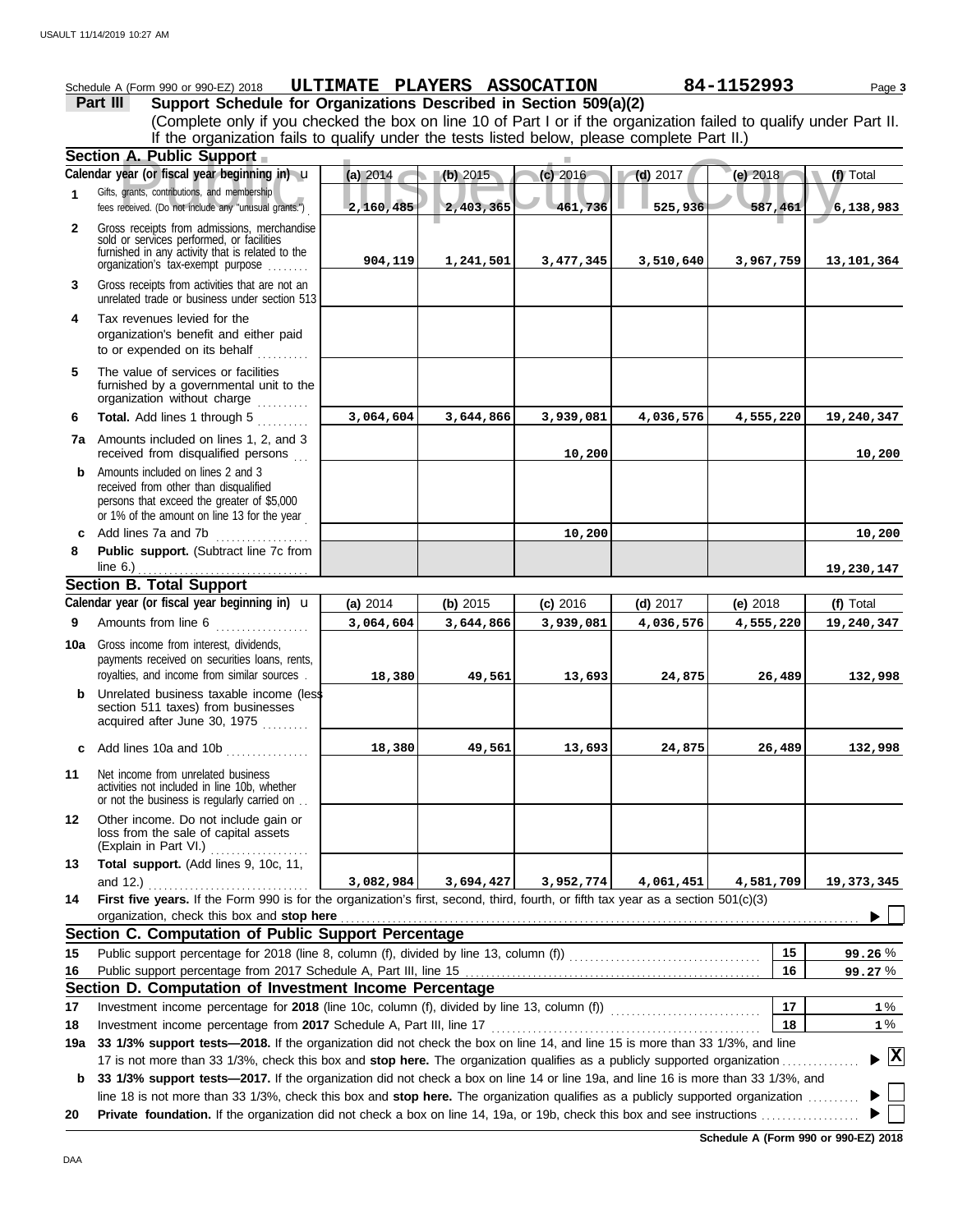|     | 84-1152993<br>ULTIMATE PLAYERS ASSOCATION<br>Schedule A (Form 990 or 990-EZ) 2018                                      |                 |     | Page 4 |
|-----|------------------------------------------------------------------------------------------------------------------------|-----------------|-----|--------|
|     | Part IV<br><b>Supporting Organizations</b>                                                                             |                 |     |        |
|     | (Complete only if you checked a box in line 12 on Part I. If you checked 12a of Part I, complete Sections A            |                 |     |        |
|     | and B. If you checked 12b of Part I, complete Sections A and C. If you checked 12c of Part I, complete                 |                 |     |        |
|     | Sections A, D, and E. If you checked 12d of Part I, complete Sections A and D, and complete Part V.)                   |                 |     |        |
|     | Section A. All Supporting Organizations                                                                                |                 |     |        |
|     |                                                                                                                        |                 | Yes | No     |
| 1   | Are all of the organization's supported organizations listed by name in the organization's governing                   |                 |     |        |
|     | documents? If "No," describe in Part VI how the supported organizations are designated. If designated by               |                 |     |        |
|     | class or purpose, describe the designation. If historic and continuing relationship, explain.                          | 1               |     |        |
| 2   | Did the organization have any supported organization that does not have an IRS determination of status                 |                 |     |        |
|     | under section 509(a)(1) or (2)? If "Yes," explain in Part VI how the organization determined that the supported        |                 |     |        |
|     | organization was described in section 509(a)(1) or (2).                                                                | 2               |     |        |
| За  | Did the organization have a supported organization described in section $501(c)(4)$ , (5), or (6)? If "Yes," answer    |                 |     |        |
|     | $(b)$ and $(c)$ below.                                                                                                 | 3a              |     |        |
| b   | Did the organization confirm that each supported organization qualified under section $501(c)(4)$ , (5), or (6) and    |                 |     |        |
|     | satisfied the public support tests under section 509(a)(2)? If "Yes," describe in Part VI when and how the             |                 |     |        |
|     | organization made the determination.                                                                                   | 3b              |     |        |
| c   | Did the organization ensure that all support to such organizations was used exclusively for section $170(c)(2)(B)$     |                 |     |        |
|     | purposes? If "Yes," explain in Part VI what controls the organization put in place to ensure such use.                 | 3c              |     |        |
| 4a  | Was any supported organization not organized in the United States ("foreign supported organization")? If               |                 |     |        |
|     | "Yes," and if you checked 12a or 12b in Part I, answer (b) and (c) below.                                              | 4a              |     |        |
| b   | Did the organization have ultimate control and discretion in deciding whether to make grants to the foreign            |                 |     |        |
|     | supported organization? If "Yes," describe in Part VI how the organization had such control and discretion             |                 |     |        |
|     | despite being controlled or supervised by or in connection with its supported organizations.                           | 4b              |     |        |
| c   | Did the organization support any foreign supported organization that does not have an IRS determination                |                 |     |        |
|     | under sections $501(c)(3)$ and $509(a)(1)$ or $(2)$ ? If "Yes," explain in Part VI what controls the organization used |                 |     |        |
|     | to ensure that all support to the foreign supported organization was used exclusively for section $170(c)(2)(B)$       |                 |     |        |
|     | purposes.                                                                                                              | 4с              |     |        |
| 5a  | Did the organization add, substitute, or remove any supported organizations during the tax year? If "Yes,"             |                 |     |        |
|     | answer (b) and (c) below (if applicable). Also, provide detail in Part VI, including (i) the names and EIN             |                 |     |        |
|     | numbers of the supported organizations added, substituted, or removed; (ii) the reasons for each such action;          |                 |     |        |
|     | (iii) the authority under the organization's organizing document authorizing such action; and (iv) how the action      |                 |     |        |
|     | was accomplished (such as by amendment to the organizing document).                                                    | 5a              |     |        |
| b   | Type I or Type II only. Was any added or substituted supported organization part of a class already                    |                 |     |        |
|     | designated in the organization's organizing document?                                                                  | 5b              |     |        |
|     | Substitutions only. Was the substitution the result of an event beyond the organization's control?                     | 5c              |     |        |
|     | Did the organization provide support (whether in the form of grants or the provision of services or facilities) to     |                 |     |        |
|     | anyone other than (i) its supported organizations, (ii) individuals that are part of the charitable class benefited    |                 |     |        |
|     | by one or more of its supported organizations, or (iii) other supporting organizations that also support or            |                 |     |        |
|     | benefit one or more of the filing organization's supported organizations? If "Yes," provide detail in Part VI.         | 6               |     |        |
| 7   | Did the organization provide a grant, loan, compensation, or other similar payment to a substantial contributor        |                 |     |        |
|     | (as defined in section $4958(c)(3)(C)$ ), a family member of a substantial contributor, or a 35% controlled entity     |                 |     |        |
|     | with regard to a substantial contributor? If "Yes," complete Part I of Schedule L (Form 990 or 990-EZ).                | $\overline{7}$  |     |        |
| 8   | Did the organization make a loan to a disqualified person (as defined in section 4958) not described in line 7?        |                 |     |        |
|     | If "Yes," complete Part I of Schedule L (Form 990 or 990-EZ).                                                          | 8               |     |        |
| 9a  | Was the organization controlled directly or indirectly at any time during the tax year by one or more                  |                 |     |        |
|     | disqualified persons as defined in section 4946 (other than foundation managers and organizations described            |                 |     |        |
|     | in section $509(a)(1)$ or $(2)$ ? If "Yes," provide detail in Part VI.                                                 | 9а              |     |        |
| b   | Did one or more disqualified persons (as defined in line 9a) hold a controlling interest in any entity in which        |                 |     |        |
|     | the supporting organization had an interest? If "Yes," provide detail in Part VI.                                      | 9b              |     |        |
| c   | Did a disqualified person (as defined in line 9a) have an ownership interest in, or derive any personal benefit        |                 |     |        |
|     |                                                                                                                        | 9c              |     |        |
|     | from, assets in which the supporting organization also had an interest? If "Yes," provide detail in Part VI.           |                 |     |        |
| 10a | Was the organization subject to the excess business holdings rules of section 4943 because of section                  |                 |     |        |
|     | 4943(f) (regarding certain Type II supporting organizations, and all Type III non-functionally integrated              |                 |     |        |
|     | supporting organizations)? If "Yes," answer 10b below.                                                                 | 10a             |     |        |
| b   | Did the organization have any excess business holdings in the tax year? (Use Schedule C, Form 4720, to                 |                 |     |        |
|     | determine whether the organization had excess business holdings.)<br>Schedule A (Form 990 or 990-EZ) 2018              | 10 <sub>b</sub> |     |        |
|     |                                                                                                                        |                 |     |        |

DAA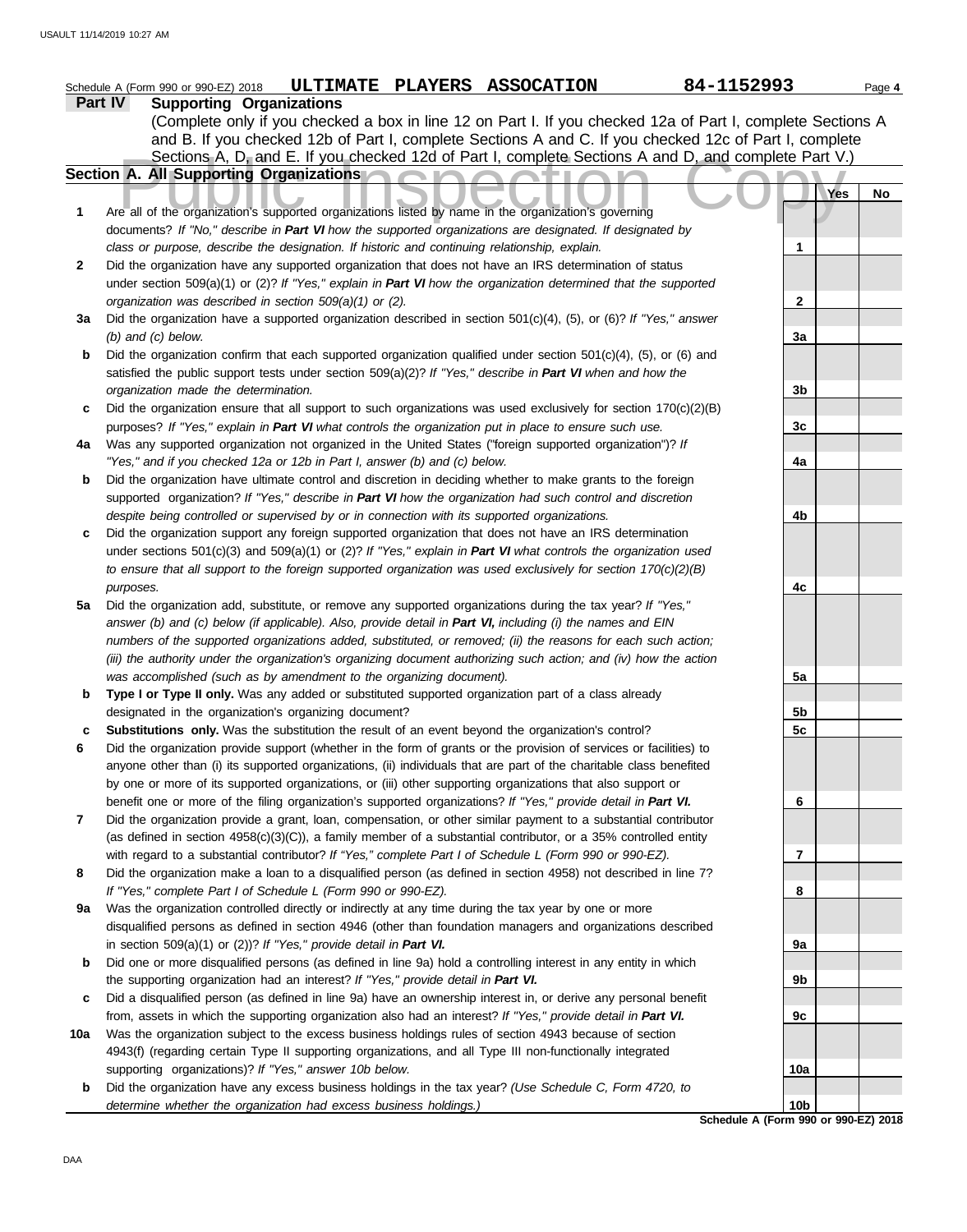|              | 84-1152993<br>ULTIMATE PLAYERS ASSOCATION<br>Schedule A (Form 990 or 990-EZ) 2018<br><b>Supporting Organizations (continued)</b><br>Part IV |                        |     | Page 5 |
|--------------|---------------------------------------------------------------------------------------------------------------------------------------------|------------------------|-----|--------|
|              |                                                                                                                                             |                        | Yes | No     |
| 11           | Has the organization accepted a gift or contribution from any of the following persons?                                                     |                        |     |        |
| a            | A person who directly or indirectly controls, either alone or together with persons described in (b) and (c)                                |                        |     |        |
|              | below, the governing body of a supported organization?                                                                                      |                        |     |        |
|              | <b>b</b> A family member of a person described in (a) above?                                                                                | 11a<br>11 <sub>b</sub> |     |        |
|              | A 35% controlled entity of a person described in (a) or (b) above? If "Yes" to a, b, or c, provide detail in Part VI.                       | 11c                    |     |        |
| C            | Section B. Type I Supporting Organizations                                                                                                  |                        |     |        |
|              |                                                                                                                                             |                        |     |        |
|              |                                                                                                                                             |                        | Yes | No     |
| 1            | Did the directors, trustees, or membership of one or more supported organizations have the power to                                         |                        |     |        |
|              | regularly appoint or elect at least a majority of the organization's directors or trustees at all times during the                          |                        |     |        |
|              | tax year? If "No," describe in Part VI how the supported organization(s) effectively operated, supervised, or                               |                        |     |        |
|              | controlled the organization's activities. If the organization had more than one supported organization,                                     |                        |     |        |
|              | describe how the powers to appoint and/or remove directors or trustees were allocated among the supported                                   |                        |     |        |
|              | organizations and what conditions or restrictions, if any, applied to such powers during the tax year.                                      | 1                      |     |        |
| $\mathbf{2}$ | Did the organization operate for the benefit of any supported organization other than the supported                                         |                        |     |        |
|              | organization(s) that operated, supervised, or controlled the supporting organization? If "Yes," explain in Part                             |                        |     |        |
|              | VI how providing such benefit carried out the purposes of the supported organization(s) that operated,                                      |                        |     |        |
|              | supervised, or controlled the supporting organization.                                                                                      | $\mathbf{2}$           |     |        |
|              | Section C. Type II Supporting Organizations                                                                                                 |                        |     |        |
|              |                                                                                                                                             |                        | Yes | No     |
| 1            | Were a majority of the organization's directors or trustees during the tax year also a majority of the directors                            |                        |     |        |
|              | or trustees of each of the organization's supported organization(s)? If "No," describe in Part VI how control                               |                        |     |        |
|              | or management of the supporting organization was vested in the same persons that controlled or managed                                      |                        |     |        |
|              | the supported organization(s).                                                                                                              | 1                      |     |        |
|              | Section D. All Type III Supporting Organizations                                                                                            |                        |     |        |
|              |                                                                                                                                             |                        | Yes | No     |
| 1            | Did the organization provide to each of its supported organizations, by the last day of the fifth month of the                              |                        |     |        |
|              | organization's tax year, (i) a written notice describing the type and amount of support provided during the prior tax                       |                        |     |        |
|              | year, (ii) a copy of the Form 990 that was most recently filed as of the date of notification, and (iii) copies of the                      |                        |     |        |
|              | organization's governing documents in effect on the date of notification, to the extent not previously provided?                            | 1                      |     |        |
| 2            | Were any of the organization's officers, directors, or trustees either (i) appointed or elected by the supported                            |                        |     |        |
|              | organization(s) or (ii) serving on the governing body of a supported organization? If "No," explain in Part VI how                          |                        |     |        |
|              | the organization maintained a close and continuous working relationship with the supported organization(s).                                 | 2                      |     |        |
| 3            | By reason of the relationship described in (2), did the organization's supported organizations have a                                       |                        |     |        |
|              | significant voice in the organization's investment policies and in directing the use of the organization's                                  |                        |     |        |
|              | income or assets at all times during the tax year? If "Yes," describe in Part VI the role the organization's                                |                        |     |        |
|              |                                                                                                                                             | 3                      |     |        |
|              | supported organizations played in this regard.<br>Section E. Type III Functionally-Integrated Supporting Organizations                      |                        |     |        |
|              |                                                                                                                                             |                        |     |        |
| 1            | Check the box next to the method that the organization used to satisfy the Integral Part Test during the year (see instructions).           |                        |     |        |
| а            | The organization satisfied the Activities Test. Complete line 2 below.                                                                      |                        |     |        |
| b            | The organization is the parent of each of its supported organizations. Complete line 3 below.                                               |                        |     |        |
| c            | The organization supported a governmental entity. Describe in Part VI how you supported a government entity (see instructions).             |                        |     |        |
|              |                                                                                                                                             |                        |     |        |
|              | 2 Activities Test. Answer (a) and (b) below.                                                                                                |                        | Yes | No     |
| a            | Did substantially all of the organization's activities during the tax year directly further the exempt purposes of                          |                        |     |        |
|              | the supported organization(s) to which the organization was responsive? If "Yes," then in Part VI identify                                  |                        |     |        |
|              | those supported organizations and explain how these activities directly furthered their exempt purposes,                                    |                        |     |        |
|              | how the organization was responsive to those supported organizations, and how the organization determined                                   |                        |     |        |
|              | that these activities constituted substantially all of its activities.                                                                      | 2a                     |     |        |
| b            | Did the activities described in (a) constitute activities that, but for the organization's involvement, one or more                         |                        |     |        |
|              | of the organization's supported organization(s) would have been engaged in? If "Yes," explain in Part VI the                                |                        |     |        |
|              | reasons for the organization's position that its supported organization(s) would have engaged in these                                      |                        |     |        |
|              | activities but for the organization's involvement.                                                                                          | 2b                     |     |        |
| 3            | Parent of Supported Organizations. Answer (a) and (b) below.                                                                                |                        |     |        |
| а            | Did the organization have the power to regularly appoint or elect a majority of the officers, directors, or                                 |                        |     |        |
|              | trustees of each of the supported organizations? Provide details in Part VI.                                                                | 3a                     |     |        |

DAA **Schedule A (Form 990 or 990-EZ) 2018**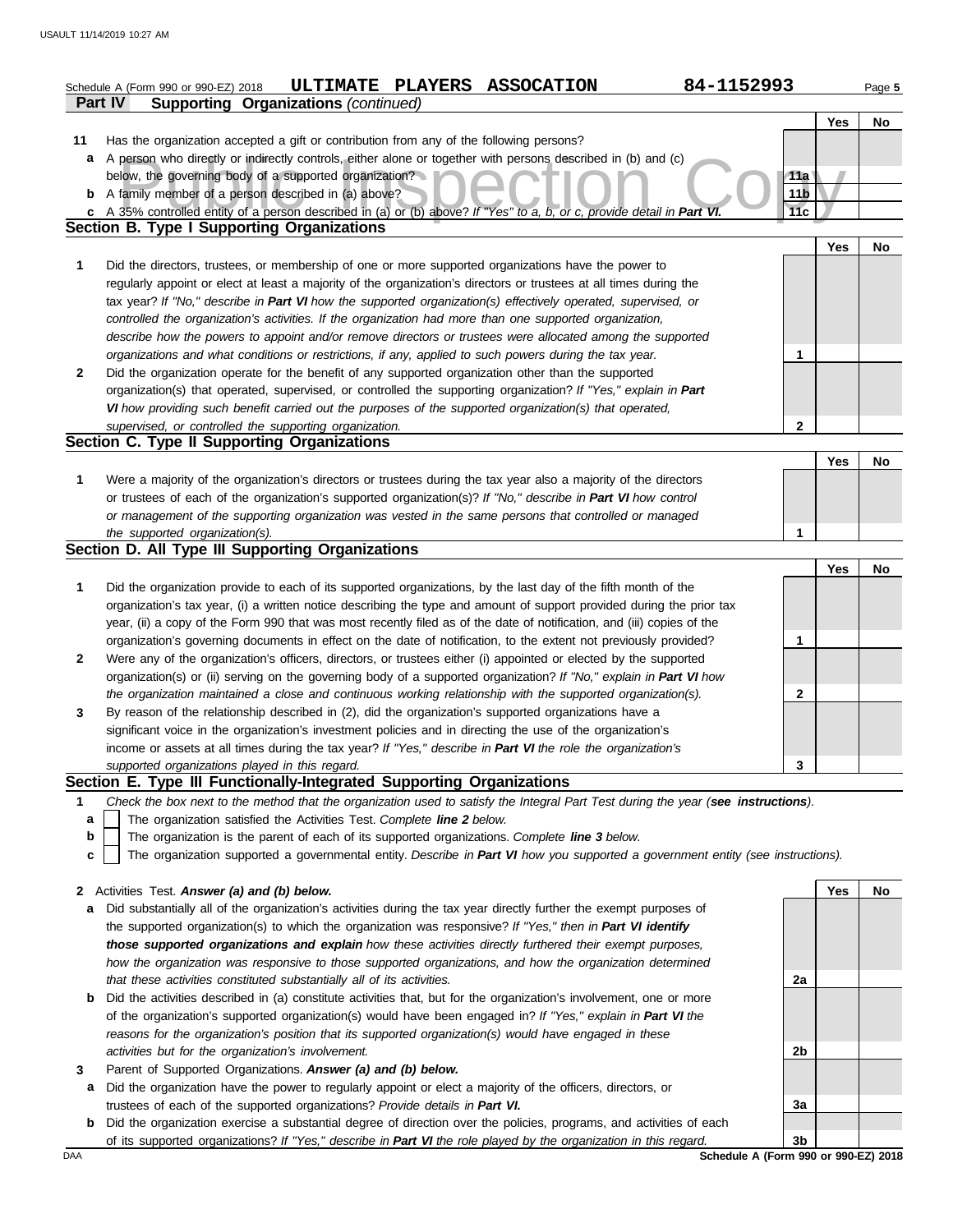#### A - Adjusted Net Income<br>et short-term capital gain<br>ecoveries of prior-year distributions **Part V Type III Non-Functionally Integrated 509(a)(3) Supporting Organizations** Schedule A (Form 990 or 990-EZ) 2018 **ULTIMATE PLAYERS ASSOCATION** 84-1152993 Page 6 **1** Check here if the organization satisfied the Integral Part Test as a qualifying trust on Nov. 20, 1970 (explain in Part VI). **See instructions.** All other Type III non-functionally integrated supporting organizations must complete Sections A through E. **1** Net short-term capital gain **2 3 4** Add lines 1 through 3. **5** Depreciation and depletion **6** Portion of operating expenses paid or incurred for production or **7 8 Adjusted Net Income** (subtract lines 5, 6, and 7 from line 4) **1** Aggregate fair market value of all non-exempt-use assets (see **Section A - Adjusted Net Income** Recoveries of prior-year distributions Other gross income (see instructions) collection of gross income or for management, conservation, or maintenance of property held for production of income (see instructions) Other expenses (see instructions) **Section B - Minimum Asset Amount** instructions for short tax year or assets held for part of year): **a** Average monthly value of securities **b** Average monthly cash balances **c** Fair market value of other non-exempt-use assets **d Total** (add lines 1a, 1b, and 1c) **e Discount** claimed for blockage or other factors (explain in detail in **Part VI**): **8 7 6** Multiply line 5 by .035. **5** Net value of non-exempt-use assets (subtract line 4 from line 3) **4** Cash deemed held for exempt use. Enter 1-1/2% of line 3 (for greater amount, **3** Subtract line 2 from line 1d. **2** Acquisition indebtedness applicable to non-exempt-use assets see instructions). Recoveries of prior-year distributions **Minimum Asset Amount (add line 7 to line 6) Section C - Distributable Amount 7 6 Distributable Amount.** Subtract line 5 from line 4, unless subject to **5** Income tax imposed in prior year **4** Enter greater of line 2 or line 3. **3 2 1** Adjusted net income for prior year (from Section A, line 8, Column A) Enter 85% of line 1. Minimum asset amount for prior year (from Section B, line 8, Column A) emergency temporary reduction (see instructions). instructions). Check here if the current year is the organization's first as a non-functionally integrated Type III supporting organization (see **8 7 6 5 4 3 2 1** (A) Prior Year (B) Current Year (optional) (optional) (B) Current Year (A) Prior Year **1a 1b 1c 1d 2 3 4 5 6 7 8 3 2 1 6 5 4** Current Year

**Schedule A (Form 990 or 990-EZ) 2018**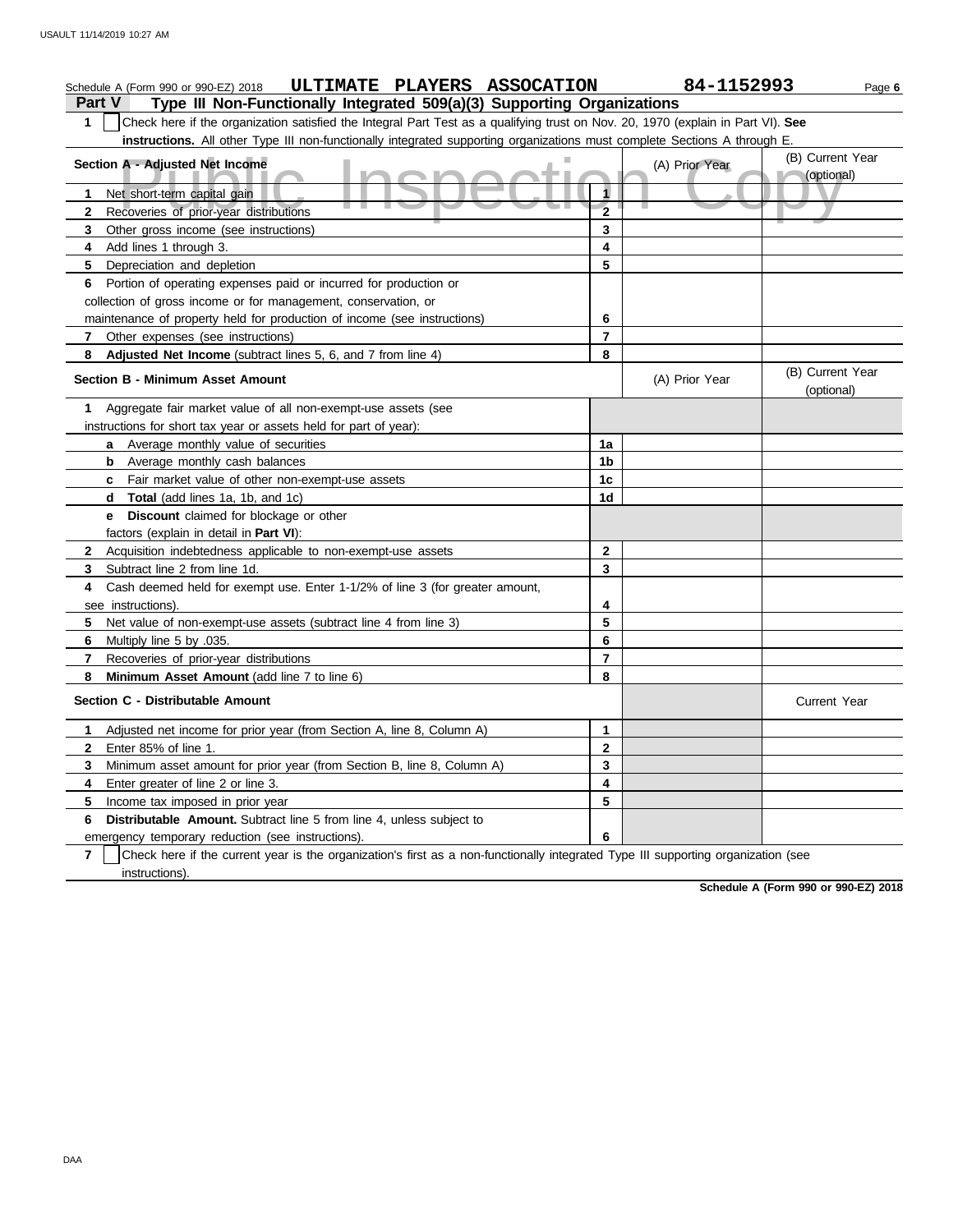### Amounts paid to supported organizations to accomplish exempt purposes<br>Amounts paid to perform activity that directly furthers exempt purposes of supported<br>Organizations, in excess of income from activity<br>Administrative exp Schedule A (Form 990 or 990-EZ) 2018 **ULTIMATE PLAYERS ASSOCATION** 84-1152993 Page 7 **Part V Type III Non-Functionally Integrated 509(a)(3) Supporting Organizations** *(continued)* **Section D - Distributions Current Year 1 2 3 4 5 6 7 8 9 10** Amounts paid to supported organizations to accomplish exempt purposes Amounts paid to perform activity that directly furthers exempt purposes of supported organizations, in excess of income from activity Amounts paid to acquire exempt-use assets Qualified set-aside amounts (prior IRS approval required) Other distributions (describe in **Part VI**). See instructions. **Total annual distributions.** Add lines 1 through 6. Distributions to attentive supported organizations to which the organization is responsive (provide details in **Part VI**). See instructions. Distributable amount for 2018 from Section C, line 6 Line 8 amount divided by line 9 amount **Section E - Distribution Allocations** (see instructions) **Excess Distributions (i) (ii) Underdistributions Pre-2018 (iii) Distributable Amount for 2018 8** Breakdown of line 7: **7 6** Remaining underdistributions for 2018. Subtract lines 3h **5 4** Distributions for 2018 from **3** Excess distributions carryover, if any, to 2018 **2 1 a** From 2013 . . . . . . . . . . . . . . . . . . . . . . . . . . . . . . . **b** From 2014 . . . . . . . . . . . . . . . . . . . . . . . . . . . . . . . **c** From 2015 . . . . . . . . . . . . . . . . . . . . . . . . . . . . . . . **d** From 2016 . . . . . . . . . . . . . . . . . . . . . . . . . . . . . . . . **e** From 2017 . . . . . . . . . . . . . . . . . . . . . . . . . . . . . . . . **f Total** of lines 3a through e **g** Applied to underdistributions of prior years **h** Applied to 2018 distributable amount **i** Carryover from 2013 not applied (see instructions) **j** Remainder. Subtract lines 3g, 3h, and 3i from 3f. **a** Applied to underdistributions of prior years **b** Applied to 2018 distributable amount **c** Remainder. Subtract lines 4a and 4b from 4. **a** Excess from 2014 . . . . . . . . . . . . . . . . . . . . . . . . **b** Excess from 2015 . . . . . . . . . . . . . . . . . . . . . . . . **c** Excess from 2016 . . . . . . . . . . . . . . . . . . . . . . . . . **d** Excess from 2017 . . . . . . . . . . . . . . . . . . . . . . . . . **e** Excess from 2018 . . . . . . . . . . . . . . . . . . . . . . . . . Distributable amount for 2018 from Section C, line 6 Underdistributions, if any, for years prior to 2018 (reasonable cause required-explain in **Part VI**). See Section D, line 7: \$ Remaining underdistributions for years prior to 2018, if any. Subtract lines 3g and 4a from line 2. For result greater than zero, explain in **Part VI**. See instructions. and 4b from line 1. For result greater than zero, explain in Part VI. See instructions. **Excess distributions carryover to 2019.** Add lines 3j and 4c. instructions.

**Schedule A (Form 990 or 990-EZ) 2018**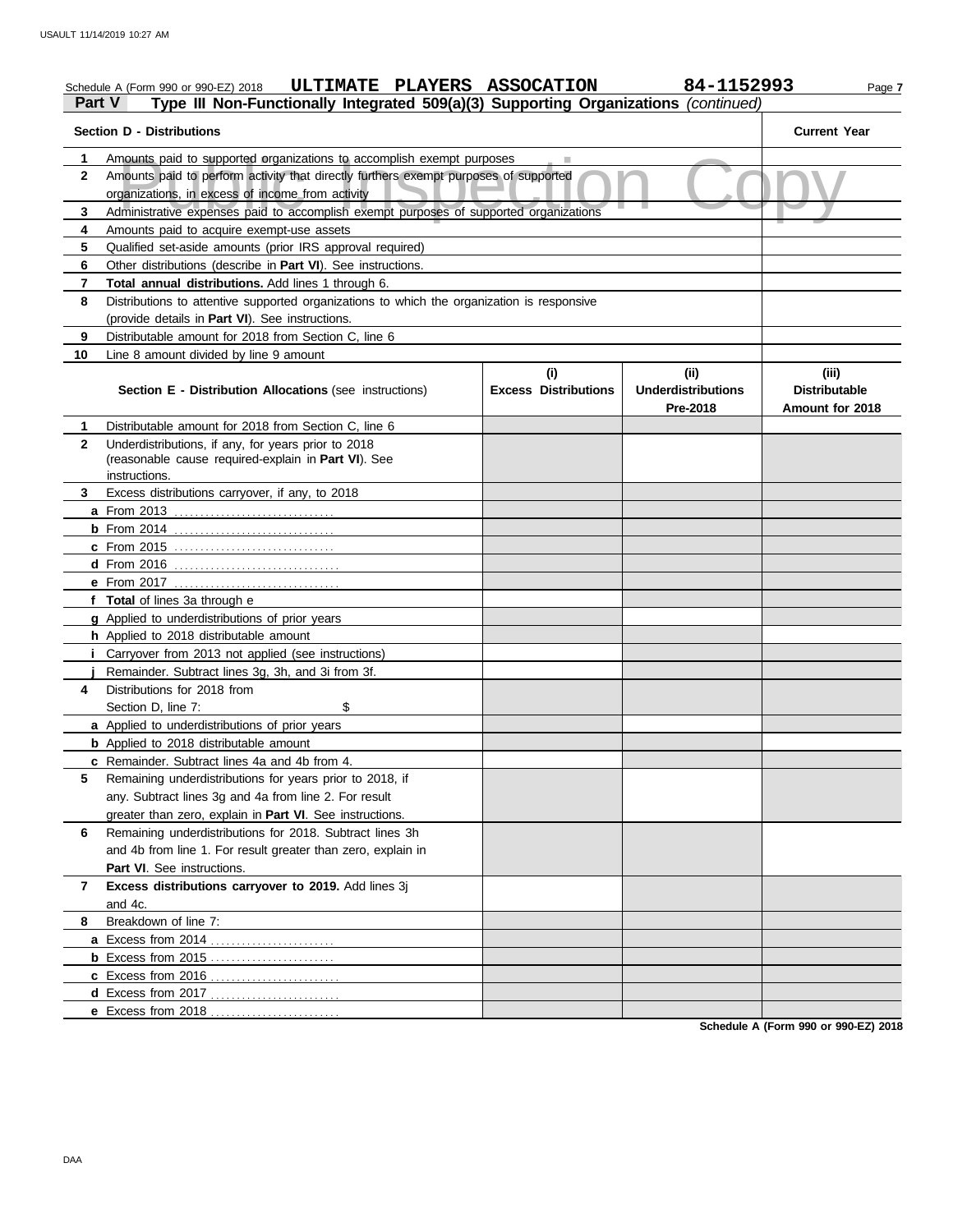|         | Schedule A (Form 990 or 990-EZ) 2018 |  | ULTIMATE PLAYERS ASSOCATION                                                                                                                                                                                                                                                                                                                                       | 84-1152993 | Page 8 |
|---------|--------------------------------------|--|-------------------------------------------------------------------------------------------------------------------------------------------------------------------------------------------------------------------------------------------------------------------------------------------------------------------------------------------------------------------|------------|--------|
| Part VI |                                      |  | Supplemental Information. Provide the explanations required by Part II, line 10; Part II, line 17a or 17b; Part<br>III, line 12; Part IV, Section A, lines 1, 2, 3b, 3c, 4b, 4c, 5a, 6, 9a, 9b, 9c, 11a, 11b, and 11c; Part IV, Section<br>B, lines 1 and 2; Part IV, Section C, line 1; Part IV, Section D, lines 2 and 3; Part IV, Section E, lines 1c, 2a, 2b, |            |        |
|         |                                      |  | 3a, and 3b; Part V, line 1; Part V, Section B, line 1e; Part V, Section D, lines 5, 6, and 8; and Part V, Section E,<br>lines 2, 5, and 6. Also complete this part for any additional information. (See instructions.)                                                                                                                                            |            |        |
|         |                                      |  |                                                                                                                                                                                                                                                                                                                                                                   |            |        |
|         |                                      |  |                                                                                                                                                                                                                                                                                                                                                                   |            |        |
|         |                                      |  |                                                                                                                                                                                                                                                                                                                                                                   |            |        |
|         |                                      |  |                                                                                                                                                                                                                                                                                                                                                                   |            |        |
|         |                                      |  |                                                                                                                                                                                                                                                                                                                                                                   |            |        |
|         |                                      |  |                                                                                                                                                                                                                                                                                                                                                                   |            |        |
|         |                                      |  |                                                                                                                                                                                                                                                                                                                                                                   |            |        |
|         |                                      |  |                                                                                                                                                                                                                                                                                                                                                                   |            |        |
|         |                                      |  |                                                                                                                                                                                                                                                                                                                                                                   |            |        |
|         |                                      |  |                                                                                                                                                                                                                                                                                                                                                                   |            |        |
|         |                                      |  |                                                                                                                                                                                                                                                                                                                                                                   |            |        |
|         |                                      |  |                                                                                                                                                                                                                                                                                                                                                                   |            |        |
|         |                                      |  |                                                                                                                                                                                                                                                                                                                                                                   |            |        |
|         |                                      |  |                                                                                                                                                                                                                                                                                                                                                                   |            |        |
|         |                                      |  |                                                                                                                                                                                                                                                                                                                                                                   |            |        |
|         |                                      |  |                                                                                                                                                                                                                                                                                                                                                                   |            |        |
|         |                                      |  |                                                                                                                                                                                                                                                                                                                                                                   |            |        |
|         |                                      |  |                                                                                                                                                                                                                                                                                                                                                                   |            |        |
|         |                                      |  |                                                                                                                                                                                                                                                                                                                                                                   |            |        |
|         |                                      |  |                                                                                                                                                                                                                                                                                                                                                                   |            |        |
|         |                                      |  |                                                                                                                                                                                                                                                                                                                                                                   |            |        |
|         |                                      |  |                                                                                                                                                                                                                                                                                                                                                                   |            |        |
|         |                                      |  |                                                                                                                                                                                                                                                                                                                                                                   |            |        |
|         |                                      |  |                                                                                                                                                                                                                                                                                                                                                                   |            |        |
|         |                                      |  |                                                                                                                                                                                                                                                                                                                                                                   |            |        |
|         |                                      |  |                                                                                                                                                                                                                                                                                                                                                                   |            |        |
|         |                                      |  |                                                                                                                                                                                                                                                                                                                                                                   |            |        |
|         |                                      |  |                                                                                                                                                                                                                                                                                                                                                                   |            |        |
|         |                                      |  |                                                                                                                                                                                                                                                                                                                                                                   |            |        |
|         |                                      |  |                                                                                                                                                                                                                                                                                                                                                                   |            |        |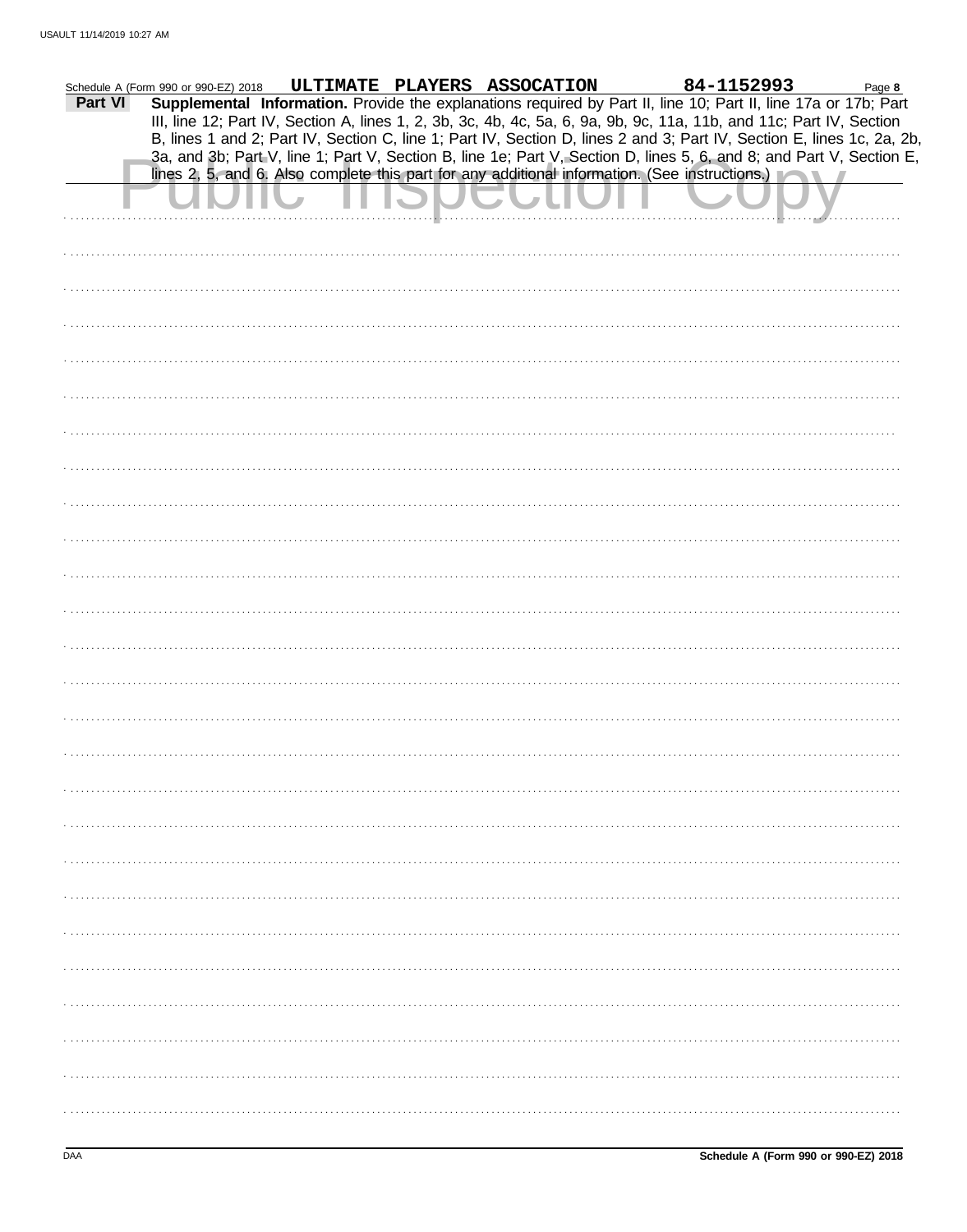| <b>Schedule B</b><br>(Form 990, 990-EZ,                                | <b>Schedule of Contributors</b>                                                                                                                                                                             |            | OMB No. 1545-0047                     |
|------------------------------------------------------------------------|-------------------------------------------------------------------------------------------------------------------------------------------------------------------------------------------------------------|------------|---------------------------------------|
| or 990-PF)<br>Department of the Treasury<br>Internal Revenue Service   | u Attach to Form 990, Form 990-EZ, or Form 990-PF.<br>u Go to www.irs.gov/Form990 for the latest information.                                                                                               |            | 2018                                  |
| Name of the organization<br>ULTIMATE<br>Organization type (check one): | <b>ASSOCATION</b><br><b>PLAYERS</b>                                                                                                                                                                         | 84-1152993 | <b>Employer identification number</b> |
| Filers of:                                                             | Section:                                                                                                                                                                                                    |            |                                       |
| Form 990 or 990-EZ                                                     | X <br>501(c)<br>3 ) (enter number) organization                                                                                                                                                             |            |                                       |
|                                                                        | 4947(a)(1) nonexempt charitable trust not treated as a private foundation                                                                                                                                   |            |                                       |
|                                                                        | 527 political organization                                                                                                                                                                                  |            |                                       |
| Form 990-PF                                                            | 501(c)(3) exempt private foundation                                                                                                                                                                         |            |                                       |
|                                                                        | 4947(a)(1) nonexempt charitable trust treated as a private foundation                                                                                                                                       |            |                                       |
|                                                                        | 501(c)(3) taxable private foundation                                                                                                                                                                        |            |                                       |
|                                                                        |                                                                                                                                                                                                             |            |                                       |
| instructions.                                                          | Check if your organization is covered by the General Rule or a Special Rule.<br>Note: Only a section 501(c)(7), (8), or (10) organization can check boxes for both the General Rule and a Special Rule. See |            |                                       |

## **General Rule**

For an organization filing Form 990, 990-EZ, or 990-PF that received, during the year, contributions totaling \$5,000 **X** or more (in money or property) from any one contributor. Complete Parts I and II. See instructions for determining a contributor's total contributions.

## **Special Rules**

For an organization described in section 501(c)(3) filing Form 990 or 990-EZ that met the  $33^{1/3\%}$  support test of the regulations under sections 509(a)(1) and 170(b)(1)(A)(vi), that checked Schedule A (Form 990 or 990-EZ), Part II, line 13, 16a, or 16b, and that received from any one contributor, during the year, total contributions of the greater of **(1)** \$5,000; or **(2)** 2% of the amount on (i) Form 990, Part VIII, line 1h; or (ii) Form 990-EZ, line 1. Complete Parts I and II.

literary, or educational purposes, or for the prevention of cruelty to children or animals. Complete Parts I (entering) For an organization described in section 501(c)(7), (8), or (10) filing Form 990 or 990-EZ that received from any one contributor, during the year, total contributions of more than \$1,000 *exclusively* for religious, charitable, scientific, "N/A" in column (b) instead of the contributor name and address), II, and III.

For an organization described in section 501(c)(7), (8), or (10) filing Form 990 or 990-EZ that received from any one contributor, during the year, contributions *exclusively* for religious, charitable, etc., purposes, but no such contributions totaled more than \$1,000. If this box is checked, enter here the total contributions that were received during the year for an *exclusively* religious, charitable, etc., purpose. Don't complete any of the parts unless the **General Rule** applies to this organization because it received *nonexclusively* religious, charitable, etc., contributions totaling \$5,000 or more during the year . . . . . . . . . . . . . . . . . . . . . . . . . . . . . . . . . . . . . . . . . . . . . . . . . . . . . . . . . . . . . . . . . . . . . . . . . . . . \$ . . . . . . . . . . . . . . . . . . . . . . . . . . .

990-EZ, or 990-PF), but it **must** answer "No" on Part IV, line 2, of its Form 990; or check the box on line H of its Form 990-EZ or on its Form 990-PF, Part I, line 2, to certify that it doesn't meet the filing requirements of Schedule B (Form 990, 990-EZ, or 990-PF). **Caution:** An organization that isn't covered by the General Rule and/or the Special Rules doesn't file Schedule B (Form 990,

**For Paperwork Reduction Act Notice, see the instructions for Form 990, 990-EZ, or 990-PF.**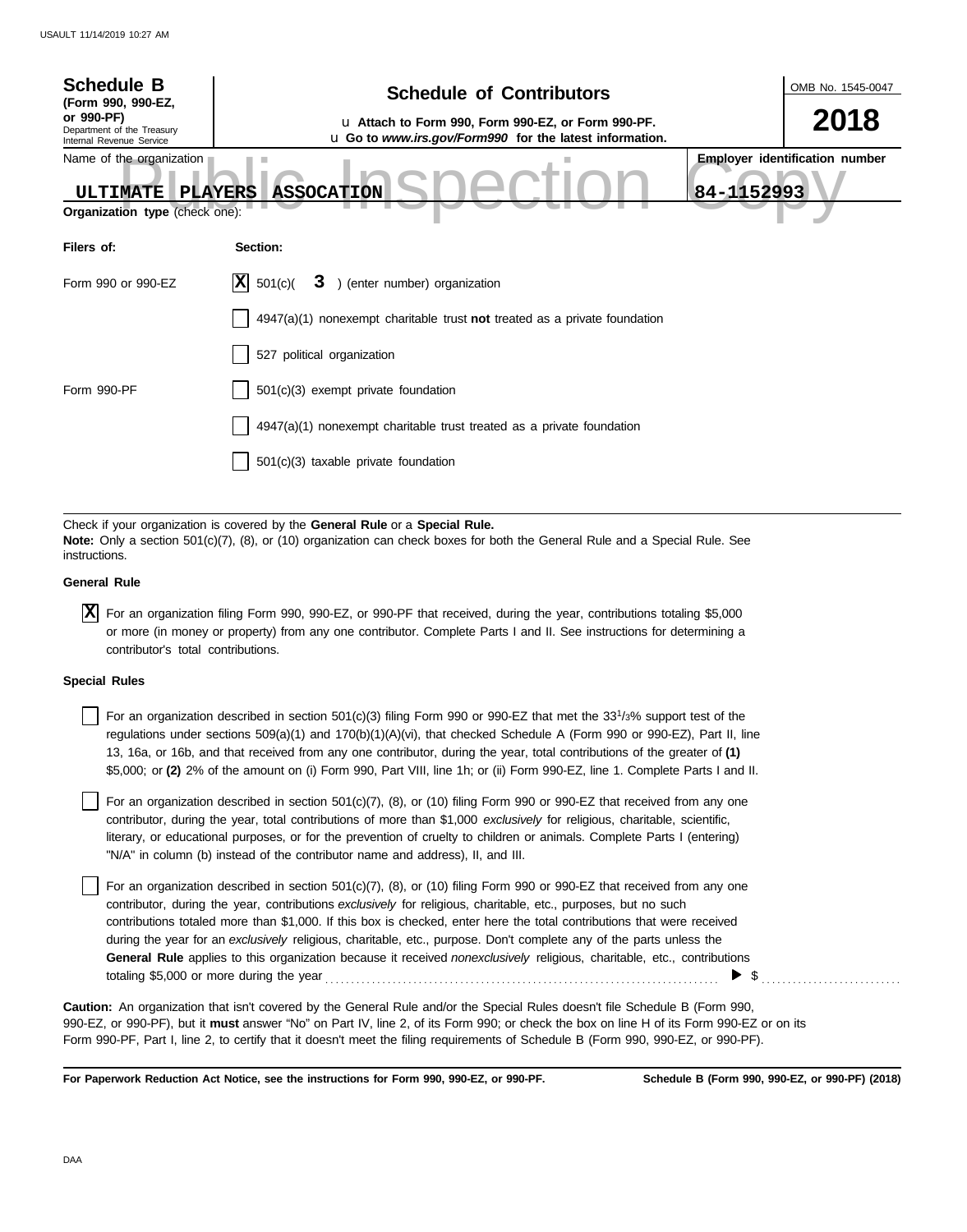|                      | Schedule B (Form 990, 990-EZ, or 990-PF) (2018)<br>Name of organization<br>ULTIMATE PLAYERS<br><b>ASSOCATION</b> |                                   | PAGE 1 OF 1<br>Page 2<br>Employer identification number<br>84-1152993                        |
|----------------------|------------------------------------------------------------------------------------------------------------------|-----------------------------------|----------------------------------------------------------------------------------------------|
| Part I               | Contributors (see instructions). Use duplicate copies of Part I if additional space is needed.                   |                                   |                                                                                              |
| (a)<br>No.           | (b)<br>Name, address, and ZIP +                                                                                  | (c)<br><b>Total contributions</b> | (d)<br>Type of contribution                                                                  |
| $\mathbf{1}_{\cdot}$ |                                                                                                                  | \$ 146,808                        | Person<br>Payroll<br>X<br><b>Noncash</b><br>(Complete Part II for<br>noncash contributions.) |
| (a)<br>No.           | (b)<br>Name, address, and ZIP + 4                                                                                | (c)<br><b>Total contributions</b> | (d)<br>Type of contribution                                                                  |
| $\overline{2}$       |                                                                                                                  | 88,498<br>\$                      | Person<br>Payroll<br>X<br><b>Noncash</b><br>(Complete Part II for<br>noncash contributions.) |
| (a)<br>No.           | (b)<br>Name, address, and ZIP + 4                                                                                | (c)<br><b>Total contributions</b> | (d)<br>Type of contribution                                                                  |
| $\overline{3}$       |                                                                                                                  | 11,575<br>$\mathsf{S}$            | Person<br>Payroll<br>X<br><b>Noncash</b><br>(Complete Part II for<br>noncash contributions.) |
| (a)<br>No.           | (b)<br>Name, address, and ZIP + 4                                                                                | (c)<br><b>Total contributions</b> | (d)<br>Type of contribution                                                                  |
|                      |                                                                                                                  | \$                                | Person<br>Payroll<br>Noncash<br>(Complete Part II for<br>noncash contributions.)             |
| (a)<br>No.           | (b)<br>Name, address, and ZIP + 4                                                                                | (c)<br><b>Total contributions</b> | (d)<br>Type of contribution                                                                  |
|                      |                                                                                                                  | \$                                | Person<br>Payroll<br><b>Noncash</b><br>(Complete Part II for<br>noncash contributions.)      |
| (a)<br>No.           | (b)<br>Name, address, and ZIP + 4                                                                                | (c)<br><b>Total contributions</b> | (d)<br>Type of contribution                                                                  |
|                      |                                                                                                                  | \$                                | Person<br>Payroll<br>Noncash<br>(Complete Part II for<br>noncash contributions.)             |

**Schedule B (Form 990, 990-EZ, or 990-PF) (2018)**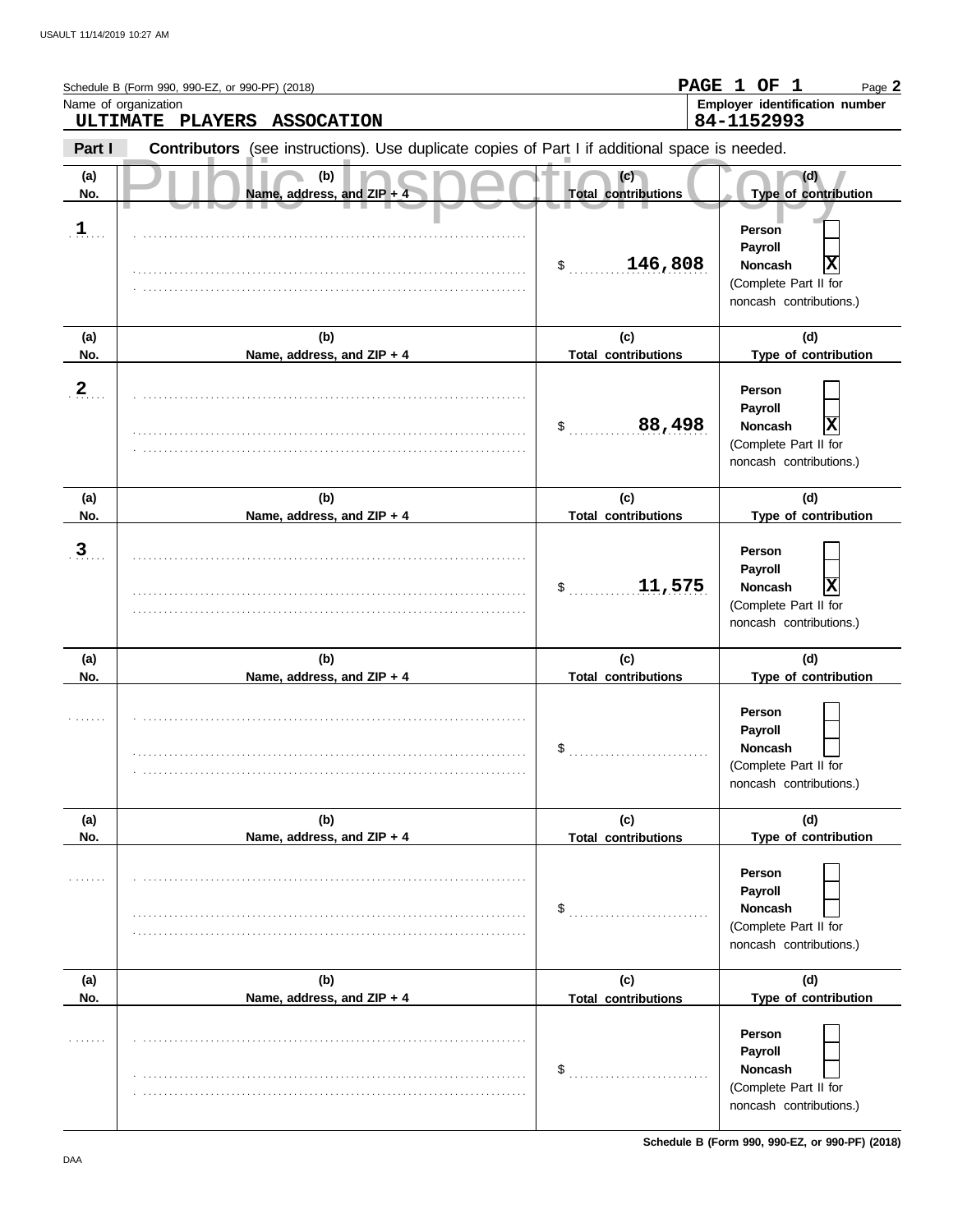|                           | Schedule B (Form 990, 990-EZ, or 990-PF) (2018)<br>Name of organization<br>ULTIMATE PLAYERS ASSOCATION |                                                        | <b>PAGE</b><br>1 OF 1<br>Page 3<br>Employer identification number<br>84-1152993 |
|---------------------------|--------------------------------------------------------------------------------------------------------|--------------------------------------------------------|---------------------------------------------------------------------------------|
| Part II                   | Noncash Property (see instructions). Use duplicate copies of Part II if additional space is needed.    |                                                        |                                                                                 |
| (a) No.<br>from<br>Part I | (b)<br>Description of noncash property given                                                           | (c)<br><b>FMV</b> (or estimate)<br>(See instructions.) | (d)<br>Date received                                                            |
| $\mathbf{1}$              | SPORTS EQUIPMENT                                                                                       | 146,808<br>$\sim$                                      | 12/31/18                                                                        |
| (a) No.<br>from<br>Part I | (b)<br>Description of noncash property given                                                           | (c)<br>FMV (or estimate)<br>(See instructions.)        | (d)<br>Date received                                                            |
| $\overline{2}$            | SPORTS APPAREL                                                                                         | 88,498<br>$\$\$                                        | 12/31/18                                                                        |
| (a) No.<br>from<br>Part I | (b)<br>Description of noncash property given                                                           | (c)<br>FMV (or estimate)<br>(See instructions.)        | (d)<br>Date received                                                            |
| $\overline{3}$            | SPORTS APPAREL                                                                                         | 11,575<br>$\frac{1}{2}$                                | 12/31/18                                                                        |
| (a) No.<br>from<br>Part I | (b)<br>Description of noncash property given                                                           | (c)<br>FMV (or estimate)<br>(See instructions.)        | (d)<br>Date received                                                            |
| .                         |                                                                                                        | \$                                                     |                                                                                 |
| (a) No.<br>from<br>Part I | (b)<br>Description of noncash property given                                                           | (c)<br>FMV (or estimate)<br>(See instructions.)        | (d)<br>Date received                                                            |
| .                         |                                                                                                        | \$                                                     |                                                                                 |
| (a) No.<br>from<br>Part I | (b)<br>Description of noncash property given                                                           | (c)<br>FMV (or estimate)<br>(See instructions.)        | (d)<br>Date received                                                            |
| .                         |                                                                                                        | \$                                                     | . <b>.</b> .                                                                    |

**Schedule B (Form 990, 990-EZ, or 990-PF) (2018)**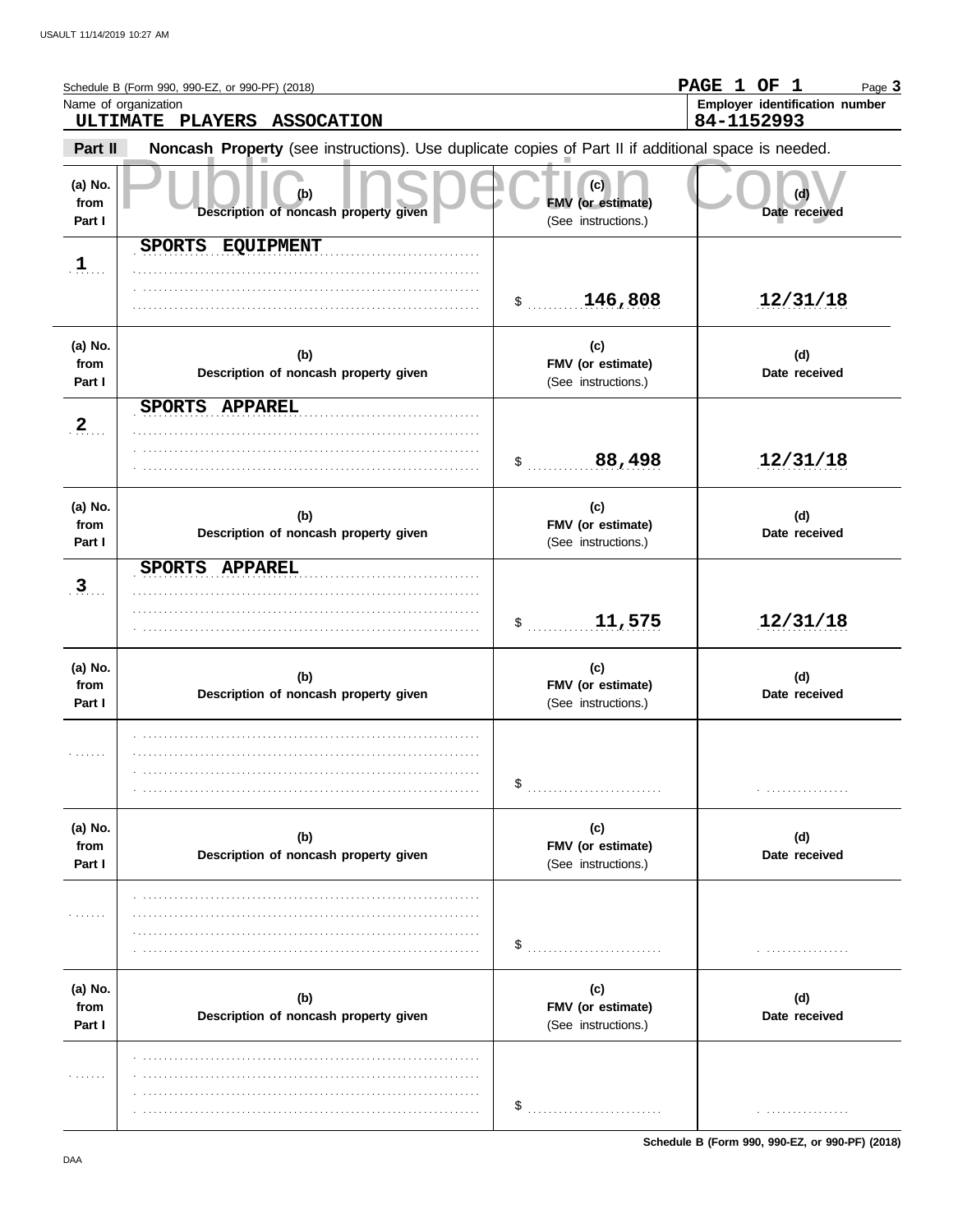|                            | <b>SCHEDULE D</b><br>(Form 990)<br>Department of the Treasury<br>Internal Revenue Service                                                                                                                                                                                                                                                                                                                                                                                                                                                                                                                                                                                                                                                                       | <b>Supplemental Financial Statements</b><br>u Complete if the organization answered "Yes" on Form 990,<br>Part IV, line 6, 7, 8, 9, 10, 11a, 11b, 11c, 11d, 11e, 11f, 12a, or 12b.<br>u Attach to Form 990.<br><b>u</b> Go to <i>www.irs.gov/Form990</i> for instructions and the latest information. |                            | OMB No. 1545-0047<br>8<br><b>Open to Public</b><br><b>Inspection</b> |
|----------------------------|-----------------------------------------------------------------------------------------------------------------------------------------------------------------------------------------------------------------------------------------------------------------------------------------------------------------------------------------------------------------------------------------------------------------------------------------------------------------------------------------------------------------------------------------------------------------------------------------------------------------------------------------------------------------------------------------------------------------------------------------------------------------|-------------------------------------------------------------------------------------------------------------------------------------------------------------------------------------------------------------------------------------------------------------------------------------------------------|----------------------------|----------------------------------------------------------------------|
|                            | Name of the organization<br>٠<br>ULTIMATE PLAYERS ASSOCATION<br>Organizations Maintaining Donor Advised Funds or Other Similar Funds or Accounts.<br>Part I<br>Complete if the organization answered "Yes" on Form 990, Part IV, line 6.                                                                                                                                                                                                                                                                                                                                                                                                                                                                                                                        |                                                                                                                                                                                                                                                                                                       |                            | <b>Employer identification number</b><br>84-1152993                  |
| 1<br>2<br>3<br>4<br>5<br>6 | Aggregate value of grants from (during year)<br>Did the organization inform all donors and donor advisors in writing that the assets held in donor advised<br>Did the organization inform all grantees, donors, and donor advisors in writing that grant funds can be used                                                                                                                                                                                                                                                                                                                                                                                                                                                                                      | (a) Donor advised funds<br>the control of the control of the control of the control of                                                                                                                                                                                                                |                            | (b) Funds and other accounts<br>Yes<br>No                            |
|                            | only for charitable purposes and not for the benefit of the donor or donor advisor, or for any other purpose<br>conferring impermissible private benefit?<br>Part II<br><b>Conservation Easements.</b><br>Complete if the organization answered "Yes" on Form 990, Part IV, line 7.                                                                                                                                                                                                                                                                                                                                                                                                                                                                             |                                                                                                                                                                                                                                                                                                       |                            | Yes<br>No                                                            |
| 1.                         | Purpose(s) of conservation easements held by the organization (check all that apply).<br>Preservation of land for public use (e.g., recreation or education)<br>Protection of natural habitat<br>Preservation of open space                                                                                                                                                                                                                                                                                                                                                                                                                                                                                                                                     | Preservation of a historically important land area<br>Preservation of a certified historic structure                                                                                                                                                                                                  |                            |                                                                      |
| $\mathbf{2}$<br>b          | Complete lines 2a through 2d if the organization held a qualified conservation contribution in the form of a conservation<br>easement on the last day of the tax year.<br>d Number of conservation easements included in (c) acquired after 7/25/06, and not on a                                                                                                                                                                                                                                                                                                                                                                                                                                                                                               |                                                                                                                                                                                                                                                                                                       | 2a<br>2 <sub>b</sub><br>2c | Held at the End of the Tax Year                                      |
| 3<br>5                     | Number of conservation easements modified, transferred, released, extinguished, or terminated by the organization during the<br>tax year $\mathbf{u}$ ,<br>Number of states where property subject to conservation easement is located <b>u</b><br>Does the organization have a written policy regarding the periodic monitoring, inspection, handling of                                                                                                                                                                                                                                                                                                                                                                                                       |                                                                                                                                                                                                                                                                                                       | 2d                         |                                                                      |
| 6                          | violations, and enforcement of the conservation easements it holds?<br>Staff and volunteer hours devoted to monitoring, inspecting, handling of violations, and enforcing conservation easements during the year<br>u <sub></sub>                                                                                                                                                                                                                                                                                                                                                                                                                                                                                                                               |                                                                                                                                                                                                                                                                                                       |                            | Yes<br><b>No</b>                                                     |
| 7<br>8                     | Amount of expenses incurred in monitoring, inspecting, handling of violations, and enforcing conservation easements during the year<br>Does each conservation easement reported on line 2(d) above satisfy the requirements of section 170(h)(4)(B)(i)                                                                                                                                                                                                                                                                                                                                                                                                                                                                                                          |                                                                                                                                                                                                                                                                                                       |                            | Yes $\vert \ \ \vert$<br>No                                          |
| 9                          | In Part XIII, describe how the organization reports conservation easements in its revenue and expense statement, and<br>balance sheet, and include, if applicable, the text of the footnote to the organization's financial statements that describes the<br>organization's accounting for conservation easements.<br>Organizations Maintaining Collections of Art, Historical Treasures, or Other Similar Assets.<br>Part III                                                                                                                                                                                                                                                                                                                                  |                                                                                                                                                                                                                                                                                                       |                            |                                                                      |
|                            | Complete if the organization answered "Yes" on Form 990, Part IV, line 8.<br>1a If the organization elected, as permitted under SFAS 116 (ASC 958), not to report in its revenue statement and balance sheet<br>works of art, historical treasures, or other similar assets held for public exhibition, education, or research in furtherance of                                                                                                                                                                                                                                                                                                                                                                                                                |                                                                                                                                                                                                                                                                                                       |                            |                                                                      |
| 2                          | public service, provide, in Part XIII, the text of the footnote to its financial statements that describes these items.<br><b>b</b> If the organization elected, as permitted under SFAS 116 (ASC 958), to report in its revenue statement and balance sheet<br>works of art, historical treasures, or other similar assets held for public exhibition, education, or research in furtherance of<br>public service, provide the following amounts relating to these items:<br>(i) Revenue included on Form 990, Part VIII, line 1 $\ldots$ $\ldots$ $\ldots$ $\ldots$ $\ldots$ $\ldots$ $\ldots$ $\ldots$ $\ldots$ $\ldots$<br>If the organization received or held works of art, historical treasures, or other similar assets for financial gain, provide the |                                                                                                                                                                                                                                                                                                       |                            |                                                                      |
| a<br>DAA                   | following amounts required to be reported under SFAS 116 (ASC 958) relating to these items:<br>For Paperwork Reduction Act Notice, see the Instructions for Form 990.                                                                                                                                                                                                                                                                                                                                                                                                                                                                                                                                                                                           |                                                                                                                                                                                                                                                                                                       |                            | $$$ Schedule D (Form 990) 2018                                       |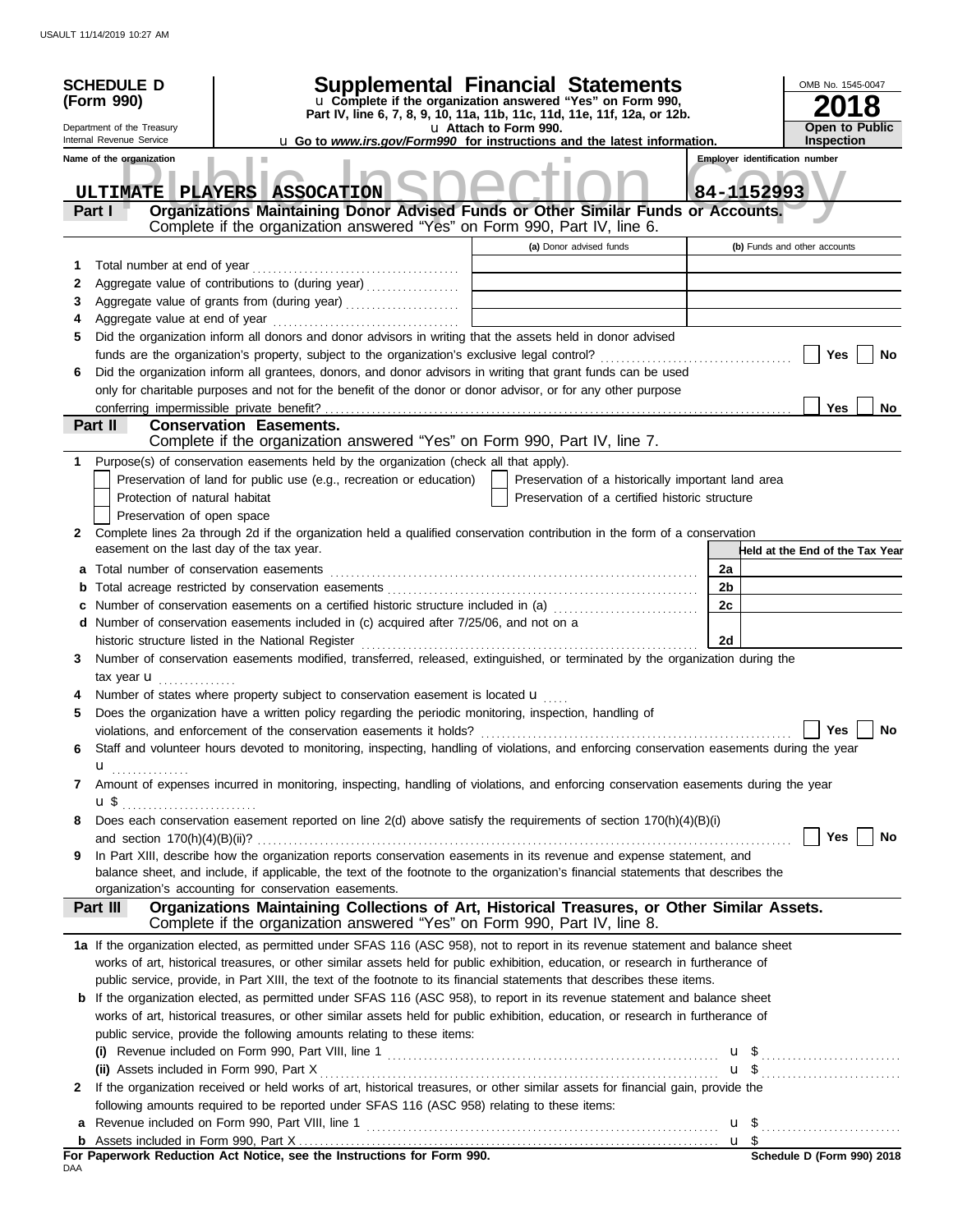|             | Schedule D (Form 990) 2018 ULTIMATE PLAYERS ASSOCATION                                                                                                                                                                         |                                             |                                                                                                                                                                                                                                                                   |                       | 84-1152993           | Page 2                  |
|-------------|--------------------------------------------------------------------------------------------------------------------------------------------------------------------------------------------------------------------------------|---------------------------------------------|-------------------------------------------------------------------------------------------------------------------------------------------------------------------------------------------------------------------------------------------------------------------|-----------------------|----------------------|-------------------------|
|             | Organizations Maintaining Collections of Art, Historical Treasures, or Other Similar Assets (continued)<br>Part III                                                                                                            |                                             |                                                                                                                                                                                                                                                                   |                       |                      |                         |
|             | 3 Using the organization's acquisition, accession, and other records, check any of the following that are a significant use of its<br>collection items (check all that apply):                                                 |                                             |                                                                                                                                                                                                                                                                   |                       |                      |                         |
| a<br>b<br>c | Public exhibition<br>Scholarly research<br>Preservation for future generations<br>Provide a description of the organization's collections and explain how they further the organization's exempt purpose in Part               | d                                           | Loan or exchange programs<br>Other <b>Contains the Contact of the Contact of the Contact of the Contact of the Contact of the Contact of the Contact of the Contact of the Contact of the Contact of the Contact of the Contact of the Contact of the Contact</b> |                       |                      |                         |
| 5           | XIII.<br>During the year, did the organization solicit or receive donations of art, historical treasures, or other similar                                                                                                     |                                             |                                                                                                                                                                                                                                                                   |                       |                      |                         |
|             |                                                                                                                                                                                                                                |                                             |                                                                                                                                                                                                                                                                   |                       |                      | Yes<br>No               |
|             | <b>Part IV</b><br><b>Escrow and Custodial Arrangements.</b><br>Complete if the organization answered "Yes" on Form 990, Part IV, line 9, or reported an amount on Form                                                         |                                             |                                                                                                                                                                                                                                                                   |                       |                      |                         |
|             | 990, Part X, line 21.                                                                                                                                                                                                          |                                             |                                                                                                                                                                                                                                                                   |                       |                      |                         |
|             | 1a Is the organization an agent, trustee, custodian or other intermediary for contributions or other assets not                                                                                                                |                                             |                                                                                                                                                                                                                                                                   |                       |                      | <b>Yes</b><br>No        |
|             | <b>b</b> If "Yes," explain the arrangement in Part XIII and complete the following table:                                                                                                                                      |                                             |                                                                                                                                                                                                                                                                   |                       |                      |                         |
|             |                                                                                                                                                                                                                                |                                             |                                                                                                                                                                                                                                                                   |                       |                      | Amount                  |
|             | c Beginning balance                                                                                                                                                                                                            |                                             |                                                                                                                                                                                                                                                                   |                       | 1c                   |                         |
|             |                                                                                                                                                                                                                                |                                             |                                                                                                                                                                                                                                                                   |                       | 1 <sub>d</sub>       |                         |
|             | e Distributions during the year manufactured contains and the year manufactured with the set of the set of the set of the set of the set of the set of the set of the set of the set of the set of the set of the set of the s |                                             |                                                                                                                                                                                                                                                                   |                       | 1e                   |                         |
|             |                                                                                                                                                                                                                                |                                             |                                                                                                                                                                                                                                                                   |                       | 1f                   |                         |
|             | 2a Did the organization include an amount on Form 990, Part X, line 21, for escrow or custodial account liability?                                                                                                             |                                             |                                                                                                                                                                                                                                                                   |                       |                      | <b>Yes</b><br><b>No</b> |
|             |                                                                                                                                                                                                                                |                                             |                                                                                                                                                                                                                                                                   |                       |                      |                         |
|             | <b>Endowment Funds.</b><br><b>Part V</b>                                                                                                                                                                                       |                                             |                                                                                                                                                                                                                                                                   |                       |                      |                         |
|             | Complete if the organization answered "Yes" on Form 990, Part IV, line 10.                                                                                                                                                     |                                             |                                                                                                                                                                                                                                                                   |                       |                      |                         |
|             |                                                                                                                                                                                                                                | (a) Current year                            | (b) Prior year                                                                                                                                                                                                                                                    | (c) Two years back    | (d) Three years back | (e) Four years back     |
|             | 1a Beginning of year balance                                                                                                                                                                                                   |                                             |                                                                                                                                                                                                                                                                   |                       |                      |                         |
|             | <b>b</b> Contributions <b>contributions</b>                                                                                                                                                                                    |                                             |                                                                                                                                                                                                                                                                   |                       |                      |                         |
|             | c Net investment earnings, gains, and<br>losses                                                                                                                                                                                |                                             |                                                                                                                                                                                                                                                                   |                       |                      |                         |
|             | d Grants or scholarships                                                                                                                                                                                                       |                                             |                                                                                                                                                                                                                                                                   |                       |                      |                         |
|             | e Other expenditures for facilities and                                                                                                                                                                                        |                                             |                                                                                                                                                                                                                                                                   |                       |                      |                         |
|             |                                                                                                                                                                                                                                |                                             |                                                                                                                                                                                                                                                                   |                       |                      |                         |
|             | f Administrative expenses                                                                                                                                                                                                      |                                             |                                                                                                                                                                                                                                                                   |                       |                      |                         |
|             | End of year balance                                                                                                                                                                                                            |                                             |                                                                                                                                                                                                                                                                   |                       |                      |                         |
|             | 2 Provide the estimated percentage of the current year end balance (line 1g, column (a)) held as:                                                                                                                              |                                             |                                                                                                                                                                                                                                                                   |                       |                      |                         |
|             | <b>a</b> Board designated or quasi-endowment <b>u</b>                                                                                                                                                                          | $\ldots \ldots \overset{\mathsf{0}}{\cdot}$ |                                                                                                                                                                                                                                                                   |                       |                      |                         |
|             | <b>b</b> Permanent endowment <b>u</b> %                                                                                                                                                                                        |                                             |                                                                                                                                                                                                                                                                   |                       |                      |                         |
|             | c Temporarily restricted endowment <b>u</b> %                                                                                                                                                                                  |                                             |                                                                                                                                                                                                                                                                   |                       |                      |                         |
|             | The percentages on lines 2a, 2b, and 2c should equal 100%.                                                                                                                                                                     |                                             |                                                                                                                                                                                                                                                                   |                       |                      |                         |
|             | 3a Are there endowment funds not in the possession of the organization that are held and administered for the                                                                                                                  |                                             |                                                                                                                                                                                                                                                                   |                       |                      |                         |
|             | organization by:                                                                                                                                                                                                               |                                             |                                                                                                                                                                                                                                                                   |                       |                      | <b>Yes</b><br>No.       |
|             |                                                                                                                                                                                                                                |                                             |                                                                                                                                                                                                                                                                   |                       |                      | 3a(i)                   |
|             | (ii) related organizations entertainment and all the contract of the contract of the contract of the contract or                                                                                                               |                                             |                                                                                                                                                                                                                                                                   |                       |                      | 3a(ii)                  |
|             |                                                                                                                                                                                                                                |                                             |                                                                                                                                                                                                                                                                   |                       |                      | 3b                      |
|             | Describe in Part XIII the intended uses of the organization's endowment funds.<br>Land, Buildings, and Equipment.<br><b>Part VI</b>                                                                                            |                                             |                                                                                                                                                                                                                                                                   |                       |                      |                         |
|             | Complete if the organization answered "Yes" on Form 990, Part IV, line 11a. See Form 990, Part X, line 10.                                                                                                                     |                                             |                                                                                                                                                                                                                                                                   |                       |                      |                         |
|             | Description of property                                                                                                                                                                                                        | (a) Cost or other basis                     | (b) Cost or other basis                                                                                                                                                                                                                                           |                       | (c) Accumulated      | (d) Book value          |
|             |                                                                                                                                                                                                                                | (investment)                                | (other)                                                                                                                                                                                                                                                           |                       | depreciation         |                         |
|             |                                                                                                                                                                                                                                |                                             |                                                                                                                                                                                                                                                                   |                       |                      |                         |
|             |                                                                                                                                                                                                                                |                                             |                                                                                                                                                                                                                                                                   |                       |                      |                         |
|             | c Leasehold improvements                                                                                                                                                                                                       |                                             |                                                                                                                                                                                                                                                                   | 11,959                | 7,972                | 3,987                   |
|             |                                                                                                                                                                                                                                |                                             |                                                                                                                                                                                                                                                                   | $\overline{1}$ 13,476 | 77,069               | 36,407                  |
|             |                                                                                                                                                                                                                                |                                             |                                                                                                                                                                                                                                                                   | 480,487               | 305,961              | 174,526                 |
|             | Total. Add lines 1a through 1e. (Column (d) must equal Form 990, Part X, column (B), line 10c.)                                                                                                                                |                                             |                                                                                                                                                                                                                                                                   |                       | u                    | 214,920                 |

**Schedule D (Form 990) 2018**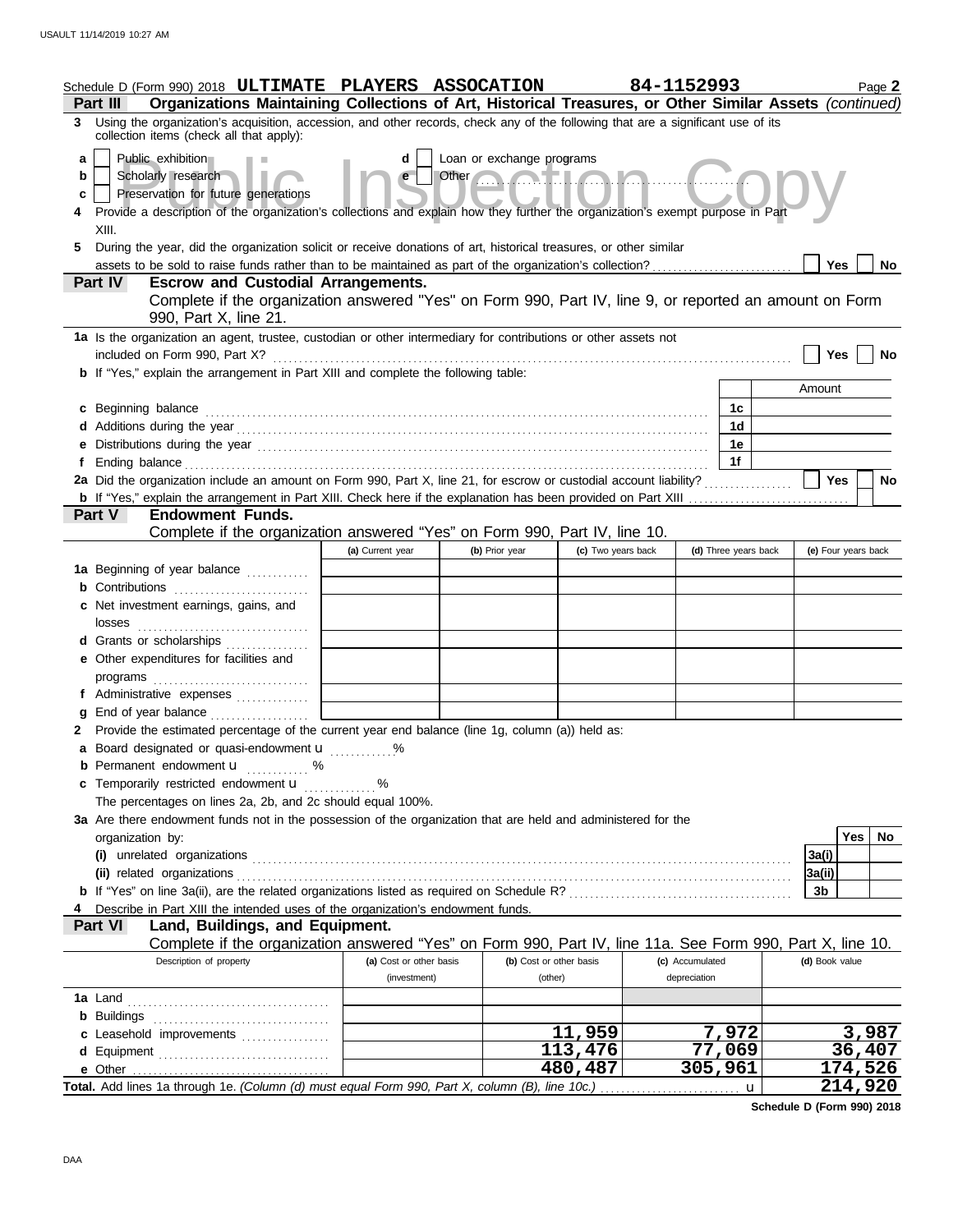#### Page **3 Part VII Investments—Other Securities.** Schedule D (Form 990) 2018 **ULTIMATE PLAYERS ASSOCATION 84-1152993**

|                           | Complete if the organization answered "Yes" on Form 990, Part IV, line 11b. See Form 990, Part X, line 12.                                           |                |                                  |                |
|---------------------------|------------------------------------------------------------------------------------------------------------------------------------------------------|----------------|----------------------------------|----------------|
|                           | (a) Description of security or category                                                                                                              | (b) Book value | (c) Method of valuation:         |                |
|                           | (including name of security)                                                                                                                         |                | Cost or end-of-year market value |                |
| (1) Financial derivatives |                                                                                                                                                      |                |                                  |                |
|                           | (2) Closely-held equity interests<br>$\tau$ ).                                                                                                       |                |                                  |                |
| (3) Other                 |                                                                                                                                                      |                |                                  |                |
| $(A)$ .                   |                                                                                                                                                      |                |                                  |                |
| $(B)$ .                   |                                                                                                                                                      |                |                                  |                |
| (C)                       |                                                                                                                                                      |                |                                  |                |
| (D)                       |                                                                                                                                                      |                |                                  |                |
| (E)                       |                                                                                                                                                      |                |                                  |                |
| (F)                       |                                                                                                                                                      |                |                                  |                |
| (G)                       |                                                                                                                                                      |                |                                  |                |
| (H)                       |                                                                                                                                                      |                |                                  |                |
|                           | Total. (Column (b) must equal Form 990, Part X, col. (B) line 12.) $\mathbf u$                                                                       |                |                                  |                |
| <b>Part VIII</b>          | Investments-Program Related.                                                                                                                         |                |                                  |                |
|                           | Complete if the organization answered "Yes" on Form 990, Part IV, line 11c. See Form 990, Part X, line 13.                                           |                |                                  |                |
|                           | (a) Description of investment                                                                                                                        | (b) Book value | (c) Method of valuation:         |                |
|                           |                                                                                                                                                      |                | Cost or end-of-year market value |                |
| (1)                       |                                                                                                                                                      |                |                                  |                |
| (2)                       |                                                                                                                                                      |                |                                  |                |
| (3)                       |                                                                                                                                                      |                |                                  |                |
| (4)                       |                                                                                                                                                      |                |                                  |                |
| (5)                       |                                                                                                                                                      |                |                                  |                |
| (6)                       |                                                                                                                                                      |                |                                  |                |
| (7)                       |                                                                                                                                                      |                |                                  |                |
| (8)                       |                                                                                                                                                      |                |                                  |                |
| (9)                       |                                                                                                                                                      |                |                                  |                |
|                           | Total. (Column (b) must equal Form 990, Part X, col. (B) line 13.) u                                                                                 |                |                                  |                |
| Part IX                   | Other Assets.                                                                                                                                        |                |                                  |                |
|                           | Complete if the organization answered "Yes" on Form 990, Part IV, line 11d. See Form 990, Part X, line 15.                                           |                |                                  |                |
|                           | (a) Description                                                                                                                                      |                |                                  | (b) Book value |
| (1)                       |                                                                                                                                                      |                |                                  |                |
| (2)                       |                                                                                                                                                      |                |                                  |                |
| (3)                       |                                                                                                                                                      |                |                                  |                |
| (4)                       |                                                                                                                                                      |                |                                  |                |
| (5)                       |                                                                                                                                                      |                |                                  |                |
| (6)                       |                                                                                                                                                      |                |                                  |                |
| (7)                       |                                                                                                                                                      |                |                                  |                |
| (8)                       |                                                                                                                                                      |                |                                  |                |
| (9)                       |                                                                                                                                                      |                |                                  |                |
| Part X                    | Total. (Column (b) must equal Form 990, Part X, col. (B) line 15.)<br>Other Liabilities.                                                             |                | u                                |                |
|                           | Complete if the organization answered "Yes" on Form 990, Part IV, line 11e or 11f. See Form 990, Part X,                                             |                |                                  |                |
|                           | line $25$ .                                                                                                                                          |                |                                  |                |
| 1.                        | (a) Description of liability                                                                                                                         | (b) Book value |                                  |                |
| (1)                       | Federal income taxes                                                                                                                                 |                |                                  |                |
| (2)                       |                                                                                                                                                      |                |                                  |                |
|                           |                                                                                                                                                      |                |                                  |                |
| (3)<br>(4)                |                                                                                                                                                      |                |                                  |                |
|                           |                                                                                                                                                      |                |                                  |                |
| (5)<br>(6)                |                                                                                                                                                      |                |                                  |                |
|                           |                                                                                                                                                      |                |                                  |                |
| (7)<br>(8)                |                                                                                                                                                      |                |                                  |                |
| (9)                       |                                                                                                                                                      |                |                                  |                |
|                           | Total. (Column (b) must equal Form 990, Part X, col. (B) line 25.) $\mathbf u$                                                                       |                |                                  |                |
|                           | 2. Liability for uncertain tax positions. In Part XIII, provide the text of the footnote to the organization's financial statements that reports the |                |                                  |                |
|                           |                                                                                                                                                      |                |                                  |                |

organization's liability for uncertain tax positions under FIN 48 (ASC 740). Check here if the text of the footnote has been provided in Part XIII . . . . **X**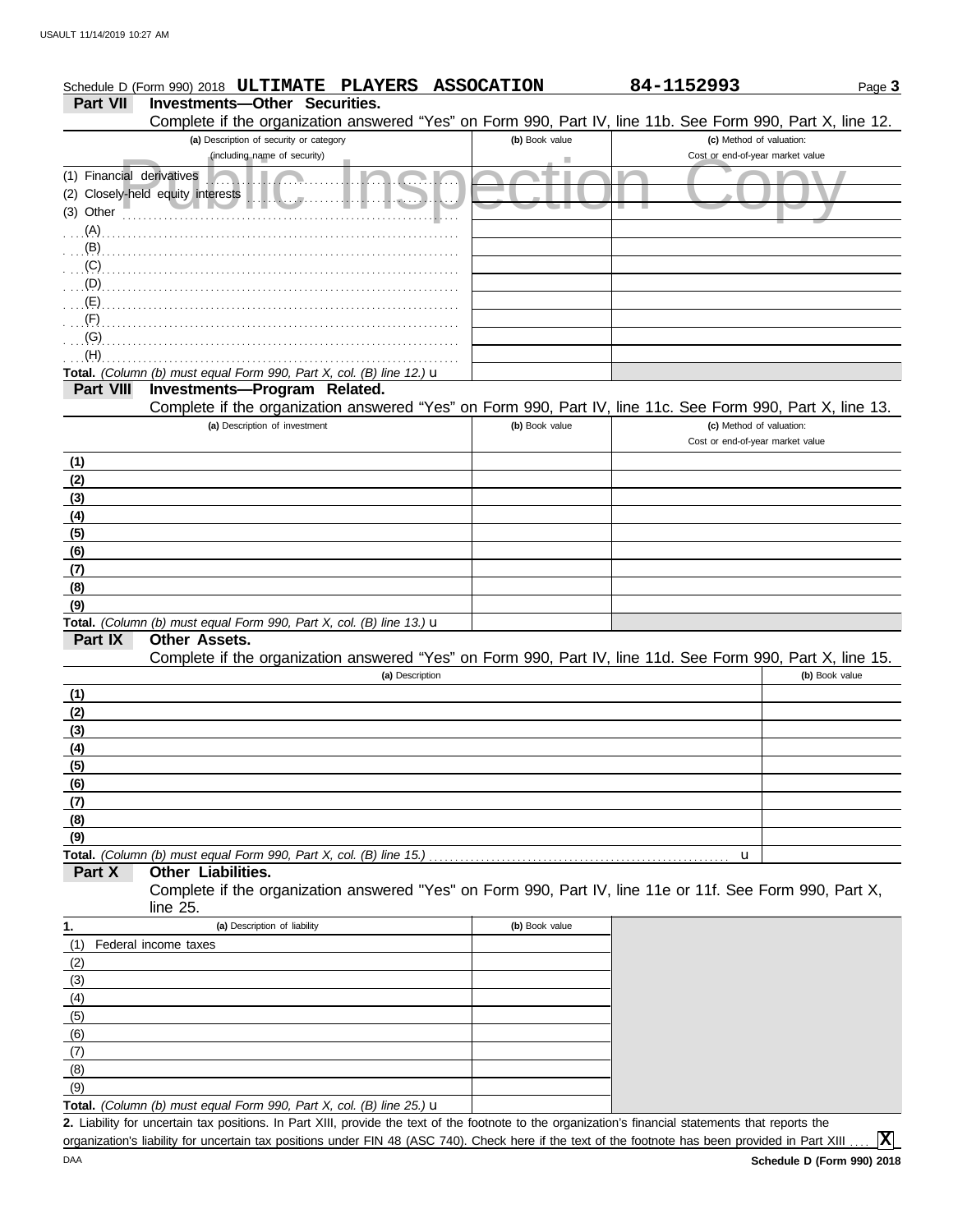| Schedule D (Form 990) 2018 ULTIMATE PLAYERS ASSOCATION                                                                                                                                                                               | 84-1152993      |                | Page 4         |  |  |  |  |
|--------------------------------------------------------------------------------------------------------------------------------------------------------------------------------------------------------------------------------------|-----------------|----------------|----------------|--|--|--|--|
| Reconciliation of Revenue per Audited Financial Statements With Revenue per Return.<br><b>Part XI</b>                                                                                                                                |                 |                |                |  |  |  |  |
| Complete if the organization answered "Yes" on Form 990, Part IV, line 12a.                                                                                                                                                          |                 |                |                |  |  |  |  |
| 1                                                                                                                                                                                                                                    |                 | 1              | 4,495,115      |  |  |  |  |
| Amounts included on line 1 but not on Form 990, Part VIII, line 12:<br>2                                                                                                                                                             |                 |                |                |  |  |  |  |
| Net unrealized gains (losses) on investments <b>the contract of the contract of the contract of the contract of the contract of the contract of the contract of the contract of the contract of the contract of the contract of </b> | $-55,532$<br>2a |                |                |  |  |  |  |
|                                                                                                                                                                                                                                      | 2 <sub>b</sub>  |                |                |  |  |  |  |
|                                                                                                                                                                                                                                      | 2c              |                |                |  |  |  |  |
|                                                                                                                                                                                                                                      | 2d              |                |                |  |  |  |  |
|                                                                                                                                                                                                                                      |                 | 2e             | <u>–55,532</u> |  |  |  |  |
| 3                                                                                                                                                                                                                                    |                 | $\mathbf{3}$   | 4,550,647      |  |  |  |  |
| Amounts included on Form 990, Part VIII, line 12, but not on line 1:                                                                                                                                                                 |                 |                |                |  |  |  |  |
| Investment expenses not included on Form 990, Part VIII, line 7b                                                                                                                                                                     | 4a              |                |                |  |  |  |  |
|                                                                                                                                                                                                                                      | 4b              |                |                |  |  |  |  |
| Add lines 4a and 4b                                                                                                                                                                                                                  |                 | 4с             |                |  |  |  |  |
|                                                                                                                                                                                                                                      |                 | $\overline{5}$ | 4,550,647      |  |  |  |  |
| Part XII Reconciliation of Expenses per Audited Financial Statements With Expenses per Return.                                                                                                                                       |                 |                |                |  |  |  |  |
| Complete if the organization answered "Yes" on Form 990, Part IV, line 12a.                                                                                                                                                          |                 |                |                |  |  |  |  |
| Total expenses and losses per audited financial statements<br>1                                                                                                                                                                      |                 | $\mathbf{1}$   | 4,513,252      |  |  |  |  |
| Amounts included on line 1 but not on Form 990, Part IX, line 25:<br>2                                                                                                                                                               |                 |                |                |  |  |  |  |
|                                                                                                                                                                                                                                      | 2a              |                |                |  |  |  |  |
|                                                                                                                                                                                                                                      | 2 <sub>b</sub>  |                |                |  |  |  |  |
|                                                                                                                                                                                                                                      | 2c              |                |                |  |  |  |  |
|                                                                                                                                                                                                                                      | 2d              |                |                |  |  |  |  |
| е                                                                                                                                                                                                                                    |                 | 2e             |                |  |  |  |  |
| 3                                                                                                                                                                                                                                    |                 | $\mathbf{3}$   | 4,513,252      |  |  |  |  |
| Amounts included on Form 990, Part IX, line 25, but not on line 1:                                                                                                                                                                   |                 |                |                |  |  |  |  |
| Investment expenses not included on Form 990, Part VIII, line 7b                                                                                                                                                                     | 4a              |                |                |  |  |  |  |
| b                                                                                                                                                                                                                                    | 4 <sub>b</sub>  |                |                |  |  |  |  |
| c Add lines 4a and 4b                                                                                                                                                                                                                |                 | 4с             |                |  |  |  |  |
|                                                                                                                                                                                                                                      |                 | 5              | 4,513,252      |  |  |  |  |
| Part XIII Supplemental Information.                                                                                                                                                                                                  |                 |                |                |  |  |  |  |
| Provide the descriptions required for Part II, lines 3, 5, and 9; Part III, lines 1a and 4; Part IV, lines 1b and 2b; Part V, line 4; Part X, line                                                                                   |                 |                |                |  |  |  |  |
| 2; Part XI, lines 2d and 4b; and Part XII, lines 2d and 4b. Also complete this part to provide any additional information.                                                                                                           |                 |                |                |  |  |  |  |
| PART X - FIN 48 FOOTNOTE                                                                                                                                                                                                             |                 |                |                |  |  |  |  |
|                                                                                                                                                                                                                                      |                 |                |                |  |  |  |  |
| CORPORATION AND THE FOUNDATION QUALIFY AS TAX-EXEMPT ORGANIZATIONS<br>THE                                                                                                                                                            |                 |                |                |  |  |  |  |
|                                                                                                                                                                                                                                      |                 |                |                |  |  |  |  |
| UNDER SECTION $501(C)(3)$ OF THE INTERNAL REVENUE CODE AND, ACCORDINGLY, ARE                                                                                                                                                         |                 |                |                |  |  |  |  |
|                                                                                                                                                                                                                                      |                 |                |                |  |  |  |  |
| NOT SUBJECT TO FEDERAL INCOME TAX. ACCORDINGLY, NO INCOME TAX PROVISION HAS                                                                                                                                                          |                 |                |                |  |  |  |  |
|                                                                                                                                                                                                                                      |                 |                |                |  |  |  |  |
| BEEN RECORDED. HOWEVER, INCOME FROM CERTAIN ACTIVITIES NOT DIRECTLY RELATED                                                                                                                                                          |                 |                |                |  |  |  |  |
|                                                                                                                                                                                                                                      |                 |                |                |  |  |  |  |
| TO THE CORPORATION'S AND FOUNDATION'S TAX-EXEMPT PURPOSES ARE SUBJECT TO                                                                                                                                                             |                 |                |                |  |  |  |  |
|                                                                                                                                                                                                                                      |                 |                |                |  |  |  |  |
| TAXATION AS UNRELATED BUSINESS INCOME.                                                                                                                                                                                               |                 |                |                |  |  |  |  |
|                                                                                                                                                                                                                                      |                 |                |                |  |  |  |  |
|                                                                                                                                                                                                                                      |                 |                |                |  |  |  |  |
|                                                                                                                                                                                                                                      |                 |                |                |  |  |  |  |
| THE CORPORATION'S AND FOUNDATION'S FORMS 990, RETURN OF ORGANIZATION EXEMPT                                                                                                                                                          |                 |                |                |  |  |  |  |
|                                                                                                                                                                                                                                      |                 |                |                |  |  |  |  |
| FROM INCOME TAX, ARE SUBJECT TO EXAMINATION BY VARIOUS TAXING AUTHORITIES,                                                                                                                                                           |                 |                |                |  |  |  |  |
| GENERALLY FOR THREE YEARS AFTER THE DATE THEY WERE FILED. MANAGEMENT OF THE                                                                                                                                                          |                 |                |                |  |  |  |  |
|                                                                                                                                                                                                                                      |                 |                |                |  |  |  |  |
| CORPORATION AND THE FOUNDATION BELIEVES THAT THEY DO NOT HAVE ANY UNCERTAIN                                                                                                                                                          |                 |                |                |  |  |  |  |
|                                                                                                                                                                                                                                      |                 |                |                |  |  |  |  |
|                                                                                                                                                                                                                                      |                 |                |                |  |  |  |  |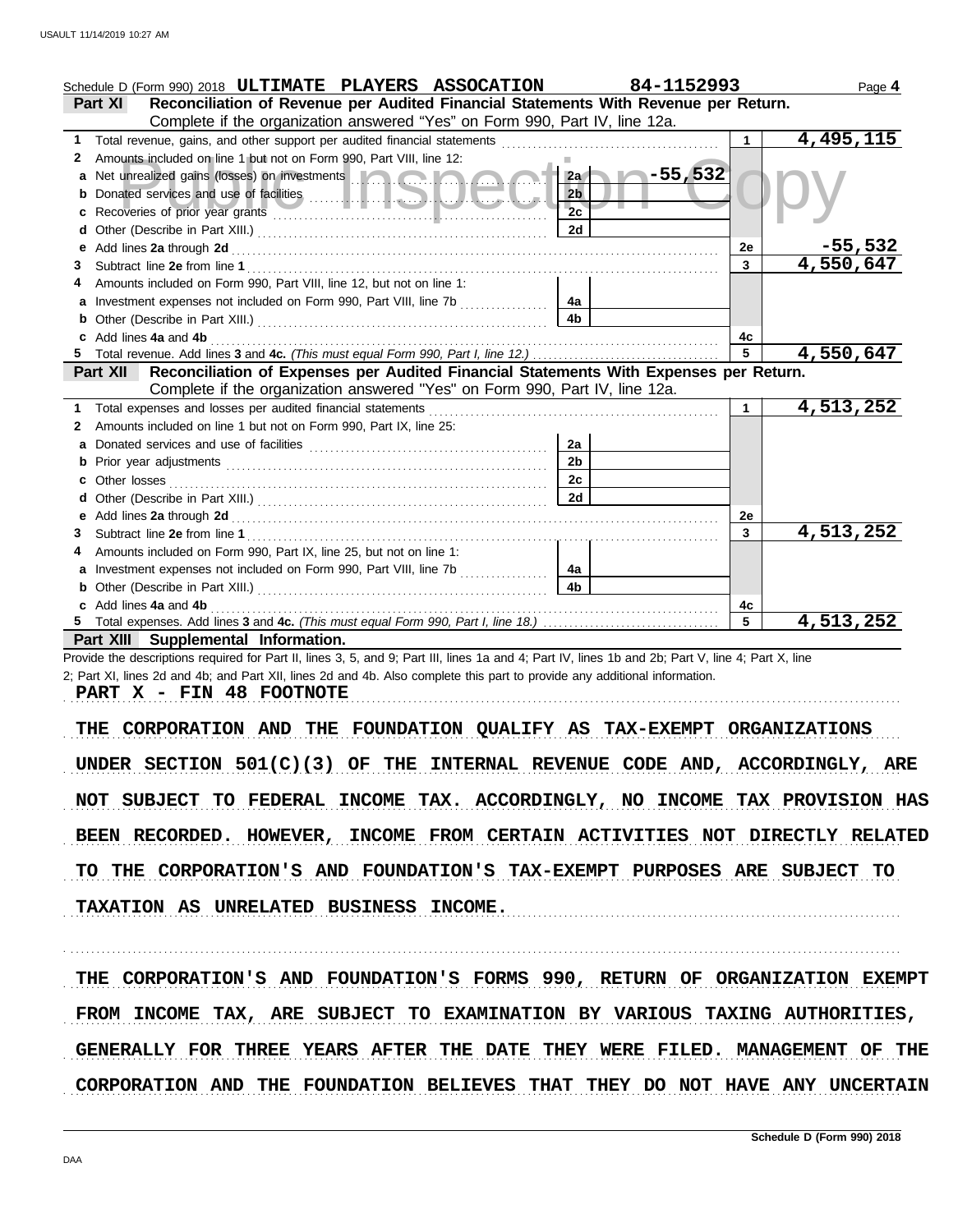| Schedule D (Form 990) 2018 ULTIMATE PLAYERS ASSOCATION<br><b>Part XIII Supplemental Information (continued)</b> |                      | 84-1152993                                     | Page 5 |
|-----------------------------------------------------------------------------------------------------------------|----------------------|------------------------------------------------|--------|
| TAX POSITIONS                                                                                                   |                      | THAT ARE MATERIAL TO THE FINANCIAL STATEMENTS. |        |
| $\overline{\phantom{a}}$                                                                                        | <u>In a n a aill</u> |                                                |        |
|                                                                                                                 |                      |                                                |        |
|                                                                                                                 |                      |                                                |        |
|                                                                                                                 |                      |                                                |        |
|                                                                                                                 |                      |                                                |        |
|                                                                                                                 |                      |                                                |        |
|                                                                                                                 |                      |                                                |        |
|                                                                                                                 |                      |                                                |        |
|                                                                                                                 |                      |                                                |        |
|                                                                                                                 |                      |                                                |        |
|                                                                                                                 |                      |                                                |        |
|                                                                                                                 |                      |                                                |        |
|                                                                                                                 |                      |                                                |        |
|                                                                                                                 |                      |                                                |        |
|                                                                                                                 |                      |                                                |        |
|                                                                                                                 |                      |                                                |        |
|                                                                                                                 |                      |                                                |        |
|                                                                                                                 |                      |                                                |        |
|                                                                                                                 |                      |                                                |        |
|                                                                                                                 |                      |                                                |        |
|                                                                                                                 |                      |                                                |        |
|                                                                                                                 |                      |                                                |        |
|                                                                                                                 |                      |                                                |        |
|                                                                                                                 |                      |                                                |        |
|                                                                                                                 |                      |                                                |        |
|                                                                                                                 |                      |                                                |        |
|                                                                                                                 |                      |                                                |        |
|                                                                                                                 |                      |                                                |        |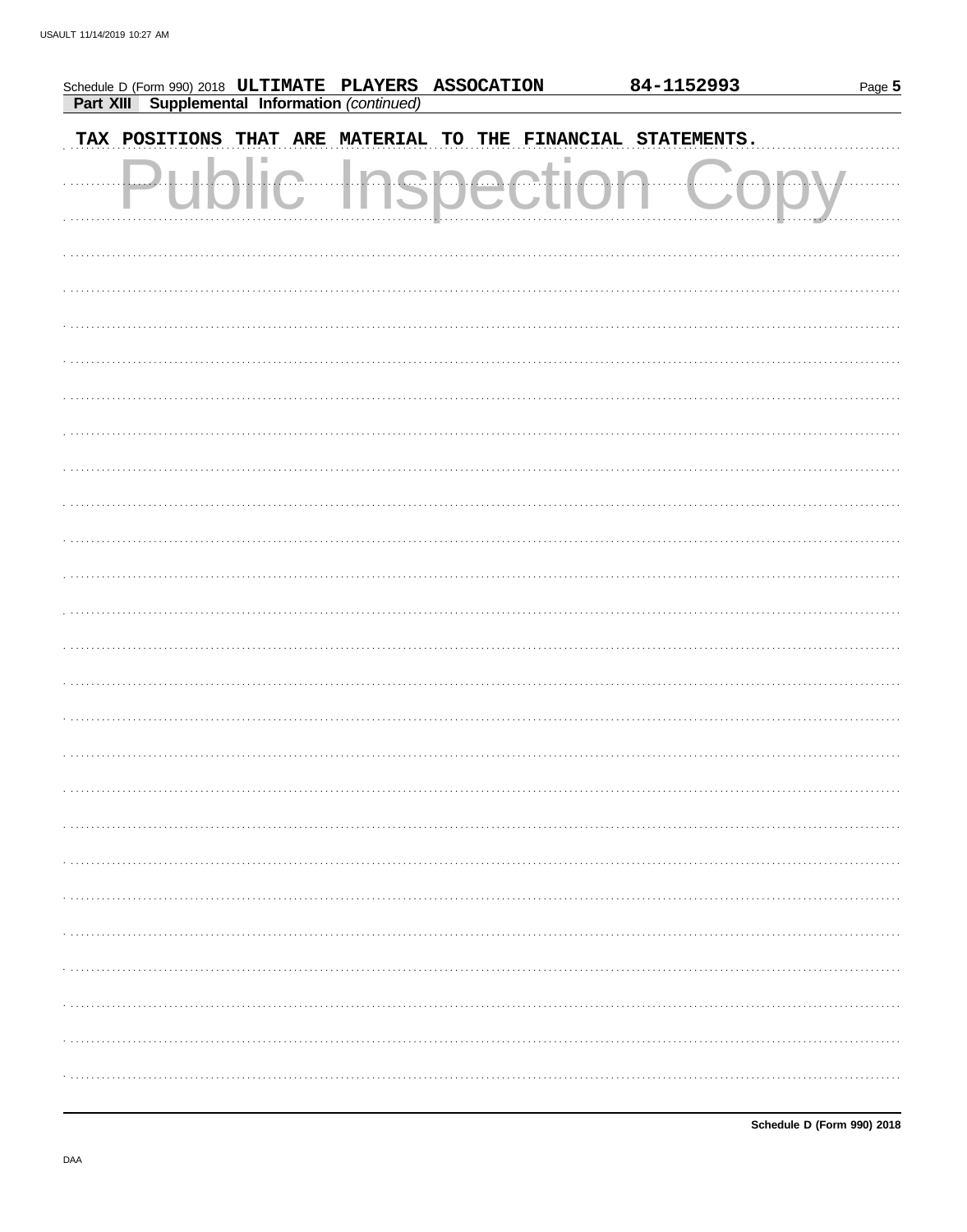| <b>SCHEDULE F</b>                                    |                                                                                          |                                           |                                                                                                                                                                                                                      |                       |                                                                                                                                                                | <b>Statement of Activities Outside the United States</b>                                                                    | OMB No. 1545-0047                                                 |
|------------------------------------------------------|------------------------------------------------------------------------------------------|-------------------------------------------|----------------------------------------------------------------------------------------------------------------------------------------------------------------------------------------------------------------------|-----------------------|----------------------------------------------------------------------------------------------------------------------------------------------------------------|-----------------------------------------------------------------------------------------------------------------------------|-------------------------------------------------------------------|
| (Form 990)                                           | u Complete if the organization answered "Yes" on Form 990, Part IV, line 14b, 15, or 16. |                                           |                                                                                                                                                                                                                      |                       |                                                                                                                                                                |                                                                                                                             | 2018                                                              |
| Department of the Treasury                           |                                                                                          |                                           |                                                                                                                                                                                                                      | u Attach to Form 990. | <b>Open to Public</b>                                                                                                                                          |                                                                                                                             |                                                                   |
| Internal Revenue Service<br>Name of the organization |                                                                                          | <b>ULTIMATE</b>                           |                                                                                                                                                                                                                      | PLAYERS ASSOCATION    |                                                                                                                                                                | <b>u Go to www.irs.gov/Form990 for instructions and the latest information.</b><br>84-1152993                               | <b>Inspection</b><br>Employer identification number               |
| Part I                                               |                                                                                          |                                           |                                                                                                                                                                                                                      |                       |                                                                                                                                                                | General Information on Activities Outside the United States. Complete if the organization answered "Yes" on                 |                                                                   |
|                                                      |                                                                                          | Form 990, Part IV, line 14b.              |                                                                                                                                                                                                                      |                       |                                                                                                                                                                |                                                                                                                             |                                                                   |
| 1.<br>award the grants or assistance?                |                                                                                          |                                           | For grantmakers. Does the organization maintain records to substantiate the amount of its grants and<br>other assistance, the grantees' eligibility for the grants or assistance, and the selection criteria used to |                       |                                                                                                                                                                |                                                                                                                             | Yes $ X $ No                                                      |
| 2<br>outside the United States.                      |                                                                                          |                                           |                                                                                                                                                                                                                      |                       |                                                                                                                                                                | For grantmakers. Describe in Part V the organization's procedures for monitoring the use of its grants and other assistance |                                                                   |
| 3                                                    |                                                                                          |                                           | Activities per Region. (The following Part I, line 3 table can be duplicated if additional space is needed.)                                                                                                         |                       |                                                                                                                                                                |                                                                                                                             |                                                                   |
| (a) Region                                           |                                                                                          | (b) Number<br>of offices in<br>the region | (c) Number of<br>employees,<br>agents, and<br>independent<br>contractors<br>in the region                                                                                                                            |                       | (d) Activities conducted in the<br>region (by type) (such as,<br>fundraising, program services,<br>investments, grants to recipients<br>located in the region) | (e) If activity listed in (d) is<br>a program service,<br>describe specific type of<br>service(s) in the region             | (f) Total<br>expenditures for<br>and investments<br>in the region |
| NORTH AMERICA<br>(1)                                 |                                                                                          |                                           |                                                                                                                                                                                                                      | PROGRAM               | <b>SERVICES</b>                                                                                                                                                | <b>COMPETITION</b>                                                                                                          | 40,000                                                            |
| EAST ASIA AND THE PACIFIC<br>(2)                     |                                                                                          |                                           |                                                                                                                                                                                                                      |                       | PROGRAM SERVICES                                                                                                                                               | COMPETITION                                                                                                                 | 135,000                                                           |
| (3)                                                  |                                                                                          |                                           |                                                                                                                                                                                                                      |                       |                                                                                                                                                                |                                                                                                                             |                                                                   |
| (4)                                                  |                                                                                          |                                           |                                                                                                                                                                                                                      |                       |                                                                                                                                                                |                                                                                                                             |                                                                   |
| (5)                                                  |                                                                                          |                                           |                                                                                                                                                                                                                      |                       |                                                                                                                                                                |                                                                                                                             |                                                                   |
|                                                      |                                                                                          |                                           |                                                                                                                                                                                                                      |                       |                                                                                                                                                                |                                                                                                                             |                                                                   |
| (6)                                                  |                                                                                          |                                           |                                                                                                                                                                                                                      |                       |                                                                                                                                                                |                                                                                                                             |                                                                   |
| (7)                                                  |                                                                                          |                                           |                                                                                                                                                                                                                      |                       |                                                                                                                                                                |                                                                                                                             |                                                                   |
| (8)                                                  |                                                                                          |                                           |                                                                                                                                                                                                                      |                       |                                                                                                                                                                |                                                                                                                             |                                                                   |
| (9)                                                  |                                                                                          |                                           |                                                                                                                                                                                                                      |                       |                                                                                                                                                                |                                                                                                                             |                                                                   |
| (10)                                                 |                                                                                          |                                           |                                                                                                                                                                                                                      |                       |                                                                                                                                                                |                                                                                                                             |                                                                   |
| (11)                                                 |                                                                                          |                                           |                                                                                                                                                                                                                      |                       |                                                                                                                                                                |                                                                                                                             |                                                                   |
| (12)                                                 |                                                                                          |                                           |                                                                                                                                                                                                                      |                       |                                                                                                                                                                |                                                                                                                             |                                                                   |
| (13)                                                 |                                                                                          |                                           |                                                                                                                                                                                                                      |                       |                                                                                                                                                                |                                                                                                                             |                                                                   |
| (14)                                                 |                                                                                          |                                           |                                                                                                                                                                                                                      |                       |                                                                                                                                                                |                                                                                                                             |                                                                   |
| (15)                                                 |                                                                                          |                                           |                                                                                                                                                                                                                      |                       |                                                                                                                                                                |                                                                                                                             |                                                                   |
| (16)                                                 |                                                                                          |                                           |                                                                                                                                                                                                                      |                       |                                                                                                                                                                |                                                                                                                             |                                                                   |
| (17)                                                 |                                                                                          |                                           |                                                                                                                                                                                                                      |                       |                                                                                                                                                                |                                                                                                                             |                                                                   |
| 3a Subtotal<br><b>b</b> Total from continuation      |                                                                                          |                                           |                                                                                                                                                                                                                      |                       |                                                                                                                                                                |                                                                                                                             | 175,000                                                           |
| sheets to Part I                                     |                                                                                          |                                           |                                                                                                                                                                                                                      |                       |                                                                                                                                                                |                                                                                                                             |                                                                   |
| c Totals (add<br>lines 3a and 3b)                    |                                                                                          |                                           |                                                                                                                                                                                                                      |                       |                                                                                                                                                                |                                                                                                                             | 175,000                                                           |

**For Paperwork Reduction Act Notice, see the Instructions for Form 990. Schedule F (Form 990) 2018** DAA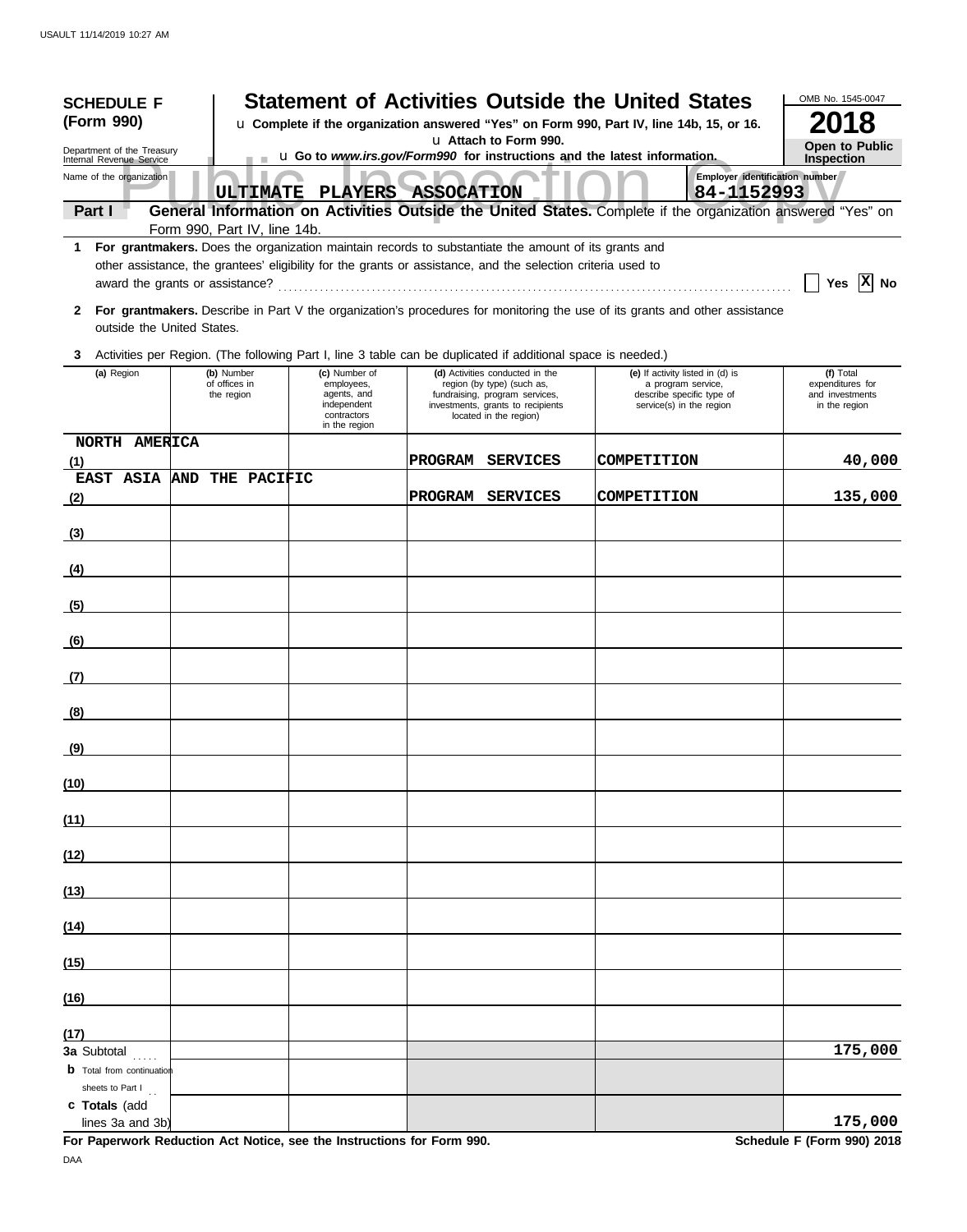|              |                             |                                                    |            | Schedule F (Form 990) 2018 ULTIMATE PLAYERS ASSOCATION                                                                                                  | 84-1152993                  |                                       |                                        |                                                                                             | Page 2                                                         |
|--------------|-----------------------------|----------------------------------------------------|------------|---------------------------------------------------------------------------------------------------------------------------------------------------------|-----------------------------|---------------------------------------|----------------------------------------|---------------------------------------------------------------------------------------------|----------------------------------------------------------------|
| Part II      |                             |                                                    |            | Grants and Other Assistance to Organizations or Entities Outside the United States. Complete if the organization answered "Yes" on Form 990,            |                             |                                       |                                        |                                                                                             |                                                                |
| $\mathbf{1}$ | (a) Name of<br>organization | (b) IRS code<br>section and EIN<br>(if applicable) | (c) Region | Part IV, line 15, for any recipient who received more than \$5,000. Part II can be duplicated if additional space is needed.<br>(d) Purpose of<br>grant | (e) Amount of<br>cash grant | (f) Manner of<br>cash<br>disbursement | (g) Amount of<br>noncash<br>assistance | (h) Description<br>of noncash assistance                                                    | (i) Method of<br>valuation<br>(book, FMV,<br>appraisal, other) |
| (1)          |                             |                                                    |            |                                                                                                                                                         |                             |                                       |                                        |                                                                                             |                                                                |
| (2)          |                             |                                                    |            |                                                                                                                                                         |                             |                                       |                                        |                                                                                             |                                                                |
| (3)          |                             |                                                    |            |                                                                                                                                                         |                             |                                       |                                        |                                                                                             |                                                                |
| (4)          |                             |                                                    |            |                                                                                                                                                         |                             |                                       |                                        |                                                                                             |                                                                |
| (5)          |                             |                                                    |            |                                                                                                                                                         |                             |                                       |                                        |                                                                                             |                                                                |
| (6)          |                             |                                                    |            |                                                                                                                                                         |                             |                                       |                                        |                                                                                             |                                                                |
| (7)          |                             |                                                    |            |                                                                                                                                                         |                             |                                       |                                        |                                                                                             |                                                                |
| (8)          |                             |                                                    |            |                                                                                                                                                         |                             |                                       |                                        |                                                                                             |                                                                |
| (9)          |                             |                                                    |            |                                                                                                                                                         |                             |                                       |                                        |                                                                                             |                                                                |
| (10)         |                             |                                                    |            |                                                                                                                                                         |                             |                                       |                                        |                                                                                             |                                                                |
| (11)         |                             |                                                    |            |                                                                                                                                                         |                             |                                       |                                        |                                                                                             |                                                                |
| (12)         |                             |                                                    |            |                                                                                                                                                         |                             |                                       |                                        |                                                                                             |                                                                |
| (13)         |                             |                                                    |            |                                                                                                                                                         |                             |                                       |                                        |                                                                                             |                                                                |
| (14)         |                             |                                                    |            |                                                                                                                                                         |                             |                                       |                                        |                                                                                             |                                                                |
| (15)         |                             |                                                    |            |                                                                                                                                                         |                             |                                       |                                        |                                                                                             |                                                                |
| (16)         |                             |                                                    |            |                                                                                                                                                         |                             |                                       |                                        |                                                                                             |                                                                |
|              |                             |                                                    |            | 2 Enter total number of recipient organizations listed above that are recognized as charities by the foreign country, recognized as tax-exempt          |                             |                                       |                                        | $\mathbf u$ and $\mathbf u$ and $\mathbf u$ and $\mathbf u$ and $\mathbf u$ and $\mathbf u$ |                                                                |
|              |                             |                                                    |            |                                                                                                                                                         |                             |                                       |                                        | $\mathbf{u}$                                                                                | Schedule F (Form 990) 2018                                     |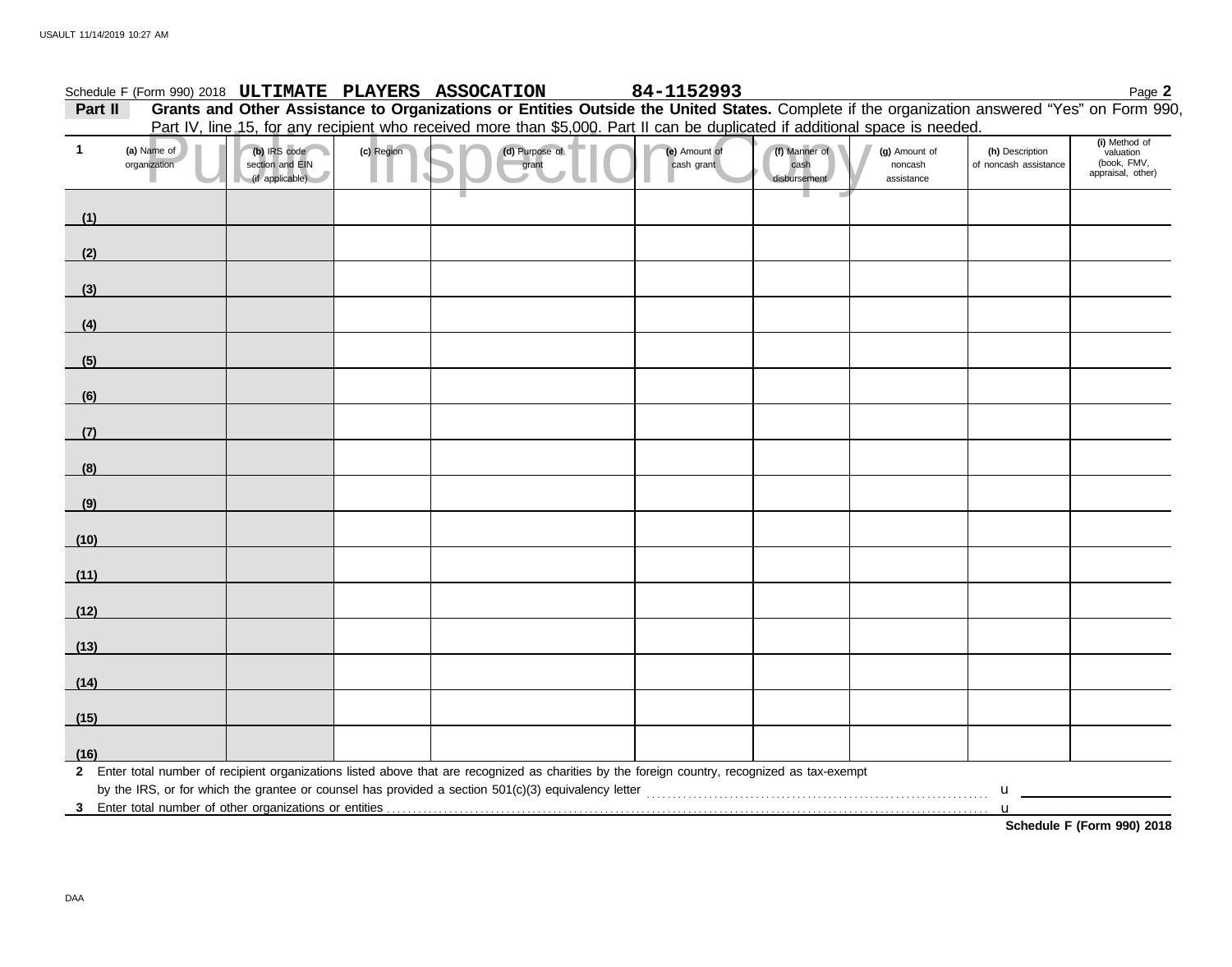|          | Schedule F (Form 990) 2018 ULTIMATE PLAYERS ASSOCATION                                                                                           |            |                             |                             | 84-1152993                            |                                        |                                          | Page 3                                                         |
|----------|--------------------------------------------------------------------------------------------------------------------------------------------------|------------|-----------------------------|-----------------------------|---------------------------------------|----------------------------------------|------------------------------------------|----------------------------------------------------------------|
| Part III | Grants and Other Assistance to Individuals Outside the United States. Complete if the organization answered "Yes" on Form 990, Part IV, line 16. |            |                             |                             |                                       |                                        |                                          |                                                                |
|          | Part III can be duplicated if additional space is needed.                                                                                        |            |                             |                             |                                       |                                        |                                          |                                                                |
|          | (a) Type of grant or assistance                                                                                                                  | (b) Region | (c) Number of<br>recipients | (d) Amount of<br>cash grant | (e) Manner of<br>cash<br>disbursement | (f) Amount of<br>noncash<br>assistance | (g) Description<br>of noncash assistance | (h) Method of<br>valuation<br>(book, FMV,<br>appraisal, other) |
| (1)      |                                                                                                                                                  |            |                             |                             |                                       |                                        |                                          |                                                                |
| (2)      |                                                                                                                                                  |            |                             |                             |                                       |                                        |                                          |                                                                |
| (3)      |                                                                                                                                                  |            |                             |                             |                                       |                                        |                                          |                                                                |
| (4)      |                                                                                                                                                  |            |                             |                             |                                       |                                        |                                          |                                                                |
| (5)      |                                                                                                                                                  |            |                             |                             |                                       |                                        |                                          |                                                                |
| (6)      | <u> 1989 - Johann Barbara, martxa al</u>                                                                                                         |            |                             |                             |                                       |                                        |                                          |                                                                |
| (7)      |                                                                                                                                                  |            |                             |                             |                                       |                                        |                                          |                                                                |
| (8)      | <u>and the state of the state of the state</u>                                                                                                   |            |                             |                             |                                       |                                        |                                          |                                                                |
| (9)      |                                                                                                                                                  |            |                             |                             |                                       |                                        |                                          |                                                                |
| (10)     |                                                                                                                                                  |            |                             |                             |                                       |                                        |                                          |                                                                |
| (11)     |                                                                                                                                                  |            |                             |                             |                                       |                                        |                                          |                                                                |
| (12)     | <u>and the state of the state of the state</u>                                                                                                   |            |                             |                             |                                       |                                        |                                          |                                                                |
| (13)     |                                                                                                                                                  |            |                             |                             |                                       |                                        |                                          |                                                                |
| (14)     |                                                                                                                                                  |            |                             |                             |                                       |                                        |                                          |                                                                |
| (15)     |                                                                                                                                                  |            |                             |                             |                                       |                                        |                                          |                                                                |
| (16)     |                                                                                                                                                  |            |                             |                             |                                       |                                        |                                          |                                                                |
| (17)     |                                                                                                                                                  |            |                             |                             |                                       |                                        |                                          |                                                                |
| (18)     |                                                                                                                                                  |            |                             |                             |                                       |                                        |                                          |                                                                |

**Schedule F (Form 990) 2018**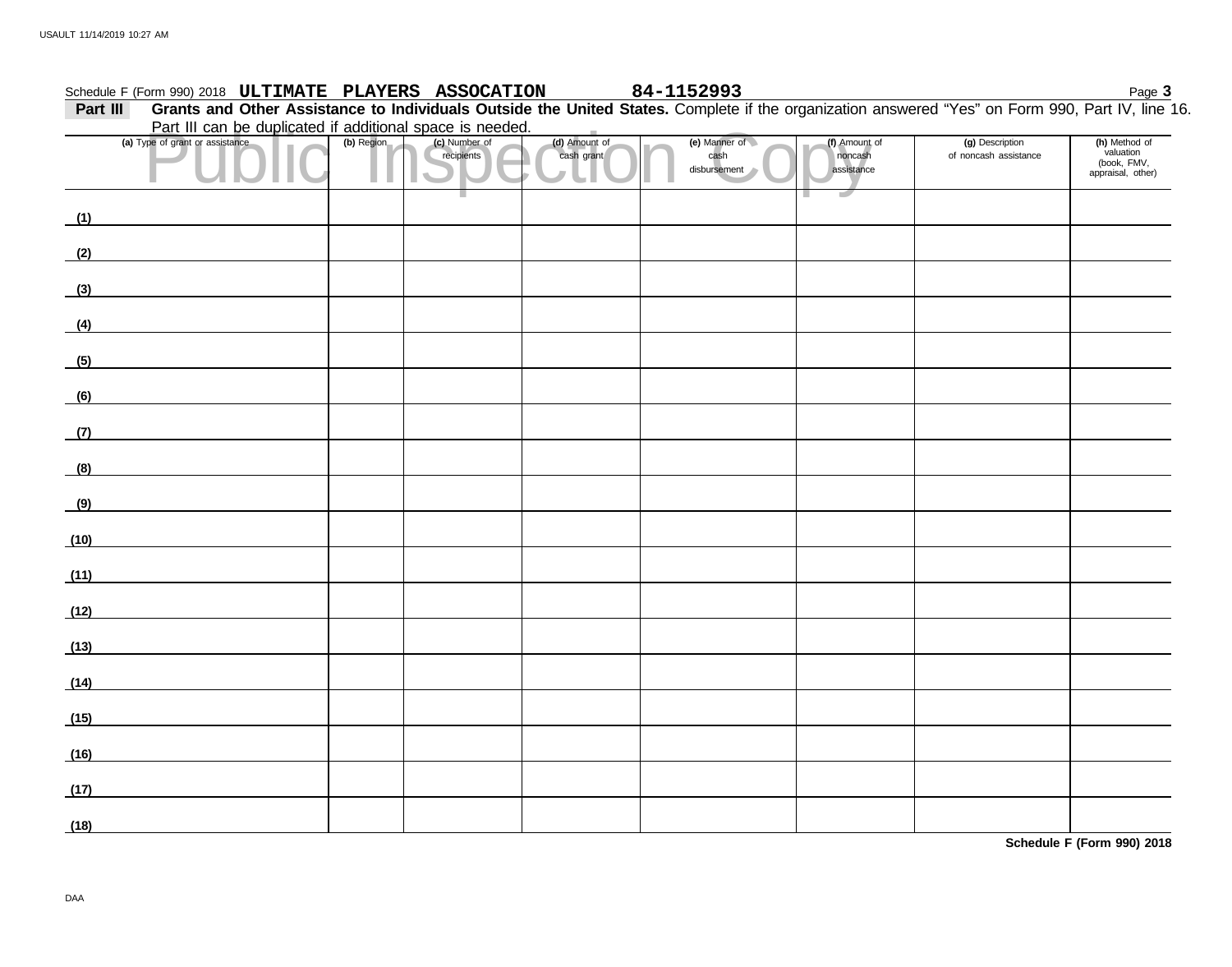|        | 84-1152993<br>Schedule F (Form 990) 2018 ULTIMATE PLAYERS ASSOCATION                                                                                                                                                                                                                                                                                                                                                                                                                                                                                                    |            | Page 4           |
|--------|-------------------------------------------------------------------------------------------------------------------------------------------------------------------------------------------------------------------------------------------------------------------------------------------------------------------------------------------------------------------------------------------------------------------------------------------------------------------------------------------------------------------------------------------------------------------------|------------|------------------|
|        | Part IV<br><b>Foreign Forms</b>                                                                                                                                                                                                                                                                                                                                                                                                                                                                                                                                         |            |                  |
| 1<br>2 | Was the organization a U.S. transferor of property to a foreign corporation during the tax year? If "Yes,"<br>the organization may be required to file Form 926, Return by a U.S. Transferor of Property to a Foreign<br>Corporation (see Instructions for Form 926) <b>Container and Container and Container and Container and Container</b><br>Did the organization have an interest in a foreign trust during the tax year? If "Yes," the organization may<br>be required to separately file Form 3520, Annual Return To Report Transactions With Foreign Trusts and | <b>Yes</b> | x <br><b>No</b>  |
|        | Receipt of Certain Foreign Gifts, and/or Form 3520-A, Annual Information Return of Foreign Trust With a                                                                                                                                                                                                                                                                                                                                                                                                                                                                 | Yes        | IXI<br>No        |
| 3      | Did the organization have an ownership interest in a foreign corporation during the tax year? If "Yes,"<br>the organization may be required to file Form 5471, Information Return of U.S. Persons With Respect To                                                                                                                                                                                                                                                                                                                                                       | Yes        | IXI<br>No        |
|        | Was the organization a direct or indirect shareholder of a passive foreign investment company or a<br>qualified electing fund during the tax year? If "Yes," the organization may be required to file Form 8621,<br>Information Return by a Shareholder of a Passive Foreign Investment Company or Qualified Electing                                                                                                                                                                                                                                                   | Yes        | X<br><b>No</b>   |
| 5      | Did the organization have an ownership interest in a foreign partnership during the tax year? If "Yes,"<br>the organization may be required to file Form 8865, Return of U.S. Persons With Respect to Certain<br>Foreign Partnerships (see Instructions for Form 8865)                                                                                                                                                                                                                                                                                                  | Yes        | lxl<br><b>No</b> |
| 6      | Did the organization have any operations in or related to any boycotting countries during the tax year? If<br>"Yes," the organization may be required to separately file Form 5713, International Boycott Report (see<br>Instructions for Form 5713; don't file with Form 990)                                                                                                                                                                                                                                                                                          | Yes        | No               |

**Schedule F (Form 990) 2018**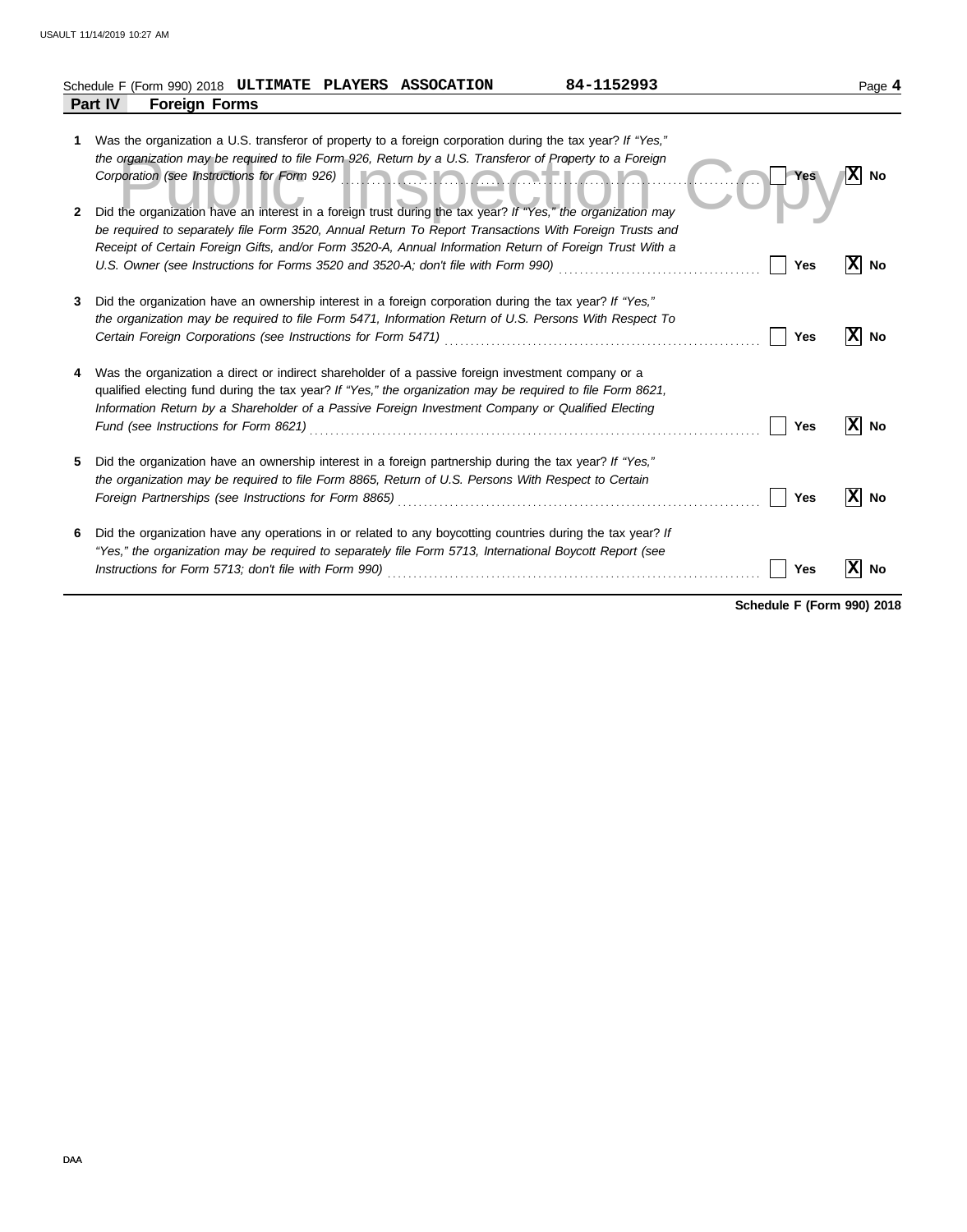| Schedule F (Form 990) 2018 ULTIMATE PLAYERS ASSOCATION                                                                                                    | 84-1152993          | Page 5             |
|-----------------------------------------------------------------------------------------------------------------------------------------------------------|---------------------|--------------------|
| Part V<br>Supplemental Information                                                                                                                        |                     |                    |
| Provide the information required by Part I, line 2 (monitoring of funds); Part I, line 3, column (f) (accounting method;                                  |                     |                    |
| amounts of investments vs. expenditures per region); Part II, line 1 (accounting method); Part III (accounting method); and                               |                     |                    |
| Part III, column (c) (estimated number of recipients), as applicable. Also complete this part to provide any additional<br>information. See instructions. |                     |                    |
|                                                                                                                                                           |                     |                    |
| PART I, LINE 2 - PROCEDURES FOR MONITORING THE USE OF GRANT FUNDS                                                                                         |                     |                    |
| AFFILIATE ORGANIZATIONS ARE ELIGIBLE TO APPLY FOR GRANT FUNDS USING GRANT                                                                                 |                     |                    |
| APPLICATIONS. GRANTS ARE APPROVED BASED ON MEETING CERTAIN CRITERIA LISTED                                                                                |                     |                    |
| IN THE GRANT DOCUMENTATION. STATE ORGANIZATIONS AUTOMATICALLY QUALIFY TO                                                                                  |                     |                    |
| RECEIVE GRANT FUNDS ON A SPECIFIC SCHEDULE OVER A 3-YEAR PERIOD ONCE THEY                                                                                 |                     |                    |
| ARE APPROVED AS A STATE ORGANIZATION.                                                                                                                     |                     |                    |
|                                                                                                                                                           |                     |                    |
| PART I, LINE 3 - ACTIVITIES PER REGION                                                                                                                    |                     |                    |
| <b>REGION</b>                                                                                                                                             | <b>EXPENDITURES</b> | <b>INVESTMENTS</b> |
| NORTH AMERICA                                                                                                                                             | \$<br>$40,000$ \$   | $\mathbf 0$        |
| EAST ASIA AND THE PACIFIC                                                                                                                                 | \$<br>$135,000$ \$  | $\mathbf 0$        |
|                                                                                                                                                           |                     |                    |
|                                                                                                                                                           |                     |                    |
|                                                                                                                                                           |                     |                    |
|                                                                                                                                                           |                     |                    |
|                                                                                                                                                           |                     |                    |
|                                                                                                                                                           |                     |                    |
|                                                                                                                                                           |                     |                    |
|                                                                                                                                                           |                     |                    |
|                                                                                                                                                           |                     |                    |
|                                                                                                                                                           |                     |                    |
|                                                                                                                                                           |                     |                    |
|                                                                                                                                                           |                     |                    |
|                                                                                                                                                           |                     |                    |
|                                                                                                                                                           |                     |                    |
|                                                                                                                                                           |                     |                    |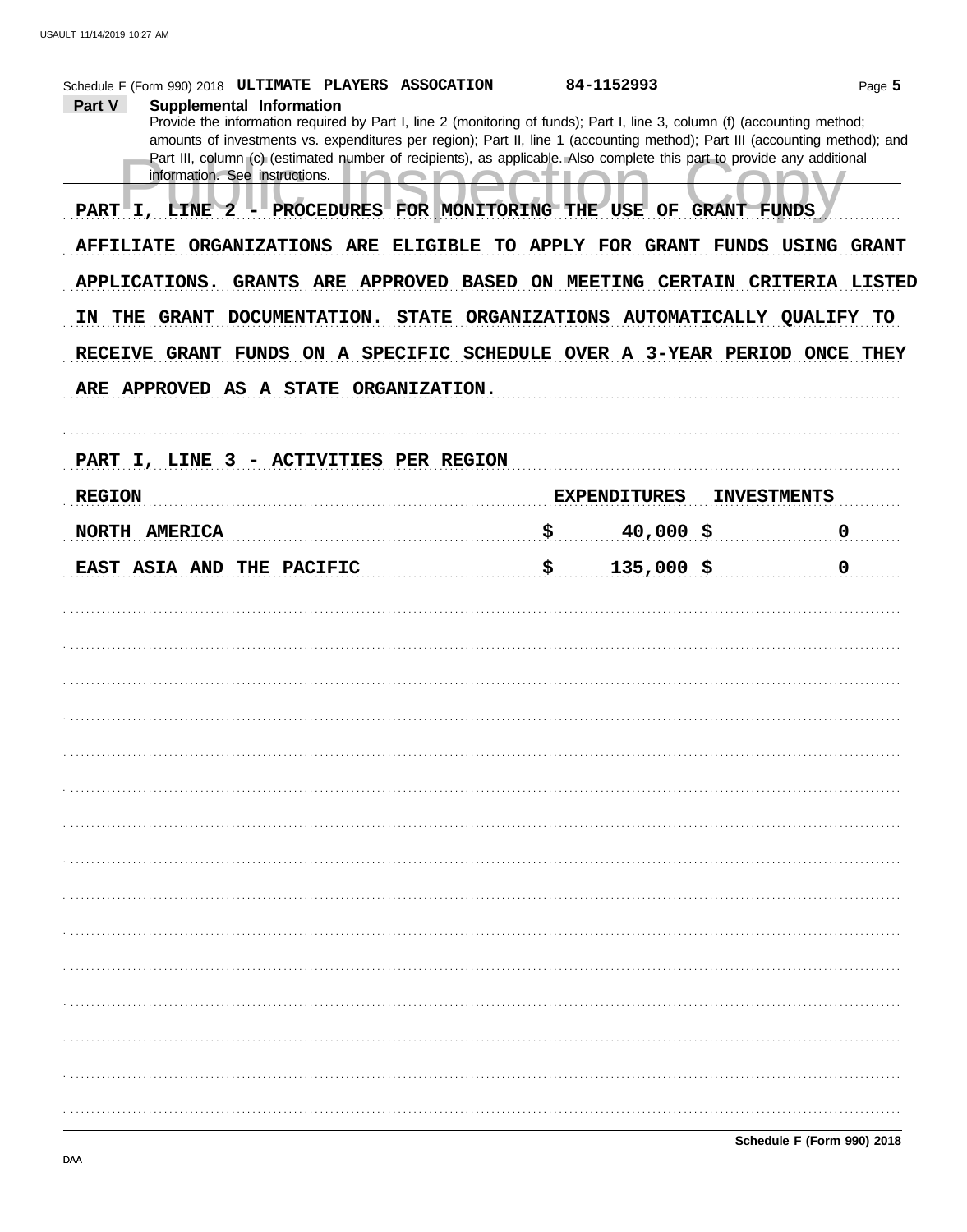| <b>SCHEDULE I</b>                                                                                                                                                                                                                                                                            |                        |                                     | Grants and Other Assistance to Organizations,                                                                                         |                                       |                                                             |                                          |                                              | OMB No. 1545-0047                     |
|----------------------------------------------------------------------------------------------------------------------------------------------------------------------------------------------------------------------------------------------------------------------------------------------|------------------------|-------------------------------------|---------------------------------------------------------------------------------------------------------------------------------------|---------------------------------------|-------------------------------------------------------------|------------------------------------------|----------------------------------------------|---------------------------------------|
| (Form 990)                                                                                                                                                                                                                                                                                   |                        |                                     | Governments, and Individuals in the United States<br>Complete if the organization answered "Yes" on Form 990, Part IV, line 21 or 22. |                                       |                                                             |                                          |                                              | 2018                                  |
| Department of the Treasury<br>Internal Revenue Service                                                                                                                                                                                                                                       |                        |                                     | u Attach to Form 990.<br>u Go to www.irs.gov/Form990 for the latest information.                                                      |                                       |                                                             |                                          |                                              | <b>Open to Public</b><br>Inspection   |
| Name of the organization<br>ULTIMATE PLAYERS ASSOCATION                                                                                                                                                                                                                                      |                        |                                     |                                                                                                                                       |                                       |                                                             |                                          | Employer identification number<br>84-1152993 |                                       |
| <b>General Information on Grants and Assistance</b><br>Part I                                                                                                                                                                                                                                |                        |                                     |                                                                                                                                       |                                       |                                                             |                                          |                                              |                                       |
| Does the organization maintain records to substantiate the amount of the grants or assistance, the grantees' eligibility for the grants or assistance, and<br>$\mathbf 1$<br>2 Describe in Part IV the organization's procedures for monitoring the use of grant funds in the United States. |                        |                                     |                                                                                                                                       |                                       |                                                             |                                          |                                              | $ \mathbf{X} $ No<br>∣ Yes            |
| Grants and Other Assistance to Domestic Organizations and Domestic Governments. Complete if the organization answered "Yes" on Form 990,<br>Part II<br>Part IV, line 21, for any recipient that received more than \$5,000. Part II can be duplicated if additional space is needed.         |                        |                                     |                                                                                                                                       |                                       |                                                             |                                          |                                              |                                       |
| (a) Name and address of organization<br>$\mathbf{1}$<br>or government                                                                                                                                                                                                                        | $(b)$ EIN              | (c) IRC<br>section<br>f applicable) | (d) Amount of cash<br>grant                                                                                                           | (e) Amount of non-<br>cash assistance | (f) Method of valuation<br>(book, FMV, appraisal,<br>other) | (g) Description of<br>noncash assistance |                                              | (h) Purpose of grant<br>or assistance |
| (1) NEW ENGLAND ULTIMATE                                                                                                                                                                                                                                                                     |                        |                                     |                                                                                                                                       |                                       |                                                             |                                          | <b>STATE</b>                                 | <b>ORGANIZATION</b>                   |
|                                                                                                                                                                                                                                                                                              | 81-1890444 501C3       |                                     | 10,000                                                                                                                                |                                       |                                                             |                                          |                                              |                                       |
| (2) MINNESOTA ULTIMATE                                                                                                                                                                                                                                                                       |                        |                                     |                                                                                                                                       |                                       |                                                             |                                          | <b>STATE</b>                                 | <b>ORGANIZATION</b>                   |
| (3) NORTH CAROLINA ULTIMATE                                                                                                                                                                                                                                                                  | 30-0218188             | 501C3                               | 10,000                                                                                                                                |                                       |                                                             |                                          |                                              |                                       |
|                                                                                                                                                                                                                                                                                              | 81-0914424             | 501C3                               | 10,000                                                                                                                                |                                       |                                                             |                                          | <b>STATE</b>                                 | <b>ORGANIZATION</b>                   |
| (4) CALIFORNIA ULTIMATE                                                                                                                                                                                                                                                                      |                        |                                     |                                                                                                                                       |                                       |                                                             |                                          |                                              |                                       |
|                                                                                                                                                                                                                                                                                              | 81-5348868             | 501C3                               | 15,000                                                                                                                                |                                       |                                                             |                                          | <b>STATE</b>                                 | <b>ORGANIZATION</b>                   |
| (5) ILLINOIS ULTIMATE                                                                                                                                                                                                                                                                        |                        |                                     |                                                                                                                                       |                                       |                                                             |                                          |                                              |                                       |
|                                                                                                                                                                                                                                                                                              | 82-4032441             | 501C3                               | 15,000                                                                                                                                |                                       |                                                             |                                          | <b>STATE</b>                                 | <b>ORGANIZATION</b>                   |
| (6) COLORADO ULTIMATE                                                                                                                                                                                                                                                                        |                        |                                     |                                                                                                                                       |                                       |                                                             |                                          | <b>STATE</b>                                 | <b>ORGANIZATION</b>                   |
| (7) PENNSYLVANIA ULTIMATE                                                                                                                                                                                                                                                                    | 47-2670312             | 501C3                               | 15,000                                                                                                                                |                                       |                                                             |                                          |                                              |                                       |
|                                                                                                                                                                                                                                                                                              | 83-2847653             | 501C3                               | 15,000                                                                                                                                |                                       |                                                             |                                          | <b>STATE</b>                                 | <b>ORGANIZATION</b>                   |
| (8) NEW YORK ULTIMATE                                                                                                                                                                                                                                                                        |                        |                                     |                                                                                                                                       |                                       |                                                             |                                          | <b>STATE</b>                                 | <b>ORGANIZATION</b>                   |
|                                                                                                                                                                                                                                                                                              | 36-4738966 501C3       |                                     | 15,000                                                                                                                                |                                       |                                                             |                                          |                                              |                                       |
| (9) ULTIMATE IMPACT                                                                                                                                                                                                                                                                          |                        |                                     |                                                                                                                                       |                                       |                                                             |                                          |                                              | PLAY IT FORWARD                       |
| Enter total number of section $501(c)(3)$ and government organizations listed in the line 1 table                                                                                                                                                                                            | $ 81 - 4505027 $ 501C3 |                                     | 16,170                                                                                                                                |                                       |                                                             |                                          | u                                            |                                       |
| Enter total number of other organizations listed in the line 1 table<br>Fer Denemuerk Deduction Act Nation ago the Instructions for Ferm 000                                                                                                                                                 |                        |                                     |                                                                                                                                       |                                       |                                                             |                                          | u                                            | Cahadula I (Farm 000) (2040)          |

**For Paperwork Reduction Act Notice, see the Instructions for Form 990. Schedule I (Form 990) (2018)** DAA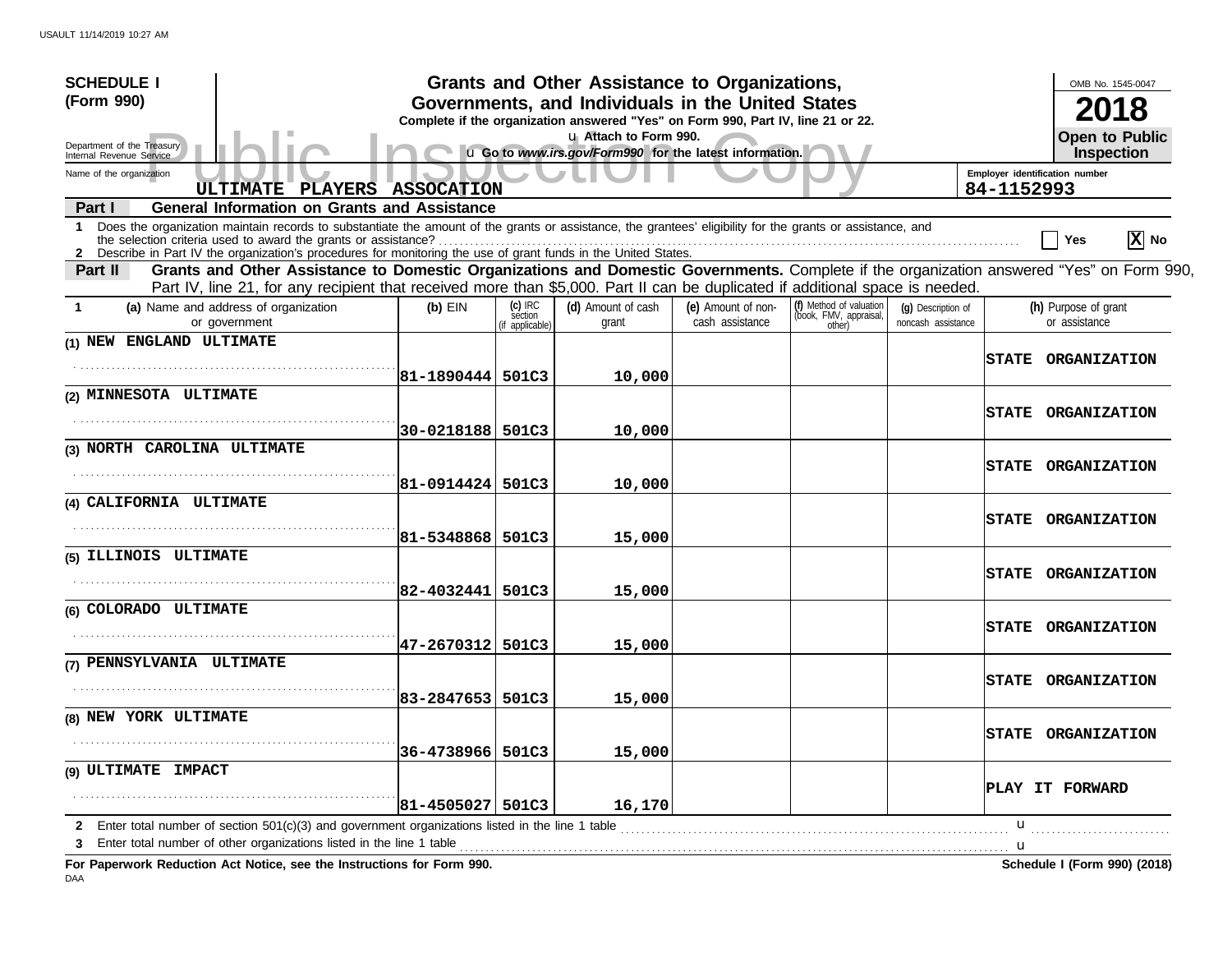|              | Schedule I (Form 990) (2018) ULTIMATE PLAYERS ASSOCATION                                                                                  |                             |                             | 84-1152993                          |                        | Page 2                                                                                                                   |
|--------------|-------------------------------------------------------------------------------------------------------------------------------------------|-----------------------------|-----------------------------|-------------------------------------|------------------------|--------------------------------------------------------------------------------------------------------------------------|
| Part III     | Grants and Other Assistance to Domestic Individuals. Complete if the organization answered "Yes" on Form 990, Part IV, line 22.           |                             |                             |                                     |                        |                                                                                                                          |
|              | Part III can be duplicated if additional space is needed.                                                                                 |                             |                             |                                     |                        |                                                                                                                          |
|              | (a) Type of grant or assistance                                                                                                           | (b) Number of<br>recipients | (c) Amount of<br>cash grant | (d) Amount of<br>noncash assistance | FMV, appraisal, other) | $\left  \textbf{(e)} \right $ Method of valuation (book, $\left  \textbf{(f)} \right $ Description of noncash assistance |
|              |                                                                                                                                           |                             |                             |                                     |                        |                                                                                                                          |
|              |                                                                                                                                           |                             |                             |                                     |                        |                                                                                                                          |
| $\mathbf{3}$ |                                                                                                                                           |                             |                             |                                     |                        |                                                                                                                          |
|              |                                                                                                                                           |                             |                             |                                     |                        |                                                                                                                          |
| -5           |                                                                                                                                           |                             |                             |                                     |                        |                                                                                                                          |
| 6            |                                                                                                                                           |                             |                             |                                     |                        |                                                                                                                          |
|              |                                                                                                                                           |                             |                             |                                     |                        |                                                                                                                          |
| Part IV      | Supplemental Information. Provide the information required in Part I, line 2; Part III, column (b); and any other additional information. |                             |                             |                                     |                        |                                                                                                                          |
|              |                                                                                                                                           |                             |                             |                                     |                        |                                                                                                                          |
|              |                                                                                                                                           |                             |                             |                                     |                        |                                                                                                                          |
|              |                                                                                                                                           |                             |                             |                                     |                        |                                                                                                                          |
|              |                                                                                                                                           |                             |                             |                                     |                        |                                                                                                                          |
|              |                                                                                                                                           |                             |                             |                                     |                        |                                                                                                                          |
|              |                                                                                                                                           |                             |                             |                                     |                        |                                                                                                                          |
|              |                                                                                                                                           |                             |                             |                                     |                        |                                                                                                                          |
|              |                                                                                                                                           |                             |                             |                                     |                        |                                                                                                                          |
|              |                                                                                                                                           |                             |                             |                                     |                        |                                                                                                                          |
|              |                                                                                                                                           |                             |                             |                                     |                        |                                                                                                                          |
|              |                                                                                                                                           |                             |                             |                                     |                        |                                                                                                                          |
|              |                                                                                                                                           |                             |                             |                                     |                        |                                                                                                                          |
|              |                                                                                                                                           |                             |                             |                                     |                        |                                                                                                                          |
|              |                                                                                                                                           |                             |                             |                                     |                        |                                                                                                                          |
|              |                                                                                                                                           |                             |                             |                                     |                        |                                                                                                                          |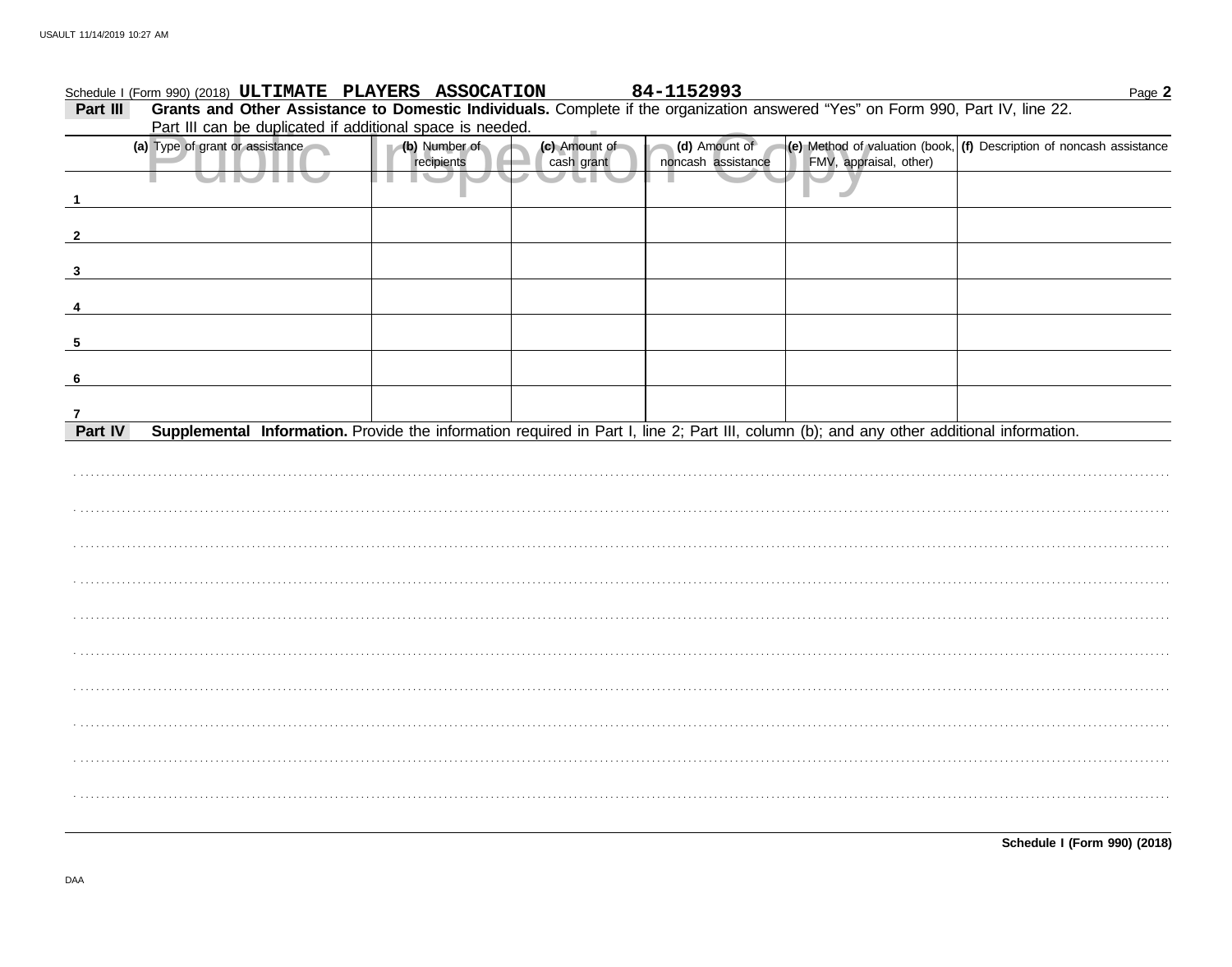| For certain Officers, Directors, Trustees, Key Employees, and Highest<br>(Form 990)<br><b>Compensated Employees</b><br>u Complete if the organization answered "Yes" on Form 990, Part IV, line 23.<br>Open to Public<br>u Attach to Form 990.<br>Department of the Treasury<br>Inspection<br>uGo to www.irs.gov/Form990 for instructions and the latest information.<br>Internal Revenue Service<br>Employer identification number<br>Name of the organization<br>ULTIMATE PLAYERS ASSOCATION<br>84-1152993<br><b>Questions Regarding Compensation</b><br>Part I<br>Yes<br>No<br>1a Check the appropriate box(es) if the organization provided any of the following to or for a person listed on Form<br>990, Part VII, Section A, line 1a. Complete Part III to provide any relevant information regarding these items.<br>First-class or charter travel<br>Housing allowance or residence for personal use<br>Travel for companions<br>Payments for business use of personal residence<br>Tax indemnification and gross-up payments<br>Health or social club dues or initiation fees<br>Personal services (such as maid, chauffeur, chef)<br>Discretionary spending account<br><b>b</b> If any of the boxes on line 1a are checked, did the organization follow a written policy regarding payment<br>or reimbursement or provision of all of the expenses described above? If "No," complete Part III to<br>X<br>1b<br>Did the organization require substantiation prior to reimbursing or allowing expenses incurred by all<br>2<br>directors, trustees, and officers, including the CEO/Executive Director, regarding the items checked on line<br>X<br>$\mathbf{2}$<br>1a?<br>Indicate which, if any, of the following the filing organization used to establish the compensation of the<br>3<br>organization's CEO/Executive Director. Check all that apply. Do not check any boxes for methods used by a<br>related organization to establish compensation of the CEO/Executive Director, but explain in Part III.<br>Written employment contract<br>X<br>Compensation committee<br>X <br>Compensation survey or study<br>Independent compensation consultant<br>Approval by the board or compensation committee<br>Form 990 of other organizations<br>During the year, did any person listed on Form 990, Part VII, Section A, line 1a, with respect to the filing<br>4<br>organization or a related organization:<br><u>x</u><br>a Receive a severance payment or change-of-control payment?<br>4a<br>$\mathbf X$<br>4b<br>$\mathbf x$<br>4c<br>If "Yes" to any of lines 4a-c, list the persons and provide the applicable amounts for each item in Part III.<br>Only section 501(c)(3), 501(c)(4), and 501(c)(29) organizations must complete lines 5-9.<br>For persons listed on Form 990, Part VII, Section A, line 1a, did the organization pay or accrue any<br>5<br>compensation contingent on the revenues of:<br><u>x</u><br>5a<br>$\mathbf{x}$<br>5 <sub>b</sub><br>If "Yes" on line 5a or 5b, describe in Part III.<br>For persons listed on Form 990, Part VII, Section A, line 1a, did the organization pay or accrue any<br>6<br>compensation contingent on the net earnings of:<br>a The organization?<br><u>x</u><br>6а<br>$\mathbf x$<br>6 <sub>b</sub><br>If "Yes" on line 6a or 6b, describe in Part III.<br>For persons listed on Form 990, Part VII, Section A, line 1a, did the organization provide any nonfixed<br>7<br>X<br>7<br>Were any amounts reported on Form 990, Part VII, paid or accrued pursuant to a contract that was subject<br>8<br>to the initial contract exception described in Regulations section 53.4958-4(a)(3)? If "Yes," describe<br>x<br>8<br>If "Yes" on line 8, did the organization also follow the rebuttable presumption procedure described in<br>9<br>Regulations section 53.4958-6(c)?<br>9<br>For Paperwork Reduction Act Notice, see the Instructions for Form 990.<br>Schedule J (Form 990) 2018 | <b>SCHEDULE J</b> | <b>Compensation Information</b> | OMB No. 1545-0047 |  |  |  |
|------------------------------------------------------------------------------------------------------------------------------------------------------------------------------------------------------------------------------------------------------------------------------------------------------------------------------------------------------------------------------------------------------------------------------------------------------------------------------------------------------------------------------------------------------------------------------------------------------------------------------------------------------------------------------------------------------------------------------------------------------------------------------------------------------------------------------------------------------------------------------------------------------------------------------------------------------------------------------------------------------------------------------------------------------------------------------------------------------------------------------------------------------------------------------------------------------------------------------------------------------------------------------------------------------------------------------------------------------------------------------------------------------------------------------------------------------------------------------------------------------------------------------------------------------------------------------------------------------------------------------------------------------------------------------------------------------------------------------------------------------------------------------------------------------------------------------------------------------------------------------------------------------------------------------------------------------------------------------------------------------------------------------------------------------------------------------------------------------------------------------------------------------------------------------------------------------------------------------------------------------------------------------------------------------------------------------------------------------------------------------------------------------------------------------------------------------------------------------------------------------------------------------------------------------------------------------------------------------------------------------------------------------------------------------------------------------------------------------------------------------------------------------------------------------------------------------------------------------------------------------------------------------------------------------------------------------------------------------------------------------------------------------------------------------------------------------------------------------------------------------------------------------------------------------------------------------------------------------------------------------------------------------------------------------------------------------------------------------------------------------------------------------------------------------------------------------------------------------------------------------------------------------------------------------------------------------------------------------------------------------------------------------------------------------------------------------------------------------------------------------------------------------------------------------------------------------------------------------------------------------------------------------------------------------------------------------------------------|-------------------|---------------------------------|-------------------|--|--|--|
|                                                                                                                                                                                                                                                                                                                                                                                                                                                                                                                                                                                                                                                                                                                                                                                                                                                                                                                                                                                                                                                                                                                                                                                                                                                                                                                                                                                                                                                                                                                                                                                                                                                                                                                                                                                                                                                                                                                                                                                                                                                                                                                                                                                                                                                                                                                                                                                                                                                                                                                                                                                                                                                                                                                                                                                                                                                                                                                                                                                                                                                                                                                                                                                                                                                                                                                                                                                                                                                                                                                                                                                                                                                                                                                                                                                                                                                                                                                                                                        |                   |                                 |                   |  |  |  |
|                                                                                                                                                                                                                                                                                                                                                                                                                                                                                                                                                                                                                                                                                                                                                                                                                                                                                                                                                                                                                                                                                                                                                                                                                                                                                                                                                                                                                                                                                                                                                                                                                                                                                                                                                                                                                                                                                                                                                                                                                                                                                                                                                                                                                                                                                                                                                                                                                                                                                                                                                                                                                                                                                                                                                                                                                                                                                                                                                                                                                                                                                                                                                                                                                                                                                                                                                                                                                                                                                                                                                                                                                                                                                                                                                                                                                                                                                                                                                                        |                   |                                 |                   |  |  |  |
|                                                                                                                                                                                                                                                                                                                                                                                                                                                                                                                                                                                                                                                                                                                                                                                                                                                                                                                                                                                                                                                                                                                                                                                                                                                                                                                                                                                                                                                                                                                                                                                                                                                                                                                                                                                                                                                                                                                                                                                                                                                                                                                                                                                                                                                                                                                                                                                                                                                                                                                                                                                                                                                                                                                                                                                                                                                                                                                                                                                                                                                                                                                                                                                                                                                                                                                                                                                                                                                                                                                                                                                                                                                                                                                                                                                                                                                                                                                                                                        |                   |                                 |                   |  |  |  |
|                                                                                                                                                                                                                                                                                                                                                                                                                                                                                                                                                                                                                                                                                                                                                                                                                                                                                                                                                                                                                                                                                                                                                                                                                                                                                                                                                                                                                                                                                                                                                                                                                                                                                                                                                                                                                                                                                                                                                                                                                                                                                                                                                                                                                                                                                                                                                                                                                                                                                                                                                                                                                                                                                                                                                                                                                                                                                                                                                                                                                                                                                                                                                                                                                                                                                                                                                                                                                                                                                                                                                                                                                                                                                                                                                                                                                                                                                                                                                                        |                   |                                 |                   |  |  |  |
|                                                                                                                                                                                                                                                                                                                                                                                                                                                                                                                                                                                                                                                                                                                                                                                                                                                                                                                                                                                                                                                                                                                                                                                                                                                                                                                                                                                                                                                                                                                                                                                                                                                                                                                                                                                                                                                                                                                                                                                                                                                                                                                                                                                                                                                                                                                                                                                                                                                                                                                                                                                                                                                                                                                                                                                                                                                                                                                                                                                                                                                                                                                                                                                                                                                                                                                                                                                                                                                                                                                                                                                                                                                                                                                                                                                                                                                                                                                                                                        |                   |                                 |                   |  |  |  |
|                                                                                                                                                                                                                                                                                                                                                                                                                                                                                                                                                                                                                                                                                                                                                                                                                                                                                                                                                                                                                                                                                                                                                                                                                                                                                                                                                                                                                                                                                                                                                                                                                                                                                                                                                                                                                                                                                                                                                                                                                                                                                                                                                                                                                                                                                                                                                                                                                                                                                                                                                                                                                                                                                                                                                                                                                                                                                                                                                                                                                                                                                                                                                                                                                                                                                                                                                                                                                                                                                                                                                                                                                                                                                                                                                                                                                                                                                                                                                                        |                   |                                 |                   |  |  |  |
|                                                                                                                                                                                                                                                                                                                                                                                                                                                                                                                                                                                                                                                                                                                                                                                                                                                                                                                                                                                                                                                                                                                                                                                                                                                                                                                                                                                                                                                                                                                                                                                                                                                                                                                                                                                                                                                                                                                                                                                                                                                                                                                                                                                                                                                                                                                                                                                                                                                                                                                                                                                                                                                                                                                                                                                                                                                                                                                                                                                                                                                                                                                                                                                                                                                                                                                                                                                                                                                                                                                                                                                                                                                                                                                                                                                                                                                                                                                                                                        |                   |                                 |                   |  |  |  |
|                                                                                                                                                                                                                                                                                                                                                                                                                                                                                                                                                                                                                                                                                                                                                                                                                                                                                                                                                                                                                                                                                                                                                                                                                                                                                                                                                                                                                                                                                                                                                                                                                                                                                                                                                                                                                                                                                                                                                                                                                                                                                                                                                                                                                                                                                                                                                                                                                                                                                                                                                                                                                                                                                                                                                                                                                                                                                                                                                                                                                                                                                                                                                                                                                                                                                                                                                                                                                                                                                                                                                                                                                                                                                                                                                                                                                                                                                                                                                                        |                   |                                 |                   |  |  |  |
|                                                                                                                                                                                                                                                                                                                                                                                                                                                                                                                                                                                                                                                                                                                                                                                                                                                                                                                                                                                                                                                                                                                                                                                                                                                                                                                                                                                                                                                                                                                                                                                                                                                                                                                                                                                                                                                                                                                                                                                                                                                                                                                                                                                                                                                                                                                                                                                                                                                                                                                                                                                                                                                                                                                                                                                                                                                                                                                                                                                                                                                                                                                                                                                                                                                                                                                                                                                                                                                                                                                                                                                                                                                                                                                                                                                                                                                                                                                                                                        |                   |                                 |                   |  |  |  |
|                                                                                                                                                                                                                                                                                                                                                                                                                                                                                                                                                                                                                                                                                                                                                                                                                                                                                                                                                                                                                                                                                                                                                                                                                                                                                                                                                                                                                                                                                                                                                                                                                                                                                                                                                                                                                                                                                                                                                                                                                                                                                                                                                                                                                                                                                                                                                                                                                                                                                                                                                                                                                                                                                                                                                                                                                                                                                                                                                                                                                                                                                                                                                                                                                                                                                                                                                                                                                                                                                                                                                                                                                                                                                                                                                                                                                                                                                                                                                                        |                   |                                 |                   |  |  |  |
|                                                                                                                                                                                                                                                                                                                                                                                                                                                                                                                                                                                                                                                                                                                                                                                                                                                                                                                                                                                                                                                                                                                                                                                                                                                                                                                                                                                                                                                                                                                                                                                                                                                                                                                                                                                                                                                                                                                                                                                                                                                                                                                                                                                                                                                                                                                                                                                                                                                                                                                                                                                                                                                                                                                                                                                                                                                                                                                                                                                                                                                                                                                                                                                                                                                                                                                                                                                                                                                                                                                                                                                                                                                                                                                                                                                                                                                                                                                                                                        |                   |                                 |                   |  |  |  |
|                                                                                                                                                                                                                                                                                                                                                                                                                                                                                                                                                                                                                                                                                                                                                                                                                                                                                                                                                                                                                                                                                                                                                                                                                                                                                                                                                                                                                                                                                                                                                                                                                                                                                                                                                                                                                                                                                                                                                                                                                                                                                                                                                                                                                                                                                                                                                                                                                                                                                                                                                                                                                                                                                                                                                                                                                                                                                                                                                                                                                                                                                                                                                                                                                                                                                                                                                                                                                                                                                                                                                                                                                                                                                                                                                                                                                                                                                                                                                                        |                   |                                 |                   |  |  |  |
|                                                                                                                                                                                                                                                                                                                                                                                                                                                                                                                                                                                                                                                                                                                                                                                                                                                                                                                                                                                                                                                                                                                                                                                                                                                                                                                                                                                                                                                                                                                                                                                                                                                                                                                                                                                                                                                                                                                                                                                                                                                                                                                                                                                                                                                                                                                                                                                                                                                                                                                                                                                                                                                                                                                                                                                                                                                                                                                                                                                                                                                                                                                                                                                                                                                                                                                                                                                                                                                                                                                                                                                                                                                                                                                                                                                                                                                                                                                                                                        |                   |                                 |                   |  |  |  |
|                                                                                                                                                                                                                                                                                                                                                                                                                                                                                                                                                                                                                                                                                                                                                                                                                                                                                                                                                                                                                                                                                                                                                                                                                                                                                                                                                                                                                                                                                                                                                                                                                                                                                                                                                                                                                                                                                                                                                                                                                                                                                                                                                                                                                                                                                                                                                                                                                                                                                                                                                                                                                                                                                                                                                                                                                                                                                                                                                                                                                                                                                                                                                                                                                                                                                                                                                                                                                                                                                                                                                                                                                                                                                                                                                                                                                                                                                                                                                                        |                   |                                 |                   |  |  |  |
|                                                                                                                                                                                                                                                                                                                                                                                                                                                                                                                                                                                                                                                                                                                                                                                                                                                                                                                                                                                                                                                                                                                                                                                                                                                                                                                                                                                                                                                                                                                                                                                                                                                                                                                                                                                                                                                                                                                                                                                                                                                                                                                                                                                                                                                                                                                                                                                                                                                                                                                                                                                                                                                                                                                                                                                                                                                                                                                                                                                                                                                                                                                                                                                                                                                                                                                                                                                                                                                                                                                                                                                                                                                                                                                                                                                                                                                                                                                                                                        |                   |                                 |                   |  |  |  |
|                                                                                                                                                                                                                                                                                                                                                                                                                                                                                                                                                                                                                                                                                                                                                                                                                                                                                                                                                                                                                                                                                                                                                                                                                                                                                                                                                                                                                                                                                                                                                                                                                                                                                                                                                                                                                                                                                                                                                                                                                                                                                                                                                                                                                                                                                                                                                                                                                                                                                                                                                                                                                                                                                                                                                                                                                                                                                                                                                                                                                                                                                                                                                                                                                                                                                                                                                                                                                                                                                                                                                                                                                                                                                                                                                                                                                                                                                                                                                                        |                   |                                 |                   |  |  |  |
|                                                                                                                                                                                                                                                                                                                                                                                                                                                                                                                                                                                                                                                                                                                                                                                                                                                                                                                                                                                                                                                                                                                                                                                                                                                                                                                                                                                                                                                                                                                                                                                                                                                                                                                                                                                                                                                                                                                                                                                                                                                                                                                                                                                                                                                                                                                                                                                                                                                                                                                                                                                                                                                                                                                                                                                                                                                                                                                                                                                                                                                                                                                                                                                                                                                                                                                                                                                                                                                                                                                                                                                                                                                                                                                                                                                                                                                                                                                                                                        |                   |                                 |                   |  |  |  |
|                                                                                                                                                                                                                                                                                                                                                                                                                                                                                                                                                                                                                                                                                                                                                                                                                                                                                                                                                                                                                                                                                                                                                                                                                                                                                                                                                                                                                                                                                                                                                                                                                                                                                                                                                                                                                                                                                                                                                                                                                                                                                                                                                                                                                                                                                                                                                                                                                                                                                                                                                                                                                                                                                                                                                                                                                                                                                                                                                                                                                                                                                                                                                                                                                                                                                                                                                                                                                                                                                                                                                                                                                                                                                                                                                                                                                                                                                                                                                                        |                   |                                 |                   |  |  |  |
|                                                                                                                                                                                                                                                                                                                                                                                                                                                                                                                                                                                                                                                                                                                                                                                                                                                                                                                                                                                                                                                                                                                                                                                                                                                                                                                                                                                                                                                                                                                                                                                                                                                                                                                                                                                                                                                                                                                                                                                                                                                                                                                                                                                                                                                                                                                                                                                                                                                                                                                                                                                                                                                                                                                                                                                                                                                                                                                                                                                                                                                                                                                                                                                                                                                                                                                                                                                                                                                                                                                                                                                                                                                                                                                                                                                                                                                                                                                                                                        |                   |                                 |                   |  |  |  |
|                                                                                                                                                                                                                                                                                                                                                                                                                                                                                                                                                                                                                                                                                                                                                                                                                                                                                                                                                                                                                                                                                                                                                                                                                                                                                                                                                                                                                                                                                                                                                                                                                                                                                                                                                                                                                                                                                                                                                                                                                                                                                                                                                                                                                                                                                                                                                                                                                                                                                                                                                                                                                                                                                                                                                                                                                                                                                                                                                                                                                                                                                                                                                                                                                                                                                                                                                                                                                                                                                                                                                                                                                                                                                                                                                                                                                                                                                                                                                                        |                   |                                 |                   |  |  |  |
|                                                                                                                                                                                                                                                                                                                                                                                                                                                                                                                                                                                                                                                                                                                                                                                                                                                                                                                                                                                                                                                                                                                                                                                                                                                                                                                                                                                                                                                                                                                                                                                                                                                                                                                                                                                                                                                                                                                                                                                                                                                                                                                                                                                                                                                                                                                                                                                                                                                                                                                                                                                                                                                                                                                                                                                                                                                                                                                                                                                                                                                                                                                                                                                                                                                                                                                                                                                                                                                                                                                                                                                                                                                                                                                                                                                                                                                                                                                                                                        |                   |                                 |                   |  |  |  |
|                                                                                                                                                                                                                                                                                                                                                                                                                                                                                                                                                                                                                                                                                                                                                                                                                                                                                                                                                                                                                                                                                                                                                                                                                                                                                                                                                                                                                                                                                                                                                                                                                                                                                                                                                                                                                                                                                                                                                                                                                                                                                                                                                                                                                                                                                                                                                                                                                                                                                                                                                                                                                                                                                                                                                                                                                                                                                                                                                                                                                                                                                                                                                                                                                                                                                                                                                                                                                                                                                                                                                                                                                                                                                                                                                                                                                                                                                                                                                                        |                   |                                 |                   |  |  |  |
|                                                                                                                                                                                                                                                                                                                                                                                                                                                                                                                                                                                                                                                                                                                                                                                                                                                                                                                                                                                                                                                                                                                                                                                                                                                                                                                                                                                                                                                                                                                                                                                                                                                                                                                                                                                                                                                                                                                                                                                                                                                                                                                                                                                                                                                                                                                                                                                                                                                                                                                                                                                                                                                                                                                                                                                                                                                                                                                                                                                                                                                                                                                                                                                                                                                                                                                                                                                                                                                                                                                                                                                                                                                                                                                                                                                                                                                                                                                                                                        |                   |                                 |                   |  |  |  |
|                                                                                                                                                                                                                                                                                                                                                                                                                                                                                                                                                                                                                                                                                                                                                                                                                                                                                                                                                                                                                                                                                                                                                                                                                                                                                                                                                                                                                                                                                                                                                                                                                                                                                                                                                                                                                                                                                                                                                                                                                                                                                                                                                                                                                                                                                                                                                                                                                                                                                                                                                                                                                                                                                                                                                                                                                                                                                                                                                                                                                                                                                                                                                                                                                                                                                                                                                                                                                                                                                                                                                                                                                                                                                                                                                                                                                                                                                                                                                                        |                   |                                 |                   |  |  |  |
|                                                                                                                                                                                                                                                                                                                                                                                                                                                                                                                                                                                                                                                                                                                                                                                                                                                                                                                                                                                                                                                                                                                                                                                                                                                                                                                                                                                                                                                                                                                                                                                                                                                                                                                                                                                                                                                                                                                                                                                                                                                                                                                                                                                                                                                                                                                                                                                                                                                                                                                                                                                                                                                                                                                                                                                                                                                                                                                                                                                                                                                                                                                                                                                                                                                                                                                                                                                                                                                                                                                                                                                                                                                                                                                                                                                                                                                                                                                                                                        |                   |                                 |                   |  |  |  |
|                                                                                                                                                                                                                                                                                                                                                                                                                                                                                                                                                                                                                                                                                                                                                                                                                                                                                                                                                                                                                                                                                                                                                                                                                                                                                                                                                                                                                                                                                                                                                                                                                                                                                                                                                                                                                                                                                                                                                                                                                                                                                                                                                                                                                                                                                                                                                                                                                                                                                                                                                                                                                                                                                                                                                                                                                                                                                                                                                                                                                                                                                                                                                                                                                                                                                                                                                                                                                                                                                                                                                                                                                                                                                                                                                                                                                                                                                                                                                                        |                   |                                 |                   |  |  |  |
|                                                                                                                                                                                                                                                                                                                                                                                                                                                                                                                                                                                                                                                                                                                                                                                                                                                                                                                                                                                                                                                                                                                                                                                                                                                                                                                                                                                                                                                                                                                                                                                                                                                                                                                                                                                                                                                                                                                                                                                                                                                                                                                                                                                                                                                                                                                                                                                                                                                                                                                                                                                                                                                                                                                                                                                                                                                                                                                                                                                                                                                                                                                                                                                                                                                                                                                                                                                                                                                                                                                                                                                                                                                                                                                                                                                                                                                                                                                                                                        |                   |                                 |                   |  |  |  |
|                                                                                                                                                                                                                                                                                                                                                                                                                                                                                                                                                                                                                                                                                                                                                                                                                                                                                                                                                                                                                                                                                                                                                                                                                                                                                                                                                                                                                                                                                                                                                                                                                                                                                                                                                                                                                                                                                                                                                                                                                                                                                                                                                                                                                                                                                                                                                                                                                                                                                                                                                                                                                                                                                                                                                                                                                                                                                                                                                                                                                                                                                                                                                                                                                                                                                                                                                                                                                                                                                                                                                                                                                                                                                                                                                                                                                                                                                                                                                                        |                   |                                 |                   |  |  |  |
|                                                                                                                                                                                                                                                                                                                                                                                                                                                                                                                                                                                                                                                                                                                                                                                                                                                                                                                                                                                                                                                                                                                                                                                                                                                                                                                                                                                                                                                                                                                                                                                                                                                                                                                                                                                                                                                                                                                                                                                                                                                                                                                                                                                                                                                                                                                                                                                                                                                                                                                                                                                                                                                                                                                                                                                                                                                                                                                                                                                                                                                                                                                                                                                                                                                                                                                                                                                                                                                                                                                                                                                                                                                                                                                                                                                                                                                                                                                                                                        |                   |                                 |                   |  |  |  |
|                                                                                                                                                                                                                                                                                                                                                                                                                                                                                                                                                                                                                                                                                                                                                                                                                                                                                                                                                                                                                                                                                                                                                                                                                                                                                                                                                                                                                                                                                                                                                                                                                                                                                                                                                                                                                                                                                                                                                                                                                                                                                                                                                                                                                                                                                                                                                                                                                                                                                                                                                                                                                                                                                                                                                                                                                                                                                                                                                                                                                                                                                                                                                                                                                                                                                                                                                                                                                                                                                                                                                                                                                                                                                                                                                                                                                                                                                                                                                                        |                   |                                 |                   |  |  |  |
|                                                                                                                                                                                                                                                                                                                                                                                                                                                                                                                                                                                                                                                                                                                                                                                                                                                                                                                                                                                                                                                                                                                                                                                                                                                                                                                                                                                                                                                                                                                                                                                                                                                                                                                                                                                                                                                                                                                                                                                                                                                                                                                                                                                                                                                                                                                                                                                                                                                                                                                                                                                                                                                                                                                                                                                                                                                                                                                                                                                                                                                                                                                                                                                                                                                                                                                                                                                                                                                                                                                                                                                                                                                                                                                                                                                                                                                                                                                                                                        |                   |                                 |                   |  |  |  |
|                                                                                                                                                                                                                                                                                                                                                                                                                                                                                                                                                                                                                                                                                                                                                                                                                                                                                                                                                                                                                                                                                                                                                                                                                                                                                                                                                                                                                                                                                                                                                                                                                                                                                                                                                                                                                                                                                                                                                                                                                                                                                                                                                                                                                                                                                                                                                                                                                                                                                                                                                                                                                                                                                                                                                                                                                                                                                                                                                                                                                                                                                                                                                                                                                                                                                                                                                                                                                                                                                                                                                                                                                                                                                                                                                                                                                                                                                                                                                                        |                   |                                 |                   |  |  |  |
|                                                                                                                                                                                                                                                                                                                                                                                                                                                                                                                                                                                                                                                                                                                                                                                                                                                                                                                                                                                                                                                                                                                                                                                                                                                                                                                                                                                                                                                                                                                                                                                                                                                                                                                                                                                                                                                                                                                                                                                                                                                                                                                                                                                                                                                                                                                                                                                                                                                                                                                                                                                                                                                                                                                                                                                                                                                                                                                                                                                                                                                                                                                                                                                                                                                                                                                                                                                                                                                                                                                                                                                                                                                                                                                                                                                                                                                                                                                                                                        |                   |                                 |                   |  |  |  |
|                                                                                                                                                                                                                                                                                                                                                                                                                                                                                                                                                                                                                                                                                                                                                                                                                                                                                                                                                                                                                                                                                                                                                                                                                                                                                                                                                                                                                                                                                                                                                                                                                                                                                                                                                                                                                                                                                                                                                                                                                                                                                                                                                                                                                                                                                                                                                                                                                                                                                                                                                                                                                                                                                                                                                                                                                                                                                                                                                                                                                                                                                                                                                                                                                                                                                                                                                                                                                                                                                                                                                                                                                                                                                                                                                                                                                                                                                                                                                                        |                   |                                 |                   |  |  |  |
|                                                                                                                                                                                                                                                                                                                                                                                                                                                                                                                                                                                                                                                                                                                                                                                                                                                                                                                                                                                                                                                                                                                                                                                                                                                                                                                                                                                                                                                                                                                                                                                                                                                                                                                                                                                                                                                                                                                                                                                                                                                                                                                                                                                                                                                                                                                                                                                                                                                                                                                                                                                                                                                                                                                                                                                                                                                                                                                                                                                                                                                                                                                                                                                                                                                                                                                                                                                                                                                                                                                                                                                                                                                                                                                                                                                                                                                                                                                                                                        |                   |                                 |                   |  |  |  |
|                                                                                                                                                                                                                                                                                                                                                                                                                                                                                                                                                                                                                                                                                                                                                                                                                                                                                                                                                                                                                                                                                                                                                                                                                                                                                                                                                                                                                                                                                                                                                                                                                                                                                                                                                                                                                                                                                                                                                                                                                                                                                                                                                                                                                                                                                                                                                                                                                                                                                                                                                                                                                                                                                                                                                                                                                                                                                                                                                                                                                                                                                                                                                                                                                                                                                                                                                                                                                                                                                                                                                                                                                                                                                                                                                                                                                                                                                                                                                                        |                   |                                 |                   |  |  |  |
|                                                                                                                                                                                                                                                                                                                                                                                                                                                                                                                                                                                                                                                                                                                                                                                                                                                                                                                                                                                                                                                                                                                                                                                                                                                                                                                                                                                                                                                                                                                                                                                                                                                                                                                                                                                                                                                                                                                                                                                                                                                                                                                                                                                                                                                                                                                                                                                                                                                                                                                                                                                                                                                                                                                                                                                                                                                                                                                                                                                                                                                                                                                                                                                                                                                                                                                                                                                                                                                                                                                                                                                                                                                                                                                                                                                                                                                                                                                                                                        |                   |                                 |                   |  |  |  |
|                                                                                                                                                                                                                                                                                                                                                                                                                                                                                                                                                                                                                                                                                                                                                                                                                                                                                                                                                                                                                                                                                                                                                                                                                                                                                                                                                                                                                                                                                                                                                                                                                                                                                                                                                                                                                                                                                                                                                                                                                                                                                                                                                                                                                                                                                                                                                                                                                                                                                                                                                                                                                                                                                                                                                                                                                                                                                                                                                                                                                                                                                                                                                                                                                                                                                                                                                                                                                                                                                                                                                                                                                                                                                                                                                                                                                                                                                                                                                                        |                   |                                 |                   |  |  |  |
|                                                                                                                                                                                                                                                                                                                                                                                                                                                                                                                                                                                                                                                                                                                                                                                                                                                                                                                                                                                                                                                                                                                                                                                                                                                                                                                                                                                                                                                                                                                                                                                                                                                                                                                                                                                                                                                                                                                                                                                                                                                                                                                                                                                                                                                                                                                                                                                                                                                                                                                                                                                                                                                                                                                                                                                                                                                                                                                                                                                                                                                                                                                                                                                                                                                                                                                                                                                                                                                                                                                                                                                                                                                                                                                                                                                                                                                                                                                                                                        |                   |                                 |                   |  |  |  |
|                                                                                                                                                                                                                                                                                                                                                                                                                                                                                                                                                                                                                                                                                                                                                                                                                                                                                                                                                                                                                                                                                                                                                                                                                                                                                                                                                                                                                                                                                                                                                                                                                                                                                                                                                                                                                                                                                                                                                                                                                                                                                                                                                                                                                                                                                                                                                                                                                                                                                                                                                                                                                                                                                                                                                                                                                                                                                                                                                                                                                                                                                                                                                                                                                                                                                                                                                                                                                                                                                                                                                                                                                                                                                                                                                                                                                                                                                                                                                                        |                   |                                 |                   |  |  |  |
|                                                                                                                                                                                                                                                                                                                                                                                                                                                                                                                                                                                                                                                                                                                                                                                                                                                                                                                                                                                                                                                                                                                                                                                                                                                                                                                                                                                                                                                                                                                                                                                                                                                                                                                                                                                                                                                                                                                                                                                                                                                                                                                                                                                                                                                                                                                                                                                                                                                                                                                                                                                                                                                                                                                                                                                                                                                                                                                                                                                                                                                                                                                                                                                                                                                                                                                                                                                                                                                                                                                                                                                                                                                                                                                                                                                                                                                                                                                                                                        |                   |                                 |                   |  |  |  |
|                                                                                                                                                                                                                                                                                                                                                                                                                                                                                                                                                                                                                                                                                                                                                                                                                                                                                                                                                                                                                                                                                                                                                                                                                                                                                                                                                                                                                                                                                                                                                                                                                                                                                                                                                                                                                                                                                                                                                                                                                                                                                                                                                                                                                                                                                                                                                                                                                                                                                                                                                                                                                                                                                                                                                                                                                                                                                                                                                                                                                                                                                                                                                                                                                                                                                                                                                                                                                                                                                                                                                                                                                                                                                                                                                                                                                                                                                                                                                                        |                   |                                 |                   |  |  |  |
|                                                                                                                                                                                                                                                                                                                                                                                                                                                                                                                                                                                                                                                                                                                                                                                                                                                                                                                                                                                                                                                                                                                                                                                                                                                                                                                                                                                                                                                                                                                                                                                                                                                                                                                                                                                                                                                                                                                                                                                                                                                                                                                                                                                                                                                                                                                                                                                                                                                                                                                                                                                                                                                                                                                                                                                                                                                                                                                                                                                                                                                                                                                                                                                                                                                                                                                                                                                                                                                                                                                                                                                                                                                                                                                                                                                                                                                                                                                                                                        |                   |                                 |                   |  |  |  |
|                                                                                                                                                                                                                                                                                                                                                                                                                                                                                                                                                                                                                                                                                                                                                                                                                                                                                                                                                                                                                                                                                                                                                                                                                                                                                                                                                                                                                                                                                                                                                                                                                                                                                                                                                                                                                                                                                                                                                                                                                                                                                                                                                                                                                                                                                                                                                                                                                                                                                                                                                                                                                                                                                                                                                                                                                                                                                                                                                                                                                                                                                                                                                                                                                                                                                                                                                                                                                                                                                                                                                                                                                                                                                                                                                                                                                                                                                                                                                                        |                   |                                 |                   |  |  |  |
|                                                                                                                                                                                                                                                                                                                                                                                                                                                                                                                                                                                                                                                                                                                                                                                                                                                                                                                                                                                                                                                                                                                                                                                                                                                                                                                                                                                                                                                                                                                                                                                                                                                                                                                                                                                                                                                                                                                                                                                                                                                                                                                                                                                                                                                                                                                                                                                                                                                                                                                                                                                                                                                                                                                                                                                                                                                                                                                                                                                                                                                                                                                                                                                                                                                                                                                                                                                                                                                                                                                                                                                                                                                                                                                                                                                                                                                                                                                                                                        |                   |                                 |                   |  |  |  |
|                                                                                                                                                                                                                                                                                                                                                                                                                                                                                                                                                                                                                                                                                                                                                                                                                                                                                                                                                                                                                                                                                                                                                                                                                                                                                                                                                                                                                                                                                                                                                                                                                                                                                                                                                                                                                                                                                                                                                                                                                                                                                                                                                                                                                                                                                                                                                                                                                                                                                                                                                                                                                                                                                                                                                                                                                                                                                                                                                                                                                                                                                                                                                                                                                                                                                                                                                                                                                                                                                                                                                                                                                                                                                                                                                                                                                                                                                                                                                                        |                   |                                 |                   |  |  |  |
|                                                                                                                                                                                                                                                                                                                                                                                                                                                                                                                                                                                                                                                                                                                                                                                                                                                                                                                                                                                                                                                                                                                                                                                                                                                                                                                                                                                                                                                                                                                                                                                                                                                                                                                                                                                                                                                                                                                                                                                                                                                                                                                                                                                                                                                                                                                                                                                                                                                                                                                                                                                                                                                                                                                                                                                                                                                                                                                                                                                                                                                                                                                                                                                                                                                                                                                                                                                                                                                                                                                                                                                                                                                                                                                                                                                                                                                                                                                                                                        |                   |                                 |                   |  |  |  |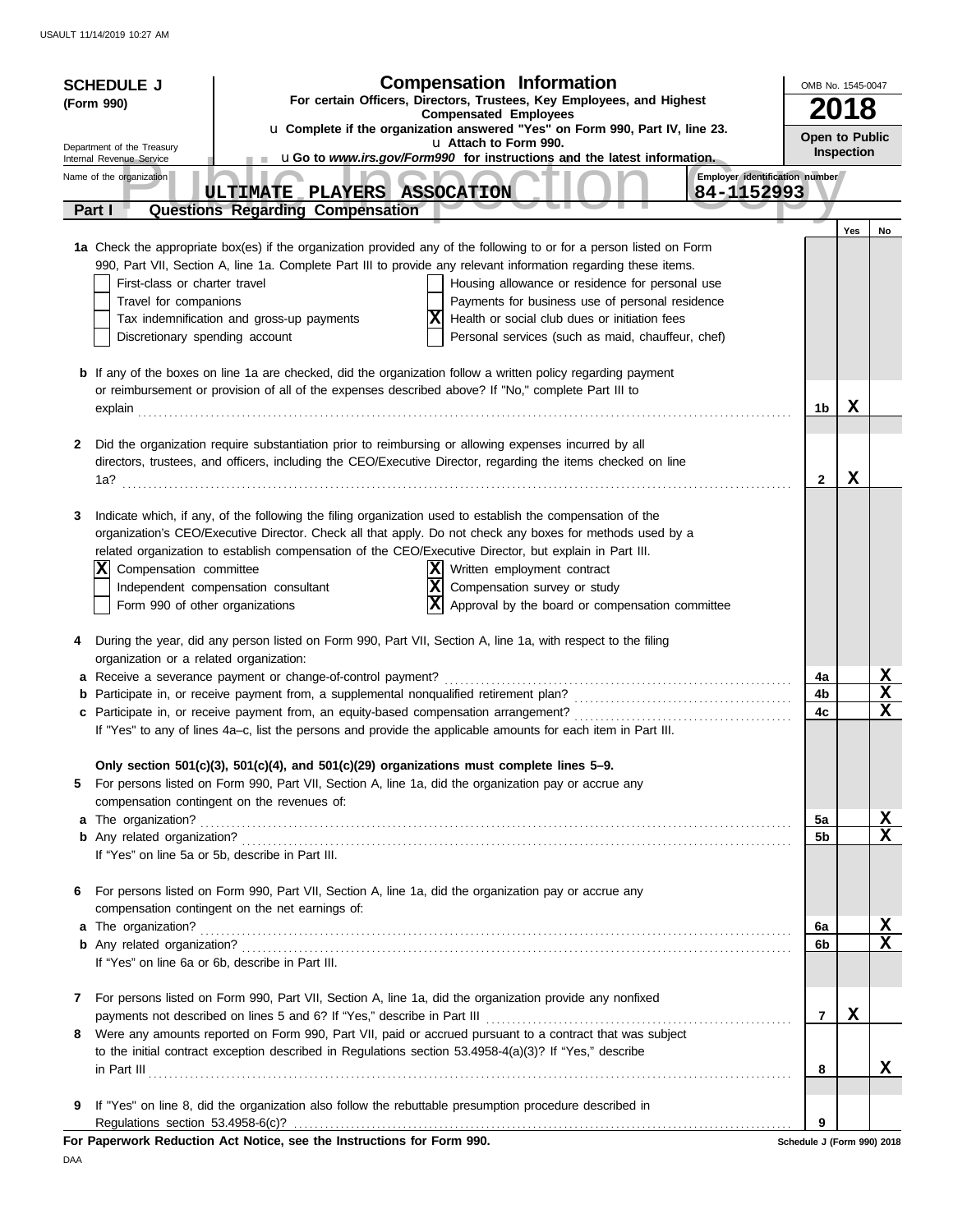#### 84-1152993 Schedule J (Form 990) 2018 ULTIMATE PLAYERS ASSOCATION Page 2

Officers, Directors, Trustees, Key Employees, and Highest Compensated Employees. Use duplicate copies if additional space is needed. Part II

For each individual whose compensation must be reported on Schedule J, report compensation from the organization on row (i) and from related organizations, described in the instructions, on row (ii). Do not list any individuals that aren't listed on Form 990, Part VII.<br>Note: The sum of columns (B)(i)-(iii) for each listed individual must equal the total amount of Form 990, Part VII, Section A

| <b>IIV</b>         | (B) Breakdown of W-2 and/or 1099-MISC compensation (c) Retirement and |                                        |                                           |                                | (D) Nontaxable | (E) Total of columns | (F) Compensation                                           |
|--------------------|-----------------------------------------------------------------------|----------------------------------------|-------------------------------------------|--------------------------------|----------------|----------------------|------------------------------------------------------------|
| (A) Name and Title | (i) Base<br>compensation                                              | (ii) Bonus & incentive<br>compensation | (iii) Other<br>reportable<br>compensation | other deferred<br>compensation | benefits       | $(B)(i)$ – $(D)$     | in column (B) reported<br>as deferred on prior<br>Form 990 |
| THOMAS CRAWFORD    | 218,385<br>(i)                                                        | 10,500                                 | 3,120                                     | 6,961                          | 0              | 238,966              | O                                                          |
| $1$ CEO            | 0                                                                     | <sub>0</sub>                           | C                                         | $\Omega$                       | $\Omega$       | O                    | O                                                          |
|                    | (i)                                                                   |                                        |                                           |                                |                |                      |                                                            |
|                    |                                                                       |                                        |                                           |                                |                |                      |                                                            |
|                    | (i)                                                                   |                                        |                                           |                                |                |                      |                                                            |
|                    |                                                                       |                                        |                                           |                                |                |                      |                                                            |
|                    | (i)                                                                   |                                        |                                           |                                |                |                      |                                                            |
|                    |                                                                       |                                        |                                           |                                |                |                      |                                                            |
|                    | (i)                                                                   |                                        |                                           |                                |                |                      |                                                            |
|                    |                                                                       |                                        |                                           |                                |                |                      |                                                            |
| 5                  |                                                                       |                                        |                                           |                                |                |                      |                                                            |
|                    | (i)                                                                   |                                        |                                           |                                |                |                      |                                                            |
|                    |                                                                       |                                        |                                           |                                |                |                      |                                                            |
|                    | (i)                                                                   |                                        |                                           |                                |                |                      |                                                            |
|                    |                                                                       |                                        |                                           |                                |                |                      |                                                            |
|                    | (i)                                                                   |                                        |                                           |                                |                |                      |                                                            |
| 8                  |                                                                       |                                        |                                           |                                |                |                      |                                                            |
|                    | (i)                                                                   |                                        |                                           |                                |                |                      |                                                            |
| 9                  |                                                                       |                                        |                                           |                                |                |                      |                                                            |
|                    | l (i)                                                                 |                                        |                                           |                                |                |                      |                                                            |
| 10                 |                                                                       |                                        |                                           |                                |                |                      |                                                            |
|                    | l (i)                                                                 |                                        |                                           |                                |                |                      |                                                            |
| 11                 |                                                                       |                                        |                                           |                                |                |                      |                                                            |
|                    | (i)                                                                   |                                        |                                           |                                |                |                      |                                                            |
| 12                 | (ii)                                                                  |                                        |                                           |                                |                |                      |                                                            |
|                    | (i)                                                                   |                                        |                                           |                                |                |                      |                                                            |
| 13                 |                                                                       |                                        |                                           |                                |                |                      |                                                            |
|                    | (i)                                                                   |                                        |                                           |                                |                |                      |                                                            |
| 14                 |                                                                       |                                        |                                           |                                |                |                      |                                                            |
|                    | (i)                                                                   |                                        |                                           |                                |                |                      |                                                            |
| 15                 |                                                                       |                                        |                                           |                                |                |                      |                                                            |
|                    | (i)                                                                   |                                        |                                           |                                |                |                      |                                                            |
| 16                 | (iii)                                                                 |                                        |                                           |                                |                |                      |                                                            |
|                    |                                                                       |                                        |                                           |                                |                |                      |                                                            |

Schedule J (Form 990) 2018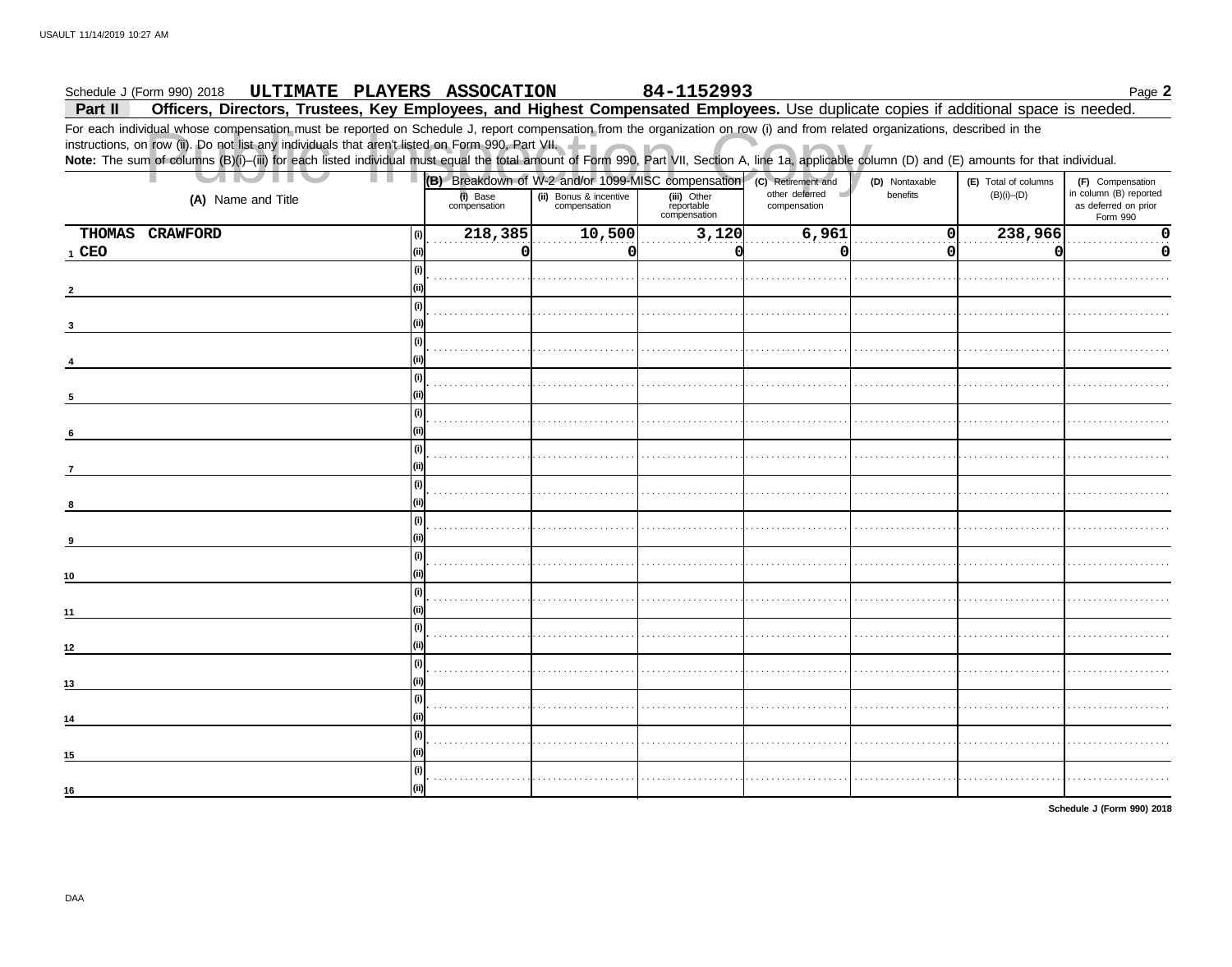| Schedule J (Form 990) 2018 ULTIMATE PLAYERS ASSOCATION                                                                                                                     | 84-1152993 | Page 3                     |
|----------------------------------------------------------------------------------------------------------------------------------------------------------------------------|------------|----------------------------|
| Part III<br>Supplemental Information                                                                                                                                       |            |                            |
| Provide the information, explanation, or descriptions required for Part I, lines 1a, 1b, 3, 4a, 4b, 4c, 5a, 5b, 6a, 6b, 7, and 8, and for Part II. Also complete this part |            |                            |
| for any additional information. $\Box$                                                                                                                                     |            |                            |
| PART I, LINE 1A - FRINGE OR EXPENSE EXPLANATION                                                                                                                            |            |                            |
| OFFICERS WHO ARE EMPLOYEES OF THE ORGANIZATION ARE PROVIDED COUNTRY CLUB                                                                                                   |            |                            |
| MEMBERSHIPS. THESE MEMBERSHIPS ARE PRIMARILY USED FOR PURPOSES RELATED TO                                                                                                  |            |                            |
| THEIR DUTIES, AND ON BEHALF OF THE ORGANIZATION. THE PERSONAL USE PORTION                                                                                                  |            |                            |
| OF THE DUES IS REPORTED AS TAXABLE COMPENSATION AND REPORTED IN COLUMN (B)                                                                                                 |            |                            |
| (III) OTHER REPORTABLE COMPENSATION OF SCHEDULE J PART II.                                                                                                                 |            |                            |
|                                                                                                                                                                            |            |                            |
| PART I, LINE 7 - NON-FIXED PAYMENTS PROVIDED<br>THE ORGANIZATION PAID A PERFORMANCE BONUS TO THE CHIEF EXECUTIVE OFFICER.                                                  |            |                            |
|                                                                                                                                                                            |            |                            |
|                                                                                                                                                                            |            |                            |
|                                                                                                                                                                            |            |                            |
|                                                                                                                                                                            |            |                            |
|                                                                                                                                                                            |            |                            |
|                                                                                                                                                                            |            |                            |
|                                                                                                                                                                            |            |                            |
|                                                                                                                                                                            |            |                            |
|                                                                                                                                                                            |            |                            |
|                                                                                                                                                                            |            | Schedule J (Form 990) 2018 |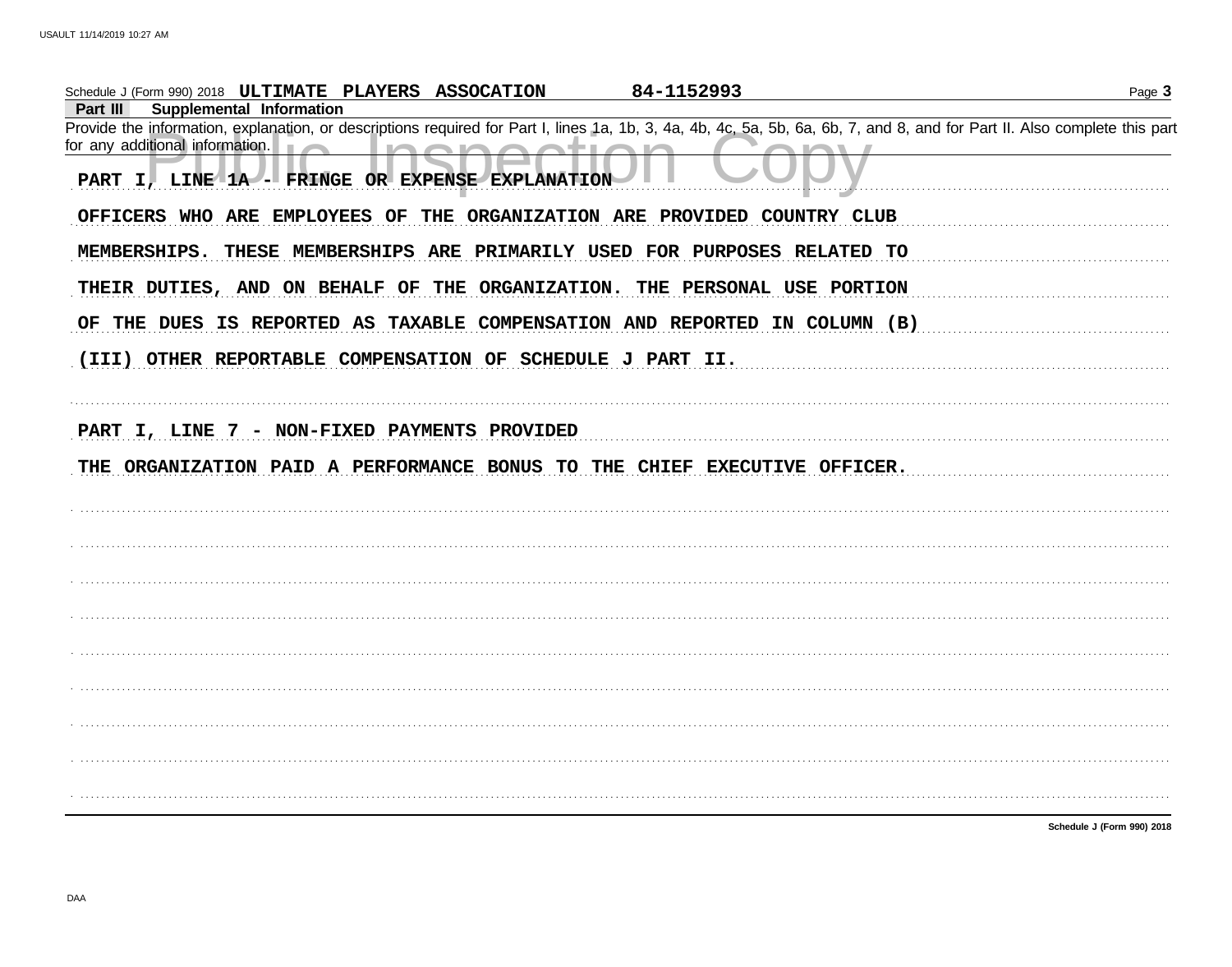| <b>SCHEDULE M</b> |                                                                                                                    |  |                                                                                                                        |                                     | <b>Noncash Contributions</b> |                                | OMB No. 1545-0047 |                  |
|-------------------|--------------------------------------------------------------------------------------------------------------------|--|------------------------------------------------------------------------------------------------------------------------|-------------------------------------|------------------------------|--------------------------------|-------------------|------------------|
|                   | (Form 990)                                                                                                         |  |                                                                                                                        |                                     |                              |                                | 2018              |                  |
|                   |                                                                                                                    |  | La Complete if the organizations answered "Yes" on Form 990, Part IV, lines 29 or 30.<br><b>LI Attach to Form 990.</b> |                                     |                              |                                |                   |                  |
|                   | Department of the Treasury<br>Internal Revenue Service                                                             |  | La Go to www.irs.gov/Form990 for instructions and the latest information.                                              | <b>Open To Public</b><br>Inspection |                              |                                |                   |                  |
|                   | Name of the organization                                                                                           |  |                                                                                                                        |                                     |                              | Employer identification number |                   |                  |
|                   | <b>ULTIMATE</b>                                                                                                    |  |                                                                                                                        | <b>PLAYERS ASSOCATION</b>           |                              | 84-1152993                     |                   |                  |
|                   | <b>Types of Property</b><br>Part I                                                                                 |  |                                                                                                                        |                                     |                              |                                |                   |                  |
|                   |                                                                                                                    |  | (a)                                                                                                                    | (b)                                 | (c)<br>Noncash contribution  | (d)                            |                   |                  |
|                   |                                                                                                                    |  | Check if                                                                                                               | Number of contributions or          | amounts reported on          | Method of determining          |                   |                  |
|                   |                                                                                                                    |  | applicable                                                                                                             | items contributed                   | Form 990, Part VIII, line 1g | noncash contribution amounts   |                   |                  |
| 1                 | Art - Works of art                                                                                                 |  |                                                                                                                        |                                     |                              |                                |                   |                  |
| $\mathbf{2}$      | Art - Historical treasures                                                                                         |  |                                                                                                                        |                                     |                              |                                |                   |                  |
| 3<br>4            | Art - Fractional interests<br>Books and publications                                                               |  |                                                                                                                        |                                     |                              |                                |                   |                  |
| 5                 | Clothing and household                                                                                             |  |                                                                                                                        |                                     |                              |                                |                   |                  |
|                   | goods                                                                                                              |  |                                                                                                                        |                                     |                              |                                |                   |                  |
| 6                 | Cars and other vehicles                                                                                            |  |                                                                                                                        |                                     |                              |                                |                   |                  |
| 7                 | Boats and planes                                                                                                   |  |                                                                                                                        |                                     |                              |                                |                   |                  |
| 8                 | Intellectual property                                                                                              |  |                                                                                                                        |                                     |                              |                                |                   |                  |
| 9                 | Securities - Publicly traded                                                                                       |  |                                                                                                                        |                                     |                              |                                |                   |                  |
| 10                | Securities - Closely held stock                                                                                    |  |                                                                                                                        |                                     |                              |                                |                   |                  |
| 11                | Securities - Partnership, LLC,                                                                                     |  |                                                                                                                        |                                     |                              |                                |                   |                  |
|                   | or trust interests                                                                                                 |  |                                                                                                                        |                                     |                              |                                |                   |                  |
| 12                | Securities - Miscellaneous                                                                                         |  |                                                                                                                        |                                     |                              |                                |                   |                  |
| 13                | Qualified conservation                                                                                             |  |                                                                                                                        |                                     |                              |                                |                   |                  |
|                   | contribution - Historic                                                                                            |  |                                                                                                                        |                                     |                              |                                |                   |                  |
| 14                | Qualified conservation                                                                                             |  |                                                                                                                        |                                     |                              |                                |                   |                  |
|                   | contribution - Other                                                                                               |  |                                                                                                                        |                                     |                              |                                |                   |                  |
| 15                | Real estate - Residential                                                                                          |  |                                                                                                                        |                                     |                              |                                |                   |                  |
| 16                | Real estate - Commercial                                                                                           |  |                                                                                                                        |                                     |                              |                                |                   |                  |
| 17                | Real estate - Other                                                                                                |  |                                                                                                                        |                                     |                              |                                |                   |                  |
| 18                |                                                                                                                    |  |                                                                                                                        |                                     |                              |                                |                   |                  |
| 19                | Food inventory                                                                                                     |  |                                                                                                                        |                                     |                              |                                |                   |                  |
| 20                | Drugs and medical supplies                                                                                         |  |                                                                                                                        |                                     |                              |                                |                   |                  |
| 21                | Taxidermy                                                                                                          |  |                                                                                                                        |                                     |                              |                                |                   |                  |
| 22                | Historical artifacts <b>Micropropriate</b>                                                                         |  |                                                                                                                        |                                     |                              |                                |                   |                  |
| 23                | Scientific specimens                                                                                               |  |                                                                                                                        |                                     |                              |                                |                   |                  |
| 24                | Archeological artifacts                                                                                            |  | $\mathbf x$                                                                                                            | $\mathbf{3}$                        |                              |                                |                   |                  |
| 25                | Other <b>u</b> (SPORTS EQUIPMEN)                                                                                   |  |                                                                                                                        |                                     | 246,881                      | <b>FMV</b>                     |                   |                  |
| 26<br>27          |                                                                                                                    |  |                                                                                                                        |                                     |                              |                                |                   |                  |
| 28                | Other $\mathbf{u}$                                                                                                 |  |                                                                                                                        |                                     |                              |                                |                   |                  |
| 29                | Number of Forms 8283 received by the organization during the tax year for contributions for                        |  |                                                                                                                        |                                     |                              |                                |                   |                  |
|                   | which the organization completed Form 8283, Part IV, Donee Acknowledgement                                         |  |                                                                                                                        |                                     |                              | 29                             |                   |                  |
|                   |                                                                                                                    |  |                                                                                                                        |                                     |                              |                                |                   | <b>Yes</b><br>No |
| 30a               | During the year, did the organization receive by contribution any property reported in Part I, lines 1 through     |  |                                                                                                                        |                                     |                              |                                |                   |                  |
|                   | 28, that it must hold for at least three years from the date of the initial contribution, and which isn't required |  |                                                                                                                        |                                     |                              |                                |                   |                  |
|                   |                                                                                                                    |  |                                                                                                                        |                                     |                              |                                | 30a               | X                |
| b                 | If "Yes," describe the arrangement in Part II.                                                                     |  |                                                                                                                        |                                     |                              |                                |                   |                  |
| 31                | Does the organization have a gift acceptance policy that requires the review of any nonstandard                    |  |                                                                                                                        |                                     |                              |                                |                   |                  |
|                   | contributions?                                                                                                     |  |                                                                                                                        |                                     |                              |                                | 31                | X                |
| 32a               | Does the organization hire or use third parties or related organizations to solicit, process, or sell noncash      |  |                                                                                                                        |                                     |                              |                                |                   |                  |
|                   | contributions?<br>If "Yes," describe in Part II.                                                                   |  |                                                                                                                        |                                     |                              |                                | 32a               | X                |
| b<br>33           | If the organization didn't report an amount in column (c) for a type of property for which column (a) is checked,  |  |                                                                                                                        |                                     |                              |                                |                   |                  |
|                   | describe in Part II.                                                                                               |  |                                                                                                                        |                                     |                              |                                |                   |                  |

For Paperwork Reduction Act Notice, see the Instructions for Form 990. Schedule M (Form 990) 2018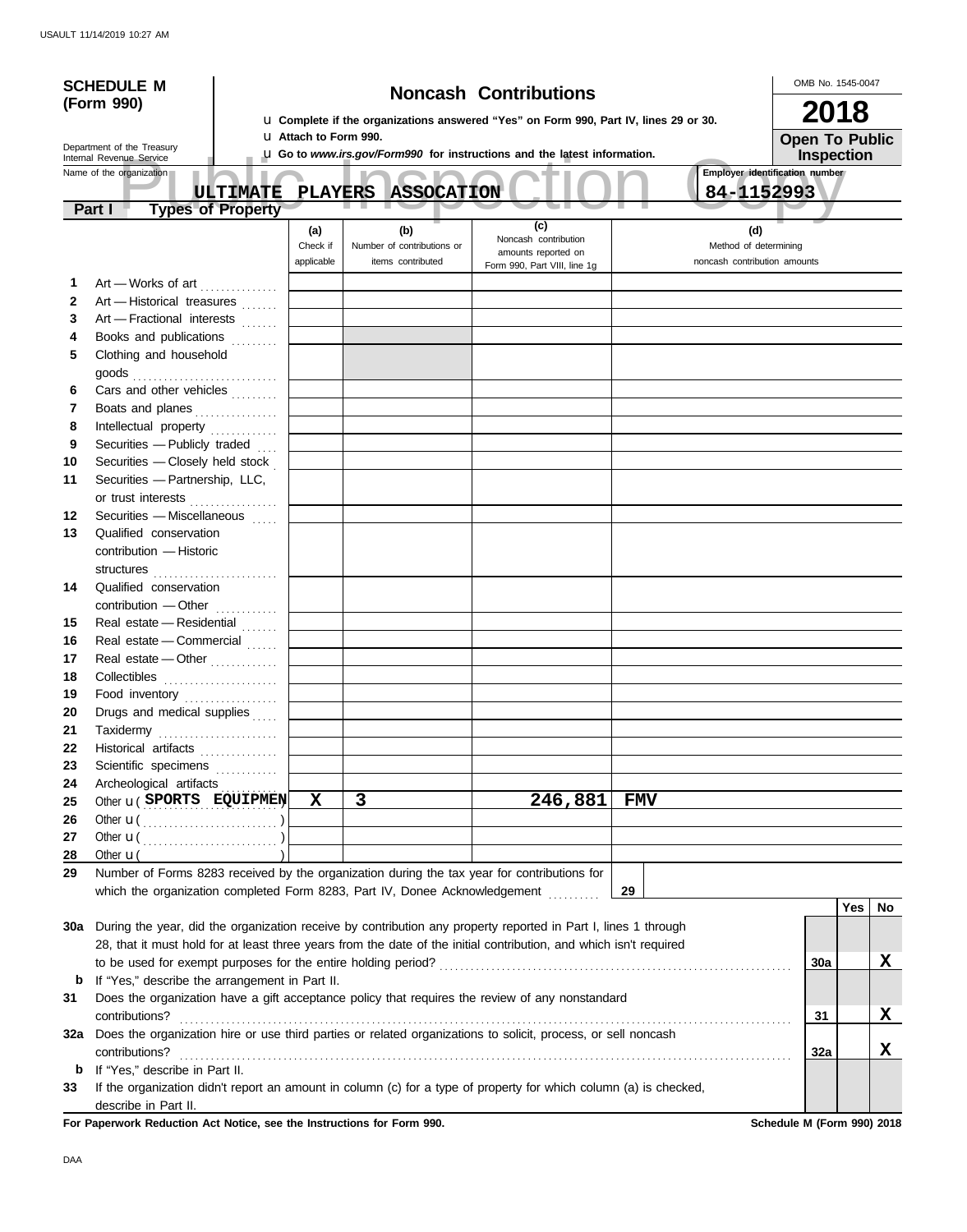|           | Schedule M (Form 990) 2018 ULTIMATE PLAYERS ASSOCATION                                                          |  |  |  | 84-1152993 | Page 2 |
|-----------|-----------------------------------------------------------------------------------------------------------------|--|--|--|------------|--------|
| Part II   | Supplemental Information. Provide the information required by Part I, lines 30b, 32b, and 33, and whether       |  |  |  |            |        |
|           | the organization is reporting in Part I, column (b), the number of contributions, the number of items received, |  |  |  |            |        |
|           | or a combination of both. Also complete this part for any additional information.                               |  |  |  |            |        |
|           | SCHEDULE M - SUPPLEMENTAL INFORMATION                                                                           |  |  |  |            |        |
|           |                                                                                                                 |  |  |  |            |        |
|           | NUMBER OF CONTRIBUTIONS REPRESENTS THE TOTAL NUMBER OF CONTRIBUTORS DURING                                      |  |  |  |            |        |
|           |                                                                                                                 |  |  |  |            |        |
| THE YEAR. |                                                                                                                 |  |  |  |            |        |
|           |                                                                                                                 |  |  |  |            |        |
|           |                                                                                                                 |  |  |  |            |        |
|           |                                                                                                                 |  |  |  |            |        |
|           |                                                                                                                 |  |  |  |            |        |
|           |                                                                                                                 |  |  |  |            |        |
|           |                                                                                                                 |  |  |  |            |        |
|           |                                                                                                                 |  |  |  |            |        |
|           |                                                                                                                 |  |  |  |            |        |
|           |                                                                                                                 |  |  |  |            |        |
|           |                                                                                                                 |  |  |  |            |        |
|           |                                                                                                                 |  |  |  |            |        |
|           |                                                                                                                 |  |  |  |            |        |
|           |                                                                                                                 |  |  |  |            |        |
|           |                                                                                                                 |  |  |  |            |        |
|           |                                                                                                                 |  |  |  |            |        |
|           |                                                                                                                 |  |  |  |            |        |
|           |                                                                                                                 |  |  |  |            |        |
|           |                                                                                                                 |  |  |  |            |        |
|           |                                                                                                                 |  |  |  |            |        |
|           |                                                                                                                 |  |  |  |            |        |
|           |                                                                                                                 |  |  |  |            |        |
|           |                                                                                                                 |  |  |  |            |        |
|           |                                                                                                                 |  |  |  |            |        |
|           |                                                                                                                 |  |  |  |            |        |
|           |                                                                                                                 |  |  |  |            |        |
|           |                                                                                                                 |  |  |  |            |        |
|           |                                                                                                                 |  |  |  |            |        |
|           |                                                                                                                 |  |  |  |            |        |
|           |                                                                                                                 |  |  |  |            |        |
|           |                                                                                                                 |  |  |  |            |        |
|           |                                                                                                                 |  |  |  |            |        |
|           |                                                                                                                 |  |  |  |            |        |
|           |                                                                                                                 |  |  |  |            |        |
|           |                                                                                                                 |  |  |  |            |        |
|           |                                                                                                                 |  |  |  |            |        |
|           |                                                                                                                 |  |  |  |            |        |
|           |                                                                                                                 |  |  |  |            |        |
|           |                                                                                                                 |  |  |  |            |        |
|           |                                                                                                                 |  |  |  |            |        |
|           |                                                                                                                 |  |  |  |            |        |
|           |                                                                                                                 |  |  |  |            |        |
|           |                                                                                                                 |  |  |  |            |        |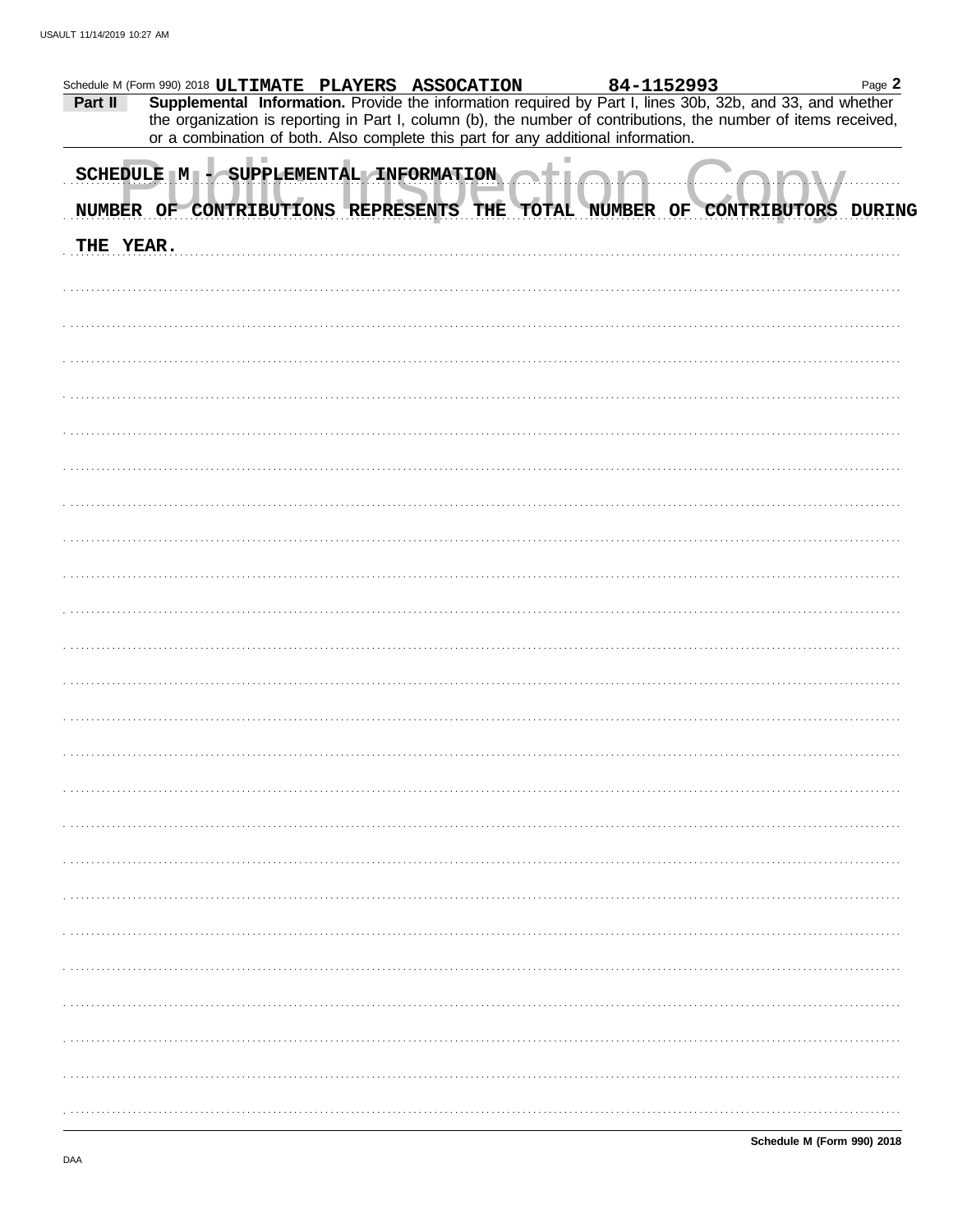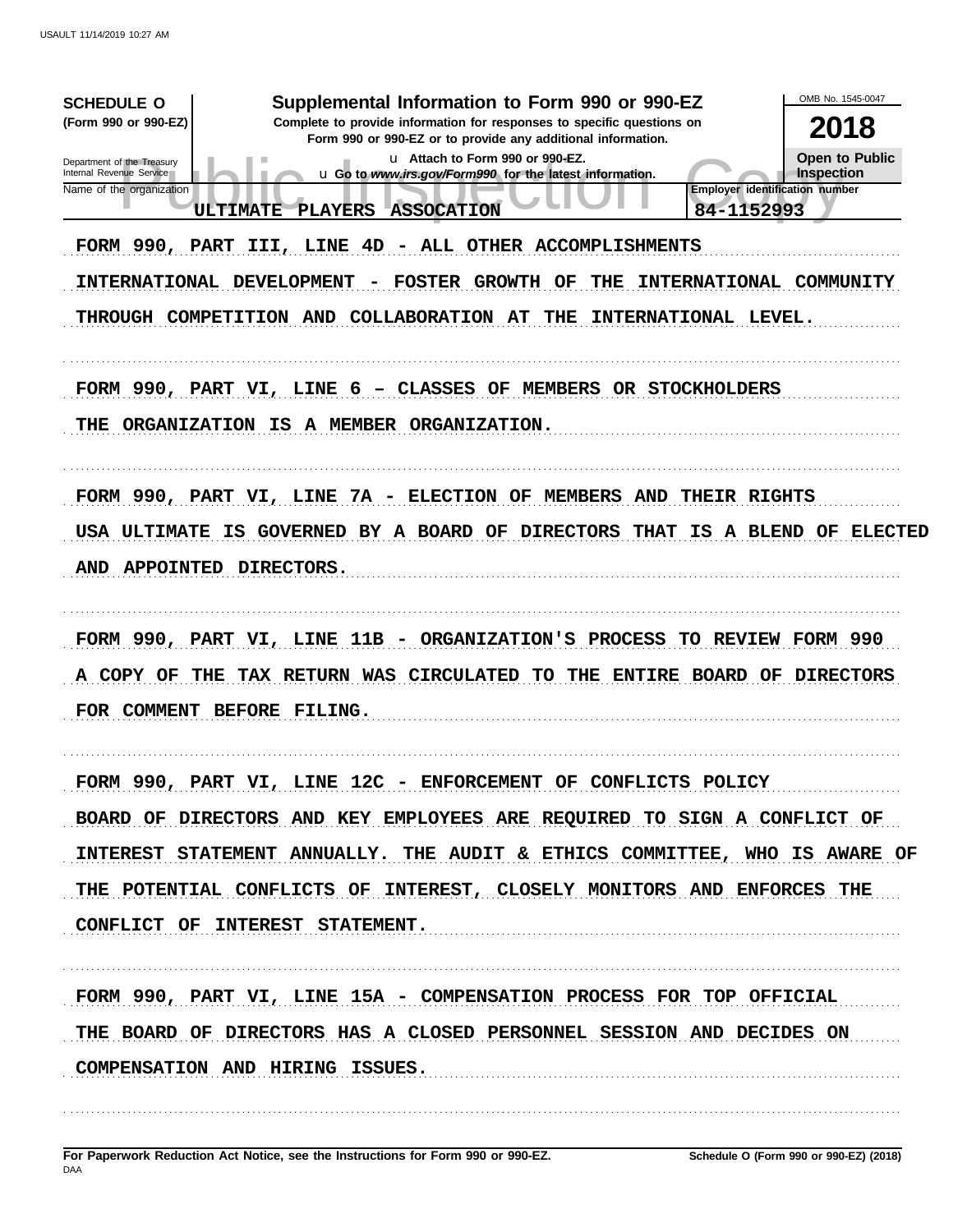| Schedule O (Form 990 or 990-EZ) (2018)<br>Name of the organization |                                                                      |                                                                         |                                                                                                 |                                           | Employer identification number | Page 2                  |
|--------------------------------------------------------------------|----------------------------------------------------------------------|-------------------------------------------------------------------------|-------------------------------------------------------------------------------------------------|-------------------------------------------|--------------------------------|-------------------------|
| ULTIMATE PLAYERS ASSOCATION                                        |                                                                      |                                                                         |                                                                                                 |                                           | 84-1152993                     |                         |
|                                                                    |                                                                      | FORM 990, PART VI, LINE 19 - GOVERNING DOCUMENTS DISCLOSURE EXPLANATION |                                                                                                 |                                           |                                |                         |
| GOVERNING DOCUMENTS AND                                            |                                                                      |                                                                         |                                                                                                 | FINANCIAL STATEMENTS ARE AVAILABLE ON USA |                                |                         |
|                                                                    |                                                                      | ULTIMATE'S WEBSITE AND AVAILABLE UPON REQUEST.                          |                                                                                                 |                                           |                                |                         |
|                                                                    |                                                                      | FORM 990, PART IX, LINE 24E - OTHER EXPENSES                            |                                                                                                 |                                           |                                |                         |
| <b>DESCRIPTION</b>                                                 |                                                                      |                                                                         |                                                                                                 |                                           |                                |                         |
|                                                                    |                                                                      | TOT/PROG SERVICE                                                        |                                                                                                 | MGT & GENERAL                             |                                | <b>FUNDRAISING</b>      |
| <b>EQUIPMENT</b>                                                   | <b>RENTAL</b>                                                        |                                                                         |                                                                                                 |                                           |                                |                         |
|                                                                    | \$                                                                   | 104,169                                                                 | \$                                                                                              | 778                                       | \$                             | 129                     |
| <b>COMMUNITY</b>                                                   | <b>DEVELOPMENT</b>                                                   |                                                                         |                                                                                                 |                                           |                                |                         |
|                                                                    | \$                                                                   | 98,113                                                                  | \$                                                                                              | 0                                         | \$                             | $\mathbf 0$             |
| AWARDS & GIFTS                                                     |                                                                      |                                                                         |                                                                                                 |                                           |                                |                         |
|                                                                    | \$                                                                   | 80,835                                                                  | \$                                                                                              | 778                                       | \$                             | $\mathbf 0$             |
| <b>VOLUNTEER</b>                                                   | <b>APPRECIATION</b>                                                  |                                                                         |                                                                                                 |                                           |                                |                         |
|                                                                    | \$                                                                   | 54,714                                                                  | \$                                                                                              | 0                                         | \$                             | 200                     |
| TEAM/PLAYER FEES                                                   |                                                                      |                                                                         |                                                                                                 |                                           |                                |                         |
|                                                                    | \$                                                                   | 36,692                                                                  | \$                                                                                              | $\mathbf 0$                               | \$                             | $\mathbf 0$             |
| COMPETITION PROGRAMS                                               |                                                                      |                                                                         |                                                                                                 |                                           |                                |                         |
|                                                                    | $\boldsymbol{\mathsf{S}}$                                            | 32,452                                                                  |                                                                                                 | $\overline{\mathbf{0}}$                   | $\ddot{\mathbf{s}}$            | $\overline{\mathbf{0}}$ |
| COMMUNICATION                                                      |                                                                      |                                                                         |                                                                                                 |                                           |                                |                         |
|                                                                    | $\mathbf{\dot{S}}_{\rm{eff}}$                                        | 25,158                                                                  | $\ddot{\mathbf{s}}$ . The contract of $\ddot{\mathbf{s}}$ . The contract of $\ddot{\mathbf{s}}$ | 1,744                                     | <u>. \$</u>                    | 378                     |
| EQUITY & DIVERSITY INITIA                                          |                                                                      |                                                                         |                                                                                                 |                                           |                                |                         |
|                                                                    | $\boldsymbol{\mathsf{S}}$ , and the set of $\boldsymbol{\mathsf{S}}$ |                                                                         |                                                                                                 | $23,785$ $\frac{2}{971}$ $\frac{1}{5}$    |                                | 161                     |
| <b>OUTREACH</b>                                                    |                                                                      |                                                                         |                                                                                                 |                                           |                                |                         |
|                                                                    | $\mathbf{S}$                                                         | $20,344$ $\frac{1}{20}$                                                 |                                                                                                 | $\overline{\mathbf{0}}$                   | $\boldsymbol{\mathsf{S}}$      | $\ldots$ 0              |
| <b>DISCRETIONARY</b>                                               |                                                                      |                                                                         |                                                                                                 |                                           |                                |                         |
|                                                                    | \$……                                                                 | $14,199$ \$ $4,034$                                                     |                                                                                                 |                                           |                                | 845                     |
|                                                                    |                                                                      |                                                                         |                                                                                                 |                                           | PAGE 1 OF 2                    |                         |

Schedule O (Form 990 or 990-EZ) (2018)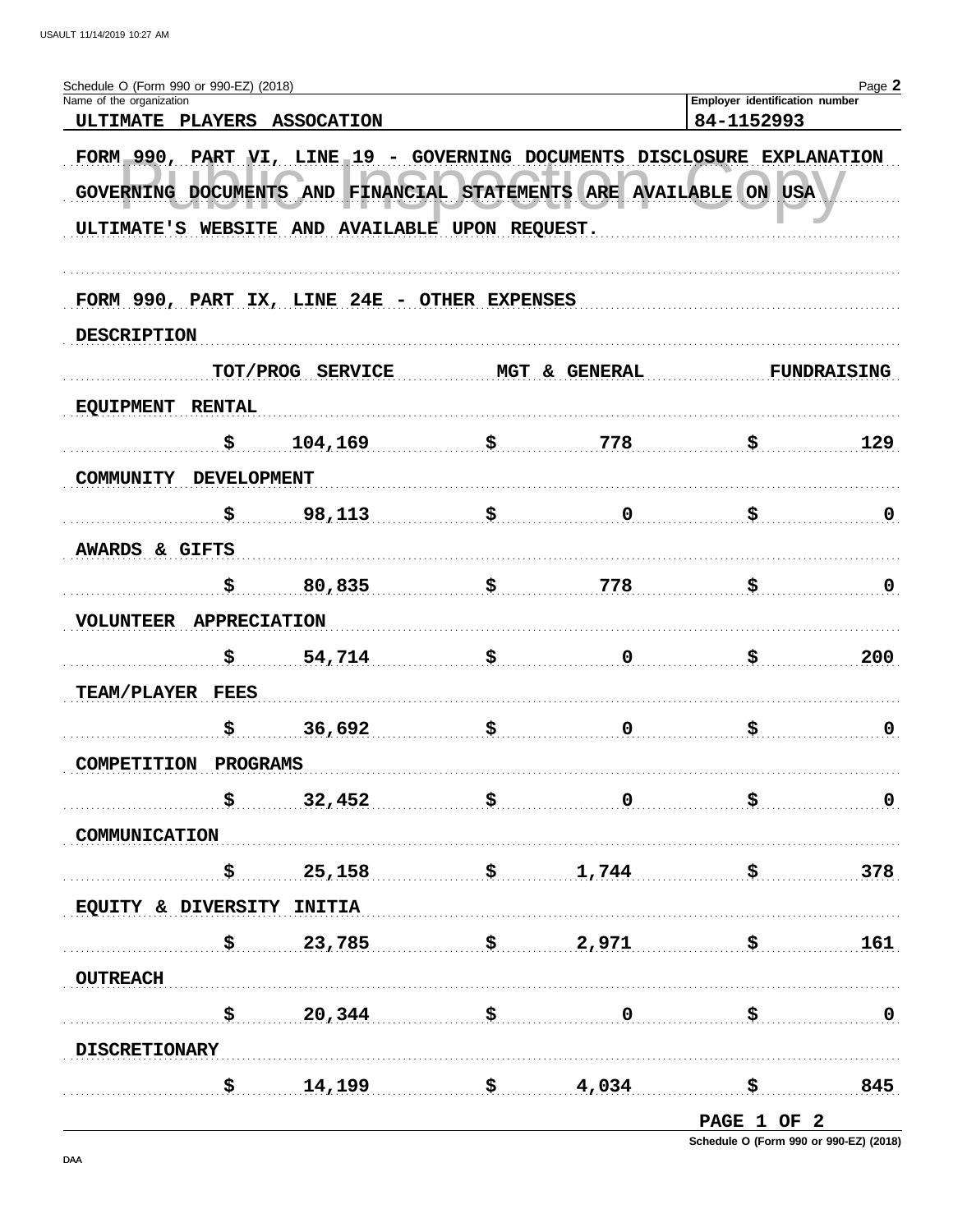| Schedule O (Form 990 or 990-EZ) (2018)<br>Name of the organization |                    |                             |      |             | Employer identification number | Page 2         |
|--------------------------------------------------------------------|--------------------|-----------------------------|------|-------------|--------------------------------|----------------|
|                                                                    |                    | ULTIMATE PLAYERS ASSOCATION |      |             | 84-1152993                     |                |
|                                                                    |                    |                             |      |             |                                |                |
| PERSONNEL                                                          | <b>EXPENSES</b>    |                             |      |             |                                |                |
|                                                                    | $\boldsymbol{\xi}$ | 7,481                       | \$., | 1,656       | $(\boldsymbol{\mathsf{s}})$    | 681            |
| DUES & MEMBERSHIP                                                  |                    |                             |      |             |                                |                |
|                                                                    |                    |                             |      |             |                                |                |
|                                                                    | \$                 | 8,495                       | \$   | 169         | \$                             | 69             |
| SAFE SPORT                                                         |                    |                             |      |             |                                |                |
|                                                                    | \$.                | 7,900                       | \$   | $\pmb{0}$   | \$                             |                |
|                                                                    |                    |                             |      |             |                                | $\overline{0}$ |
| <b>BAD DEBT</b>                                                    |                    |                             |      |             |                                |                |
|                                                                    | \$                 | 1,524                       | \$   | 337         | \$                             | 139            |
|                                                                    |                    |                             |      |             |                                |                |
| <b>PROPERTY</b>                                                    | <b>TAXES</b>       |                             |      |             |                                |                |
|                                                                    | \$                 | 496                         | \$   | 109         | \$                             | 45             |
| <b>REBATES</b>                                                     |                    |                             |      |             |                                |                |
|                                                                    |                    |                             |      |             |                                |                |
|                                                                    | \$                 | 200                         | \$   | $\mathbf 0$ | \$                             | $\overline{0}$ |
| <b>MANAGEMENT</b>                                                  | <b>FEES</b>        |                             |      |             |                                |                |
|                                                                    | \$                 | $\mathbf 0$                 | \$   | $\pmb{0}$   | \$                             | $-8,500$       |
|                                                                    |                    |                             |      |             |                                |                |
| <b>TOTAL</b>                                                       |                    |                             |      |             |                                |                |
|                                                                    | \$                 | 516,557                     | \$   | 12,576      | \$                             | $-5,853$       |
|                                                                    |                    |                             |      |             |                                |                |
|                                                                    |                    |                             |      |             |                                |                |
|                                                                    |                    |                             |      |             |                                |                |
|                                                                    |                    |                             |      |             |                                |                |
|                                                                    |                    |                             |      |             |                                |                |
|                                                                    |                    |                             |      |             |                                |                |
|                                                                    |                    |                             |      |             |                                |                |
|                                                                    |                    |                             |      |             |                                |                |
|                                                                    |                    |                             |      |             |                                |                |
|                                                                    |                    |                             |      |             |                                |                |
|                                                                    |                    |                             |      |             |                                |                |
|                                                                    |                    |                             |      |             |                                |                |
|                                                                    |                    |                             |      |             |                                |                |
|                                                                    |                    |                             |      |             |                                |                |
|                                                                    |                    |                             |      |             |                                |                |
|                                                                    |                    |                             |      |             | PAGE 2 OF 2                    |                |

Schedule O (Form 990 or 990-EZ) (2018)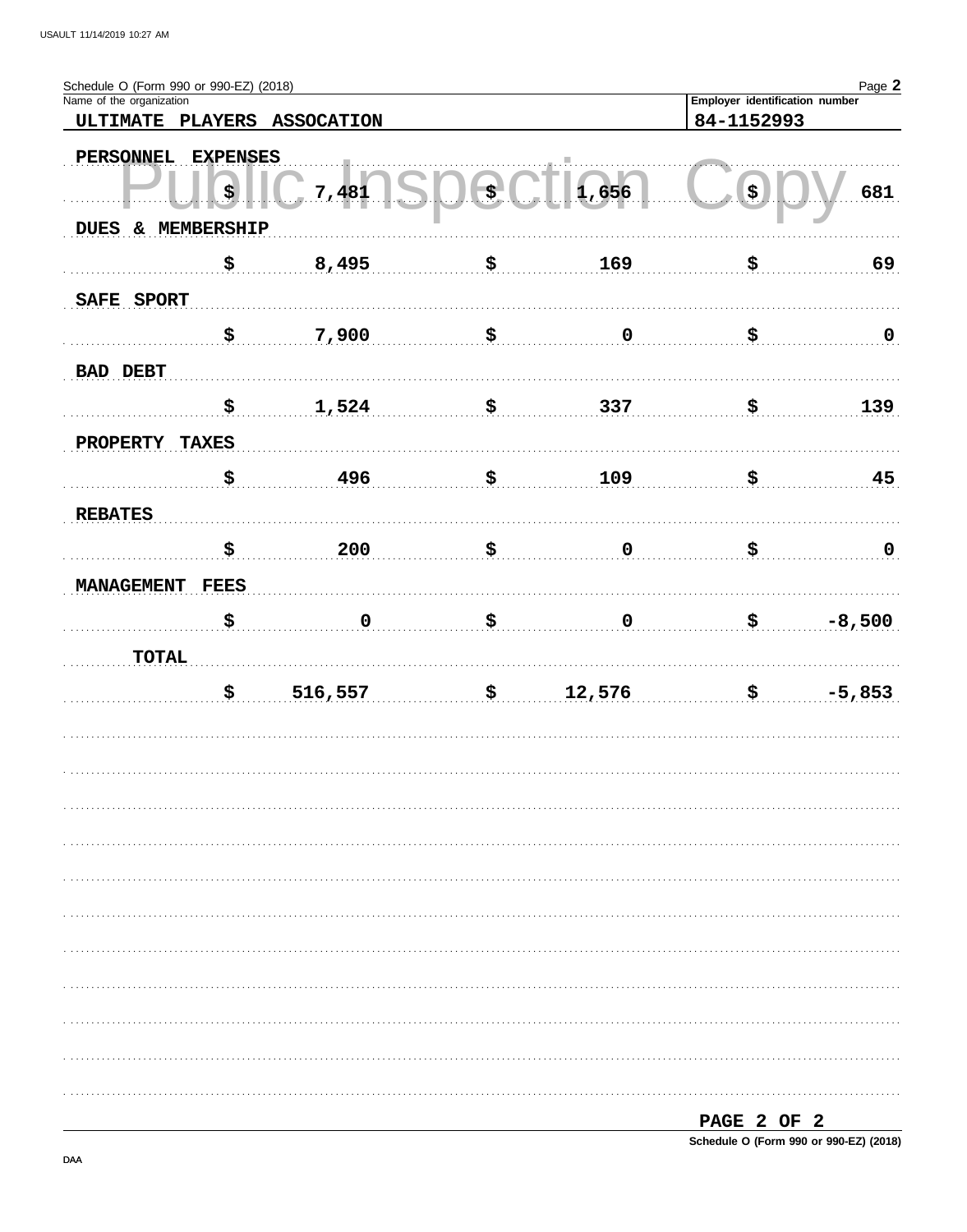| <b>SCHEDULE R</b><br>(Form 990)                                                                                                                                                                                               | <b>Related Organizations and Unrelated Partnerships</b><br>u Complete if the organization answered "Yes" on Form 990, Part IV, line 33, 34, 35b, 36, or 37. |                                                     |                            |                                                        |                                     |                                                        |     |  |
|-------------------------------------------------------------------------------------------------------------------------------------------------------------------------------------------------------------------------------|-------------------------------------------------------------------------------------------------------------------------------------------------------------|-----------------------------------------------------|----------------------------|--------------------------------------------------------|-------------------------------------|--------------------------------------------------------|-----|--|
| Department of the Treasury<br>u Go to www.irs.gov/Form990 for instructions and the latest information.<br>Internal Revenue Service                                                                                            | u Attach to Form 990.                                                                                                                                       |                                                     |                            |                                                        |                                     | <b>Open to Public</b><br>Inspection                    |     |  |
| Name of the organization<br>ULTIMATE PLAYERS ASSOCATION                                                                                                                                                                       |                                                                                                                                                             |                                                     |                            |                                                        | 84-1152993                          | Employer identification number                         |     |  |
| Identification of Disregarded Entities. Complete if the organization answered "Yes" on Form 990, Part IV, line 33.<br>Part I                                                                                                  |                                                                                                                                                             |                                                     |                            |                                                        |                                     |                                                        |     |  |
| (a)<br>Name, address, and EIN (if applicable) of disregarded entity                                                                                                                                                           | (b)<br>Primary activity                                                                                                                                     | (c)<br>Legal domicile (state<br>or foreign country) |                            | (d)<br>Total income                                    | (e)<br>End-of-year assets           | (f)<br>Direct controlling<br>entity                    |     |  |
| (1)                                                                                                                                                                                                                           |                                                                                                                                                             |                                                     |                            |                                                        |                                     |                                                        |     |  |
| (2)                                                                                                                                                                                                                           |                                                                                                                                                             |                                                     |                            |                                                        |                                     |                                                        |     |  |
| (3)                                                                                                                                                                                                                           |                                                                                                                                                             |                                                     |                            |                                                        |                                     |                                                        |     |  |
| (4)                                                                                                                                                                                                                           |                                                                                                                                                             |                                                     |                            |                                                        |                                     |                                                        |     |  |
|                                                                                                                                                                                                                               |                                                                                                                                                             |                                                     |                            |                                                        |                                     |                                                        |     |  |
| (5)                                                                                                                                                                                                                           |                                                                                                                                                             |                                                     |                            |                                                        |                                     |                                                        |     |  |
| Identification of Related Tax-Exempt Organizations. Complete if the organization answered "Yes" on Form 990, Part IV, line 34, because it had<br>Part II<br>one or more related tax-exempt organizations during the tax year. |                                                                                                                                                             |                                                     |                            |                                                        |                                     |                                                        |     |  |
| (a)<br>Name, address, and EIN of related organization                                                                                                                                                                         | (b)<br>Primary activity                                                                                                                                     | (c)<br>Legal domicile (state<br>or foreign country) | (d)<br>Exempt Code section | (e)<br>Public charity status<br>(if section 501(c)(3)) | (f)<br>Direct controlling<br>entity | (g)<br>Section 512(b)(13)<br>controlled entity?<br>Yes | No. |  |
| USA ULTIMATE FOUNDATION<br>(1)<br>5825 DELMONICO DR., SUITE 350<br>46-5012449<br>80919<br>COLORADO SPRINGS<br>CO                                                                                                              | <b>SUPPORT</b>                                                                                                                                              | CO                                                  | 501C3                      | 12C                                                    | ULTIMATE                            | х                                                      |     |  |
| (2)                                                                                                                                                                                                                           |                                                                                                                                                             |                                                     |                            |                                                        |                                     |                                                        |     |  |
| (3)                                                                                                                                                                                                                           |                                                                                                                                                             |                                                     |                            |                                                        |                                     |                                                        |     |  |
| (4)                                                                                                                                                                                                                           |                                                                                                                                                             |                                                     |                            |                                                        |                                     |                                                        |     |  |
| (5)                                                                                                                                                                                                                           |                                                                                                                                                             |                                                     |                            |                                                        |                                     |                                                        |     |  |
| For Paperwork Reduction Act Notice, see the Instructions for Form 990.                                                                                                                                                        |                                                                                                                                                             |                                                     |                            |                                                        |                                     | Schedule R (Form 990) 2018                             |     |  |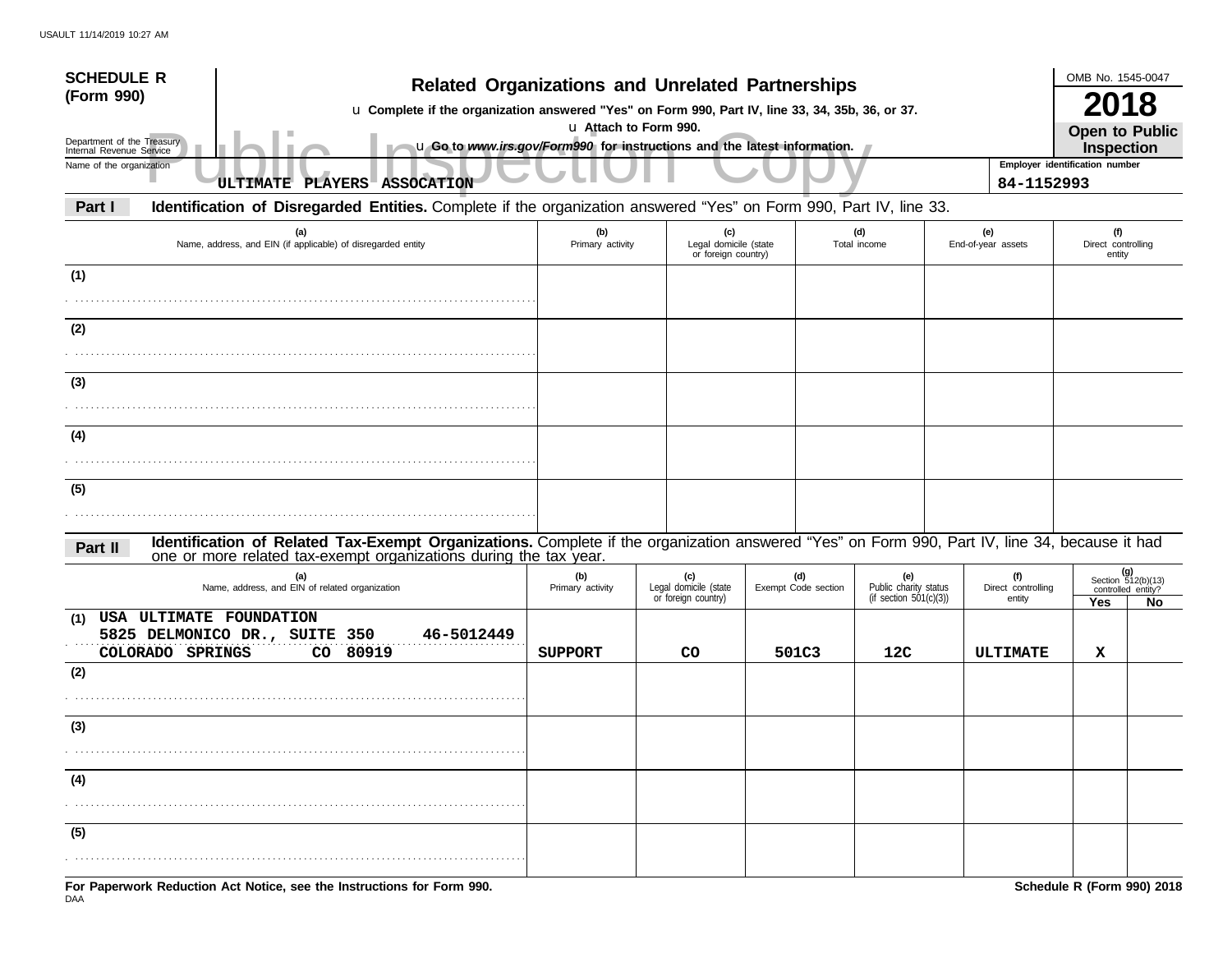|          | Schedule R (Form 990) 2018 ULTIMATE PLAYERS ASSOCATION                                                                                                                                                                         |                         |                                                            |                                                        | 84-1152993                                                                                              |                                                        |                                        |                                                   |                                       |                                                                         |                                                     | Page 2                                                |
|----------|--------------------------------------------------------------------------------------------------------------------------------------------------------------------------------------------------------------------------------|-------------------------|------------------------------------------------------------|--------------------------------------------------------|---------------------------------------------------------------------------------------------------------|--------------------------------------------------------|----------------------------------------|---------------------------------------------------|---------------------------------------|-------------------------------------------------------------------------|-----------------------------------------------------|-------------------------------------------------------|
| Part III | Identification of Related Organizations Taxable as a Partnership. Complete if the organization answered "Yes" on Form 990, Part IV, line 34, because it had one or more related organizations treated as a partnership during  |                         |                                                            |                                                        |                                                                                                         |                                                        |                                        |                                                   |                                       |                                                                         |                                                     |                                                       |
|          | (a)<br><b>The Contract</b><br>Name, address, and EIN of<br>related organization                                                                                                                                                | (b)<br>Primary activity | (c)<br>Legal<br>domicile<br>state or<br>foreign<br>country | (d)<br>Direct controlling<br>entity                    | (e)<br>Predominant<br>income (related,<br>unrelated,<br>excluded from<br>tax under<br>sections 512-514) | (f)<br>Share of total<br>income                        | (g)<br>Share of end-of-<br>year assets | (h)<br>Dispro-<br>portionate<br>alloc.?<br>Yes No |                                       | (i)<br>Code V-UBI<br>amount in box 20<br>of Schedule K-1<br>(Form 1065) | (j)<br>General or<br>managing<br>partner?<br>Yes No | (k)<br>Percentage<br>ownership                        |
| (1)      |                                                                                                                                                                                                                                |                         |                                                            |                                                        |                                                                                                         |                                                        |                                        |                                                   |                                       |                                                                         |                                                     |                                                       |
|          |                                                                                                                                                                                                                                |                         |                                                            |                                                        |                                                                                                         |                                                        |                                        |                                                   |                                       |                                                                         |                                                     |                                                       |
| (2)      |                                                                                                                                                                                                                                |                         |                                                            |                                                        |                                                                                                         |                                                        |                                        |                                                   |                                       |                                                                         |                                                     |                                                       |
|          |                                                                                                                                                                                                                                |                         |                                                            |                                                        |                                                                                                         |                                                        |                                        |                                                   |                                       |                                                                         |                                                     |                                                       |
| (3)      |                                                                                                                                                                                                                                |                         |                                                            |                                                        |                                                                                                         |                                                        |                                        |                                                   |                                       |                                                                         |                                                     |                                                       |
| (4)      |                                                                                                                                                                                                                                |                         |                                                            |                                                        |                                                                                                         |                                                        |                                        |                                                   |                                       |                                                                         |                                                     |                                                       |
|          |                                                                                                                                                                                                                                |                         |                                                            |                                                        |                                                                                                         |                                                        |                                        |                                                   |                                       |                                                                         |                                                     |                                                       |
| Part IV  | Identification of Related Organizations Taxable as a Corporation or Trust. Complete if the organization answered "Yes" on Form 990, Part IV, line 34, because it had one or more related organizations treated as a corporatio |                         |                                                            |                                                        |                                                                                                         |                                                        |                                        |                                                   |                                       |                                                                         |                                                     |                                                       |
|          | (a)<br>Name, address, and EIN of related organization                                                                                                                                                                          | (b)<br>Primary activity |                                                            | (c)<br>Legal domicile<br>(state or<br>foreign country) | (d)<br>Direct controlling<br>entity                                                                     | (e)<br>Type of entity<br>(C corp, S corp,<br>or trust) | (f)<br>Share of total<br>income        |                                                   | (g)<br>Share of<br>end-of-year assets | (h)<br>Percentage<br>ownership                                          |                                                     | (i)<br>Section<br>512(b)(13)<br>controlled<br>entity? |
|          |                                                                                                                                                                                                                                |                         |                                                            |                                                        |                                                                                                         |                                                        |                                        |                                                   |                                       |                                                                         |                                                     | Yes   No                                              |
| (1)      |                                                                                                                                                                                                                                |                         |                                                            |                                                        |                                                                                                         |                                                        |                                        |                                                   |                                       |                                                                         |                                                     |                                                       |
| (2)      |                                                                                                                                                                                                                                |                         |                                                            |                                                        |                                                                                                         |                                                        |                                        |                                                   |                                       |                                                                         |                                                     |                                                       |
| (3)      |                                                                                                                                                                                                                                |                         |                                                            |                                                        |                                                                                                         |                                                        |                                        |                                                   |                                       |                                                                         |                                                     |                                                       |
|          |                                                                                                                                                                                                                                |                         |                                                            |                                                        |                                                                                                         |                                                        |                                        |                                                   |                                       |                                                                         |                                                     |                                                       |
| (4)      |                                                                                                                                                                                                                                |                         |                                                            |                                                        |                                                                                                         |                                                        |                                        |                                                   |                                       |                                                                         |                                                     |                                                       |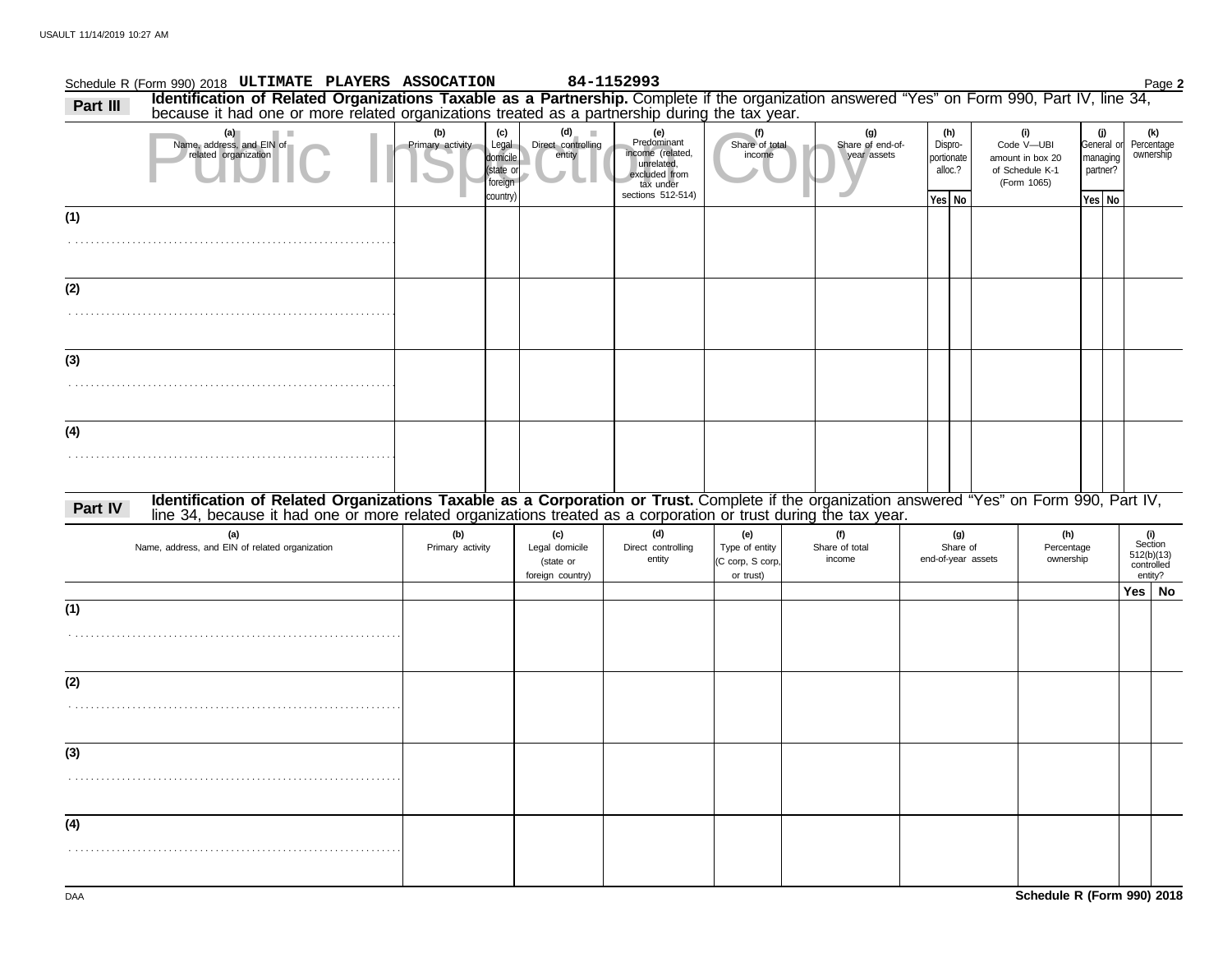## Schedule R (Form 990) 2018 Page **3 ULTIMATE PLAYERS ASSOCATION 84-1152993**

**Part V Transactions With Related Organizations.** Complete if the organization answered "Yes" on Form 990, Part IV, line 34, 35b, or 36.

|     | Note: Complete line 1 if any entity is listed in Parts II, III, or IV of this schedule.                                                                                         |                    |                        |                                              |                      | Yes          | No           |  |  |
|-----|---------------------------------------------------------------------------------------------------------------------------------------------------------------------------------|--------------------|------------------------|----------------------------------------------|----------------------|--------------|--------------|--|--|
|     |                                                                                                                                                                                 |                    |                        |                                              |                      |              |              |  |  |
|     | 1 During the tax year, did the organization engage in any of the following transactions with one or more related organizations listed in Parts II-IV?                           |                    |                        |                                              |                      |              |              |  |  |
|     |                                                                                                                                                                                 |                    |                        |                                              |                      |              |              |  |  |
|     |                                                                                                                                                                                 |                    |                        |                                              | 1b<br>1 <sub>c</sub> | x            | $\mathbf{x}$ |  |  |
|     |                                                                                                                                                                                 |                    |                        |                                              | 1 <sub>d</sub>       |              | $\mathbf{x}$ |  |  |
|     | e Loans or loan guarantees by related organization(s) encourance contained and contained a loans or loan guarantees by related organization(s)                                  |                    |                        |                                              | 1e                   |              | x            |  |  |
|     |                                                                                                                                                                                 |                    |                        |                                              |                      |              |              |  |  |
|     |                                                                                                                                                                                 |                    |                        |                                              | 1f                   |              | x            |  |  |
|     | g Sale of assets to related organization(s) encourance contained and contained and contained and contained and contained and contained and contained and stated organization(s) |                    |                        |                                              | 1 <sub>q</sub>       |              | $\mathbf x$  |  |  |
|     |                                                                                                                                                                                 |                    |                        |                                              | 1 <sub>h</sub>       |              | $\mathbf{x}$ |  |  |
|     |                                                                                                                                                                                 |                    |                        |                                              | 1i                   |              | $\mathbf x$  |  |  |
|     |                                                                                                                                                                                 |                    |                        |                                              | 1i                   |              | $\mathbf x$  |  |  |
|     |                                                                                                                                                                                 |                    |                        |                                              |                      |              |              |  |  |
|     |                                                                                                                                                                                 |                    |                        |                                              | 1k                   |              | x<br>X       |  |  |
| 11  |                                                                                                                                                                                 |                    |                        |                                              |                      |              |              |  |  |
|     |                                                                                                                                                                                 |                    |                        |                                              | 1m                   |              | x            |  |  |
|     |                                                                                                                                                                                 |                    |                        |                                              | 1n                   | X            |              |  |  |
|     | <b>o</b> Sharing of paid employees with related organization(s)                                                                                                                 |                    |                        |                                              | 1 <sub>o</sub>       | $\mathbf{x}$ |              |  |  |
|     |                                                                                                                                                                                 |                    |                        |                                              |                      |              |              |  |  |
|     |                                                                                                                                                                                 |                    |                        |                                              | 1p                   |              | x            |  |  |
|     |                                                                                                                                                                                 |                    |                        |                                              | 1q                   | x            |              |  |  |
|     |                                                                                                                                                                                 |                    |                        |                                              |                      |              |              |  |  |
|     |                                                                                                                                                                                 |                    |                        |                                              | 1r                   |              | x            |  |  |
|     |                                                                                                                                                                                 |                    |                        |                                              | 1s                   |              | $\mathbf{x}$ |  |  |
|     | 2 If the answer to any of the above is "Yes," see the instructions for information on who must complete this line, including covered relationships and transaction thresholds.  |                    |                        |                                              |                      |              |              |  |  |
|     | (a)<br>Name of related organization                                                                                                                                             | (b)<br>Transaction | (c)<br>Amount involved | (d)<br>Method of determining amount involved |                      |              |              |  |  |
|     |                                                                                                                                                                                 | type $(a-s)$       |                        |                                              |                      |              |              |  |  |
|     |                                                                                                                                                                                 |                    |                        |                                              |                      |              |              |  |  |
| (1) | USA ULTIMATE FOUNDATION                                                                                                                                                         | Q                  | 77,000                 | <b>ACTUAL COST</b>                           |                      |              |              |  |  |
|     |                                                                                                                                                                                 |                    |                        |                                              |                      |              |              |  |  |
| (2) |                                                                                                                                                                                 |                    |                        |                                              |                      |              |              |  |  |
|     |                                                                                                                                                                                 |                    |                        |                                              |                      |              |              |  |  |
| (3) |                                                                                                                                                                                 |                    |                        |                                              |                      |              |              |  |  |
|     |                                                                                                                                                                                 |                    |                        |                                              |                      |              |              |  |  |

**(4)**

**(5)**

**(6)**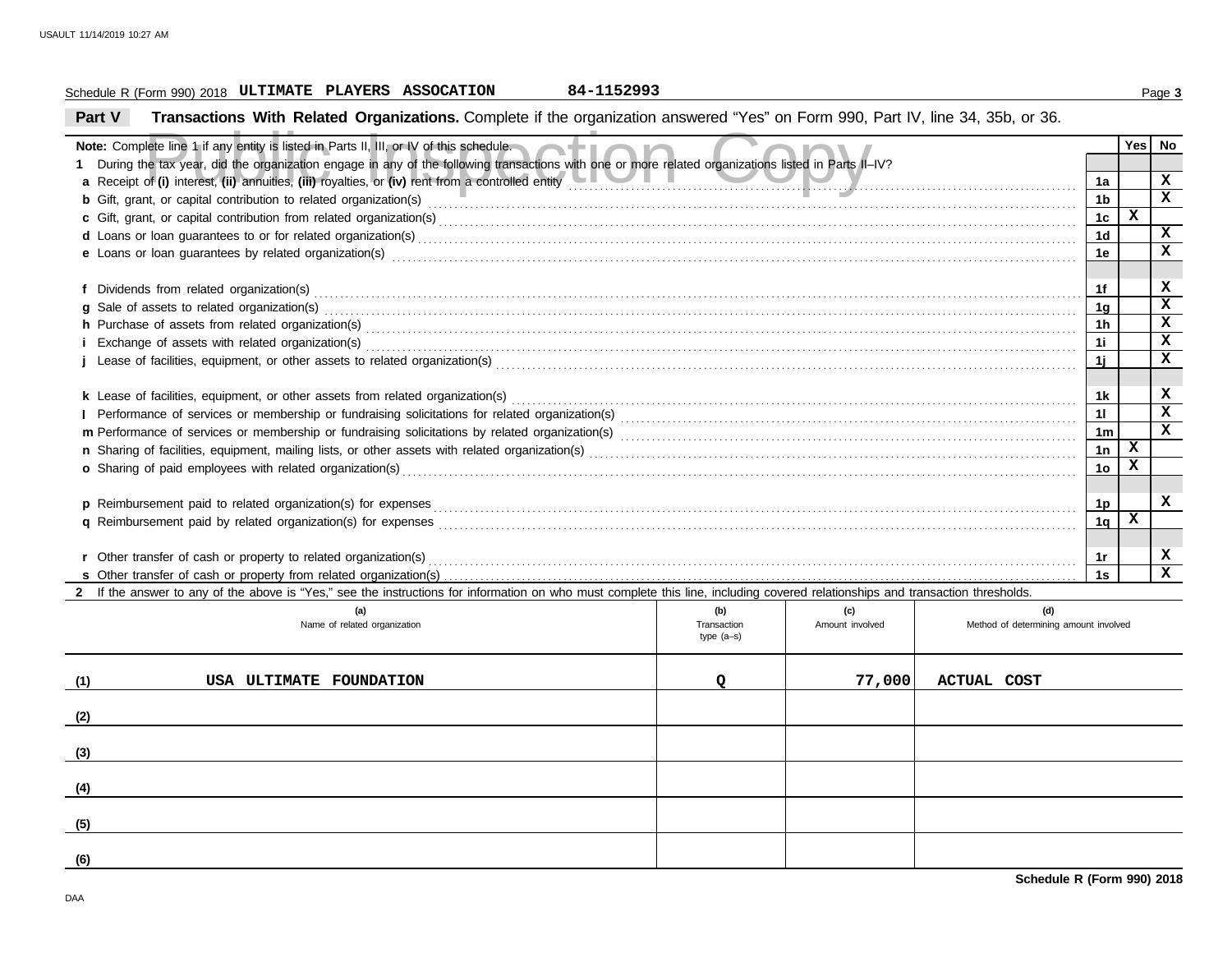## Schedule R (Form 990) 2018 Page **4 ULTIMATE PLAYERS ASSOCATION 84-1152993**

## **Part VI** Unrelated Organizations Taxable as a Partnership. Complete if the organization answered "Yes" on Form 990, Part IV, line 37.

Public Inspection Copy Provide the following information for each entity taxed as a partnership through which the organization conducted more than five percent of its activities (measured by total assets or gross revenue) that was not a related organization. See instructions regarding exclusion for certain investment partnerships. Name, address, and EIN of entity **Primary activity** Legal domicile (state or Are all partners section 501(c)(3) organizations? Share of end-of-year assets **Disproportionate** allocations? Code V—UBI amount in box 20 of Schedule K-1 General or managing partner? **(a) (b) (c) (e) (g) (h) (i) (j)** . . . . . . . . . . . . . . . . . . . . . . . . . . . . . . . . . . . . . . . . . . . . . . . . . . . . . . . . . . . . . . . . . . . . . . **Yes No Yes No Yes No** . . . . . . . . . . . . . . . . . . . . . . . . . . . . . . . . . . . . . . . . . . . . . . . . . . . . . . . . . . . . . . . . . . . . . . . . . . . . . . . . . . . . . . . . . . . . . . . . . . . . . . . . . . . . . . . . . . . . . . . . . . . . . . . . . . . . . . . . . . . . . . . . . . . . . . . . . . . . . . . . . . . . . . . . . . . . . . . . . . . . . . . . . . . . . . . . . . . . . . . . . . . . . . . . . . . . . . . . . . . . . . . . . . . . . . . . . . . . . . . . . . . . . . . . . . . . . . . . . . . . . . . . . . . . . . . . . . . . . . . . . . . . . . . . . . . . . . . . . . . . . . . . . . . . . . . . . . . . . . . . . . . . . . . . . . . . . . . . . . . . . . . . . . . . . . . . . . . . . . . . . . . . . . . . . . . . . . . . . . . . . . . . . . . . . . . . . . . . . . . . . . . . . . . . . . . . . . . . . . . . . . . . . . . . . . . . . . . . . . . . . . . . . . . . . . . . . . . . . . . . . . . . . . . . . . . . . . . . . . . . . . . . . . . . . . . . . . . . . . . . . . . . . . . . . . . . . . . . . . . . . . . . . . . . . . . . . . . . . . . . . . . . . . . . . . . . . . . . . . . . . . . . . . . . . . . . . . . . . . . . . . . . . . . . . . . . . . . . . . . . . . . . . . . . . . . . . . . . . . . . . . . . . . . . . . . . . . . . . . . . . . . . . . . . . . . . . . . . . . . . . . . . . . . . . . . . . . . . . . . . . . . . . . . . . . . . . . . . . . . . (Form 1065) **(1) (2) (3) (4) (5) (6) (7) (8) (9) (10) (11) (d)** unrelated, excluded income (related, Predominant from tax under sections 512-514) foreign country) **(f)** total income Share of **(k)** ownership Percentage

**Schedule R (Form 990) 2018**

DAA